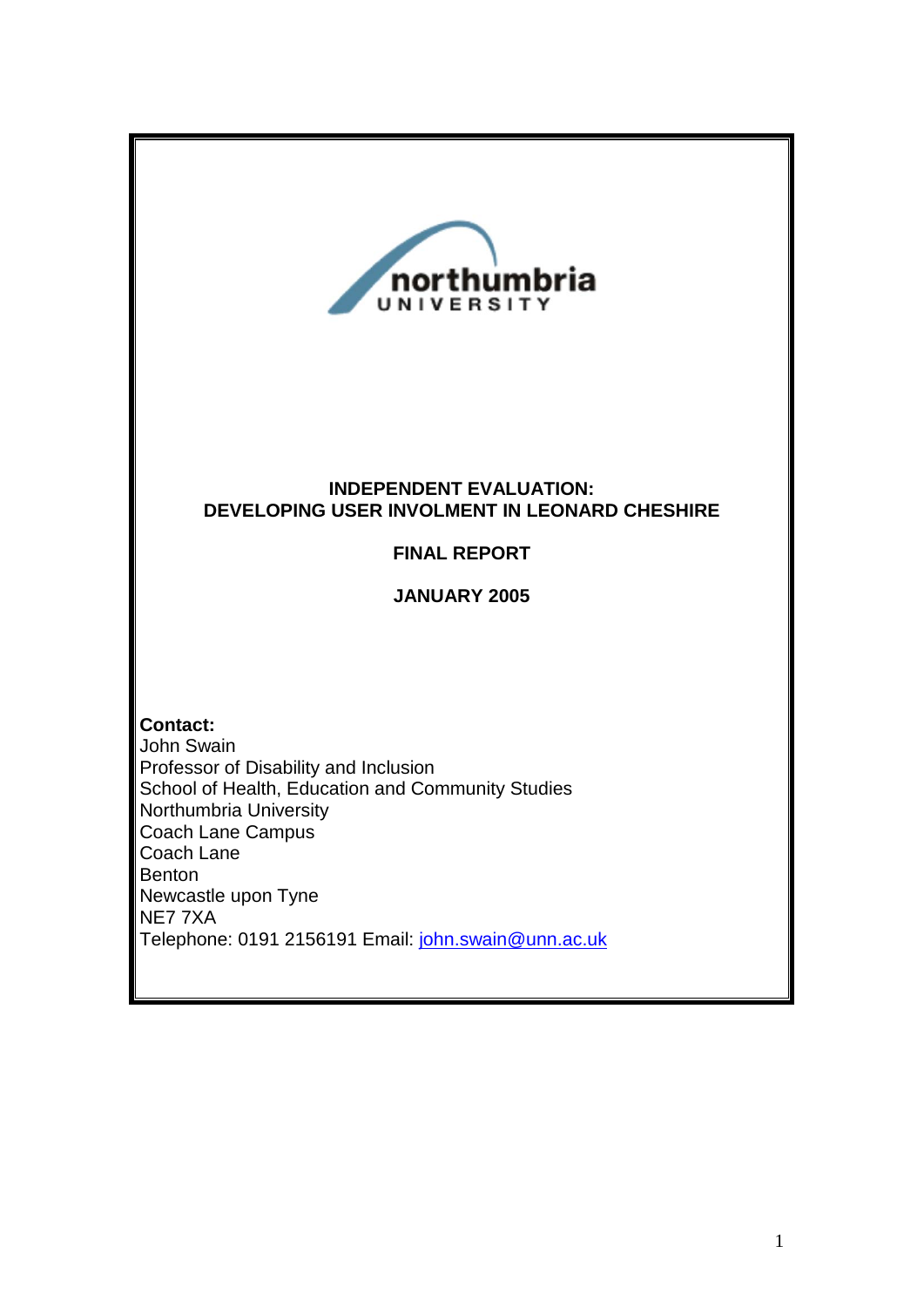## **CONTENTS**

- **1. INTRODUCTION**
- **1.1 Aims**
- **1.2 Ethical Principals**
- **1.3 Evaluation Management**
- **1.4 User Involvement**
- **2. CONTEXT OF EVALUATION OF USER INVOLVEMENT**
- **2.1 The National Context**
- **2.2 User Involvement within Leonard Cheshire**
- **3. METHODOLOGY: WHAT WE DID**
- **3.1 Approach to Evaluation**
- **3.2 Stages of Evaluation**
- **3.3 Methods of Data Collection**
- **3.4 Sampling**
- **4. FINDINGS FROM STAGE ONE OF EVALUATION: VIEWS OF USER INVOLVEMENT FROM THE VIEWPOINT OF SERVICE USERS**
- **4.1 Lack of 'Ground Level' Staff**
- **4.2 Transport**
- **4.3 Agency Staff**
- **4.4 Staff Attitudes and Behaviour**
- **4.5 Health and Safety Policy**
- **4.6 Influencing the Management Hierarchy**
- **4.7 Forums and Committees**
- **4.8 Residents Without a Voice**
- **4.9 Lack of Information about Money**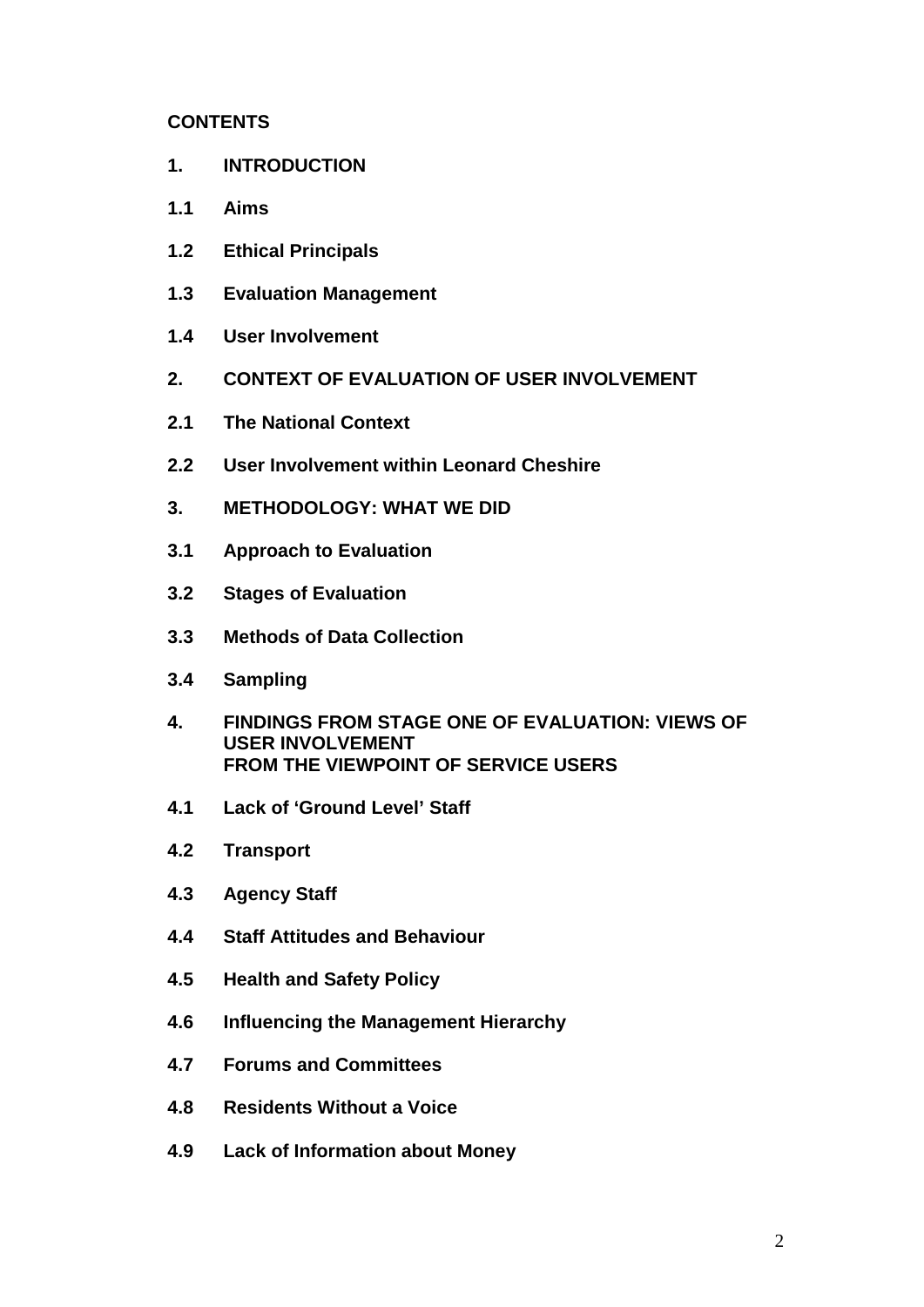- **4.10 Satisfaction with Leonard Cheshire Services**
- **4.11 Conclusion: Analysing the Views of Service Users**
- **5. FINDINGS FROM STAGE ONE OF EVALUATION: VIEWS OF USER INVOLVEMENT FROM THE VIEWPOINT OF SERVICE PROVIDERS**
- **5.1 Meaning of User Involvement**
- **5.2 'Hard to Reach' Groups**
- *5.2.1 People with communication impairment*
- *5.2.2 People from ethnic minorities*
- *5.2.3 People with learning difficulties*
- *5.2.4 Older people*
- **5.3 Benefits of User Involvement to Service Users**
- **5.4 Benefits of User Involvement to Leonard Cheshire**
- **5.5 Pressures on Leonard Cheshire to Change**
- **5.6 Extent of User Involvement**
- **5.7 Pressures to Close Homes**
- **5.8 Committees and Forums**
- **5.9 Developing Effective User Involvement**
- *5.9.1 Strengths and limitations*
- *5.9.2 Some specific strategies*
- **5.10 Conclusion: Analysing the Views of Service Providers**
- **6. FINDINGS FROM STAGE TWO OF EVALUATION: CASE STUDIES**
- **6.1 Case Study One Eastern Region**
- **6.2 Case Study Two Ponteland Independent Supported Living Bradbury Court**
- **6.3 Case Study Three Dpf And The Learning Difficulties Service Edinburgh**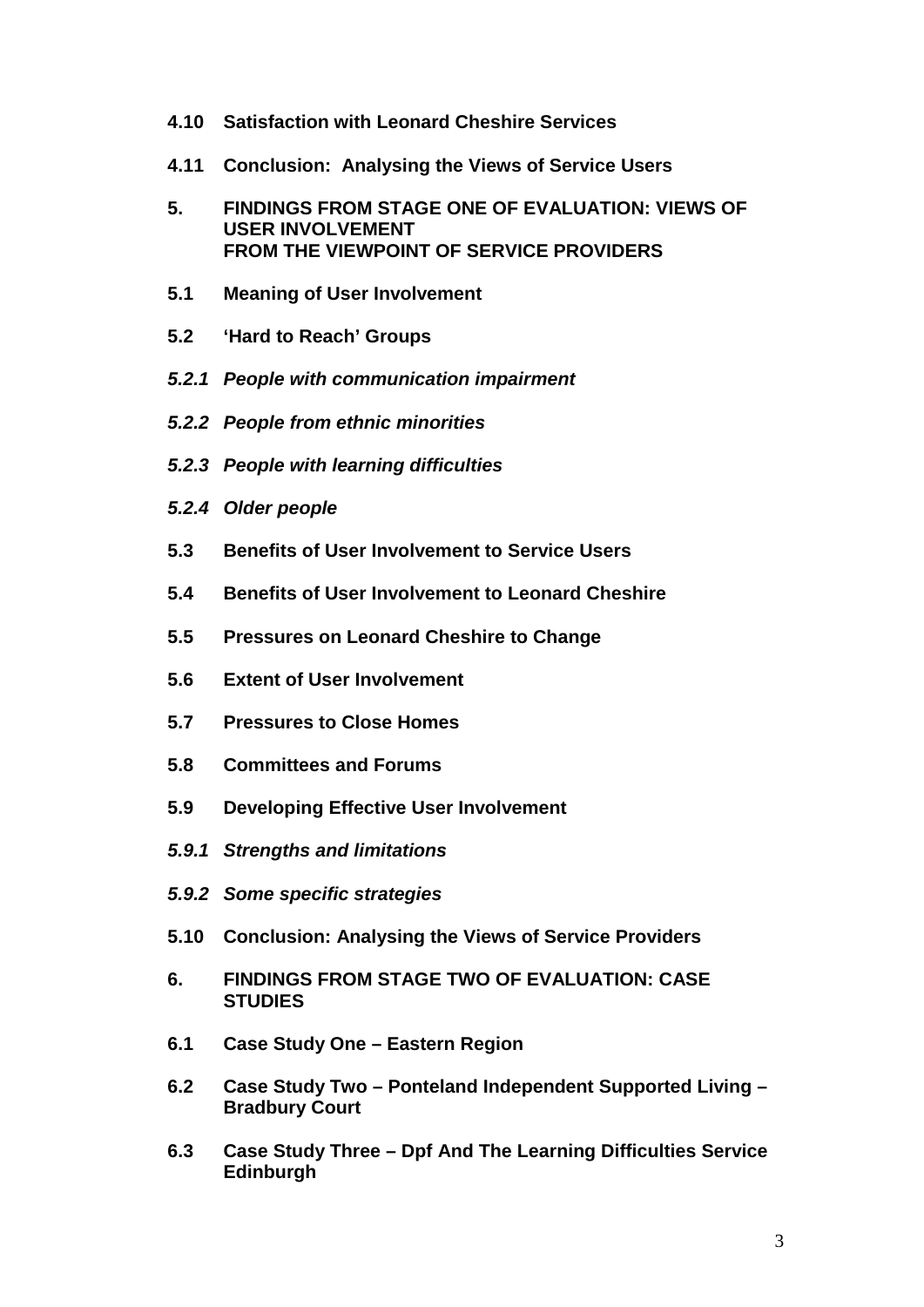- **6.4 Case Study Four Reprovisioning Of Accommodation In The South-West Region**
- **6.5 Case Study Five Training**
- **6.6 Conclusion: Analysing Case Studies**
- **7. DEVELOPING USER INVOLVEMENT IN LEONARD CHESHIRE**
- **7.1 A Model for Developing User Involvement**
- **7.2 Principles for Developing User Involvement**
- **7.3 Options for Developing User Involvement in Practice**
- **8. CONCLUSION**
- **8.1 Reflections: Returning to the Stated Aims**
- **8.2 Leonard Cheshire response to the Independent Evaluation: Ways Forward**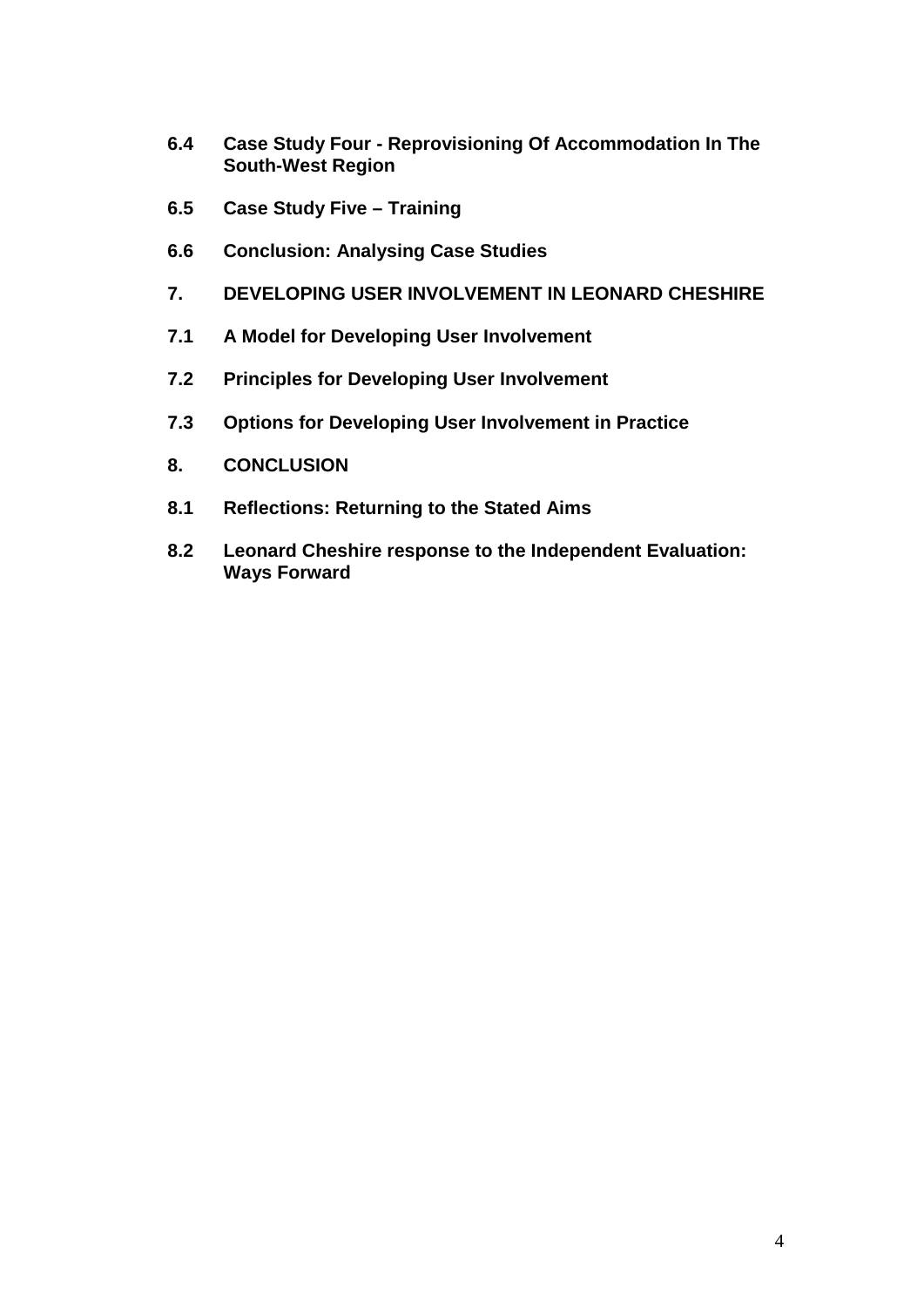# **1. INTRODUCTION**

# **1.1 Aims**

To conduct a review of and support the development of service user involvement at all levels and within all areas of Leonard Cheshire activity.

Objectives:

- 1. To explore the effectiveness of current strategies in promoting Leonard Cheshire's commitment to user involvement, including the Disabled People's Forum and SURE, from the viewpoints of the different stakeholders within the organisation;
- 2. To examine the possible barriers to the promotion of user involvement within Leonard Cheshire;
- 3. To consider options and make recommendations for future developments in user involvement in Leonard Cheshire.

# **1.2 Ethical Principles**

**N.B.** No participant is identified in this report. Readers are asked to respect the spirit of this research and the anonymity of those who have participated.

Ethical principles were adhered to within the research process. Informed consent was pursued through the use of information sheets and consent forms (Appendix 1). These were adapted to fit the particular situation of participants.

Though no individuals are named within the report, complete anonymity is difficult within an organisation such as Leonard Cheshire. It will be possible to identify individuals referred to in some quotations and to recognise the source of some quotations. It is essential that the report is read in terms of the issues raised – the structures, processes, outcomes of user involvement – and not particular individuals.

# **1.3 Evaluation Management**

The research has been conducted as an 'independent evaluation' by a research team base at Northumbria University: Professor John Swain, Carole Thirlaway, and Dr Sally French. Professor John Swain is responsible for the management of the research team.

The management of the project has been conducted through a Steering Committee. In general terms the committee is responsible for ensuring that:

 the 'independent evaluation' is independent, that is not reflecting or controlled through any vested interests within the organisation;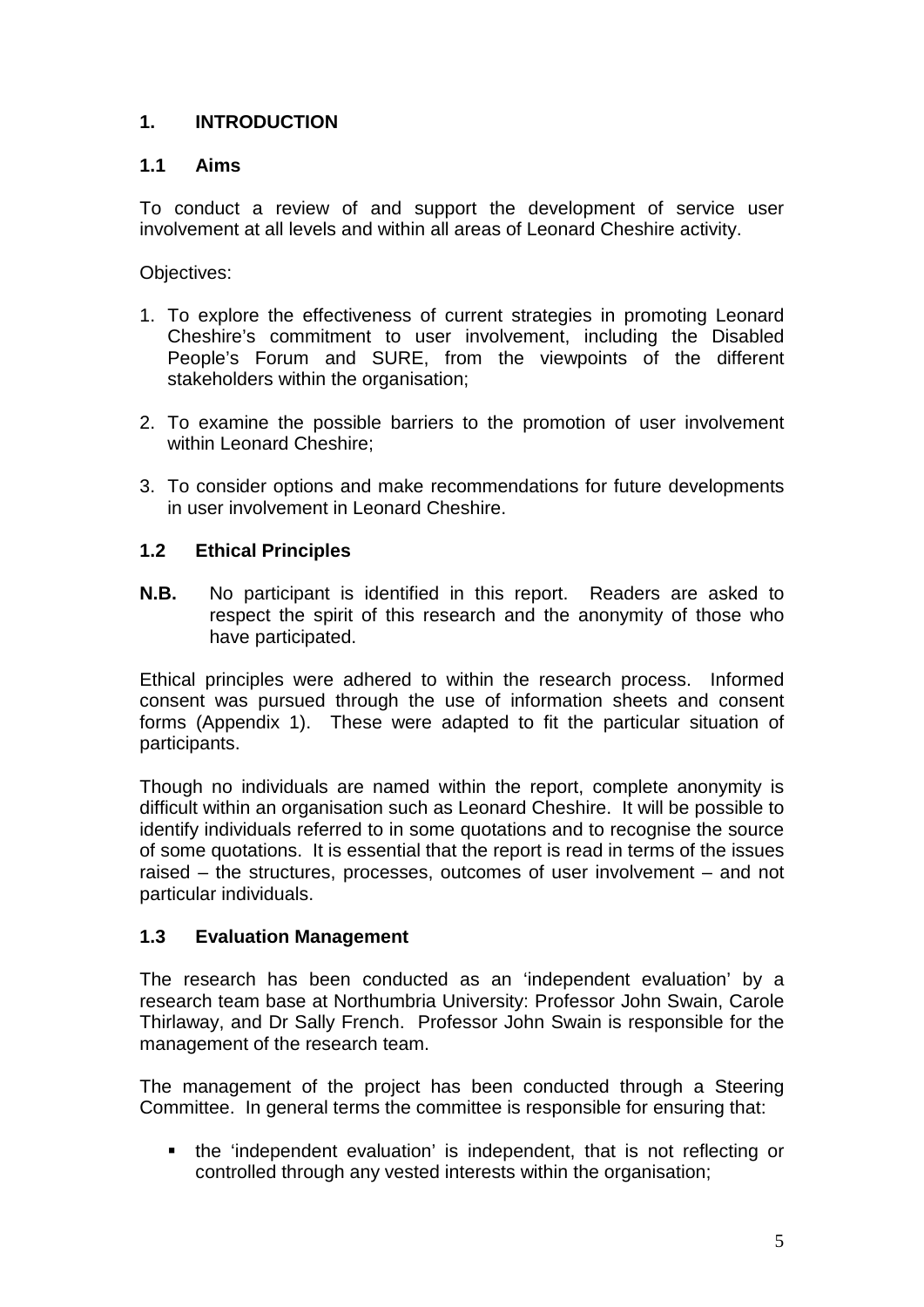the research is collaborative, that is conducted 'with' rather than 'on' the organisation.

Specifically, the committee is responsible for:

- negotiating with the research team in the detailed planning of the research and ensuring that the focus and research process are effective in meeting the requirements of the organisation;
- **EXECT** managing the implementation of the findings of the research within the Leonard Cheshire organisation:
- the dissemination of the research findings within the Leonard Cheshire organisation.

# **1.4 User Involvement**

Robson et al define user involvement as '…..the participation of users of services in decisions that affect their lives' (2003:2) and Beresford and Croft believe that '…..speaking and acting for yourself and being part of mainstream society, lies at the heart of social care service user involvement' (2002:389). The evaluation team, in the light discussions within the Steering Committee, took a broad view of user involvement. This was guided and informed by three interrelated frameworks.

- Formal/informal involvement Informal involvement encompasses the say or voice that service users exercise in their daily lives. Formal involvement encompasses the mechanism/management/systems of user involvement within the Leonard Cheshire organisation.
- Structures, processes, outcomes A second framework, adopted within the interview schedule, views user involvement as embedded in the structures, processes and outcomes of the organisation.
- Levels of involvement The third framework conceptualises user involvement as a continuum, ranging from active involvement in management to personal control of services provided by Leonard Cheshire.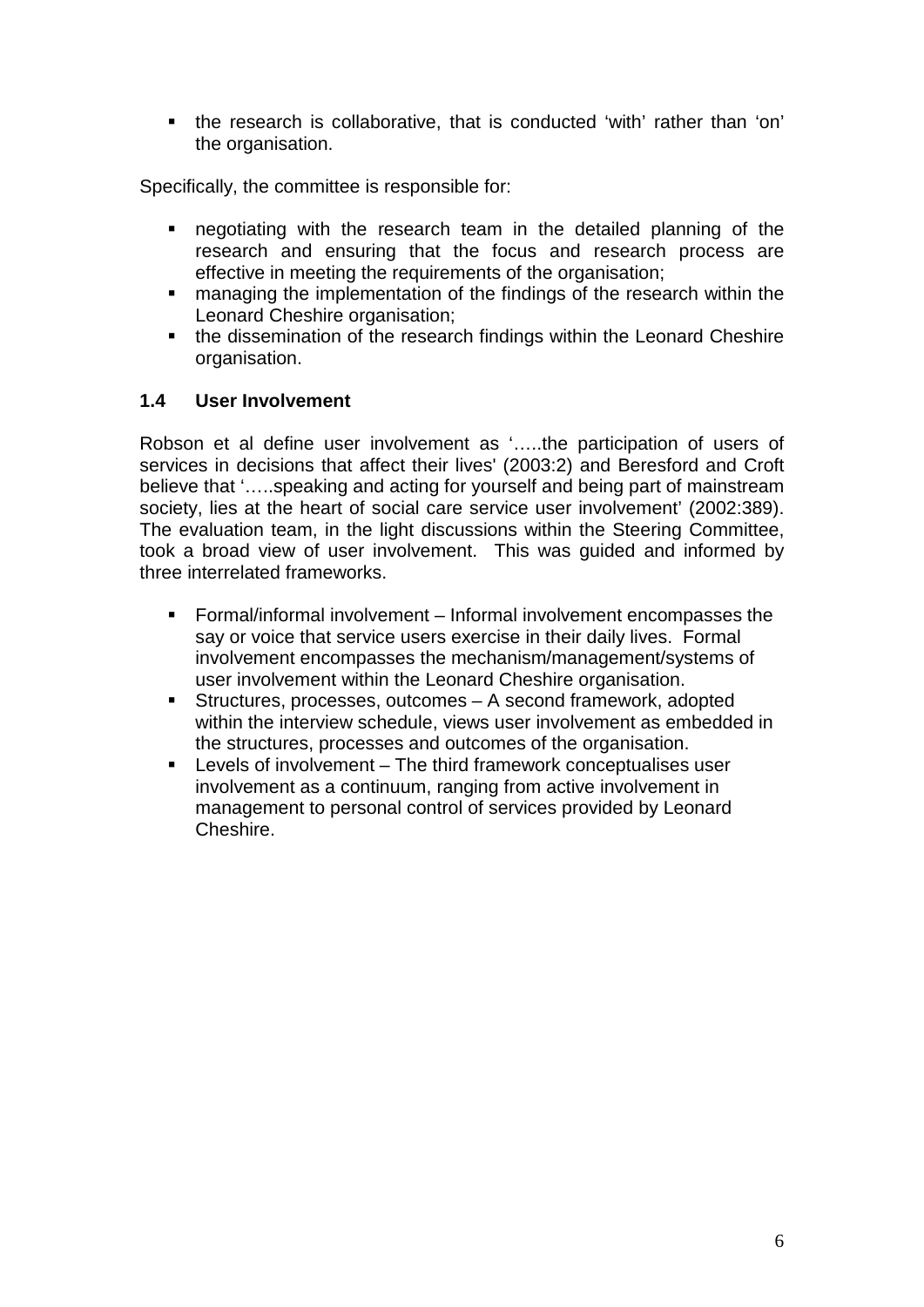# **2. CONTEXT OF EVALUATION OF USER INVOLVEMENT**

#### **2.1 The National Context**

The evaluation of user involvement in Leonard Cheshire needs to be understood and set within the broader national context of health and social care services and the priority given to user involvement across a wide spectrum of policy development. This review will commence with a brief historical overview of user involvement in health and social care services. Some key issues will then be described and will conclude with a summary of the various strategies to remove or minimise barriers that impede user involvement.

#### *The Development of User Involvement*

The development of user involvement in services for disabled people arose in Britain in two main ways. Following the election of Margaret Thatcher as Conservative Prime Minister in 1979, there was a shift towards a market ideology in health and social care. A quasi-market was introduced into health and social services to allow some degree of choice for patients and clients – who were now regarded as consumers. The idea was that services would be 'needs-led' rather than 'service-led' and that disabled people and other service users would be assessed for individual 'packages of care' within a 'mixed economy of welfare' including private, voluntary and statutory services.(Hughes and Lewis 1996, Furgusson et al 2004).

There is now a well-established legal and policy mandate for the principle of involving users. Statutory guidance on both the Children Act 1989 and the NHS Community Care Act 1990 repeatedly emphasise the need to inform, consult and involve people who use services. The Community Care (Direct Payments) Act 1996 took this further by enabling local authorities to allocate money rather than services, thus promoting disabled people's control. Managers were, for example, required to consult with consumers regarding community care plans. These changes reflected the consumerist ideology of the political right and were viewed as a way of cutting costs, providing more flexible services and reducing state involvement (Beresford and Croft 2000). In 1997 these policies were, in essence, continued in New Labour's modernisation agenda for health and social care (Mercer 2003, Carr 2004).

As a result of these policy changes the 1990s saw a considerable growth in user involvement initiatives particularly in the Social Services where thousands of disabled people now participate in a range of activities (Carmichael 2004).

A second development at this time was the emergence of well-organised and strengthening user movements including the disabled people's movement (Davies et al 2000). The agenda of the disabled people's movement goes far beyond the issue of services (however important they may be) to full democratic citizenship and the dismantling of a disabling environment in terms of physical and social barriers (Campbell and Oliver 1995, Barton 2004). Other social movements, such as *Survivors Speak Out, Gay Pride,* and the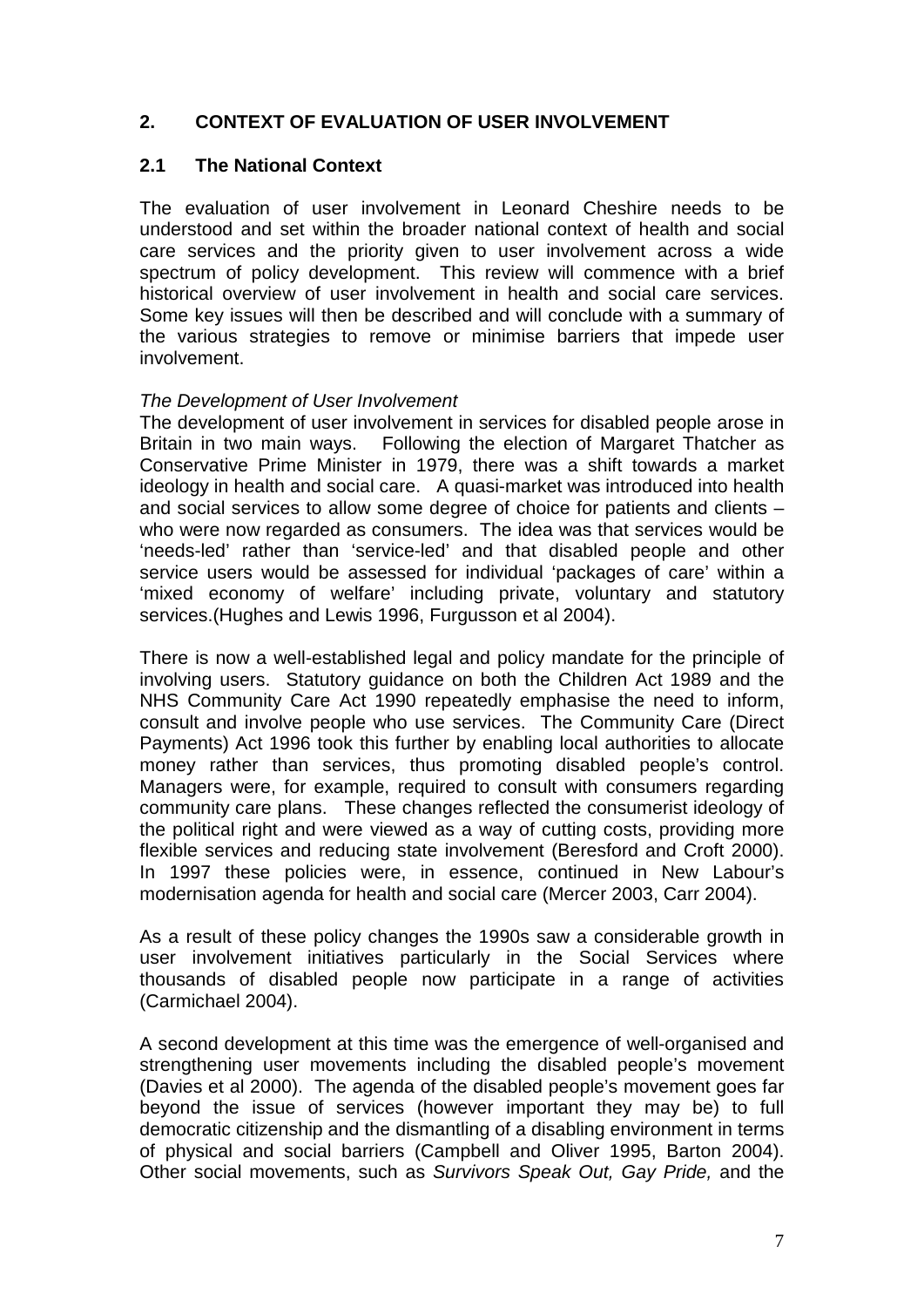Self Advocacy Movement have similar agendas. Talking of the disabled people's movement Drake states that:

"…..it is important to give due weight to the contribution that the disability movement has made in changing the thinking of governments, bringing injustice to light and forcing a radical alteration of the policy agenda." (1996:187)

Carr (2004) also stresses the importance of collectivism in user involvement for disabled people and the ideas and philosophy of the social model of disability that underpin it.

#### *Some Key Issues*

Beresford and Croft note the tension between the ideologies of the government and those of the disabled people's movement. They state:

"These two approaches to participation, the consumerist and democratic approaches, do not sit comfortably. One is managerial and instrumental in purpose, without any commitment to the redistribution of power or control, the other liberational with a commitment to empowerment." (2000:356)

Brown emphasises the depth of this conflict:

"Service users have not only focused on the way they want services delivered but also challenged the relevance and appropriateness of the knowledge base upon which professionals traditionally draw. User movements have increasingly been involved in generating theory about their position in the world - theory which rests on the analysis and lived experience of people who use health and social care services." (2000:99)

In addition Brown (2000) claims that consummarist models tend to define structural problems as communication difficulties thereby reducing social and political issues to an individual level. Braye states that the consummarist model tends to give '….the illusion of participation without the substance.' (2000:19) and Carr notes that:

"Democratic initiatives involve service users influencing and making decisions, while consummarist approaches focus more narrowly on consulting people about the services they receive." (2004:5)

The range of services offered to disabled people under the consumerist ideology of social care is small and largely determined by financial, managerial and professional considerations and judgements (Godfrey and Gallaghan 2000). Disabled people themselves regard this situation as wholly inadequate. As Evans states:

"It is important to us that our involvement is based on our terms and within a background of rights: the rights that we have as citizens like any other – the democratic right to participate in society and the right to have choice and control over our lives – this must mean we have as much choice and control as we can over the services we receive." (1995:116)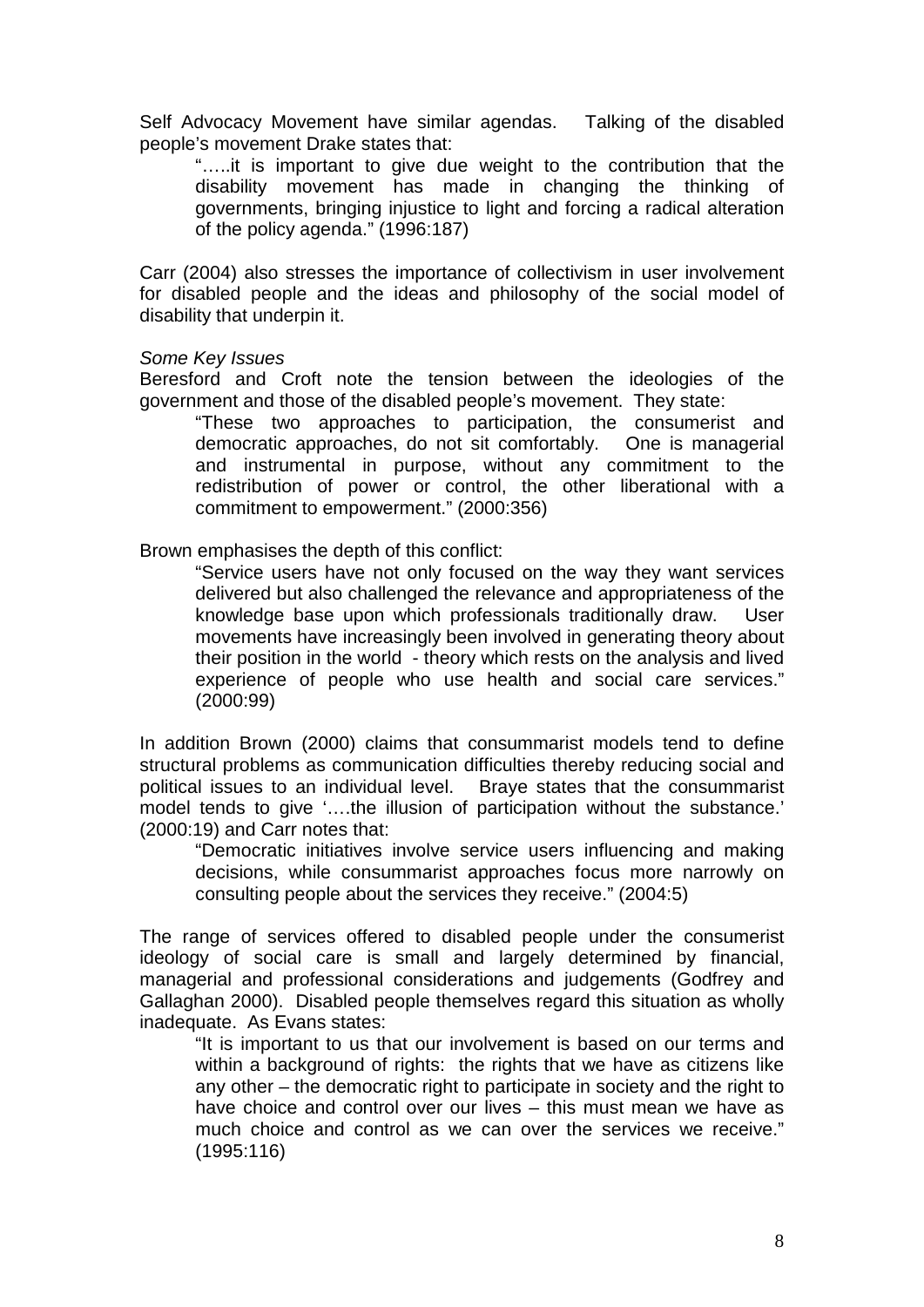Carmichael stresses that '….user involvement is a means to an end and not an end in itself' ( 2004:201). Similarly Beresford et al (1997) and Priestley (1999) emphasise that user involvement is merely a vehicle for effective change in terms of the services delivered and the behaviour of those who deliver them. The Disability Discrimination Act (1995) and the Human Rights Act (1998) will, perhaps, go some way in assisting disabled people in their struggle for full participative citizenship. The power of legislation to bring about change can, however, be exaggerated.

Bewley and Glendinning warn against relying heavily on any one method as none are perfect and a variety are needed to reach all disabled people. They state:

"There are a range of methods by which disabled people and voluntary organisations are involved in community care planning and there is nothing necessarily inappropriate about using any of them. What disabled people involved in this project criticised was the reliance by social and health services on a small range of methods to reach and consult all disabled people on all matters; the burdens which involvement placed on individuals; the exclusion of more marginalised groups and communities; and the lack of clarity and debate about the purpose of each method and its suitability for achieving that purpose." (1994:16)

Many practical, organisational and cultural barriers need to be addressed if the involvement of disabled people in health and social care services is to become a reality. A central issue is the unequal power relationship between service users and professionals and managers (French and Swain 2001, Swain et al 2004). Carr asserts that 'Power issues underlie the majority of identified difficulties with effective user-led change' (2004:14) and that '….dissatisfaction and even conflict may be an inevitable part of the user participation process (2004:18). Similarly Priestley states that:

"It is impossible to discuss user participation without reference to power. If providers are committed to increasing user power then they must contemplate a corresponding reduction of their own power." (1999:158)

The power imbalance between disabled people and professionals and managers extends to the meaning of important concepts that affect disabled people's lives. Disabled people and professionals tend, for example, to have a very different idea of the meaning of 'care' and 'independence' with the view of professionals and managers predominating and being translated into policy and practice (French and Swain 1998, Goble 2004, Finkelstein 2004, Carr 2004).

Because disabled people are often dependent on the services they receive they may fear repercussions if they complain (Brown 2000, Robson 2003, Carr 2004). Likewise managers and professionals may fear the increasing power of disabled people and the anger they express. These tensions can be made worse if more than one group of users are involved who have different ideologies and historical roots, for example disabled people and 'carers'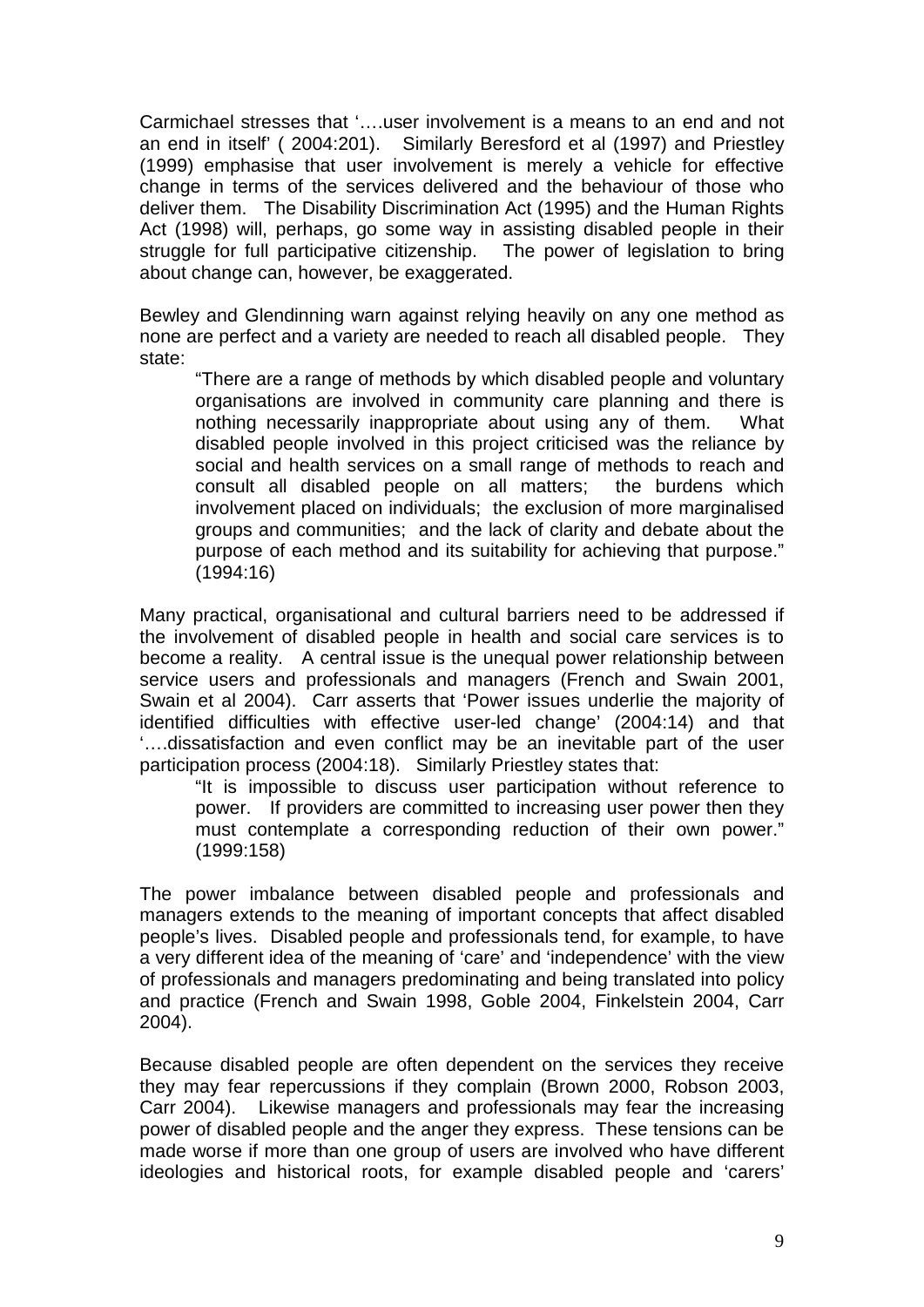where 'carers' usually have more power.

Robson et al (2003) note that a controlling style of management can be a strong and destructive barrier to user involvement and, conversely, a facilitatory style can be beneficial. Influential allies within the power structure also enhance the potential of users to influence decisions as can external groups such as researchers and disabled people's organisations. Robson et al (2003) point out the need for a stable and committed staff who will assist in taking user involvement initiates forward They note that such initiatives can be slowed sown or stopped if the turnover of staff in organisations is high. The amount of time and support managers and professionals can give will, in turn, depend on how well they are supported. Carr contends that:

"…..a fundamental political commitment to change should be driving the participation agenda. The intention to change as a result of user participation should be established prior to its implementation (2004:14)

Disabled people are constantly accused of being unrepresentative when they express their views or when they attempt to speak on behalf of other disabled people. Evans and Carmichael state that:

"Representatives from organisations of disabled people, including selfadvocacy groups, were sometimes dismissed by social and health service officers as being unrepresentative of users because they appeared to be too articulate to be 'real' users." (2002:22)

Beresford and Campbell believe that the emphasis by health and social care workers on the representativeness of disabled people is a way of maintaining their power base. They state:

"We become representative in ways some providers do not want. We become confident, experienced, informed and effective. At the same time because getting involved is not something that most disabled people are encouraged or have had the chance to do the mere fact of being involved may be seen as making us 'unrepresentative'..... people's representativeness assumes importance if what they say threatens or challenges the status quo" (1994:317, 318)

Managers and professionals sometimes use lone disabled people from the workforce to represent other disabled people without any recognition of the conflict the position puts them in (Evans and Carmichael 2002). Furthermore disabled people are often used in a tokenistic way, for example having just one disabled person on a committee. Beresford and Campbell go on to explain that while service professionals and managers have a representative system of democracy, disabled people's organisations have a participatory model of democracy which is characterised by consensus decision making . The conflicts between the two systems of democracy are such that they advise separation between them:

"It makes sense to spend more or our energy participating in our own initiatives rather than being represented in service systems. that is where the real promise of participation, empowerment and our own representation in society lies." ("994:324)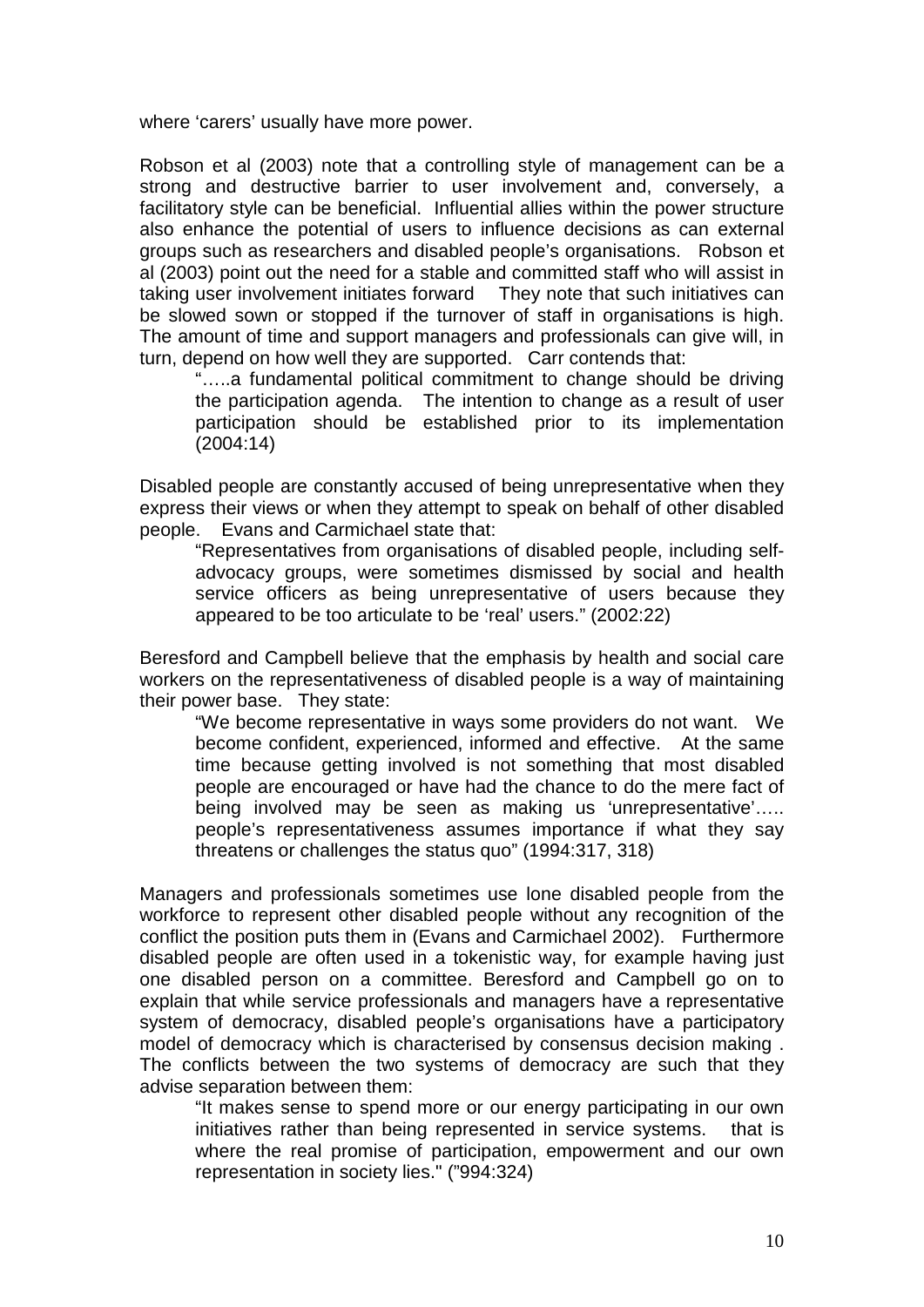A major barrier for disabled people is access to the user involvement process. Evans and Carmichael are particularly critical of the widespread use of public meetings in user involvement initiatives. They state:

"To engage in public meetings or other sorts of meetings demands, on the whole, familiarity and confidence with the normal style, format and language of these meetings. In addition very practical issues of physical access, transport, interpreters, signers, personal assistance and so on must be addressed by social and health services if disabled people are to be enabled to take part in consultation meetings." (2002:20).

'Knowledge is power' but all too often accessible information is lacking. Information needs to be accessible to all disabled people, regardless of impairment, if user involvement is to succeed. Disabled people also need background information in order to participate meaningfully (Evans 1996). According to Bewley and Gledinning without background information:

"…..disabled people could not participate on anything even approximating to an equal basis with social and health service officers, moreover they risked having their contributions dismissed as illinformed or reflecting 'personal biases'." (1994:31)

Suitable transport, accessible premises and realistic time scales are also essential for successful user involvement (Bewley and Glendinning 1994, Beresford and Croft 2002). The pace of work can also be exclusionary to many disabled people (Carr 2004:20). As Pound states:

"For people with communication disabilities the issue of time may far outweigh the relatively straight forward challenge to adapt the physical or spatial environment. The rapid rhythm and tempo of everyday life make few allowances for a calmer, slower, more deliberate form of interpersonal communication. For people with communication disabilities the slower tempo is not a choice but the only accessible pace." (2004:163)

Disabled people have frequently been disempowered by previous experiences, for example time spent in institutions, and need time, support and resources to built up sufficient confidence to participate fully (Evans 1999).

The whole process can be distorted by the fact that user involvement is funded by Social Services (Carmichael 2004). Disabled people may be positioned as external consultants to approve the decisions of professionals and managers or organisations 'for' disabled people may be consulted in preference to organisations 'of' disabled people. Carr states:

"…..there is a danger that government demands for agencies to demonstrate user involvement may mean that user activities become a formal procedure to be ticked off rather than an embedded and powerful organisational practice." (2004:17-18)

Carmichael (2004) found that users' views about user involvement were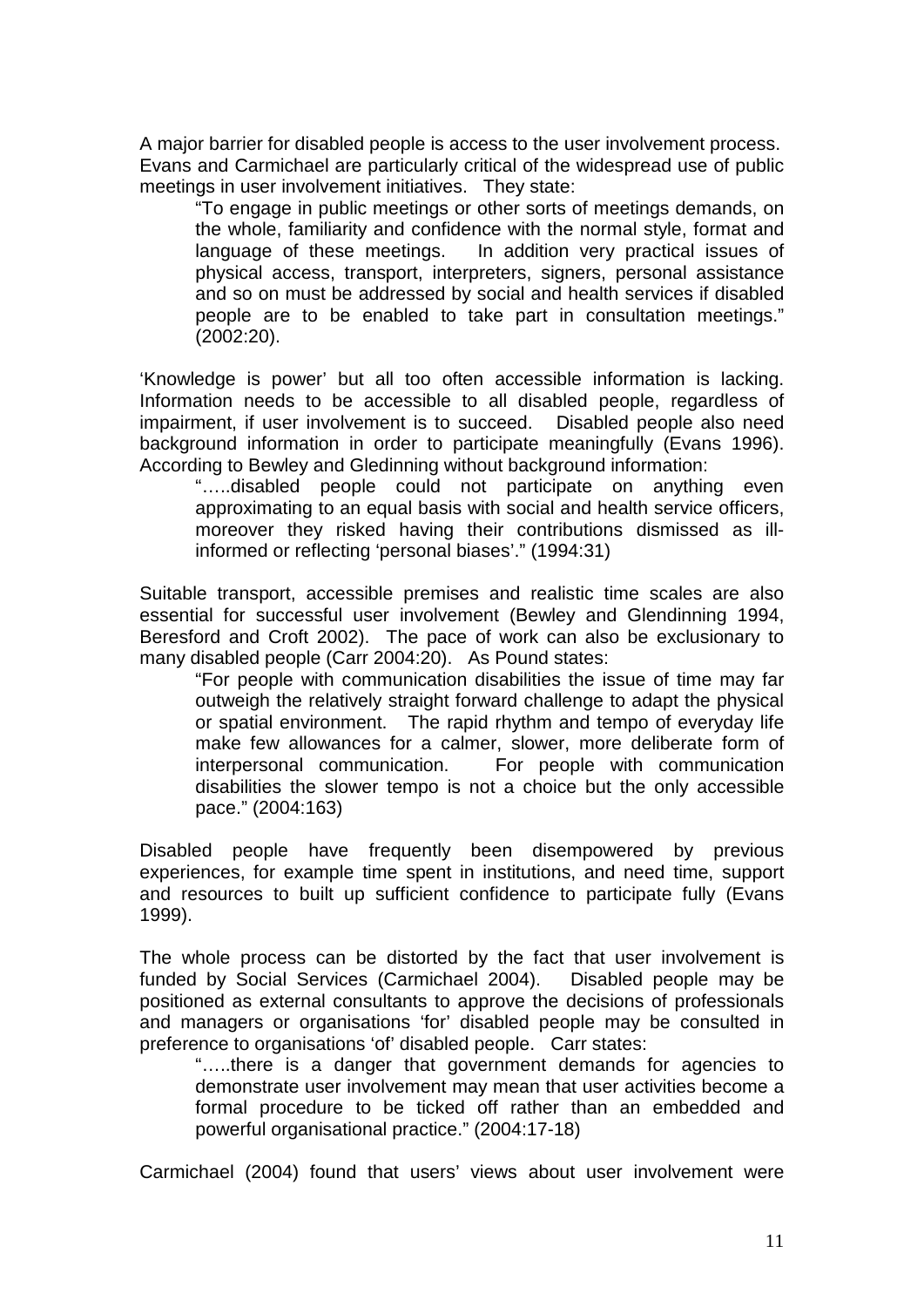generally positive despite the lack of tangible change in service provision. However, motivation can be quickly lost if their input has no effect (Beresford et al 1997). Evans believes that with appropriate support and resources disabled people:

"….. can become a significant force in bringing about change, addressing the power imbalance between service users and service providers and purchasers and in developing innovative examples of good practice in service delivery." (1996:69)

An important aspect of user control is the introduction, after many years of campaigning my disabled people, of direct payments. The Direct Payments Act was passed in 1996 and obliges local authorities to assess disabled people for a cash payment so that they can buy in their own services rather than relying on the intervention of a 'care manager'. Direct payment has challenged professionals and professional power (Brown 2000, Swain et al 2003, Hasler 2004) although the payments are cash limited and administered through Social Services. Furthermore, users are concentrated in the South East of England and some groups, for example people from ethnic minorities, people with learning difficulties, users of the mental health system and older people, are not well represented (Butt et al 2000, Holman 1999, Ryan and Holman 1998, Carr 2004).

## *Factors In Successful User Involvement*

This review will conclude by highlighting the major factors necessary for successful user involvement according to key workers in the field. Robson et al (2003), for example, believe that the following factors are necessary to sustain change in user involvement:

- A user centred approach
- Influential supporters
- a commitment to work with difference

Evans has laid out some key principles for informing user involvement which include:

- The underpinning of the social model of disability
- User-led community development work
- Valuing user expertise
- Working with allies
- Building on existing user initiatives
- Changing from 'knowing best' to enabling users
- Bottom-up change
- 'Riddling the system' with user involvement
- Embarking on a journey of exploration
- Working in bite sized chunks.

With regard to the latter point she states:

"…..it is all too easy to get so overwhelmed by wanting to change the world that one fails to get started. Faced with the conservative nature of social services and health bureaucracies even the small changes user organisations make need to be recognised and celebrated." (1999:9)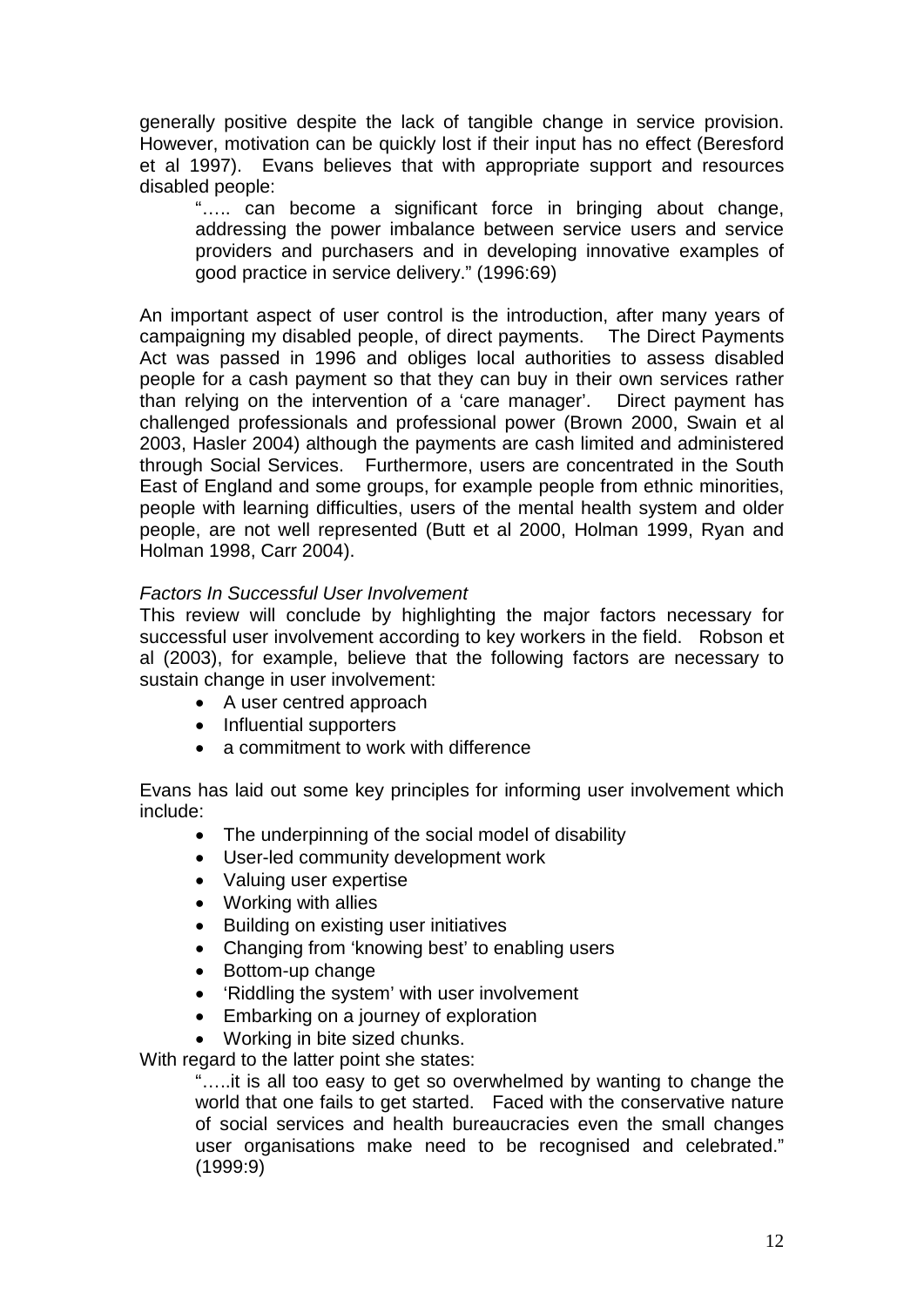Gibbs and Priestley (1996) provide the following user involvement checklist:

- Does your organisation want to increase user power?
- Are your staff required to demonstrate a commitment to user involvement?
- If you impose limits on user power do you make these clear to everyone?
- Are your environments, processes and information accessible to disabled people?
- Do you involve disabled people's organisations as well as individual users?
- Do disabled people control your user involvement process?
- Do disabled people control your user involvement agenda for consultation issues?
- Do you provide user representatives with the same support systems as staff representatives?
- Do you communicate the outcomes of disabled people's involvement back to them?
- Has your organisation ever made changes against its will because disabled people wanted you to?

#### *Conclusion*

Thus the evaluation of user involvement in Leonard Cheshire was conducted in a national context that: emphasises and mandates the priority of such developments in policy and practice; is characterised by conflicting notions of user involvement and complex and fraught debates; and offers some key principles for development. This background underpinned the methodology of the evaluation and provided a framework for analysing and interpreting the findings.

## **2.2 User Involvement within Leonard Cheshire**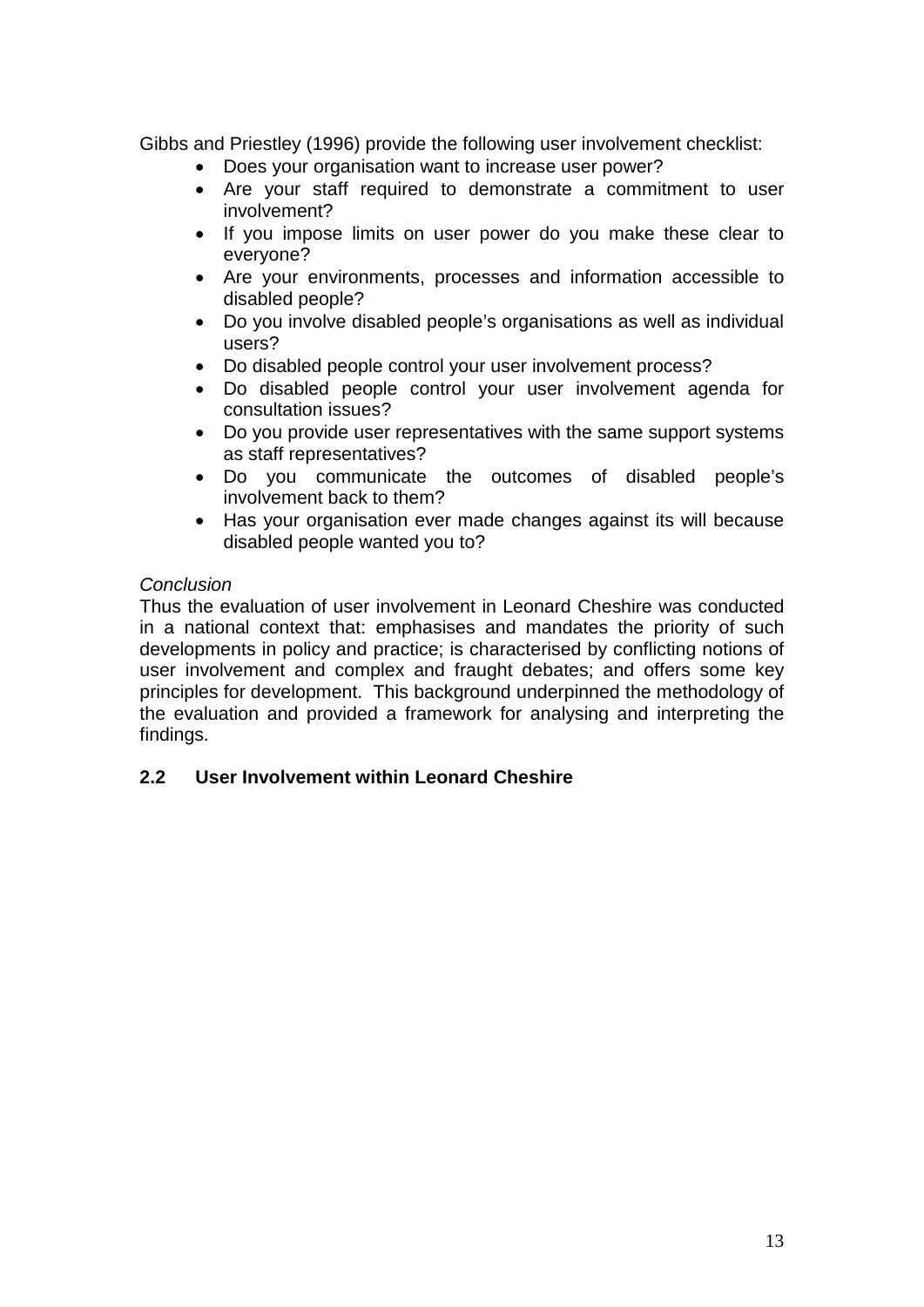# **3. METHODOLOLOGY: WHAT WE DID**

# **3.1 Stages of the Evaluation**

## *Stage One:*

#### Mapping the Evaluation

The first phase of the project initiated a participative processes. This initial 'research mapping and access' phase involved:

- Initial contact with stakeholders within Leonard Cheshire including service users, Leonard Cheshire managers, trustees, directors and volunteers, Disabled People's Forum Staff and SURE representatives.
- A literature search to identify existing relevant research.
- Liaison with similar research presently being undertaken.
- Qualitative and quantitative analysis of documentation provided by Leonard Cheshire.
- Agreement of detailed project design and Code of Ethics.
- Construction of a list of key participants.
- Discussion around potential ways to disseminate the findings.

The Views and Experiences of Service Users and Providers

This phase addressed the evaluation of service user involvement through the collection of qualitative data from service users and providers. Focus groups and semi-structured interviews were conducted. The evaluation drew on recent significant developments in the field of research methodology with disabled people, including the use of narrative methods. The key questions were developed with the participants around topics of: the proactive approach to user involvement; user involvement at all levels of the organisation; impact on the lives of service users; and the effectiveness of the current main strategies within the organisation – including training, opportunities of users to meet, mentoring, providing information, support to users in learning difficulties services, and facilitation and support to SURE. Areas of user involvement to covered: governance; central committees; regional involvement; local services; staff and volunteer recruitment; Staff Agency and volunteer training; policy development; care and operational reviews; Choice; one off opportunities; and social care opportunities external to Leonard Cheshire. However, the agenda was flexible, and groups and individuals were encouraged to concentrate on the topics of most concern to them.

## *Stage Two*

The second and final phase of the evaluation built on the conclusion of the Interim Report (August) and discussions at the Steering Group Meeting  $7<sup>th</sup>$ September. The aims were to:

- Develop the recommendations of the conclusion of the Interim Report with specific possibilities for strategies in practice;
- Conduct 6 'case studies' of local developments within Leonard Cheshire in relation to user involvement;
- Focus on examples deemed to be good practice by members of the Steering Group in terms of the factors promoting and limiting user involvement;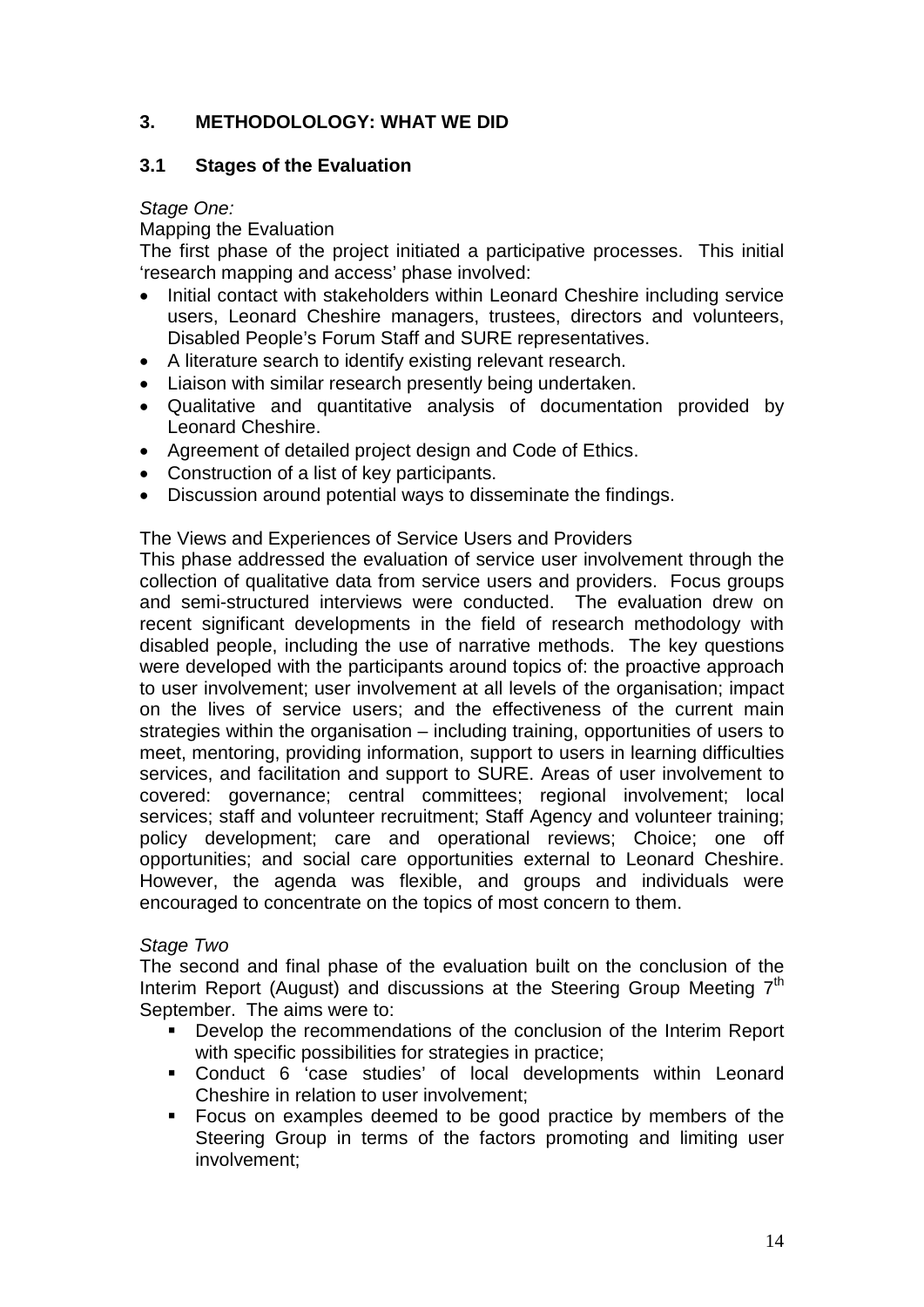Consider strategies to ensure that the process and recommendations of the evaluation are utilised in the development of user involvement in Leonard Cheshire.

Five case studies were conducted. They varied in scope and particular focus, though the general focus was on the development of good practice in user involvement. The format for reporting each case study is similar:

- A descriptive introduction outlining the scope of the case study;
- An outline of the findings of the case study;
- Conclusion in terms of the implications for the development of user involvement.

# **3.2 Sampling**

During Stage One of the evaluation Interviews/focus groups were conducted with the following participants.

#### *Service Users*

Individual interviews/group interviews/focus groups were conducted in residential homes, day services and care in community services.

Group interviews/focus groups - 10. Each group was made up of approximately 6 service users.

Individual interviews – 11

SURE meeting – approximately 25 participants Total – 96

## *Service providers*

Director General; Regional Directors (2); Trustees (2); Director of Communications; Head of Quality and Standards; Head of Volunteering; Manager of DPF; Deputy Manager of DPF; SURE Facilitator; Volunteer Training Officer; Mentor (2); Forum Facilitator (2) Total – 17

## **Total number of participants 113**

The number of participants in each case study in stage two is provided within each of the case study reports.

## **3.3 Interview Schedule**

The approach to data collection was semi-structured and open. To structure interviews and discussion with focus groups, the research team drew on a detailed interview schedule (see Appendix 2). This schedule was used as a basic framework and adapted used flexibly to allow participants to control the direction of the data collection.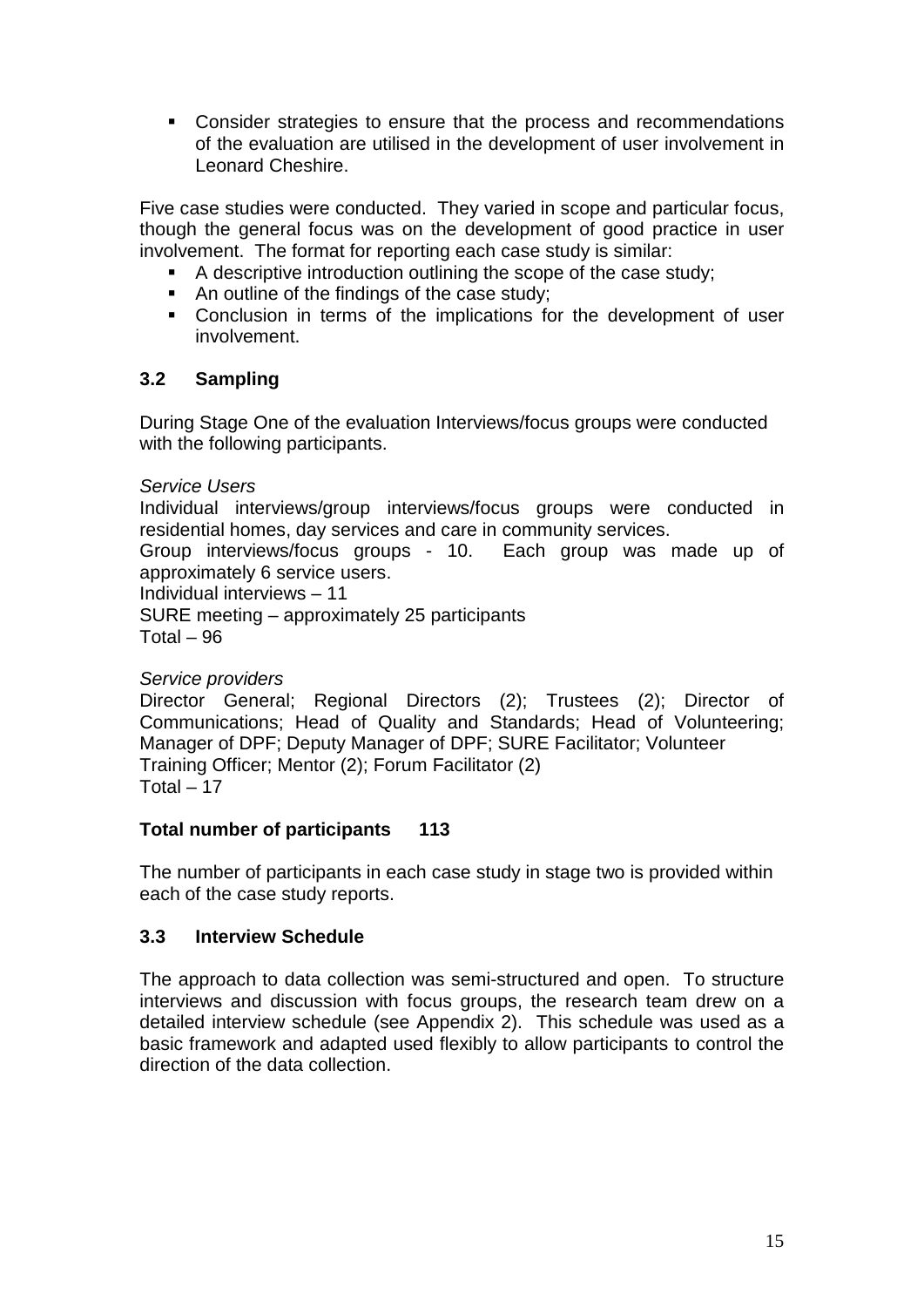#### **4. FINDINGS FROM STAGE ONE OF EVALUATION: VIEWS OF USER INVOLVEMENT FROM THE VIEWPOINT OF SERVICE USERS**

# **4.1 Lack of 'ground level' staff**

Most of the residents who were interviewed commented on the lack of 'ground level' staff and how this affected their ability to make choices in their daily lives. This is a major issue that affects all aspects of service users' lives and is probably the pivotal influence in the development of service user involvement. Time and again the reason for lack of choice, not been listened to, dignity and lack of control over lives is given as a staffing problem. This lack of choice could reach a very basic level as is evident in the following quotations:

"We have one bath a week, that's on a specific day."

"We have two (baths) a week….we'd like more but they can't do it."

"The toilet. That to me is basic. I was desperate and I rang the bell and at last they came. There are bells everywhere but the only time you don't have to wait is in the night. I just dread it every day and I think 'Oh god, here we go again!"

There was a clear association between day-to-day user control over their lives and the level of support.

"I don't feel all the time that I'm fully in control of what I do and don't do. For instance, I can't prepare myself a meal and I can't move my chair without the assistance of a carer. If I want to go anywhere quickly, go to the toilet or something like that, and don't get there in time, they say 'You should have asked' but if there's not enough staff about it's literally impossible to get there, you have to wait for someone to take you."

"The other night for what I wanted it was no good ringing because there was no night staff who could get into the dispensary. It wasn't worth ringing and I just laid in pain all night."

Other people spoke of the lack of personal contact with staff that could affect their well-being, quality of life and their ability to make their views heard.

"Sorry to be negative but I find that if you go out you need a carer to come with you and there aren't always carers around that will come with you. They're always tied up."

"If you ask them a question they won't answer it. They say 'I can't answer it at the moment but I'll look into it.'"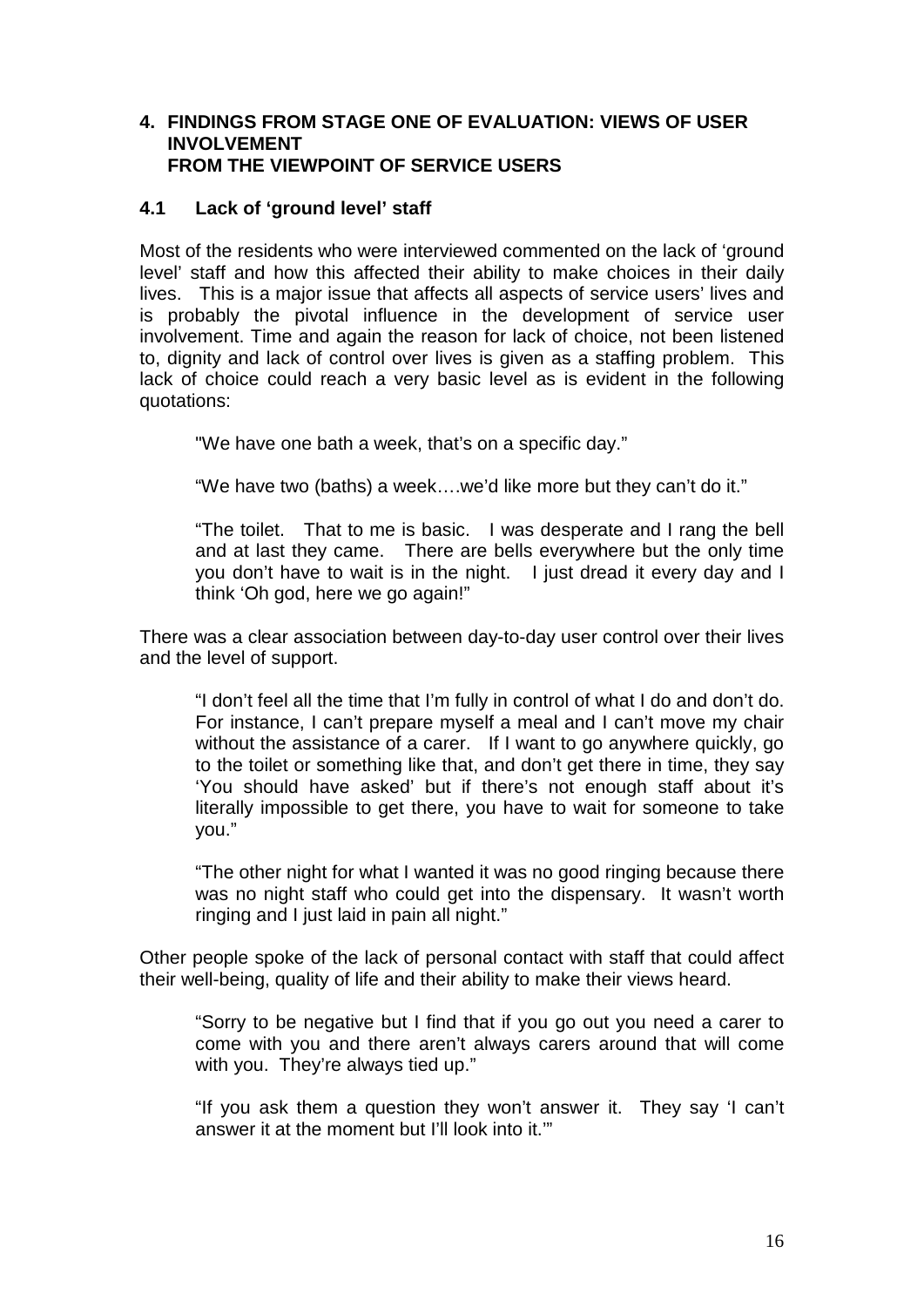"They can't do much for us. All right they do what is necessary but if we want that little bit of extra help, like D might or I might need a bit of help with the computer, it just isn't available."

"You ask someone something and they say 'I'll talk to you later' but it takes a while before they see you."

"I wait, I can't keep asking because it tires me out to keep asking."

"By the time you've waited for them to come back you've forgotten what you wanted to say."

This lack of staff contact and attention to their needs led some residents to feel less than human:

"You're more of a number than a person. You're a commodity. You're just a commodity, nothing else. I mean you're put to bed, you get fed, you get up in the morning and that's it. You can book up to go out but that depends on whether the driver's here or you can get a volunteer which we're very short of."

"Charity is a big thing and some of these charitable organisations have in the past been run very much on a 'We know what's best for you' type of ethos and I think that Leonard Cheshire is struggling with this because obviously they have been looking after people with profound and severe impairments they're coming from this idea that 'We know what's best' and I don't think they see people as human beings sometimes. It's a terrible thing to say but what I mean is you become the object that they are looking after as opposed to an individual who is using services of Leonard Cheshire."

In these circumstances, empowerment and user involvement in the day-today decisions over their own lives can be seen as 'a problem'.

"One of the problems it (user involvement) causes is when residents become more empowered and aware of the opportunities of life they're likely to ask for more. In asking for more, it usually involves staff, and resources are already very scarce and limited, and centred mainly in providing basic daily care in washing, dressing, eating and they occupy an awful lot of time. Empowerment creates problems of staff support. And if the choice of empowerment involves travel then that's a further added burden. Not necessarily to pay the cost of travelling but to have the opportunity with limited transport or escort."

Understaffing, too, can be used as a rationale for the lack of choice over support staff.

"I do depend quite a lot on support and care from the domiciliary service which is quite good in the limited capacity that they have.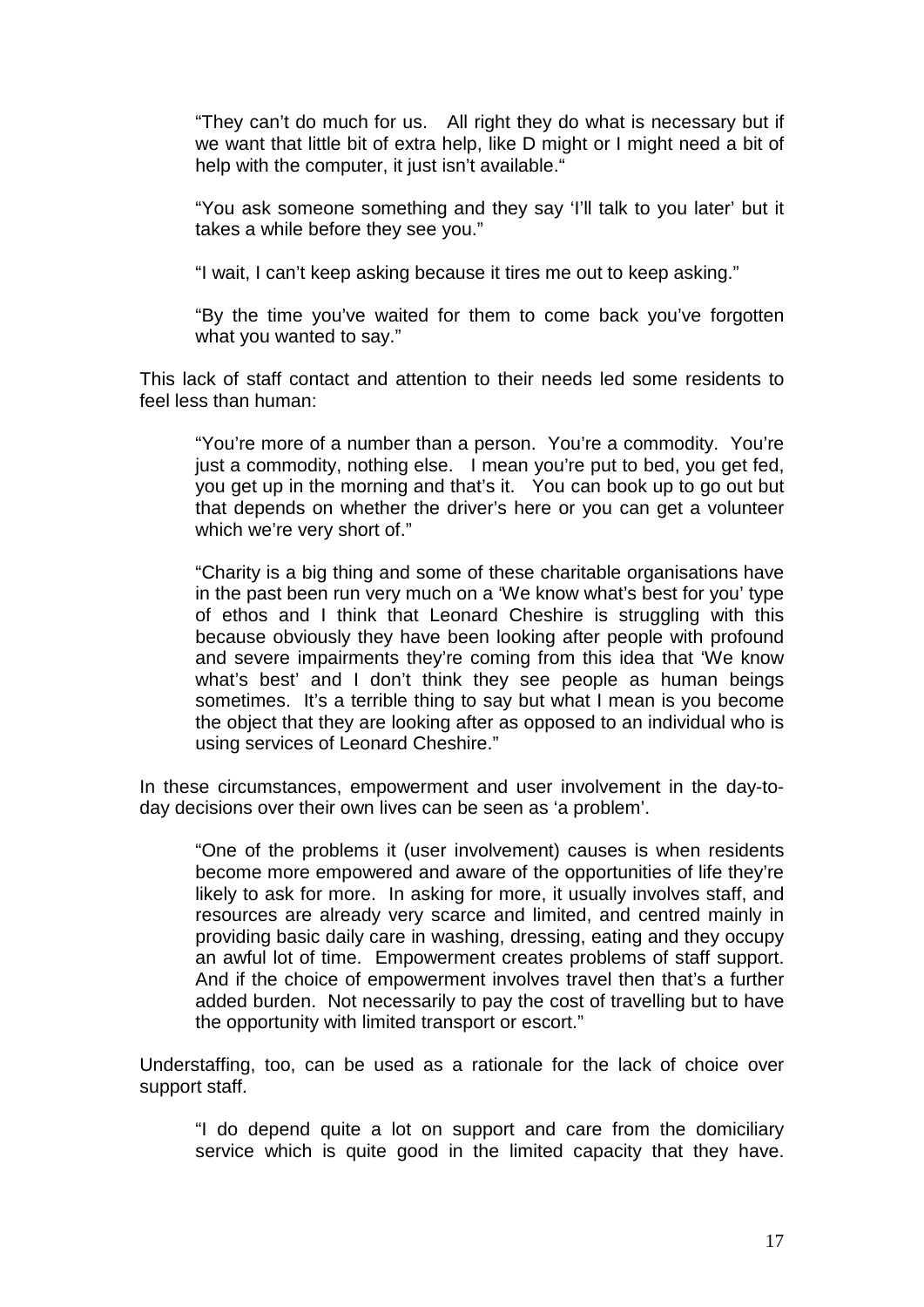There is somebody they send to me that I don't want but what they say is 'Well if you don't want her we haven't got anybody else.'"

The idea that the situation was deteriorating, rather than improving was a recurring theme with participants.

"Too many regulations, like we should be able to go out, to a degree, if there is no driver and we want to go out, we just have to wait until someone comes. When I first started the key workers would take us out on one-to-one trips. We have more people with higher care needs and it is not possible to go out on one-to-one very much any more."

"Each one of us has a key worker but they have less and less time to spend on us. There's less and less 'one-to-one' going on."

Staff turnover was repeatedly referred to as a central part of the picture:

"Trouble is when people leave they don't replace them in the proper way, they get agency in and if somebody leaves full-time they get somebody part-time."

For many service users, staffing levels needed to be seen within a broader context. Some of the residents were convinced that too much money was spent at the top of the organisation:

"The organisation is too top heavy. When I came here six and a half years ago, there were forty staff up at head office and now they have ninety. At the same time they reduce the staff here. They take the money away from where it's needed."

"What I feel is that if head office want extra staff, for anything in particular, they get them but if we want more staff we're told we can't have them. I think there should be a lot of job cutting up there. It's far too big."

Many residents perceived that their own needs were regarded as less important than issues such as paper work and staff training:

"I'd like to spend more 'one-to-one' with people but they don't have the time. It's simple things like communicating. Most of what they go for training for is common sense."

"Staff have been given more paper work and if that paper work needs to be done then things can't be done for the residents."

"It all boils down to not enough staff. There isn't always the time, they get so much more paperwork with these new Care Standards."

"There's so much training going on, training for anything and everything, and it takes staff off the floor while they go for training."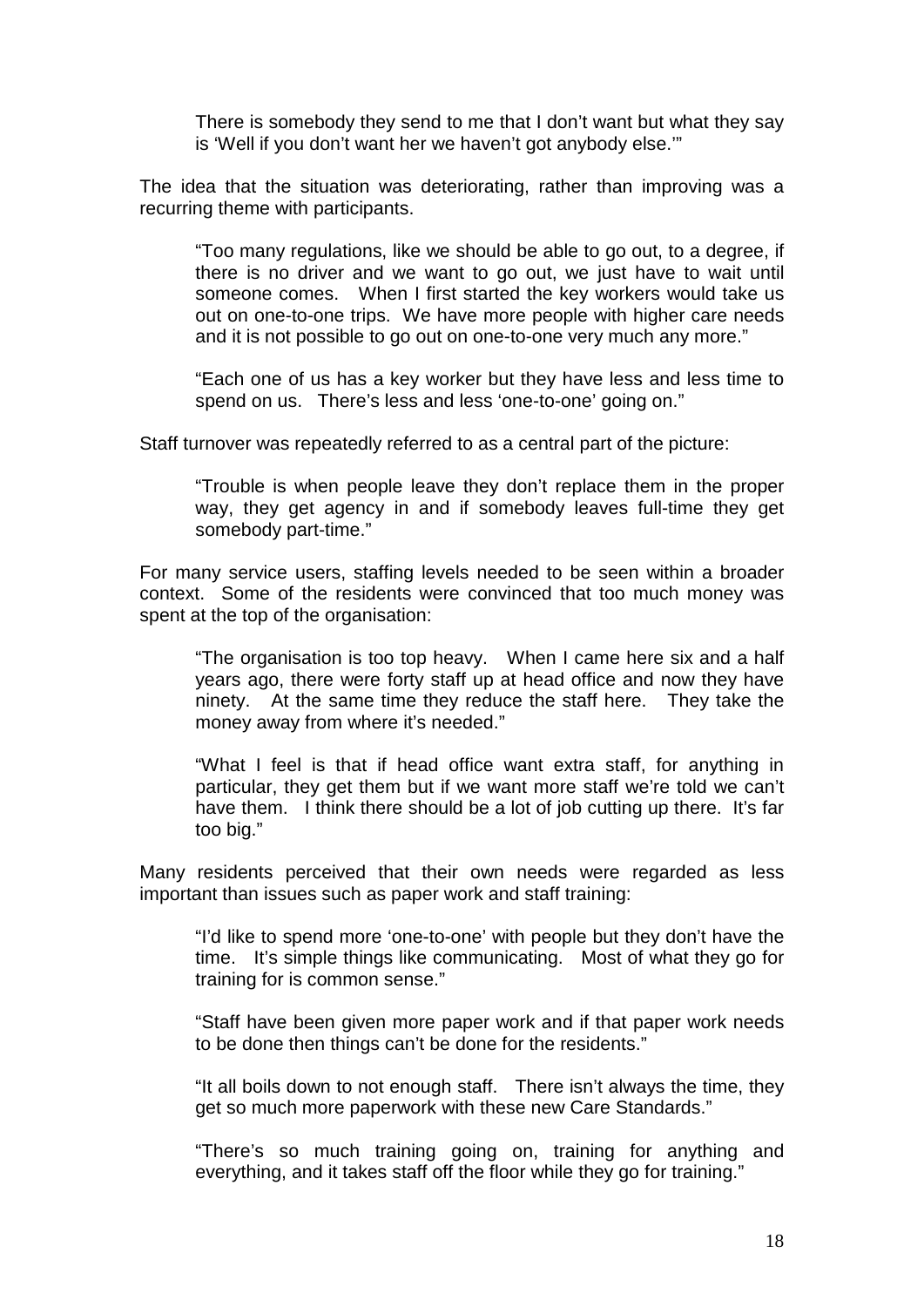Some of the residents offered interpretations of the lack of staffing which made basic user involvement impossible. The greater care needs of residents, together with lack of staff to cope with this, was put forward as a major explanation:

"They seem to be taking more nursing cases which accounts for the lack of staff. They're having to do too much. Then they move on. We had three people who all left at once."

"They go for more disabled people to get a higher fee and they aren't increasing the care staff to match."

"There are a lot of highly dependent people now because of this 'care in the community' thing and there just aren't enough carers for the amount of people."

In the past residents had a say in who was accepted to live in the home but this choice has now been eroded:

"When I first came here six years ago the residents could have a say in who lived here, whether a new person was accepted or whether they were refused. The head of home and the head nurse would be there, there would be a volunteer from the outside world and one or more resident. People had a four-week assessment and not everybody got in on that assessment. Then it got changed and nobody gets refused now. So we have no say in whose coming into the home, therefore each one of the care staff has to do two feeds at mealtimes. All the people who come in are highly, highly dependent now. They haven't got the nursing staff or the care staff to be able to cope with it."

For many participants, then, the notion of developing user involvement begins with increased levels of staffing.

"We've having less and less control over our lives now to what we had a few years ago. It's government legislation, and policy coming from Leonard Cheshire. We haven't got the staff to enable us to do what we want to do anyway."

"You have a key worker and she says 'Are you happy Lynn? Are you doing this? But nothing happens, she's just one of the carers. She's too busy. They're all too busy."

"We want more staff, that's what we want."

#### **4.2 Transport**

Lack of 'ground level' staff also had a serious impact on the ability of the residents to enjoy life outside the home and to exercise choice in their leisure pursuits. A constant theme was lack of transport and drivers. Clearly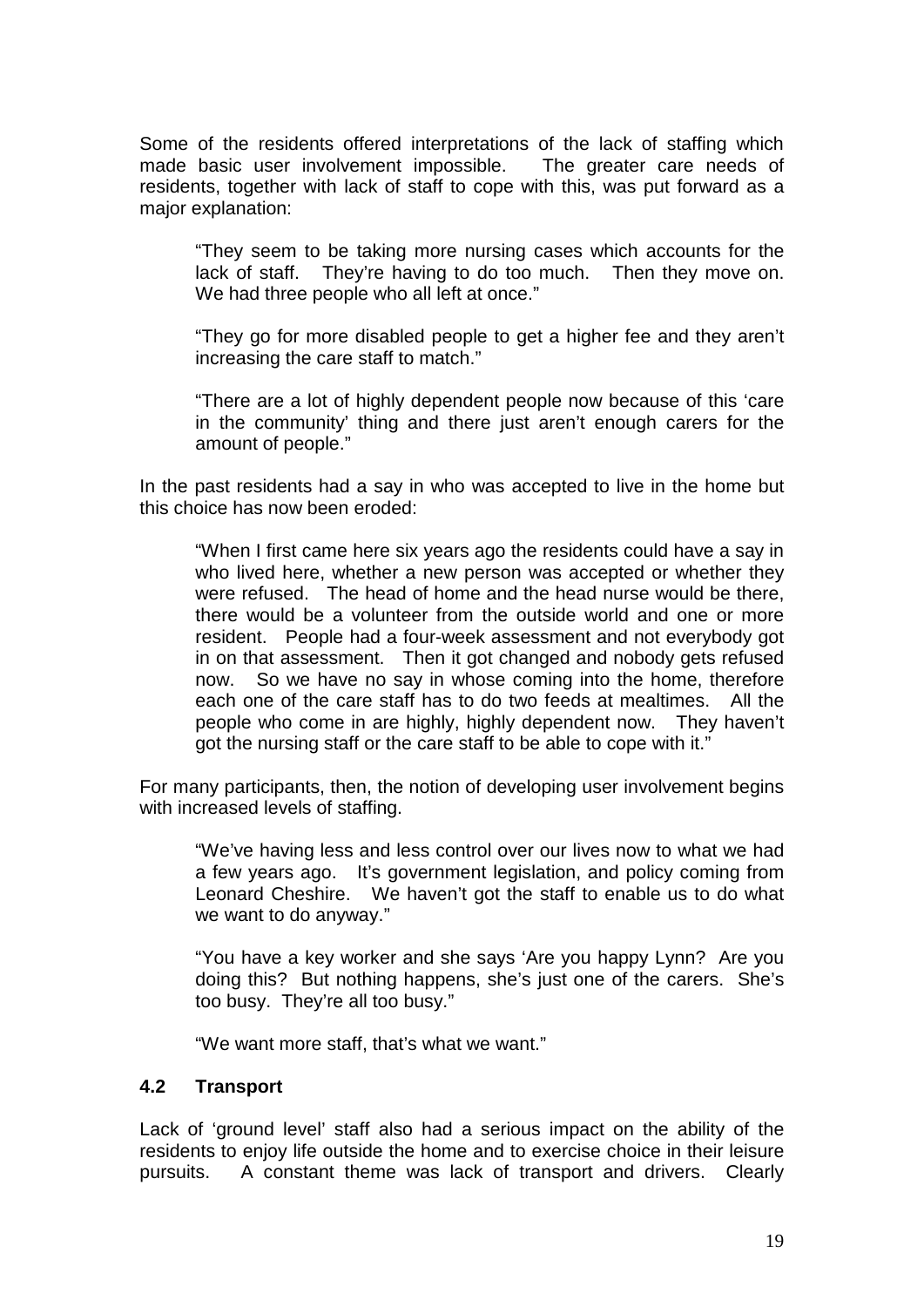transport is fundamental to service users in determining their quality of life:

"The transport is very nice but we don't get out enough. There's a shortage of drivers."

"Recently we had what is known as 'Pop in the Park' and we couldn't get volunteer drivers or escorts for that. Since I've been here I've never known us miss that. Also I think they missed 'Proms in the Park' as well. They couldn't get any drivers that was the trouble."

"They often phone up and cancel because they haven't got a driver."

"I had an OU thing that I wanted to go to. I arranged it three or four weeks in advance but two or three days beforehand the driver pulled out and I couldn't go."

"There's trips every week but they can only take three wheelchairs in the van."

"The management here tries their best but it all comes down to transport. We have some transport but it's not enough. It's all down to money again."

"I waited until half past twelve yesterday, just in time for lunch. I should have been here at ten. It was more or less just for the afternoon session." (user of day centre)

"I live just across the road and I walk but I can't do it both ways. By the time I get here I ache from head to foot - it's good exercise but you shouldn't have to do it." (user of day centre)

"What I can't understand is that they're a big organisation, Leonard Cheshire, so why don't they fund it (transport). This is what I can't understand. Where is the money going? It's a big charity and we do a lot of fund raising here for Leonard Cheshire and we'd like to know where the money goes. We should be part of it, we should know where it goes."

"Living here on the outskirts of a large city, the opportunity that provides us with to follow the theatre, sport, parks and day centres and you go on and on. But in order to take those up what the service user needs is transport either from within the home or from the local area of bus, train, ring and ride. Volunteer drivers are always a problem."

"Transport is another issue. Some places have transport but that's not altogether easy because you've got to book it in advance and they might turn round and say 'We haven't got a driver today'. They've got the control. They always have the control. The service users don't have control. The managers have the control all the time and so there is little choice."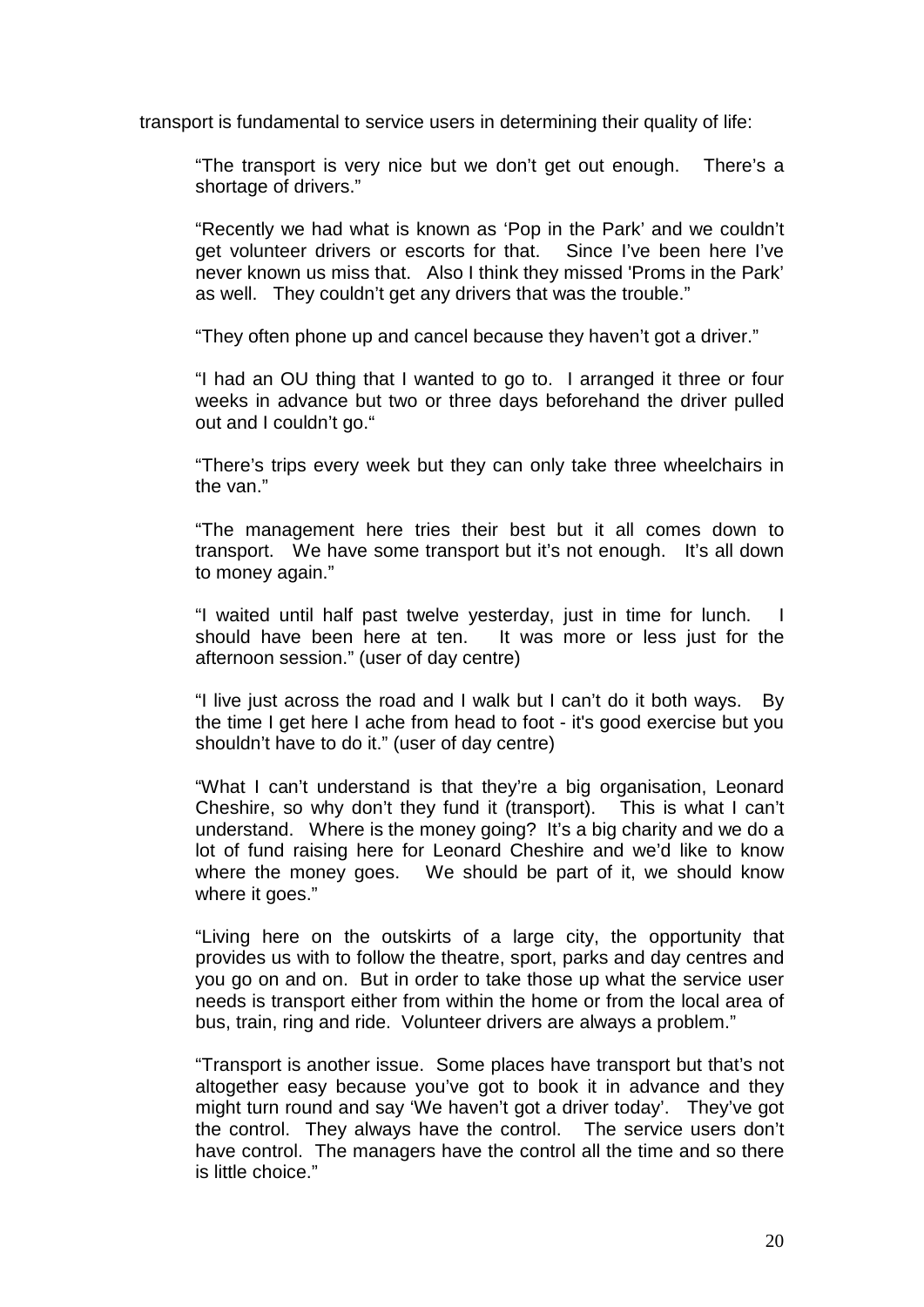Transport issues are, of course, one of the arenas that extend the concerns of service users well beyond the Leonard Cheshire organisation. This has been recognised within the organisation, though service users questioned the effectiveness of broader campaigns:

"I think that Leonard Cheshire are well behind the times because they still talk in terms of specialised transport. They've recently done a consultation on it but they don't campaign enough to improve public transport. For them the issue around transport is always 'How are we going to get someone from a to b?' I remember that in our area the customer services of Connex came to give us a talk so we got a link into different things like transport, things that were of interest to the service users at that time, but that fell on deaf ears because nothing comes from it."

"Leonard Cheshire did a report on transport called Mind the Gap and the Disability Now magazine said Mind the Gaff because they launched it in a hotel that didn't have access and they had to bring in a ramp at short notice as it was in an inaccessible hotel and the ramp was much too steep."

The lack of ability to go out and meet other people could have profound effects of the lives of the residents. As one man said:

"One of the big things I would like to change is the absence of sex in my life. A lot of people who I meet with and talk with are substantially older. People here cannot provide for that particular need."

Policy to change the way in which transport is paid for was also causing residents concern:

"I am on the regional committee as well, and head office want to change the transport policy, at the moment, and there are a few things that are still at the draft stage at the minute, but there are things like the resident being given some tag like taken the mileage money and things like that, but some of our residents would not be able to do it and so that is a big concern. And also, if you want to go out we do not know how much it is going to cost us, cause at the moment we all pay a block £40 per month, so that entitles us to go where we want, but if these changes come in to force, then we will be paying per mile."

Another theme with regard to transport was lack of spontaneity and flexibility. This obviously has an impact on what people could choose do from day to day:

"I go out quite a bit and I use transport if I can book it up far enough in advance. You can't be spontaneous."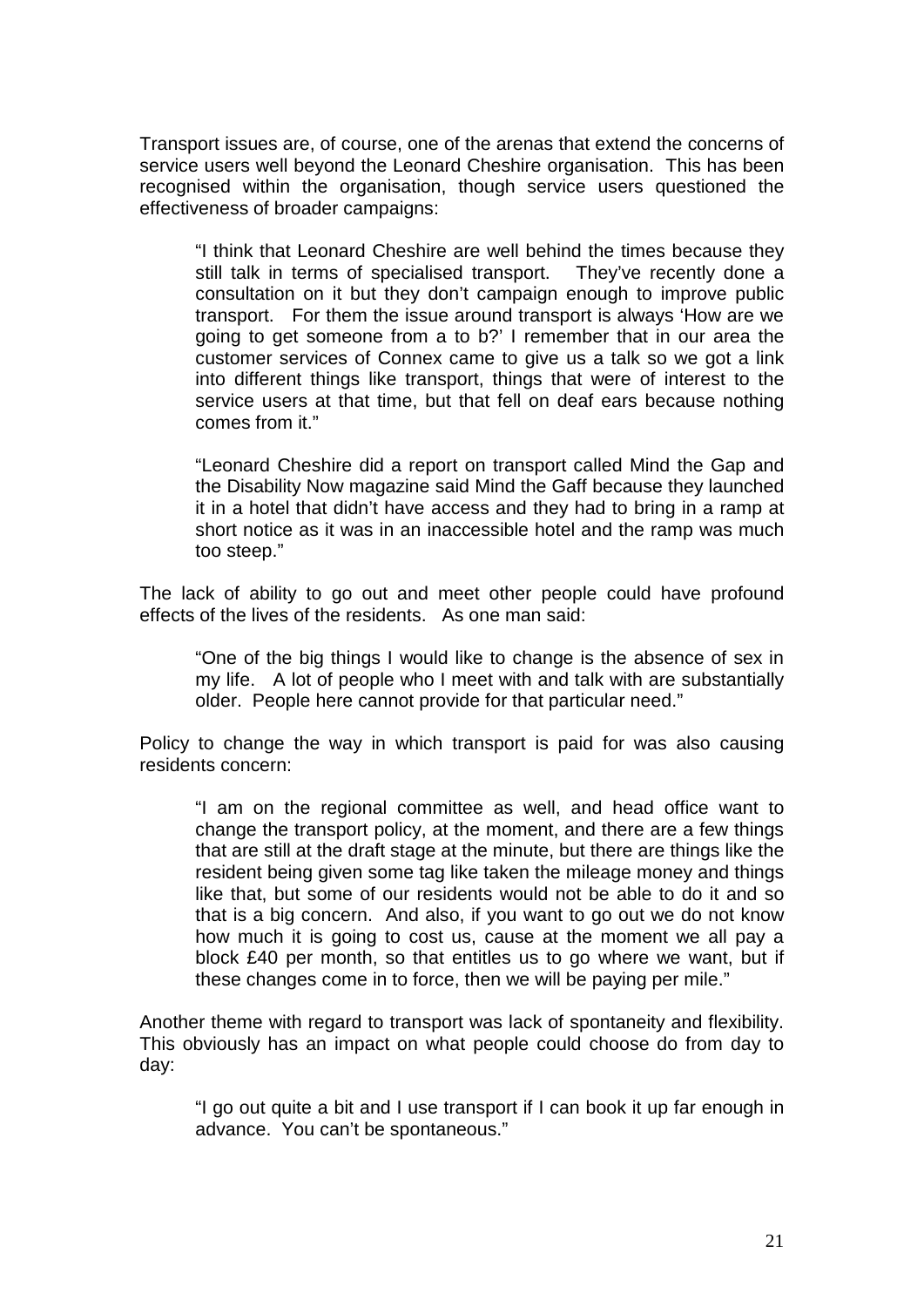"They keep telling us not to get institutionalised but you can't bloody avoid it and they make it worse for us. They say 'We'll take you down when we get the cleaners but you'll have to be back by three'. We got in the vehicle, C and myself, and he dropped us off in the town and he said 'You must be back here for half past three'. All we had was about fifty minutes and yet all afternoon they'd been sitting at the table with nothing to do."

"A while ago we booked up in advance to go to the seaside and it was a horrible day so we went to Canary Wharf instead but we were a lot longer and when we came back one of the carers got into trouble because she's been out all day. We changed the arrangements and were out longer than we would have been and it did cause problems."

"We had to book it in advance and who knows what the weather's going to be like? There's no spontaneity. You can't say 'What a lovely day, let's go to the seaside.'"

Anger was expressed about the way in which transport for hospital appointments had been discontinued. Many people had no choice but to use hospital transport that was even more unreliable and impacted negatively on their quality of life:

"They're cutting transport for hospital service and the dentist and eye appointments. You have to order your own transport and pay for it yourself. By the time it gets here and brings you back it can cost about 40 quid."

"In the past if you wanted to go to the dentist, or the doctors or anything, the transport was there. We have our own transport but they have day care to bring in, and take them back, and then they have to ship the cleaners back and forth. The home's transport is used to bring day care people in, and then outings – there was one today. I've just come out of hospital and if you wait for an ambulance and they say it's going to turn up at eleven it never does. I was there for three and a half hours waiting and then they made a detour to pick someone else up. It gets later and later."

The homes are generally in rural locations that makes transport even more essential and can lead to limited choices if it is unavailable. As one resident said:

"We're at the back of beyond."

When transport and the ability to go out worked well, however, it was appreciated and enabled residents to have greater control of their lives:

"I think the transport is very good and we're lucky to get transport when we want it."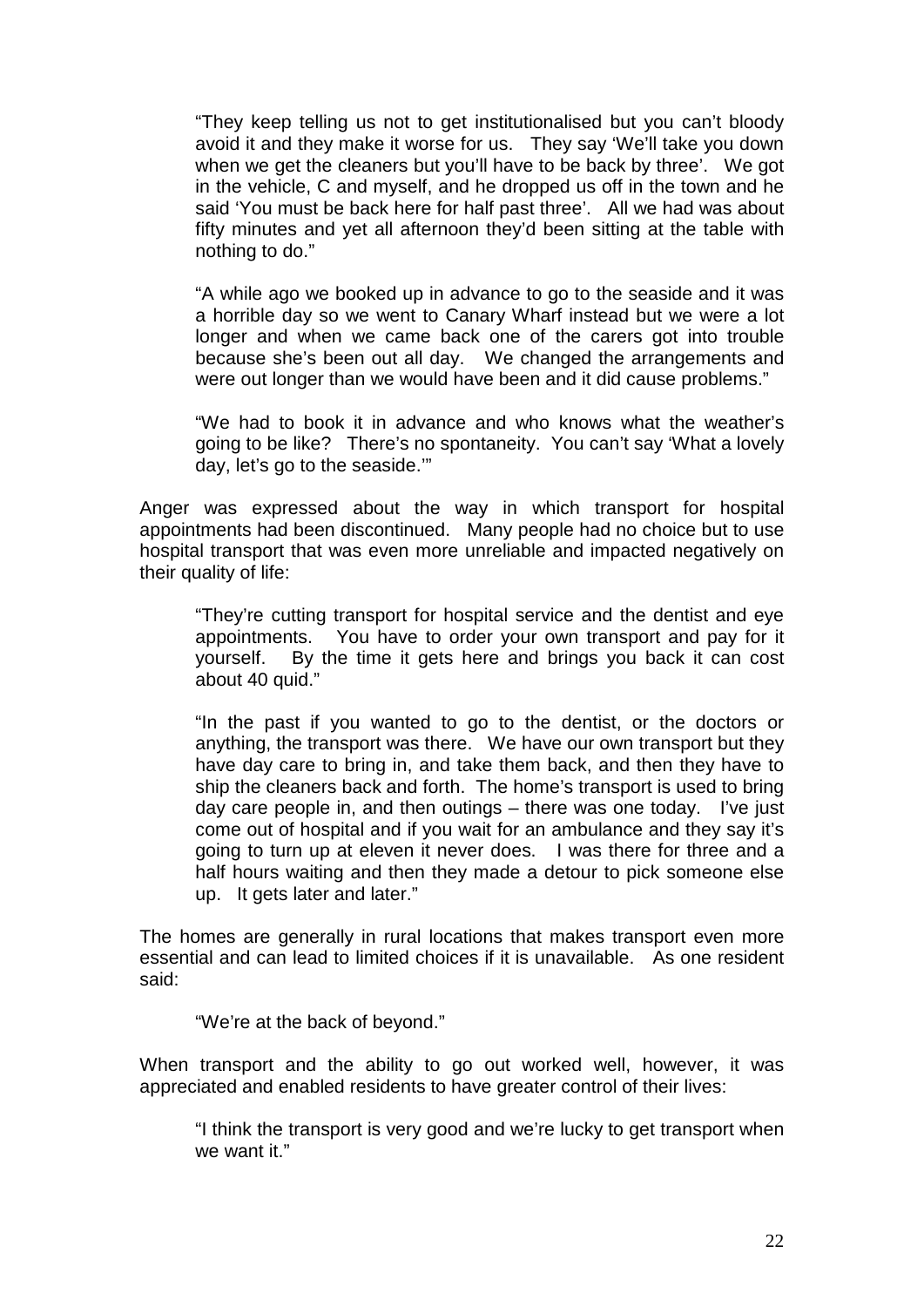"On Wednesday we went on a mystery tour, we went out at quarter to ten in the morning and got back at quarter past four in the afternoon. We had a brilliant time. "

"They have shows and things, we go to zoos and parks and all sorts of things. We have a lady who does the planning. We look through various things and tell her where we want to go. It does make life more interesting."

# **4.3 Agency Staff**

The residents expressed a general dissatisfaction towards agency staff, who were perceived as unskilled and knowing very little about their needs. At a basic level, the residents had no choice but to accept whatever help was provided for them. Agency staff were seen as lacking in motivation and basic support skills:

"They're only in it for the money."

"They don't know the job. They don't know what to do."

"They're not interested because they know they're not going to come back here again. It's just a day's work. They're just passing through."

"It's mostly at weekends that there's a shortfall of our own staff. Agency staff aren't so dedicated."

Difficulties in communicating with agency staff, for a variety of reasons, undermined possibilities of service users controlling the support they receive:

"I don't like agency staff. Agency staff are paid more than our staff and I don't like that. They don't work. Sometimes we can't understand them and they can't understand you. They can't speak English and it's not very nice."

"We do have a problem because they use the agency here. Some are very good but others if you explain something to them it's as though you're talking Martian, they don't listen and they don't understand the most simple things. It's like hitting your head against a brick wall."

Again staff turnover is a central part of the picture:

"You get up in the morning and you've got someone to get you up who you haven't seen before. It happens quite often."

Research participants provided some illustrative specific examples:

"They only understand what they want. They don't listen. There was a chap feeding T. He's a resident, he eats, and he'll eat everything, but when he has a drink he has to have thickener in it because otherwise it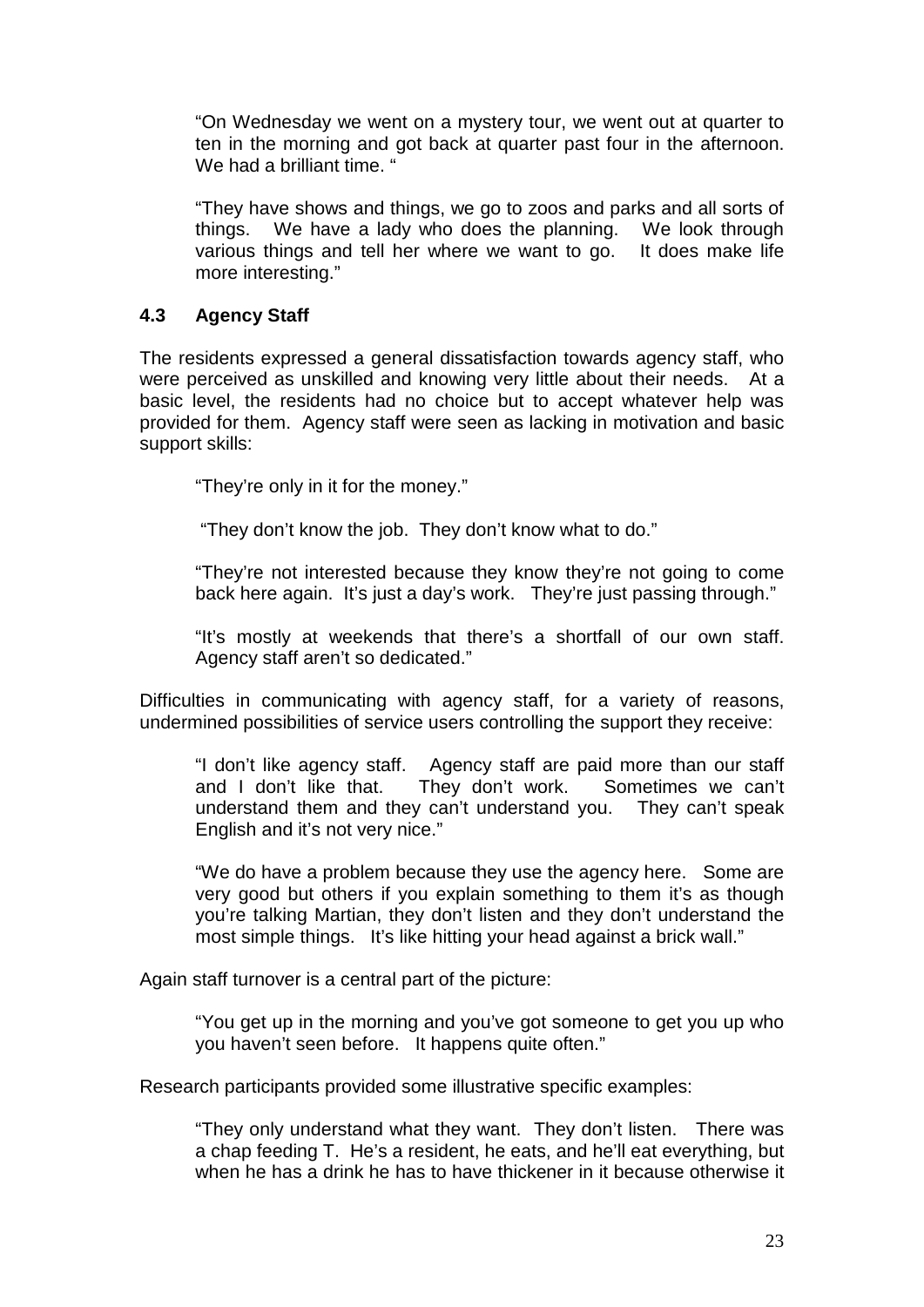goes straight to his lungs. And the bloke's feeding him, and giving him a drink, and T's coughing. He's choking because the drink's going straight to his lungs, and I said to him six times 'He wants thickener in it' and all he said was 'Stop coughing T'."

"I can give you a classic example. On Wednesday morning I was due to go out. I had to be ready at ten o'clock and she came to me and she'd never dealt with me before and she tried to literally lift me out of bed without using a hoist. I said 'You have to use it' and she said 'No I don't.' I said 'You'll hurt yourself'. She wasn't listening to what I was saying and another member of the nursing staff came in and said 'Don't be so horrible'. I said 'I'm not being horrible I'm just telling her what I want her to do' and I never got a bath at all I just got a wash down. If only she would have listened to what I wanted I could have coped with it."

## **4.4 Staff Attitudes and Behaviour**

The staff were mainly viewed by the residents as people who were doing their best under very difficult circumstances. However, some instances of poor attitudes and behaviour were expressed. This, in turn, had an effect on how well the service users could control their own lives. Central to this seems to be the power that staff can have in the carer-cared for relationship:

"Yesterday I had a really bad day when I could hardly lift my hands up and he (another resident) was helping me. And they turned round and said 'Why aren't you doing that yourself?' and I said 'I cannot lift my hands up sometimes'. I'd been using the computer and my arms were really aching."

"Certain people, especially the drivers, think they're God. There's too many chiefs and not enough Indians in this place. We have some wonderful staff and we have some crap ones. We have some people who are on power trips."

"I honestly believe that they think we're silly. They think we're stupid."

"She said to me that I ought to be grateful even though I can never work again or go and live outside here."

Attitudes such as these could lead to fear about speaking out and making their views known. This was a consistent theme for the service users:

"We can (make views known) through the Disabled People's Forum and we can through SURE. The only thing is you have to be very careful because if you say too much your name is mentioned and you are put down as a troublemaker. You have to be very careful what you say because you will get 'pay back' time. It won't be anything specific but you will be the last one to be fed, the last one to get your tablets, things like that. It's very awkward. I've got to the stage now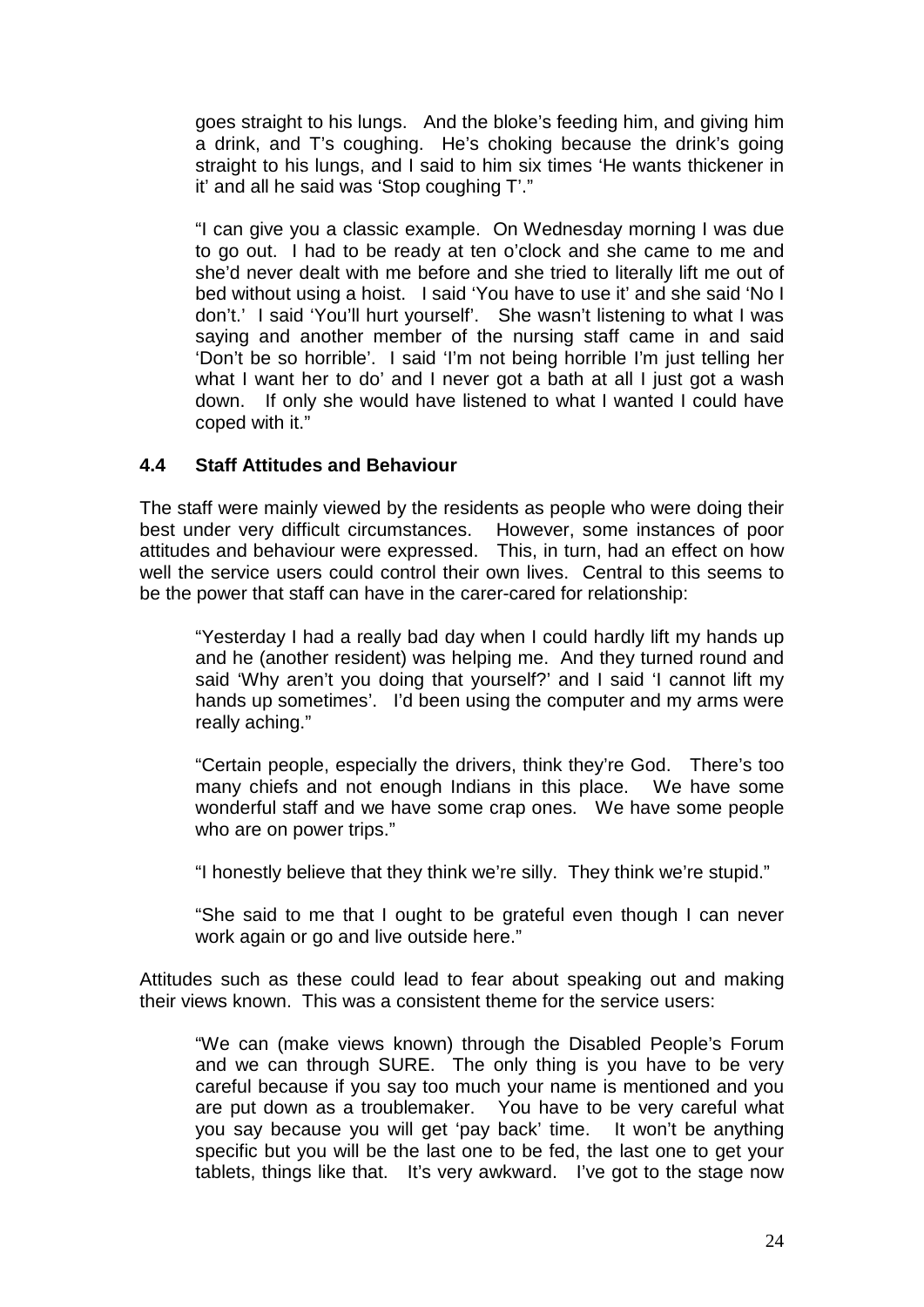when I just don't care."

"You can't afford to upset people if you're dependent on them. They talk among themselves. They say 'What do you think he said to me?'"

"Some service users don't like to comment because they are frightened of bad marks against them – if they think they are complaining or things like that. It is fear of the unknown really."

"My involvement with the Disabled People's Forum, we had meetings locally in our areas, whereby the chairman felt threatened inasmuch as he is disabled and in a residential care home and he was frightened like 'If I write a letter stating these things I might be badly treated, I'll be singled out in the residential care home where I am and I don't know whether I can cope with that.' You get labelled. It's the old thing: you're stirring it for others, you're causing trouble, all those issues."

Some residents simply referred to a lack of support:

"I would tell the manager about things, but sometimes he just does not want to know. He tells us to sort things out for ourselves and I have tried that."

## **4.5 Health and Safety Policy**

As with the transport policy, policies and legislation concerning health and safety were reported by the residents as having an impact on their ability to control their lives. The introduction of an excessively overprotective Health and Safety Policy has been responsible for the erosion of basic human rights throughout the organisation. This is a huge barrier to the development of any service user involvement or having control over you own life:

"There was an instance a couple of months ago where residents were suddenly told by nursing staff one evening that we had to be checked every hour throughout the night every night on the grounds that it was health and safety requirements. That was a gross infringement. There were objections from many residents and I know that it was not fully implemented in that manner. It was communicated dictatorial, institutional directives are fed down."

Specific examples were given:

"When I first went over there (to a bungalow in the grounds of a residential home) my chair was put on charge in the bungalow and they stopped that because of a fire hazard they reckon, dangerous. I've now been told it's all right to do it but I haven't got it back in the bungalow yet to charge."

They saw assessment as part of the control that others had over their lives: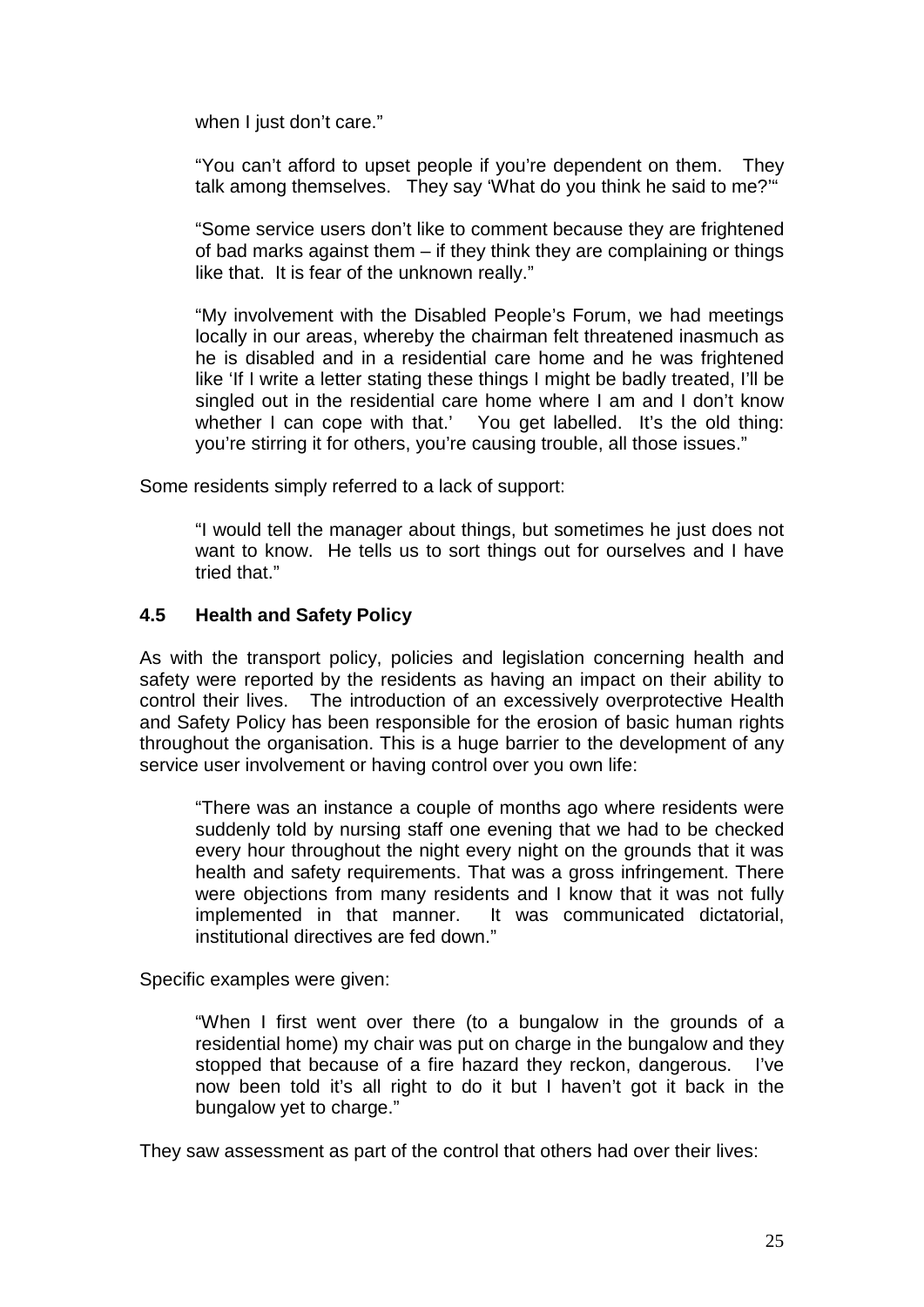"You've got to be assessed to go out, assessed to use the microwave."

" When I came here with my husband we lived in the annexe and we didn't have to have any assessments. I'm now in a double room on my own and before I can use my microwave I've got to have an assessment on it, the same for boiling the kettle. What an insult! I did it in the community but I couldn't do it here until I'd had an assessment."

"You can't go out on your own unless you have an assessment. I find it insulting, very insulting! C said I've got another one today. Then you get frustrated. People think we're imbeciles."

Service users saw the necessity of health and safety concerns, but also thought their lives were unnecessarily restricted, as the following specific examples illustrate. Part of the problem for service users is the application of blanket and universal rules and procedures that take no account of the individual or the local circumstances:

"As an organisation they need to think about our right to take risks because sometimes that's what you want to do. A couple of times I've been advised that I shouldn't do something because they don't feel I'm safe enough. One was standing up to go to the loo. They insisted that I had to be hoisted. I can see the logic of that but I felt I could stand. You've got to accept that they are right at some point but they have got to accept your right to take risks for as long as you feel you can. It keeps coming up, health and safety."

The universal application of a training policy was, similarly, seen as creating difficulties:

"It's hard enough getting volunteer drivers without saying 'Before you can do it you've got to do this course'. As I understand it that's the problem. It's starting to cause a problem. It was always there on an informal basis but now they've made it something official where people have got to give up time."

The following two quotations articulate and effectively summarise a major body of opinion amongst service users. These participants place user involvement, or more particularly restrictions to user involvement, within a much broader context than day-to-day decision making. They also encapsulate and embody user involvement in wider power relations:

"Most of our lives is being informed and notified of restrictions rather than improvements in our lives. Restrictions that have come about through legislation or budgetary restrictions within the home, regressive, negative change. It's all been driven by some higher level of authority either within or beyond the organisation and you feel overwhelmed. You feel smothered by the bureaucratic change that is coming down on your life. It might be coming down on carers but it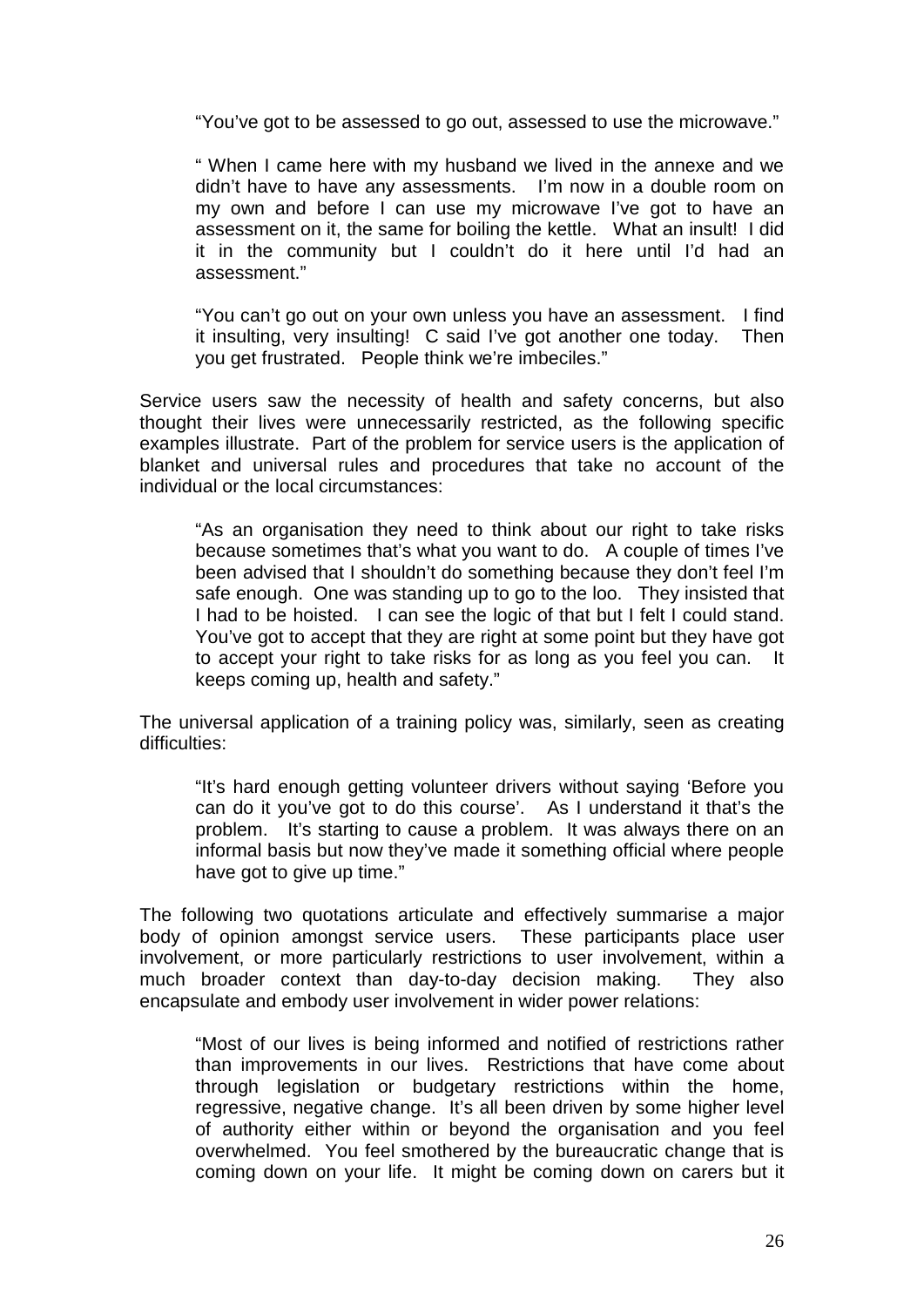doesn't effect their lives. Very much disempowered. Unless we have a balance of the positive side, then life will become less and less enjoyable."

"I think they use health and safety to avoid what they don't want to do. We all know that in the present climate it is very difficult to get people to do this job. That's a separate issue, low pay and so on, but because of that it's difficult to get good quality staff and the staff call the shots and say 'we're not going to do that' so they have a problem with what they can provide and because of that they then use the health and safely and risk assessments and all those things so they can say 'Well actually we can't do that because of health and safety'. I think it's appalling. The ethos of Leonard Cheshire should be to help disabled people to support their own lives. I don't think they do that. The act of consultation looks like they are doing it so it covers up the cracks."

# **4.6 Ability to Influence the Management Hierarchy**

The majority of the residents felt remote from the management hierarchy of the organisation and unable to influence it. They felt that the management of the organisation was remote and uninterested in their needs. The problems of user involvement are traced to ineffective communication and simply lack of interaction with higher management:

"We'd like them to come down and speak to us but every time someone comes down they want the questions given to them beforehand, so they can rehearse their answers, or for whatever reason, before they come. They shouldn't do it like that. They won't just sit down with you. They're frightened of the response they're going to get."

"When you write to people at the top they haven't even got the courtesy to reply. I tried it. It was a waste of time."

"Things could be better run by head office. People are interfering in our lives too much. I think they've got too many people up there and nobody knows what anybody else is doing. They haven't even got the courtesy to answer a letter."

"The trustees are still the 'twin set and pearls' brigade. There is a SURE representative who is automatically a trustee but I think that is the only disabled person. I don't really know who they are. I would have to make it my business to find out."

Throughout the interviews people expressed dismay at the demise of local committees and control being taken away from local level, the power now being held centrally and, ultimately, at Millbank: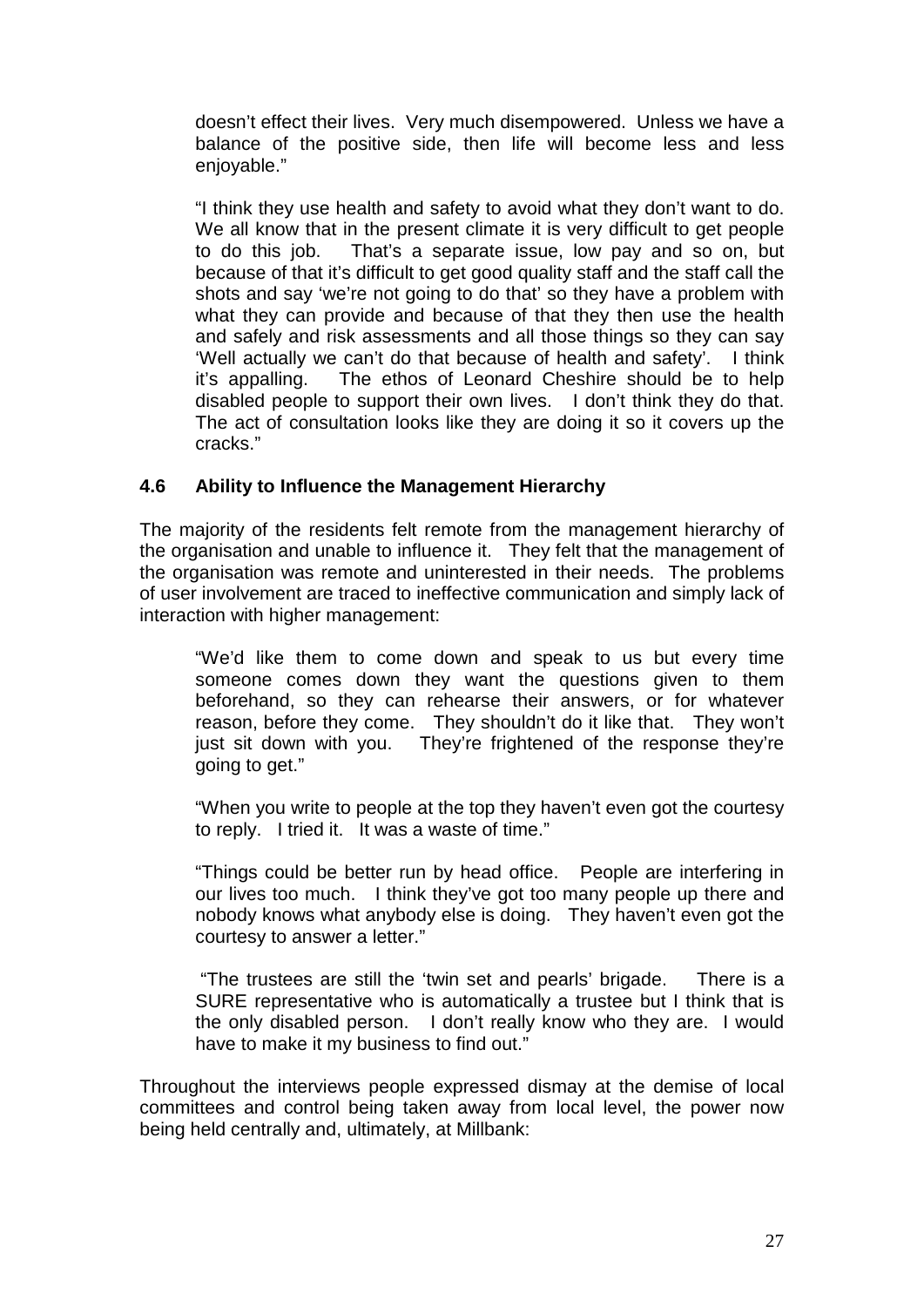"Everything has been taken away from us now. We used to have our own finance committee, our own management committee, but now it is all the area people that look after all the money, we don't have to do anything."

"You could get your point of view across and they would take notice, but now everything is taken out of our hands."

"Because all of the policies are made outside and for a group, not for individual groups, because they are trying to get all the homes working the same, and it's impossible."

A number of service users had met Leonard Cheshire himself and all who had spoke about him and his personal approach in very positive terms. There was, with some service users, a clear view that the Leonard Cheshire Foundation had changed from 'a family' to a large-scale business organisation. There was a desire for smallness and a more personal approach:

"Since Leonard Cheshire died you know they've changed a lot really. They like to do things their way now. Of course I knew Leonard Cheshire very well. If anything went wrong we could always go to him and he'd get it sorted out. He ran the whole organisation but now it's become more official. I don't think we have as much control as I think we should have. A lot of people now have never known Cheshire."

The complaints procedure was largely seen as an ineffective means of effecting change:

"We have a complaints procedure. The first step is to take it to the management here and if they don't like it it's not going to get to the top is it?"

There was a widely held view that that the upper echelons had no personal experience or valid understanding of disability. This was often linked with the view that insufficient disabled people are employed in managerial roles:

"I don't think they know what it's like to be disabled. They've just got this paper in front of them and that's all they have to understand. They're not worried about what disability is or what disabled people need, their requirements daily."

"Up in Millbank they need more disabled people. They're all fit and walking."

"There is one disabled guy up there but they don't live in the real world, they are out of touch. Then they say 'We do employ disabled people'."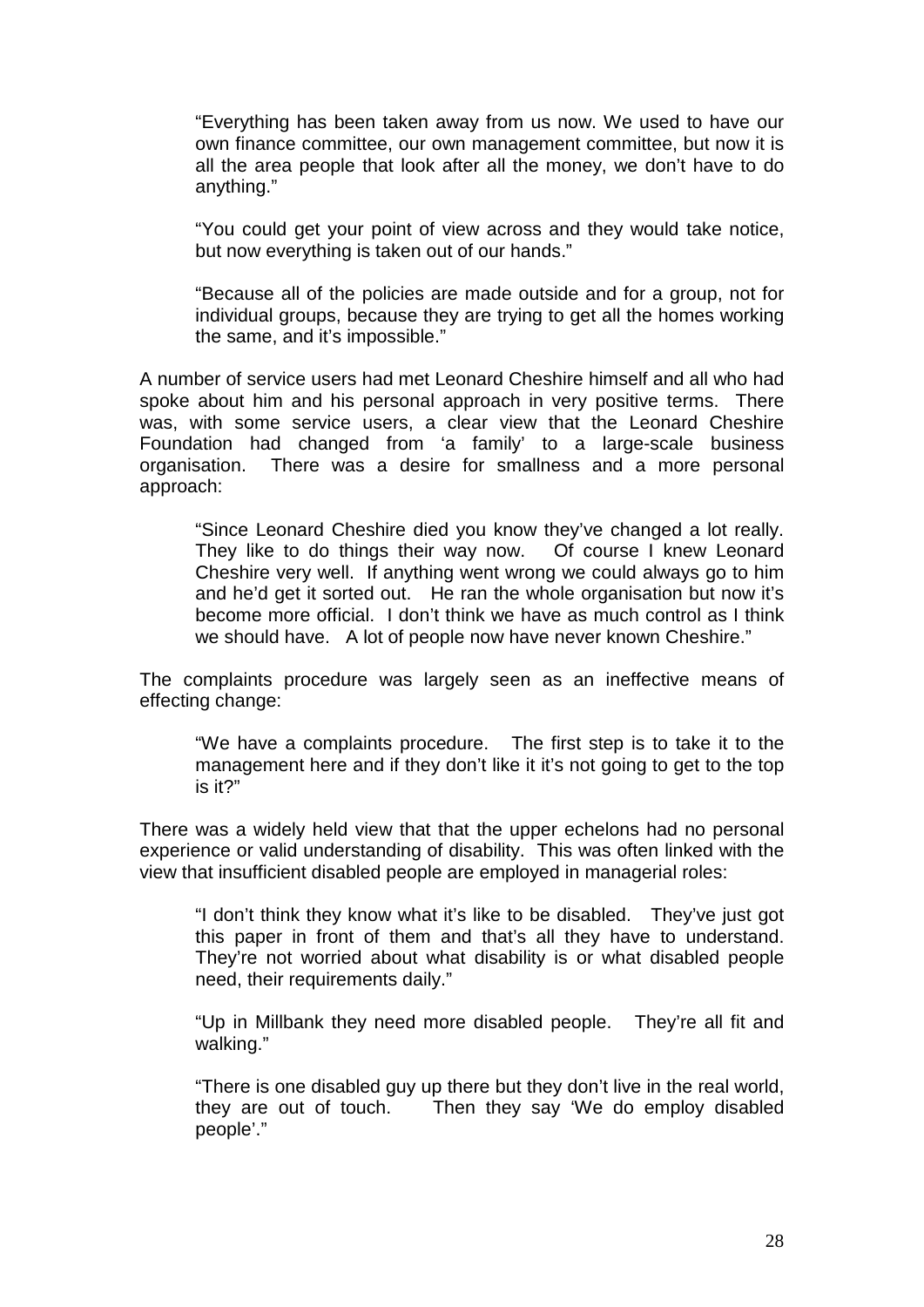Many participants expressed the view that there was a great deal of potential amongst service users that was not tapped:

"I'm quite happy to offer my time anybody in using my time positively and I have been offering my time to the national office. They said to me 'how interesting' but then I've not seen or heard from anybody and that's happened lots of times. "

Perhaps the most acute expressions of this relationship with management expressed it as a division between 'them and us':

"They wouldn't lower themselves. We're too low down for them."

"It's because we're in wheelchairs you see - our brains don't work."

"They want to pat you on the head, that's the feeling you get."

In this context it is not surprising that many services users were sceptical of the notion of user involvement or that management is taking account of service users views:

"Decisions are always made before it reaches us. We are told, 'you can have this or that' or 'you've got to do this or that'."

"I think that there are instances where they are listening to service users and then doing what they want anyway."

"Yes, we are consulted on different things and when I look at some of the policies and procedures that they come out with, like the risk assessment. They are there to protect the staff and because they are there to protect the staff you can put your two penny worth in and say 'I don't agree with this, I don't think it's correct' but I don't think it ever changes much."

The following is a personal example provided in some detail by a service user. S/he describes the waiting and uncertainty of decisions that will be made to change his/her life:

"It seems to be falling apart a bit and they have this new idea of putting people out in to the community and I do not think that it is a good idea when you have been in a home for so long. I mean you become acclimatised to where you are and I do not know why they want to break homes up, because they are obviously happy places. I do not really want to go out on my own, I am too old to be on my own. We are just waiting for the confirmation of what is happening."

As already evident above, user involvement is consistently viewed within a wider context, often questions of finance: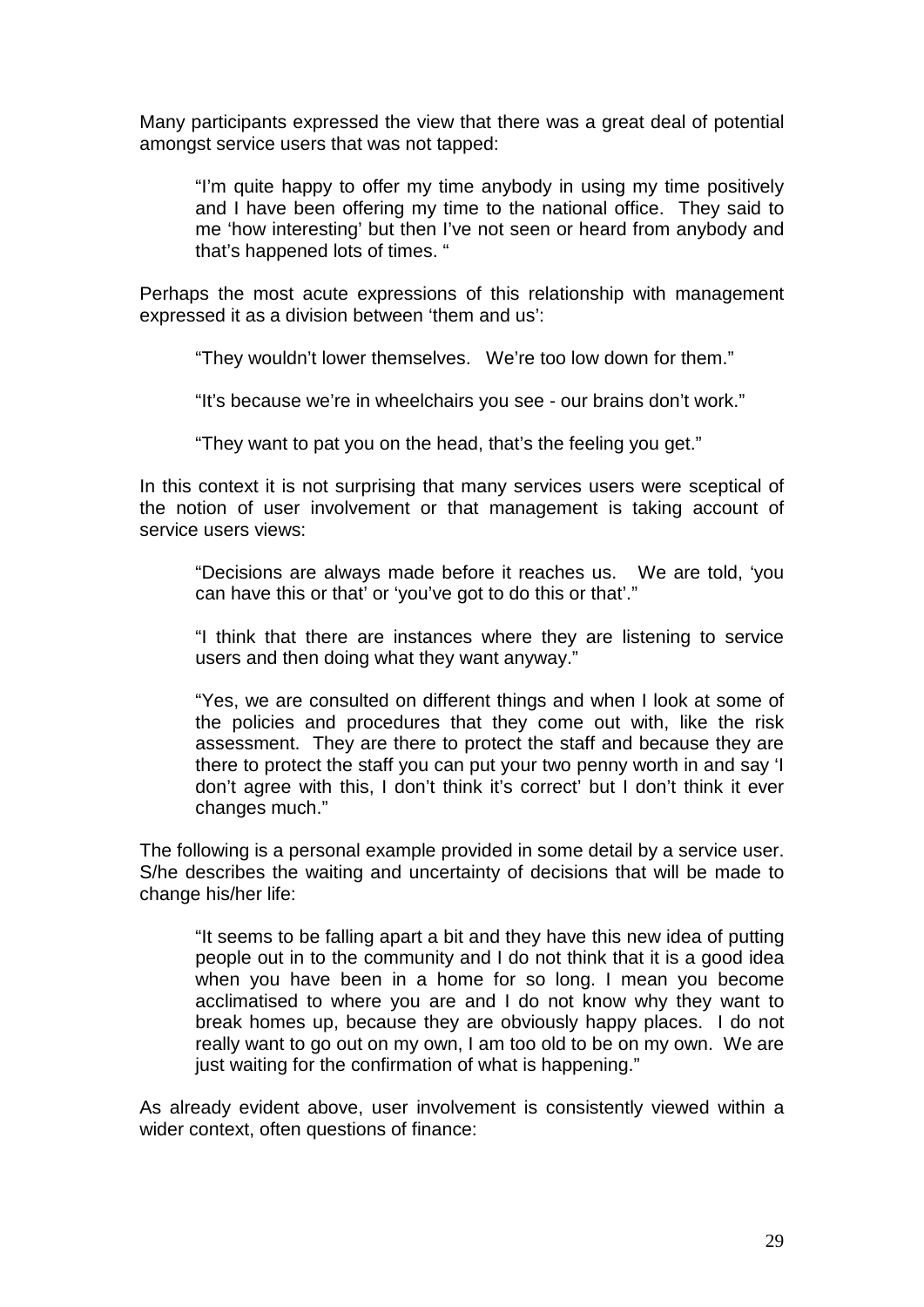"Leonard Cheshire took this place over from the council, right, to make it better, that was four years ago, so we want to know what they are doing for us. We're all in the same boat. We haven't a lot of money – where is the money? What are they doing with it? We don't see it." (user of day centre)

"I think the main aspect of user involvement is money. They do listen but it can't always be taken on board. The pay out of money for me to go to a meeting with a carer is quite high. I feel sometimes they do listen and other times they don't. I don't think a 100% they appreciate that service users want involvement. And I think for certain service users they cant give involvement that would like to, particularly with communication difficulty."

As illustrated in the following quotation, this could be couched in the vested interests of the organisation:

"I think they make some effort to include them (service users) but I wonder if it's just about political correctness. It's very difficult because it's an organisation with roots in a patronising and medical model and until it addresses that, and changes that, and understands the philosophy behind it, I can't see that anything it does will move things forward. It's doing what it thinks it ought to be doing. There are some very strong human rights issues around, rights around privacy, and they're trying to address them because they have to, not because they want to."

One participant summarised this kind of view as follows:

"Although we like to think we have all these initiatives in place, the truth is that the majority of services users are at the other end of the scale, dissatisfied and unimpressed with how their personal life exists within the world at large and the organisation."

# **4.7 Forums and Committees**

We turn next to service users' views of what can be called more 'formal' involvement. As will have been evident above, most service users understand 'user involvement' in the most immediate terms of the decision making and choice they can exercise in their daily lives. Nevertheless, again as evident in some of the quotations above, many service users did not divorce this more informal involvement from the more formal involvement in policy and management decisions.

Across all the views collected, the main undercurrent is negative. Many people interviewed suggested that user involvement committees and the Disabled People's Forum were ineffective. This ineffectiveness was largely seen to be due to the power structures in the management of the organisation. From the viewpoint of many service users, they have little involvement in the daily decision-making that shapes their lives and similarly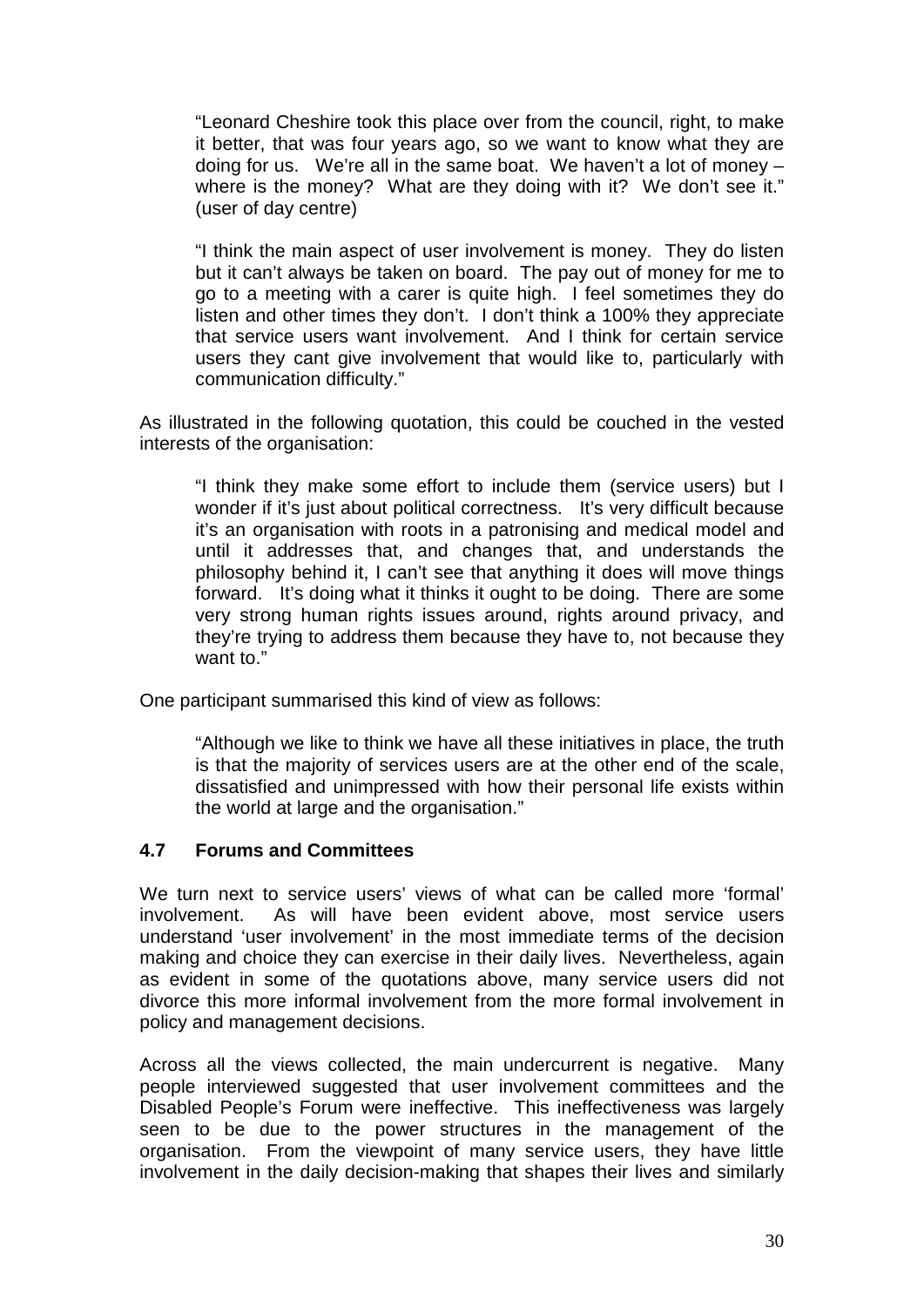little involvement in the management and policy-making that shape daily decision-making. There was a widespread view that formal involvement had no real influence:

"I don't think these committees get anywhere. If they want any changes in this organisation, they send us forms but they've made up their minds anyway so what's the point?"

"We can put our ideas forward but nothing ever comes of it."

"The people at Millbank have already made their minds up so we might as well talk to the wall if you know what I mean."

"I sometimes feel that I'm banging my head against a brick wall. I don't feel I'm getting anywhere."

This picture was exacerbated by the belief that the situation was deteriorating:

"We have less user involvement now than we use to. We have very little input. It's been taken away from us. We have no input that I'm aware of to be quite honest. There's a committee meeting once a month but the same things come out. I don't think we've got any say in any of it. It's lip service."

Some service users had very positive experiences of the Disabled People's Forum and committees generally both in term of bringing about change and in terms of personal interest and development. The following quotations suggest that some effective user involvement is possible:

"We've been able to influence the home quite a bit. We can make our own decisions and lead our own lives basically."

"If we do not like certain types of food, some have said that they do not like this or this, we have managed to negotiate changes to the food and things like that."

"Yes, I sit on that. It's good I enjoy going to it. I also sit on the Regional Committee. Things don't happen overnight. But I like going, I've learned a lot. "

"First of all we have a committee for the service users and we're all involved. There's about ten or eleven on the committee. It's a service users' committee and we bring up issues which we get from the rest of the service users and we feed them back to management. We have a dialogue in that respect." (user of day centre)

"I've never been slow in using the services of the DPF. I find that is a good media for me to be able to get a reaction to a situation that may occur or to be able to get an in depth knowledge of a particular issue. And I find that it is an excellent body."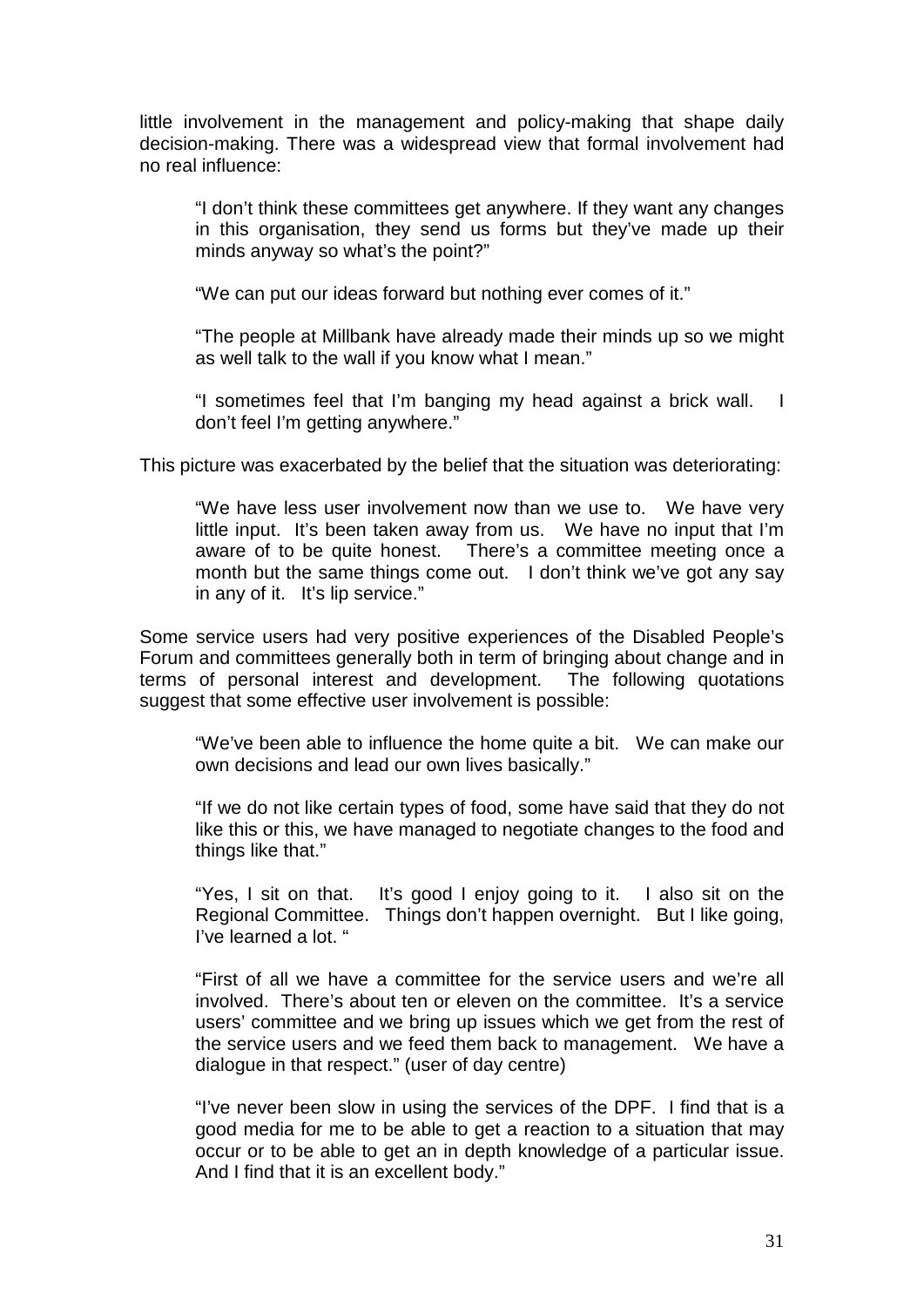Many services users emphasise the ways in which they have gained personally from involvement in more formal mechanisms. The strength and importance of such personal gains speaks through the following quotations:

"It's a sense of achievement. You've done it. Nobody else has done it for you."

"We were shown how to interview if we were employing our own carers and living in the community, things like that. How to advertise it and all that sort of thing. Empowerment."

"I enjoy being involved. It increases my self-worth somehow, that I'm not just sent down here to vegetate."

"Self-esteem by involvement. We are talking about involvement with the world at large in a way in which any able-bodied person who aspires to doing that might do."

Training was often specifically mentioned:

"I've been involved in the setting up of NVQs for care staff and also NVQs for service users to be assessors. We get very good training from the DPF. There's courses for committee skills, for DET training. If you can just forget for once the difficulties you are going to have, in getting support and transport. It is well worth it."

For some service users, 'user involvement' can almost become a way of life:

"We have a lot of involvement with training and staff recruitment about committee skills about direct payment skills. I've done all of the courses, the facilitator course. I'm vice-chair of the SURE committee. I've done 6, 7 years with SURE. DPF, I was co-chair of that. Also I do Care and Operational Reviews under M."

A second quotation from same service user illustrates how personal development turns to more collective concerns:

"I feel there is a lot of people out there can do what I have done, have a better quality of life. It's nice to go to a meeting and see a fresh face and then in a few months go back and see how they have developed. Mostly I am keen about this communication for people who haven't got communication."

As illustrated by the following quotation, such formal user involvement needs to be understood within a broader context, and as so often finance can be paramount:

"The question I would ask is 'How can they change anything when they're cutting the funding?' Any user involvement comes with a big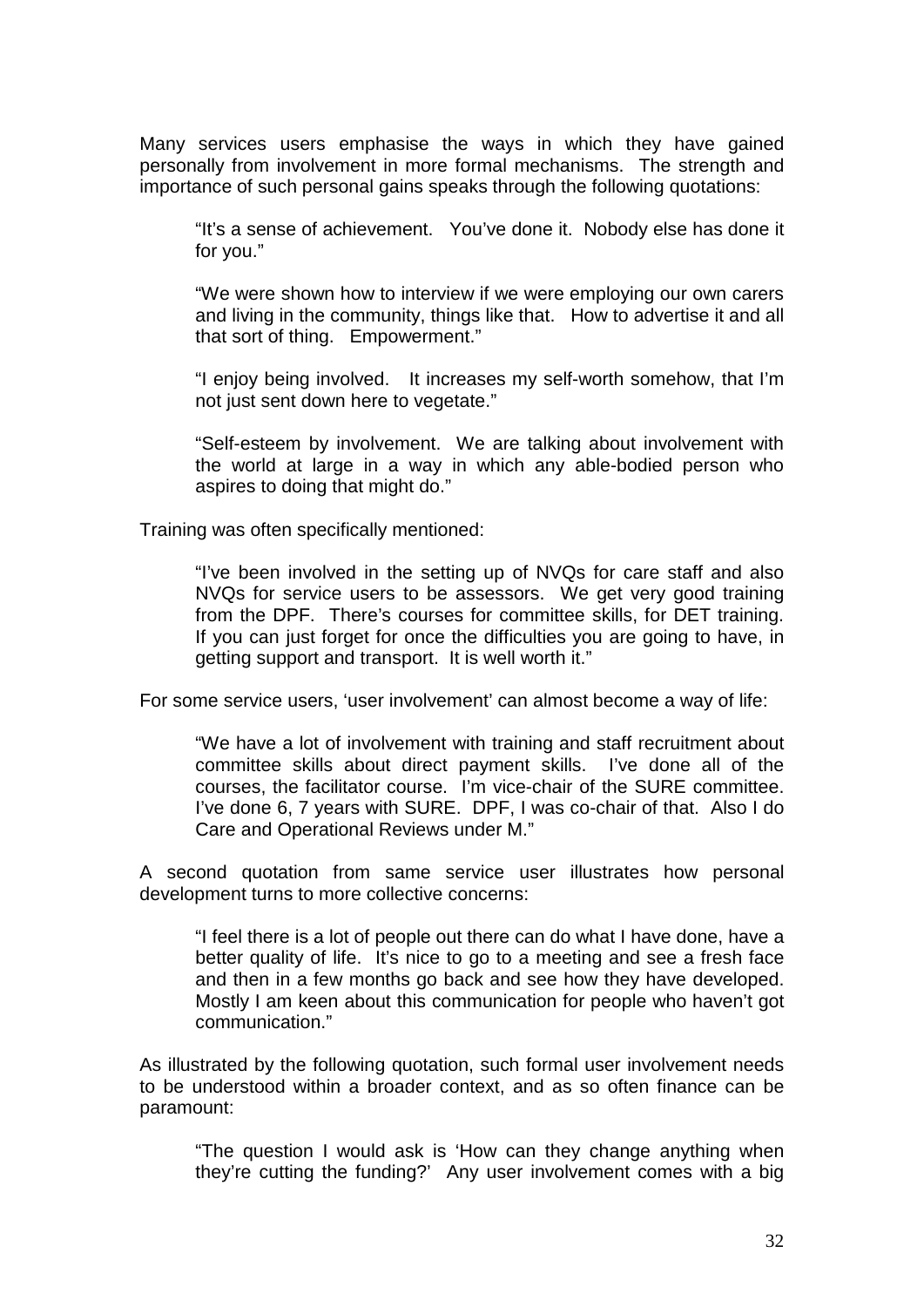price tag if you're going to do it properly. Every part of the organisation had to make cuts but if you're appreciating its value then you don't cut it. The best way they could have shown that they are really meaning to be consulting with their users would be not to cut it. But that didn't happen."

Some residents reported that they were involved in interviewing staff for the homes. This was usually a valued example of user involvement:

"Yes there has been a great opportunity to be involved in staff recruitment within the home and sometimes within the region and sometimes nationally. And this is done often as a result of having had training provided by the DPF with regard to interviewing techniques."

However, questions were repeated raised about service users' power and voice in organisational decision-making:

"The users are involved in different ways. We have the SURE group and we have the Disabled People's Forum, and I think they have tried to widen that as much as possible, but I still think that those two organisations, albeit they filter through different parts of the organisation, I still feel it's very much internal and doesn't have the decision making powers. Leonard Cheshire have set it up or have got funding for user involvement and I think because they got that funding they had to do something with it. Well the user involvement is there but it's contained. Eventually people become aware of that and some of the people have left because they've seen that what they're doing is just continuing the circle because the whole organisation is still very patronising to people who it is there to support."

For some, the crucial difficulty was that faced by Forum staff in service provider-service user power relations:

"The people who run and manage the Forum are paid employers of Leonard Cheshire so as paid employers they are answerable to the trustees and the directors and therefore it is not independent."

Another view is that the DPF is problematic for Leonard Cheshire management and that the management are seeking to limit its power in promoting user involvement:

"I was very involved with the Forum as I was on the monitoring steering committee but recently they've changed the way the structure works. It's really funny because I don't know whether they changed the structure because they thought they'd got vocal people on the Forum who were raising issues that they would rather keep quiet. Therefore they said 'We want to get more user involvement' so they brought other users in. It's good to get other users in but there was a feeling at the time that they wanted to quash the louder voices and bring in a few more passive voices. It will still be seen as user involvement but the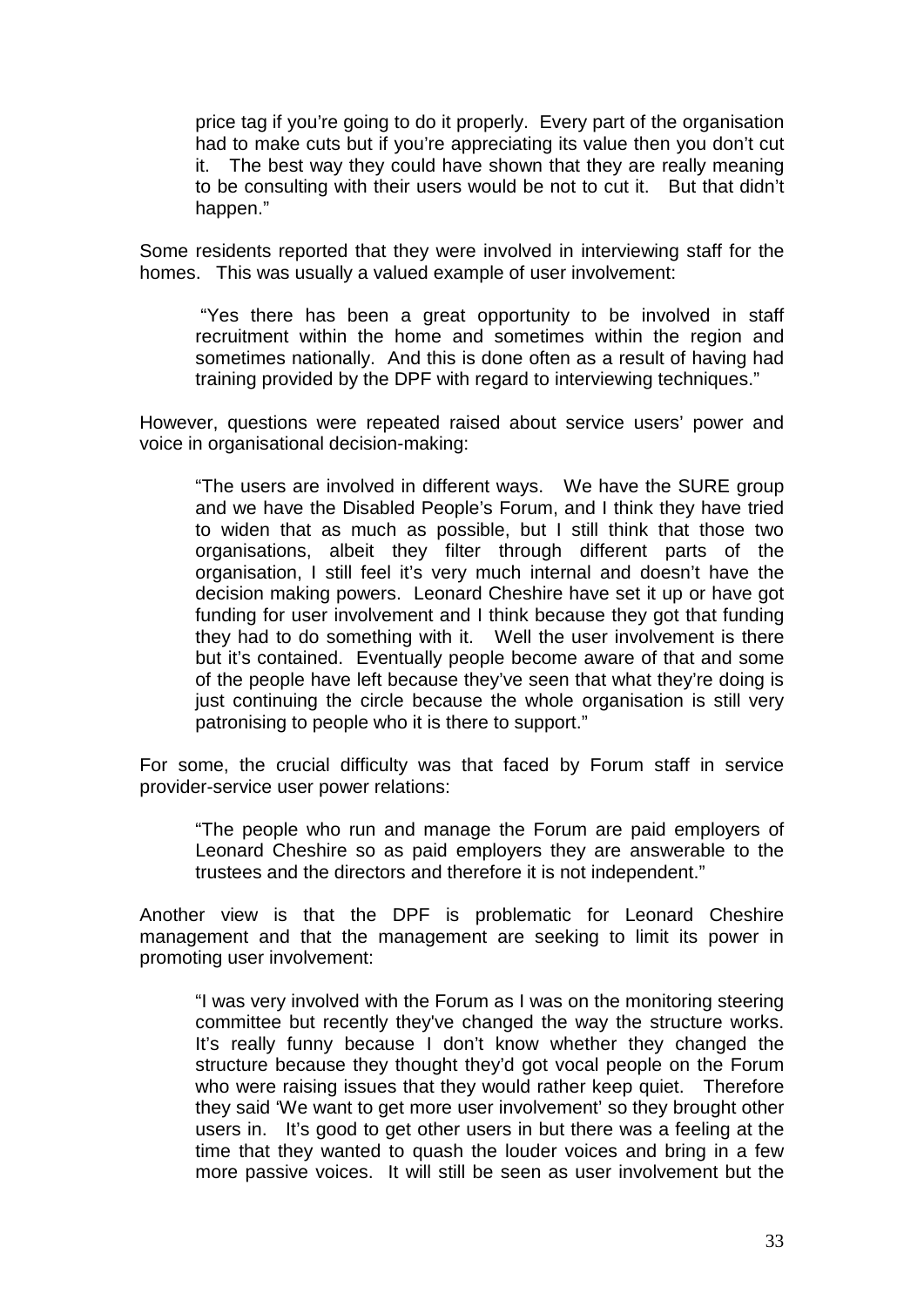users that they have involved are passive users, that actually agree with everything that's going on. Also those people may never say anything constructive about the service to improve it."

Another participant, suggesting that the DPF is limited in its effectiveness as it is radical, expressed a similar view:

"The Forum is forever promoting the independence, the empowerment of the individual service user and bringing to their attention opportunities and suggestions and giving them the mechanism through mentors and courses, things like that, that service users can take advantage of to develop their lives further. I do wonder whether empowerment, though it is preached and spoken of throughout LC, really is welcomed by everyone who have a role in helping service users achieve self-empowerment. But they feel that there is a negative side to that. Empowering residents only brings problems more work and things of that nature. They only empower people in a limited manor, not totally."

The effectiveness of mentoring is also seen to depend on broader factors and the situation in which the mentor is working:

"It depends on your region and your relationship with the regional director and your relationship with each home. One home might be really supportive and everyone wants you to come back and another home may see you as a threat. I think for me it's sometimes hard to get respect from staff especially care staff, sometimes I think they feel I'm interfering. They see me as a disabled person. (They are) unhelpful, not friendly, don't listen, brush you off."

"It depends on each home, some home are really nice and welcoming and they want my support and opinions and my help but some just want to push me out the door. I think it's to do with how established the home is and how old it is and how long people have been working there."

Many see management committees in general as an ineffective mechanism for user involvement:

"We get explanations as to why things cannot be changed as well as they might be. An explanation that is usually down to the absence of staff or the absence of suitable staff. It's usually a staffing issue at the bottom of it."

"Although I asked about the need for services users to have access to the internet years ago at local level this is typical that it has still not come about and I hear is being worked on. I see the management of the homes having access to this but the people within the home have nothing unless they happen to pay for it themselves."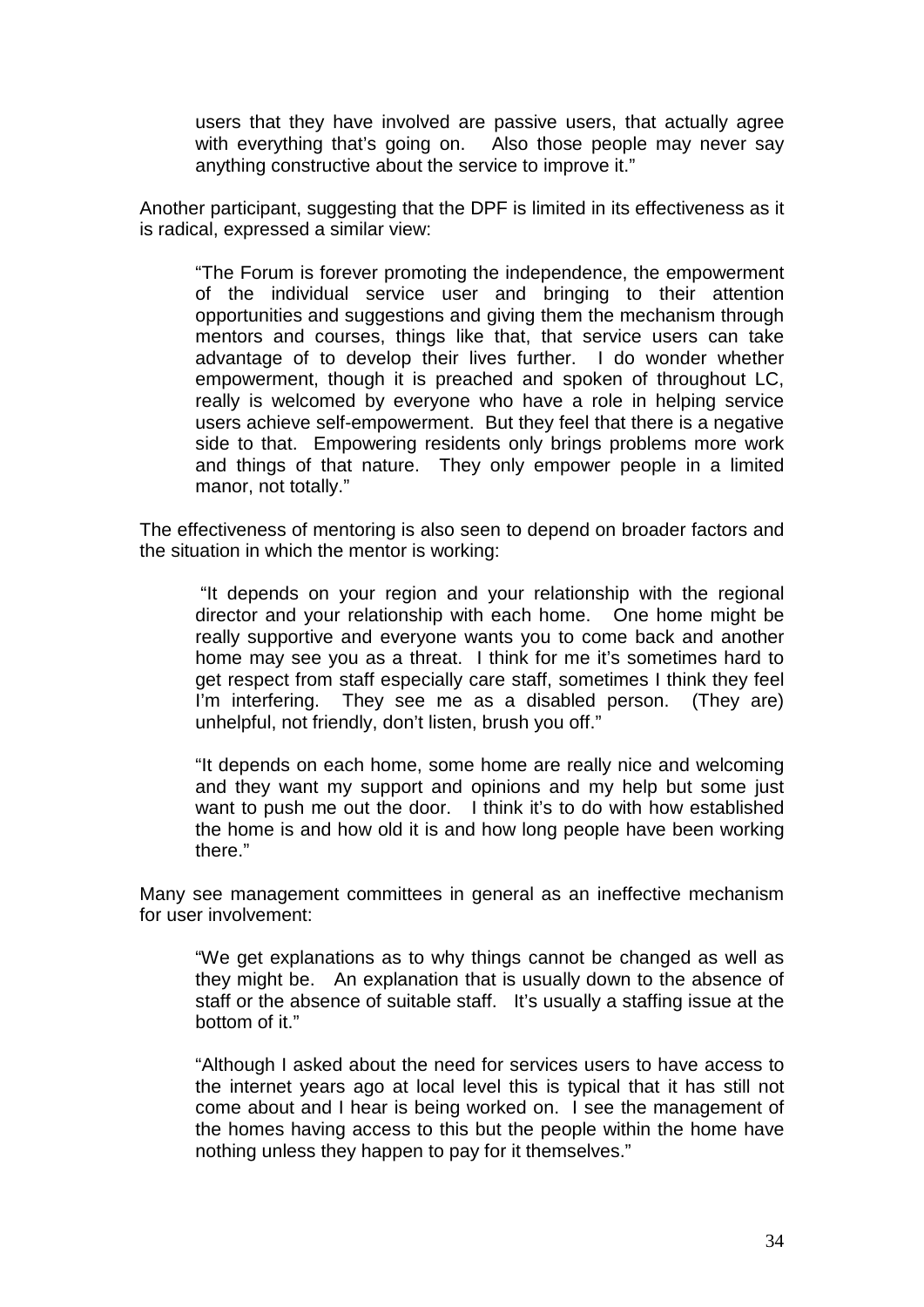"I was on the human resources committee. I had problems getting there because of the time the committee started, not having someone to be able to come with me, me having to organise that. I could deal with it but part of me said 'Do I want to be doing this?' My energies are precious to me and I felt that I was wasting my energy because I didn't feel that my views would make any difference."

Recent change that has shifted the power of decision making from local to regional bodies is widely questioned:

"I am on the local management/support group and we have just changed our name, 'cause Leonard Chester have taken some of the managerial responsibilities away from all of the homes now and are doing all of the managerial responsibilities regionally now, so that we are just responsible now for fund raising and things like that…..We were able to decide what things we wanted, but we do not do that anymore." .

Some specific concerns were raised about the DPF and SURE. It was seen by some, for instance, as distant from service users' concerns:

"I think when the Disabled People's Forum started the idea was wonderful but I do feel that a lot of them live in an ideal world: they all have full-time jobs, they all have personal assistants, they have lots of money and all the rest of it. They have no idea what it's like to live in these places. They haven't got a clue."

"The biggest problem is when Forum staff take it on themselves to be the role instead of service user involvement and that has happened in the past and I do not know whether that is currently happening to the same degree."

"At one time I liked the Forum but now I have to question it because I feel that it's done us some damage in actual fact. The reason I think it's damaging is that we are institutionalised whether we want to be or not because we live in an institution and we can't help that. We have to survive in an institution."

Some similar views were expressed about SURE. It is seen by some service users as not representative of the views of service users. This view was expressed by members of the SURE committee themselves. They put this in the broader context of not being provided with the facilities or resources to truly represent the views of service users in their areas. It is in this context that service users state:

"Well the body which users get represented is the SURE committee and I've had opportunity to get elected for that body. I never have for various reasons. I find them not a very communicative group. There is no interchange between the representatives of the SURE committee and individual service users that I am aware of at this home in all the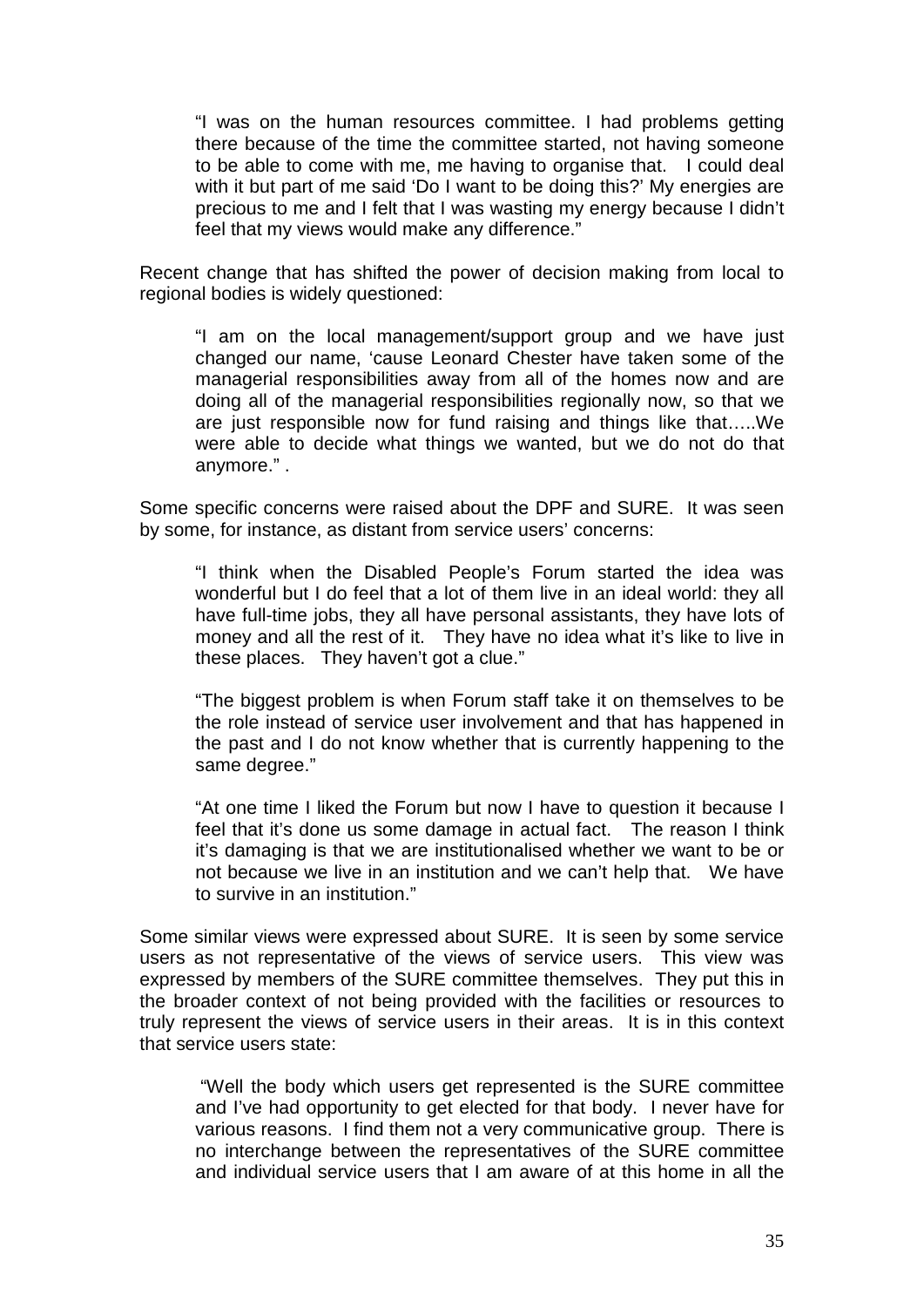years I've been here since 1996. So I see that as a body that is representative in name but not necessarily in fact because there is no dialogue with the individual service user and individual homes."

"The only medium that is open to a service user for implementing change is through SURE representation and I don't see that as a very good representative body. I've never had a SURE rep come and tell me what is going on or seek mine or anybody else's opinion in helping them to communicate to the SURE committee "

Tokenism, for some participants, characterised their experiences in formal user involvement:

"I sat on an interview panel for the manager here. Only two people applied and the other three people on the panel had already decided who would get the job and I noticed that whatever I did say didn't change the way the decision was going. I felt a token, totally." (user of day care services)

For many service users, the barriers they faced in having a say in their daily lives was of paramount importance:

"We were used as a guinea pig for some training by a chap who had his own PA and his own transport telling us that we could control our own destiny, that we can, by craft and manipulations, no need to be aggressive, manipulate staff to our own ends. He's living in cloud cuckoo land. It doesn't work like that. If you make an enemy here you're making a bloody rod for your own back because you are highly vulnerable and you are so dependent on them."

## **4.8 Residents Without a Voice**

There was a great deal of concern regarding people not having a say because of communication difficulties and also a lack of communication throughout the organisation between management and service users and between regions. Service users' concerns about user involvement were not motivated solely by a wish to have more say in their own lives. Many of the people interviewed expressed concern that some people, particularly in the homes, were unable to communicate and to make their needs known:

"There are people here who can't get their point of view across. They can't talk."

"A lot of the more seriously disabled people can't speak up for themselves."

There were numerous expressions of empathy:

"The reason I speak out is that I'm thinking about the people who can't speak, like H and W, and if things are really bad for us what the hell is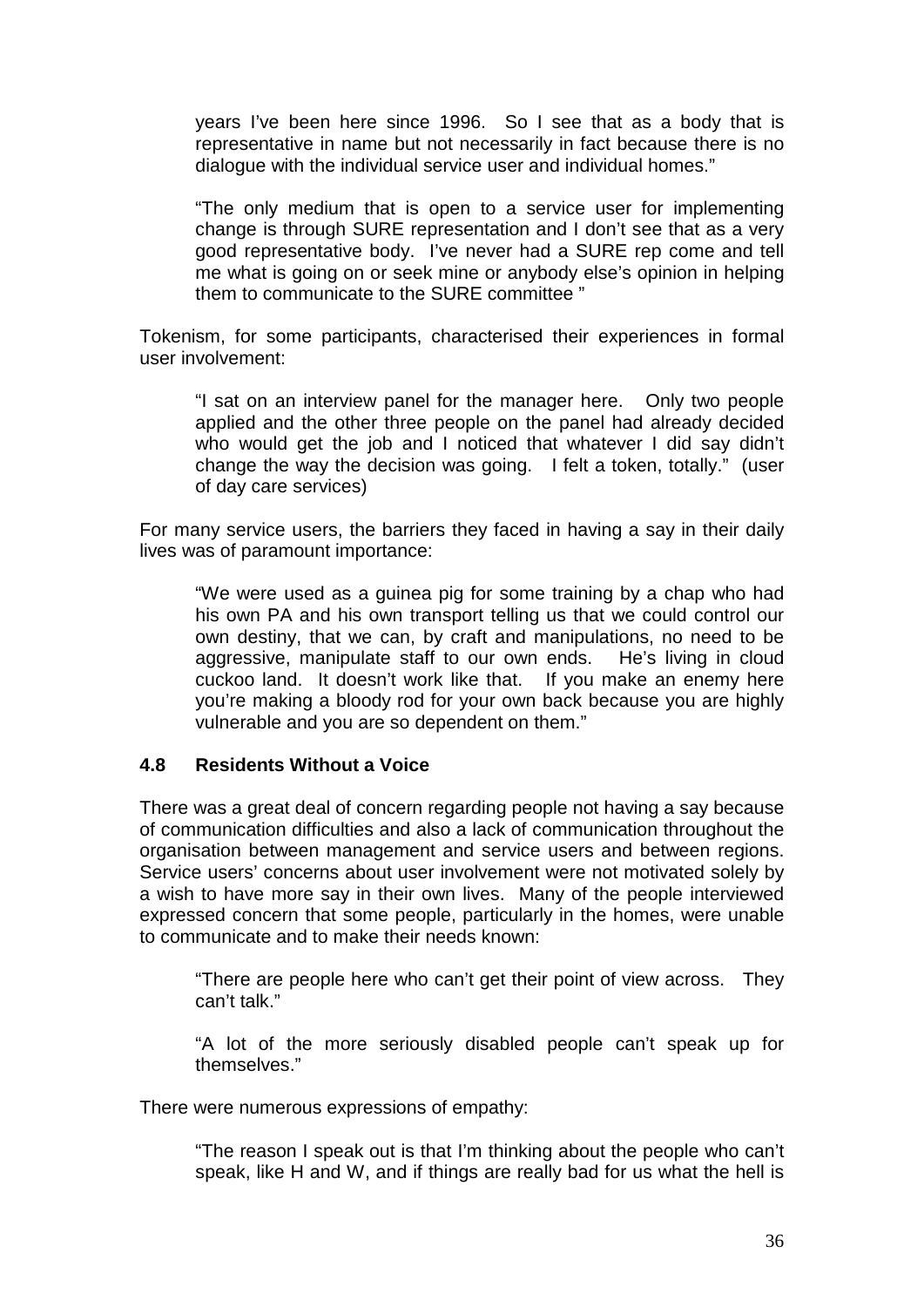it like for them?"

"It worries me about the people who can't talk. We stopped it but we get a lot of foreign staff here and they were talking in their own languages over us. We put a stop to it. It's probably still happening in the rooms where the residents can't talk. They can't complain. I'm very concerned about the people who can't do anything. I don't know how we can check it, I really don't."

Participants spoke too of the lack of communication support and use of communication aids:

"There are people who have communication problems but they have communication aids but they don't give them time to use them."

The need for a more active approach to user involvement was frequently expressed:

"You've got to be assertive to get what you want and some people don't have that kind of personality. They need advocacy."

In general, participants expressed the belief that there is a potential for user involvement in decision-making that is not being facilitated:

"There must be service users at every home within LC who are not being reached. Service users whose verbal communication doesn't exist or is very restricted are often not consulted because the one thing that many people haven't got is the time it would take to communicate with that service user. I believe that the response could be got in time."

"Leonard Cheshire does need to address the communication issue. They could be a force for change but it's not. It appears that people don't address that. There are two ways to address that, you have a voice facilitator, somebody who can understand and can facilitate your speech, or you can have a communication aid. And they may need more time. I think they should be doing a lot more."

People whose first language is not English can also be left out :

"I can speak but I can't read it…..sometimes my friend tells me." (service user in a day centre whose first language is not English)

#### **4.9 Lack of Information about Money**

As evident in the analysis so far, financial issues have reoccurred throughout. It is a theme in its own right. Knowledge and a say in decision-making over finance can be seen as fundamental to user involvement. Several of the residents were concerned about lack of information regarding how their fees were paid in the home. This gave rise to a feeling of lack of control in their lives: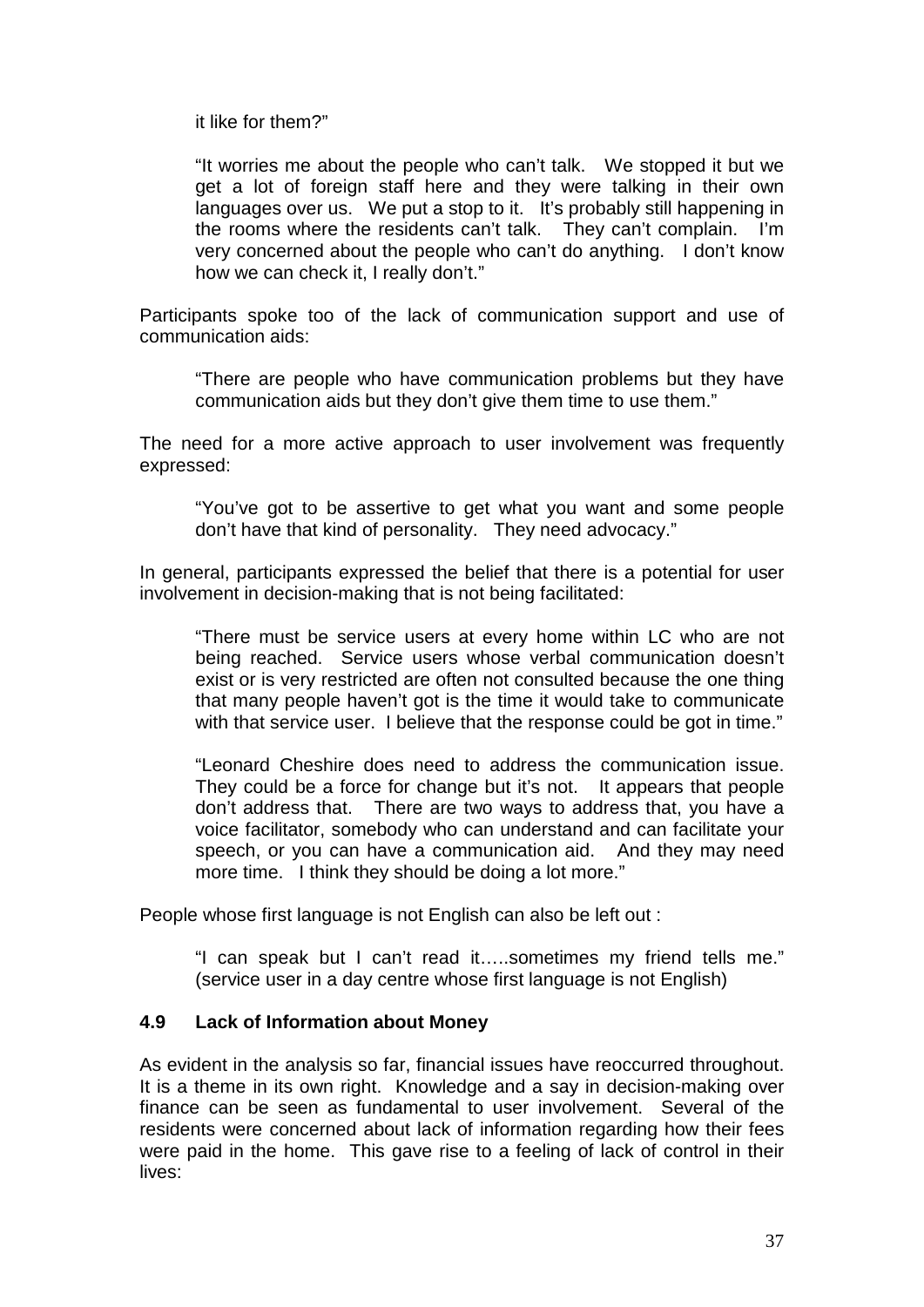"Where is the money going? It's a big charity and we do lots of fund raising here for LC and we'd like to know where the money goes. We should be part of it, we should know where it goes."

"The organisation is too top heavy. When I came here six and a half years ago, there were forty staff up at head office and now they have ninety. At the same time they reduce the staff here. They take the money away from where it's needed."

"You can't get a breakdown. I want to know what percentage is going on our residential care here because with all of us they must have £30,000 a week coming in. We're also a charity so there must be extra money there. I'd like to know what is actually spent."

"How much goes to the grass roots? What proportion goes to Millbank and the so-called administrators there. I know people at the top of these organisations, they're on high wages, firm's car. Millbank is a prestige place and it can only get three wheelchairs in. It's all to do with the vanity of the people who work there. They don't need it."

## **4.10 Satisfaction with Leonard Cheshire Services**

Throughout this analysis of the viewpoint of service users we have used their expressed views to contextualise the notion of user involvement within the broader context of the management hierarchy within Leonard Cheshire, financial issues and even considerations that go well beyond the confines of the organisation. We have tried to include representative positive views throughout. At this point we shall include quotations that express satisfaction with the care provided with Leonard Cheshire. Some service users in expressing such satisfaction also showed little concern about user involvement, particularly at the level of a more formal influence over decisionmaking.

"The thing I appreciate most here is the privacy. You are entirely private in your own room with en suite and it really is a treat."

"As far as I'm concerned, I mean I can't do anything for myself, I can't get out of bed, feed myself or do anything, I can't do anything to do with cleanliness, and I do find that they do it very well. They take care of you and do everything. And then we have lots of things to do, a lot of entertainment and we're taken out. It takes your mind off how you are really. In that respect I find it's very good. I've only been here a year and a half, but I find that they have been very good to me. "

"When I first came here we were all on one floor and there were two people in each bedroom and it was just like a cupboard. It was very difficult. It's so much better to have your own en suite and your own space."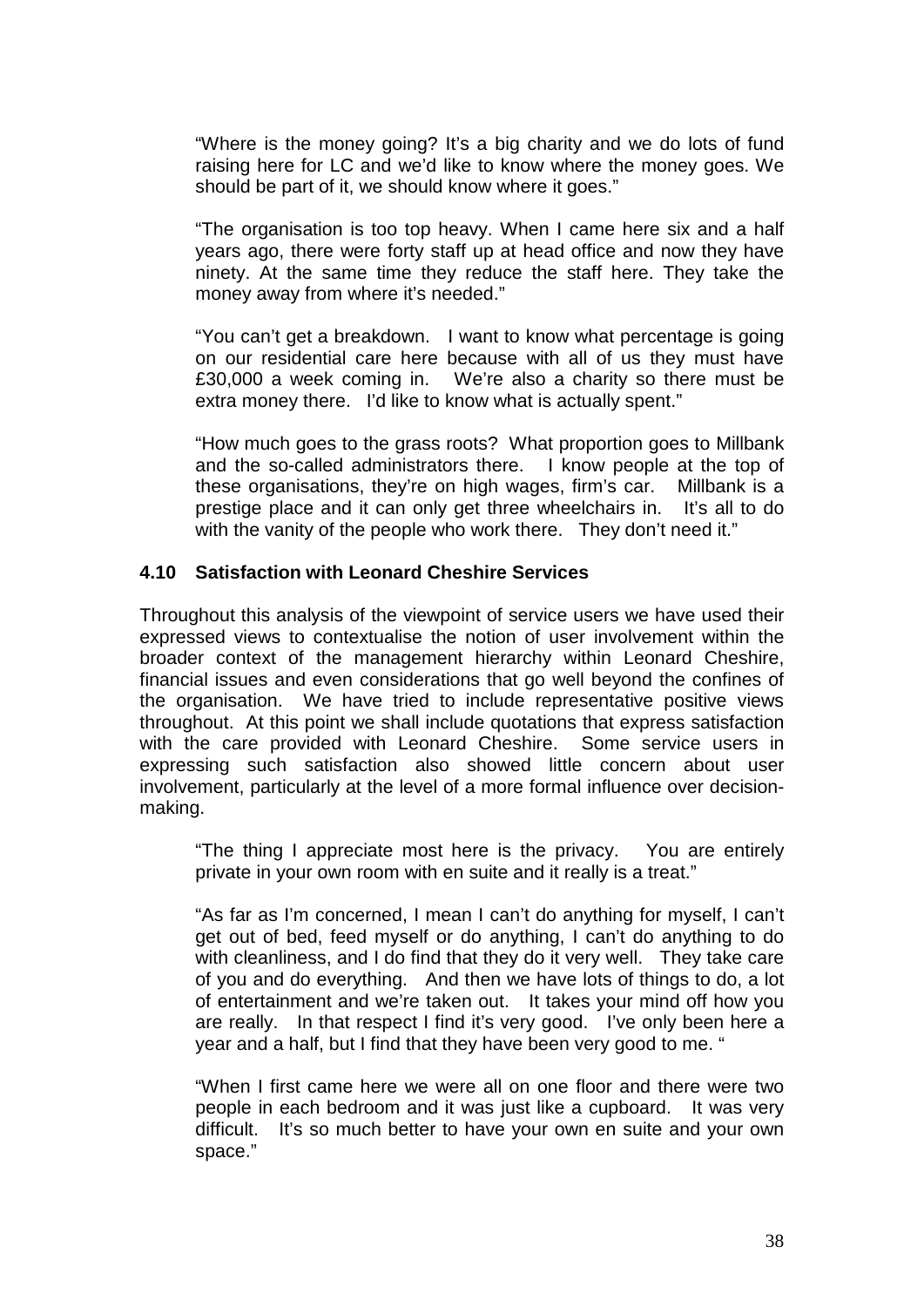"We have a wonderful staff here and they really are caring people and I think it is one of the happiest homes that there is. When I first came here, Mr. O was in charge and I was just on 64 and he said he liked the home to have a whole range of ages, so that it was like a family and he said that I would fit in with others and he would be glad to have me. So I came for a holiday really, for an assessment you know, and I think that I was all right and so I came to the home and have been happy here ever since.

"I want to be here, I like a lot of people around me. I've never ever lived on my own in my whole life. It wouldn't suit me. They wanted to put me in a bungalow but I came here for assessment for a month and I liked it, I like people around me. I've never lived on my own and I wouldn't like that."

## **4.11 Conclusion: Analysing the Views of Service Users**

The conclusion draws out some of the main over-riding themes from the above analysis of the views and experiences of service users. In line with the original aims of the evaluation, this report prioritises the views and experiences of service users. The full report contains many direct quotations from the participants. This allows their voices to provide some of the quality of the research process within the report. It is also based on the key principle that the development of service user involvement must essentially be founded in the expressed views of service users themselves.

Overall, there was considerable variation in the participants' views and experiences, including differences in understandings of the term 'user involvement'. The data we collected reflects a wide range of viewpoints and experiences. There were disparate and, sometimes, conflicting differences in the experiences of an individual and between individual service users. It is difficult to do justice to this varied picture, particularly as this report maintains anonymity (i.e. does not name specific institutions or individuals).

Nevertheless, there are some clear commonalities in the views of service users that are repeatedly expressed and can be taken as a foundation for the principles and practices in the development of user involvement.

- Despite a range of committees and forums user involvement was generally perceived as being low. There seems to be two reasons for this. The first is that involvement is defined in informal rather than formal terms. Second, formal involvement is seen as ineffective within existing power relations and management structures.
- User Involvement, from the viewpoint of service users, needs to be understood in the context of service users' whole life styles and quality of life. It is associated with day-to-day control over their own lives and all the decision-making over what can be considered minutiae that this involves. What user involvement exists seems to be focused, at the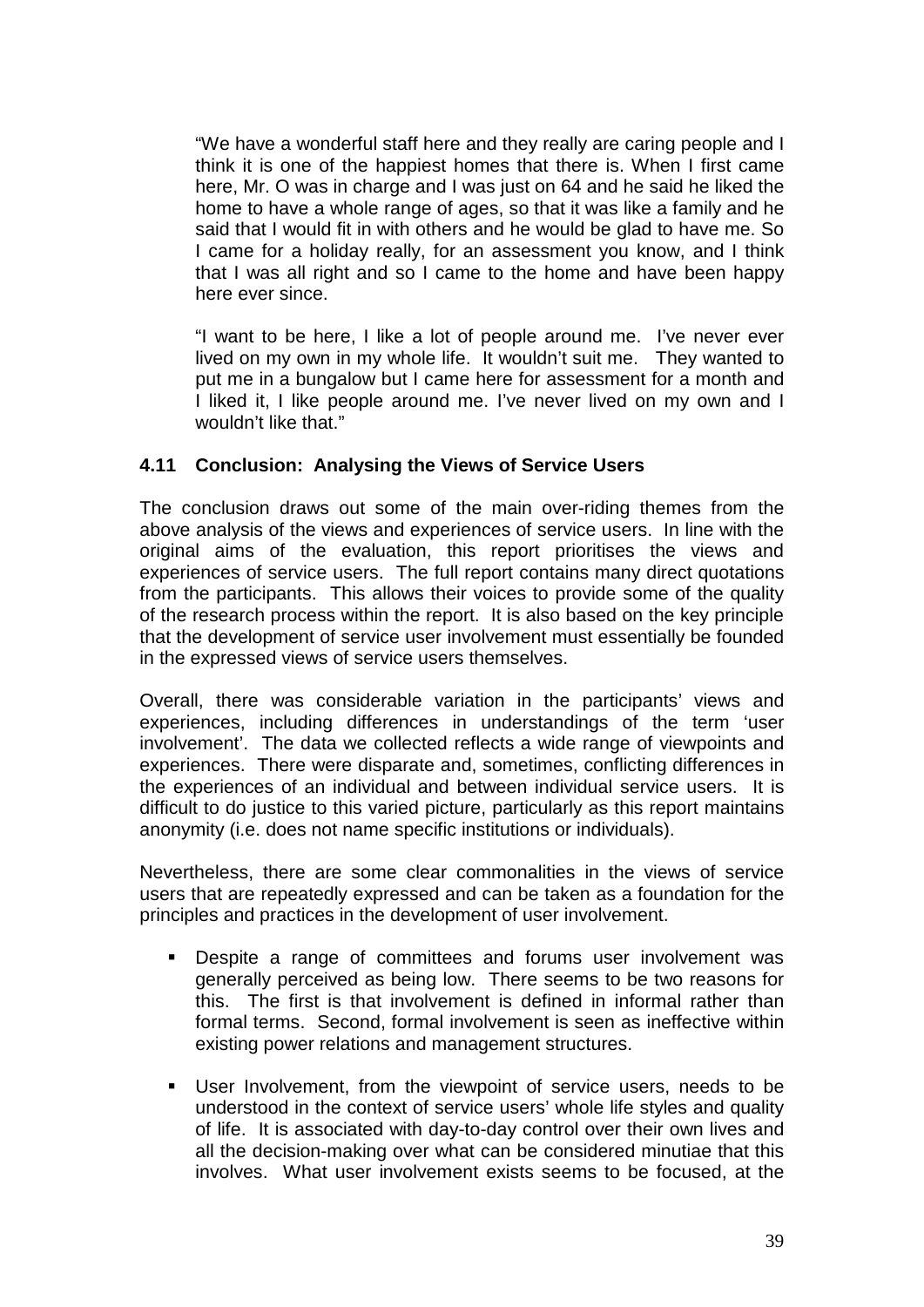level of the homes, on such issues as choice of meals, choice of bedtime and decorating rooms according to taste. Service user involvement is closely associated with notions of empowerment and quality of life, in which lifestyle decisions are made by the individual. Thus the participants covered a very broad range of topics that are difficult to do justice to in this report.

- This evaluation has focused on service user involvement rather than the quality of service provision. It is clear, however, that from the viewpoint of service users such a distinction is incompatible with their experiences. The better the quality of services they receive the more, from their viewpoint, opportunities and possibilities there are for service user involvement.
- From the viewpoint of service users, staffing levels were perceived to be the main reason for lack of service user involvement. Lack of transport and drivers was also a consistent theme.
- Views concerning the efficacy of committees, SURE and the Disabled People's Forum were mixed but most people perceived them to be ineffective in bringing about change. The main reasons given for this, however, were not the ineffectiveness of the Forum and SURE, but:: the existing power and management structures in which service user involvement can be tokenistic; and the lack of resources and support for existing more formal user involvement mechanisms.
- Associated with this view of established mechanisms for user involvement is the widely expressed view that service users lack access to the processes of management, such as information regarding the finances and financial decision-making in Leonard Cheshire. This is signified and experienced as a remoteness from the management hierarchy.
- Service users generally thought that they had little influence over policy decision-making in Leonard Cheshire. Involvement is seen as confined to 'consultation', based on commenting on rather than forming policy.
- Associated with this lack of involvement in policy making, was the view that policies, particularly national Leonard Cheshire policies were restricting rather than providing lifestyle opportunities for service users. For instance, increasing bureaucracy and Health and Safety policy were viewed as impinging negatively on people's lives.
- Finally, there was clear evidence of foundations for peer support in service user involvement. Many service users, for instance, expressed concern about fellow residents who were unable to make their views known.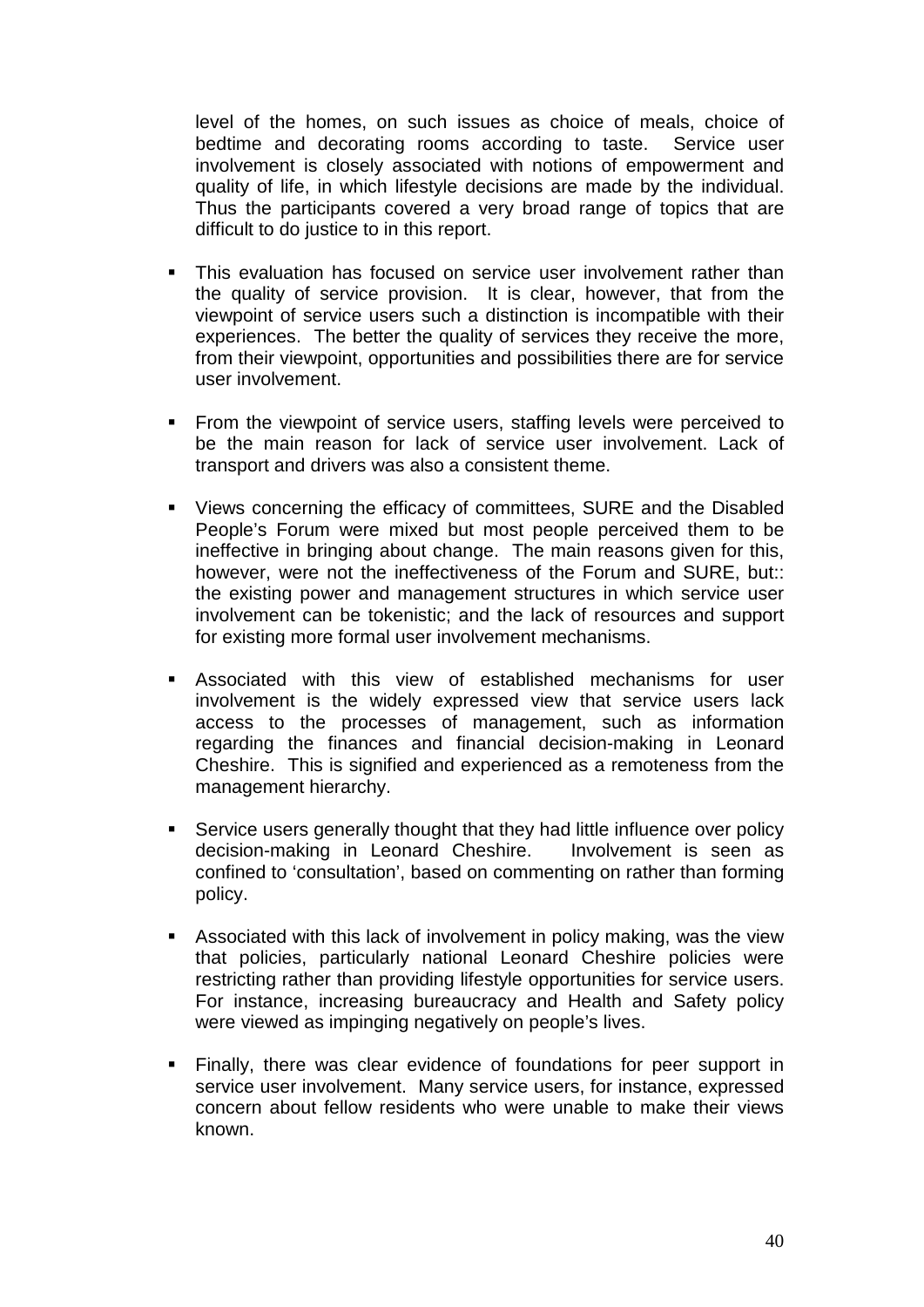#### **5. FINDINGS FROM STAGE ONE OF EVALUATION: VIEWS OF USER INVOLVEMENT FROM THE VIEWPOINT OF SERVICE PROVIDERS**

## **5.1 Meaning of user involvement**

As evident in the following sample of definitions, there was not a wide variation in participants' understandings of the concept of 'user involvement'. The strongest emphasis was consistently put on more formal involvement in the management and running of Leonard Cheshire, and this was reflected in issues discussed throughout the interviews. Most service providers, however, did include broader understandings of user involvement as central to service users' quality of life.

"I've never been any good at defining anything but we're really talking about the ability of users to be involved in all aspects of the running of the organisation and to have a feeling that users are empowered to feel that they have an ability to affect their quality of life in the organisation and so on and so forth."

"The idea is service users in Leonard Cheshire have a say in what happens. Having a say and a little bit more than that, about having power and control over their service and having an opinion."

## **5.2 'Hard to Reach' Groups**

A major set of concerns for service providers revolved around the notion that there is a major potential for 'user involvement' that is not being tapped. These can be conceptualised as the 'hard to reach' groups. For the most part, the barriers to involvement are thought to be associated with the person's functioning and impairment. Inherent in the views expressed by some participants is the belief that the service users who do get involved, at least in more formal mechanisms, tend to be the more forthright and vociferous:

"If you are a disabled person you have to be quite assertive and not everyone is. If you're disabled or not disabled it might not be your nature to be assertive."

## *5.2.1 People with communication impairments*

The problems of involving people with communication impairment was a recurrent theme from the service providers viewpoint, particularly in relation to user involvement in more formal mechanisms:

"They tend not to (go to meetings) and when they do it's perceived as being difficult and slowing things down."

The difficulties are exacerbated by the belief that the situation is deteriorating: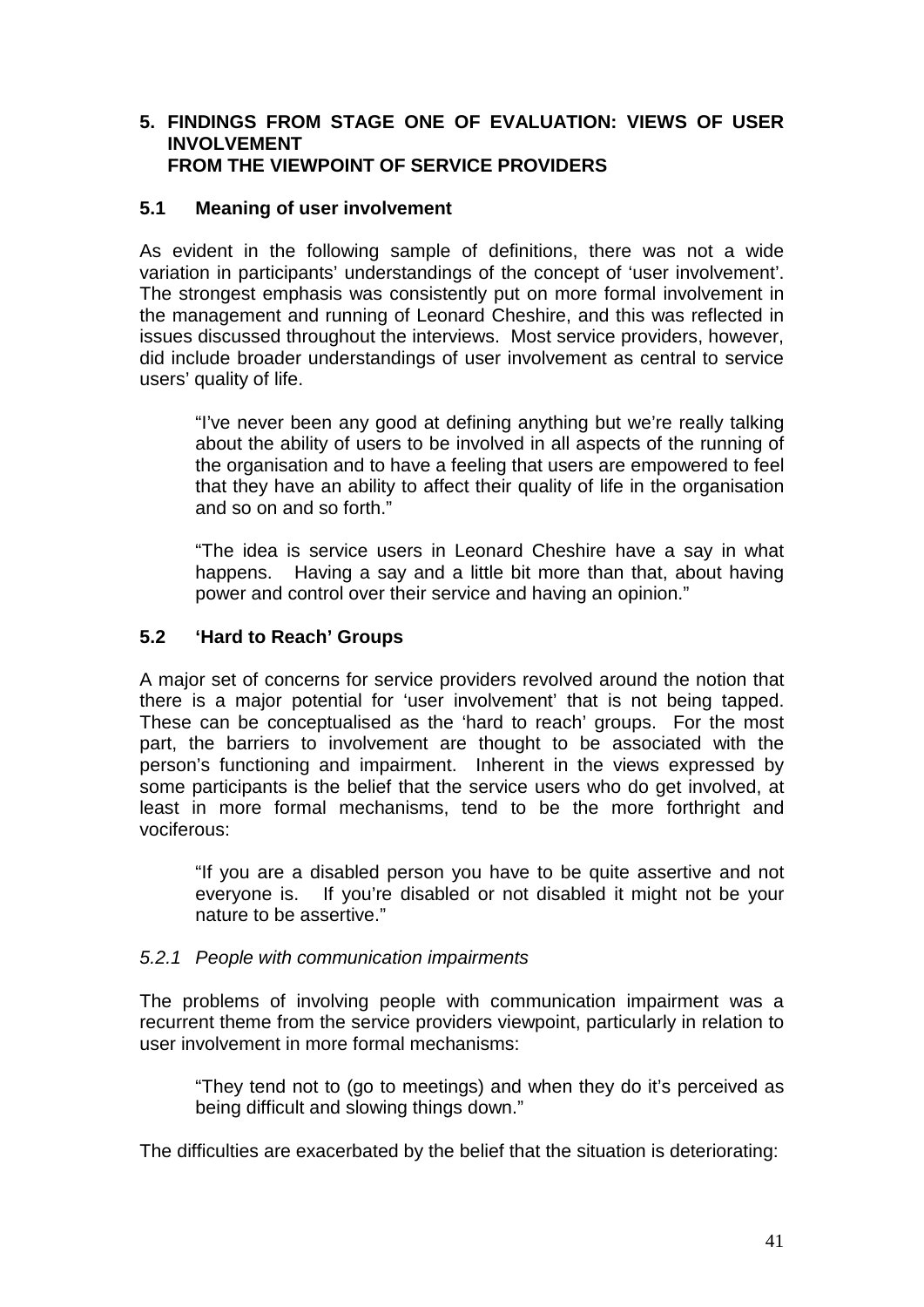"Unless you can speak it is very difficult to have a voice in this organisation. Yet increasingly, certainly on the residential side our service users are incredibly disabled. And yet we say that all our services users can have equal right of input but then we make it very difficult still. We don't sort of level up and down to make it a reality for service users."

As reflected in the quotation, service providers did refer to some of the same barriers emphasised by service users – staff shortages, lack of time with service users, not listening to users and problems with staff attitudes generally:

"You have somebody who is non-verbal but can communicate quite clearly if you ask the right question and you spend a bit more time listening but what tends to happen is staff come in in a hurry and do what they think they want and then wonder why that individual gets angry. I recognise that there isn't enough staff and there isn't enough time but I think attitudes are even worse."

In more general terms, the inclusion of service users with communication impairments in user involvement was an active priority from the viewpoint of service providers:

"It's the articulate people who manage to make gains and you sense that there are significant numbers in the disabled community who would find it difficult to access some of these services because they feel disempowered and lack confidence. They may lack communication skills as well."

"I always worry that there are people who have potential who are unable to get over a hump who have been in a residential home for some years, who have a lot to offer, who have communication difficulties, for whom everything takes a long time and who will never manage to be seen as having something to offer. I'm quite sure there will be plenty of users who have no wish to be involved, very many, many of them, but it would be very sad if there were people who did want to who, for whatever reason, had great difficulty in making people aware of that."

Participants also frequently referred to the lack of support from communication workers and communication systems/equipment:

"Well it's difficult to reach service users who have communication difficulties in an organisation, we're not strapped for cash but we don't invest a great deal in communication workers and, in terms of recommendations, if we want to be a more empowered organisation, we must invest more in communication workers because there are a lot of people who could contribute a lot whose principle disability is actually communication. There's other people who use various communication systems – boards and things."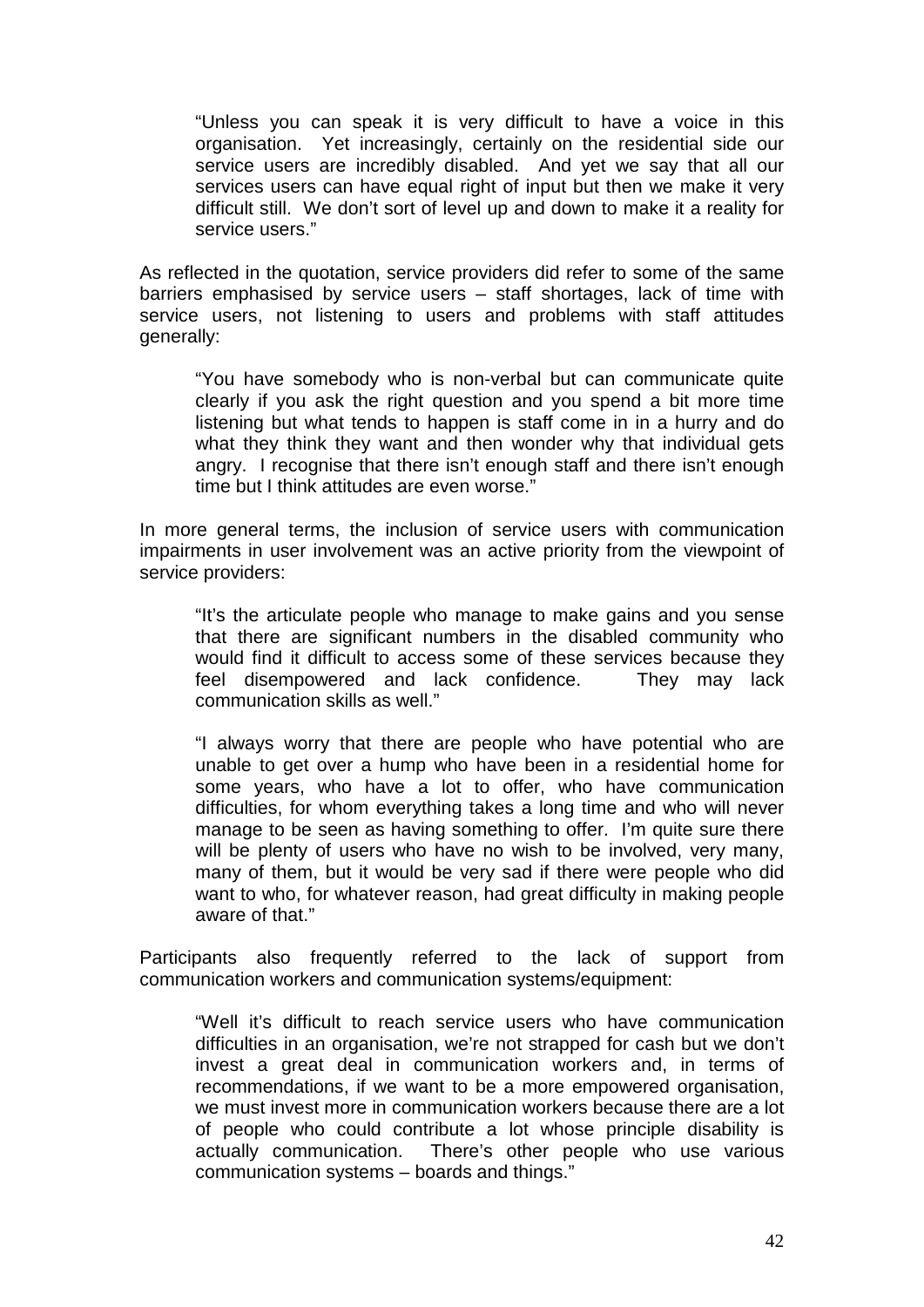"I have a personal thing about people who are non-verbal. They need to have more of a say and more equipment and more people who are trained to work with individuals. Some people have a new bit of equipment but it's in the cupboard. There is a funding issue around staff having more time to work with individuals."

#### *5.2.2 People from ethnic minorities*

As illustrated by the two following quotations, service providers had different opinions about the involvement of people from ethnic minority communities. The first suggests institutional racism, but the second sees no problem:

"They are not very well represented. In the South West the ethnic minority rate is something like 3%. We don't do anything as an organisation to support people from ethnic minorities. In the region there may be a few people but I'm not aware of them."

"I don't think there is any greater or lesser input from people from ethnic minorities in proportion to their numbers. The numbers are quite low in this area. In our residential homes ethnic origin is completely irrelevant. I don't think it's a significant factor at all. I can't see why it would be."

## *5.2.3 People with learning difficulties*

In general terms, service providers spoke of concerns in relation to people with learning difficulties as a separate set of issues. A service provider with direct and specific experience cited an example of good practice:

"I've worked in one home and I thought it was really good. There was a lot going on, a lot of interaction with the community. People were committed to the home. There were lots of people going into the home and service users going out. But that was only one home. The staff were very supportive of me. They had shared flats and individual rooms and a garden centre on the site to work on."

Reservations were expressed about the degree of say that service users with learning difficulties exercised over daily decision-making:

"It is difficult to do real work which isn't tokenism. I came to the conclusion in my previous work that there were areas where people with learning difficulties could be much more empowered, particularly decisions around meals, meal times, when people go to bed, when they get up, who their friends are, whether they have friends over to stay and interviewing staff. These are key areas that we did a lot of work on. When you have three or four people with learning disabilities within a service catering for 40 people it's very difficult for them to find a voice."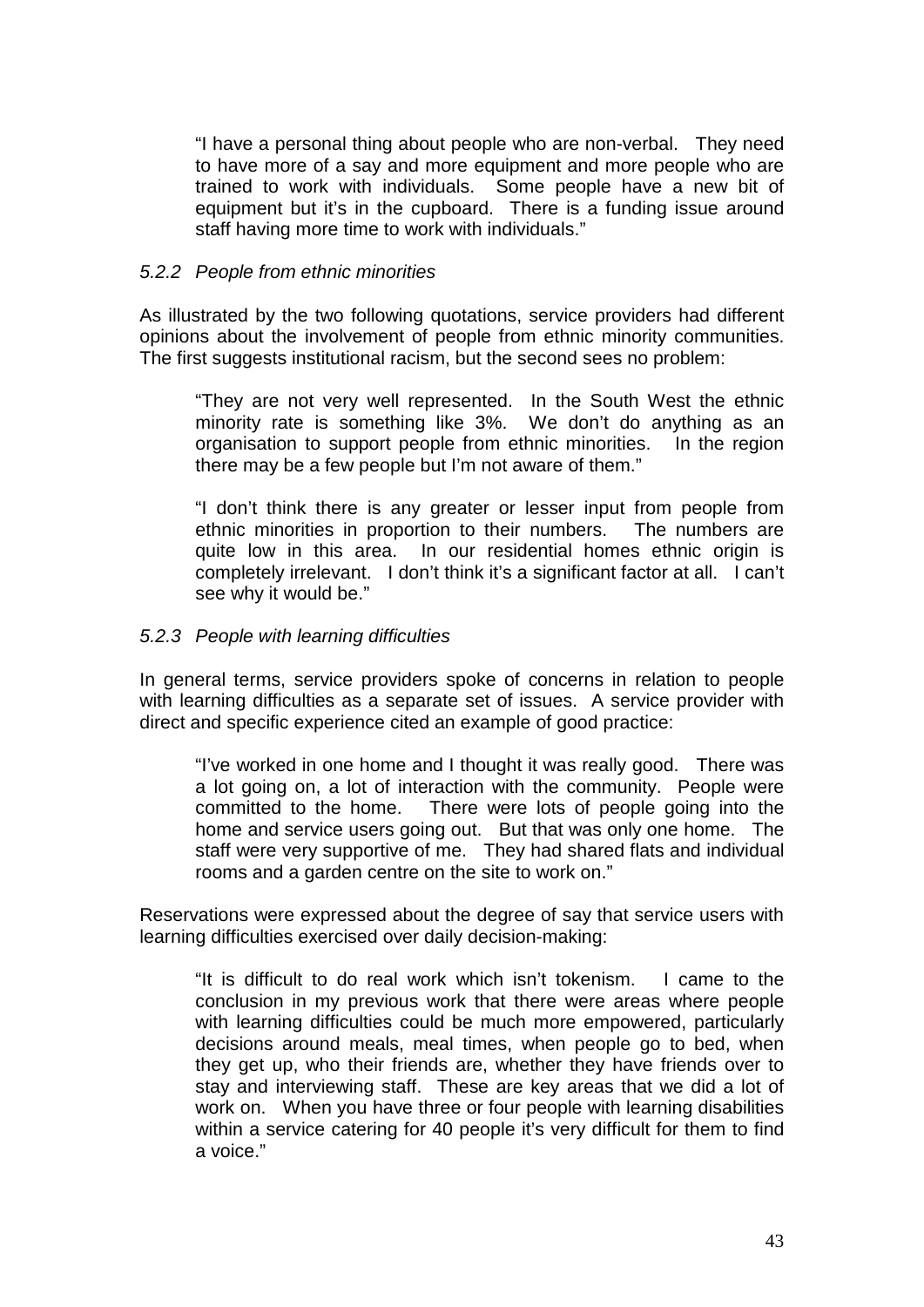For some participants, working with people with learning difficulties was not central to the remit of the Leonard Cheshire organisation:

"Leonard Cheshire doesn't' have a huge number of learning disabled service users. There are some people who specialise in it. I think we would all agree that it's not our primary role, Leonard Cheshire is more for people with physical disabilities."

## *5.2.4 Older people*

Issues relating to the involvement of older service users was not a recurring theme for participants. One participant offered an explanation from the viewpoint of service providers:

"In terms or our mission it's the younger disabled people that we aim principally to support. We don't have a great deal of success in getting the older people to our meetings. Well, why should they bother? Why would they want to go to a boring Leonard Cheshire meeting when they are getting on with their lives, they're living in their own homes, they're getting some support. They get care and support in cleaning around the house."

## **5.3 Benefits of User Involvement to Service Users**

User involvement was a crucial principle in the provision of services by the Leonard Cheshire Organisation. It was seen by some service providers as crucial to quality of life:

" Well, there is nothing more important than being in control of your own life and so there's nothing more crucial for us as an organisation to address. It's stating the obvious. It's incredibly important. It's everything."

"Group empowerment and group identity and individual identity. Getting away from the idea that 'it's your problem', 'you have a problem' and recognising that you have rights and that there is other stuff out there and that you don't have to sit in an institution. I think we need that to start with because if you feel good about yourself you are going to expect more out of life."

## **5.4 Benefits of User Involvement to Leonard Cheshire**

The notion of user involvement is, for service providers, about the Leonard Cheshire organisation fulfilling its aims more effectively. It is founded in the idea that Leonard Cheshire sets out to meet the needs of disabled service users and thus the involvement of users in defining their needs is to be welcomed and fostered. The concept of 'mission' seems apposite:

" We fulfil our mission more clearly. We're about providing services for disabled people which meet their needs. If disabled people can be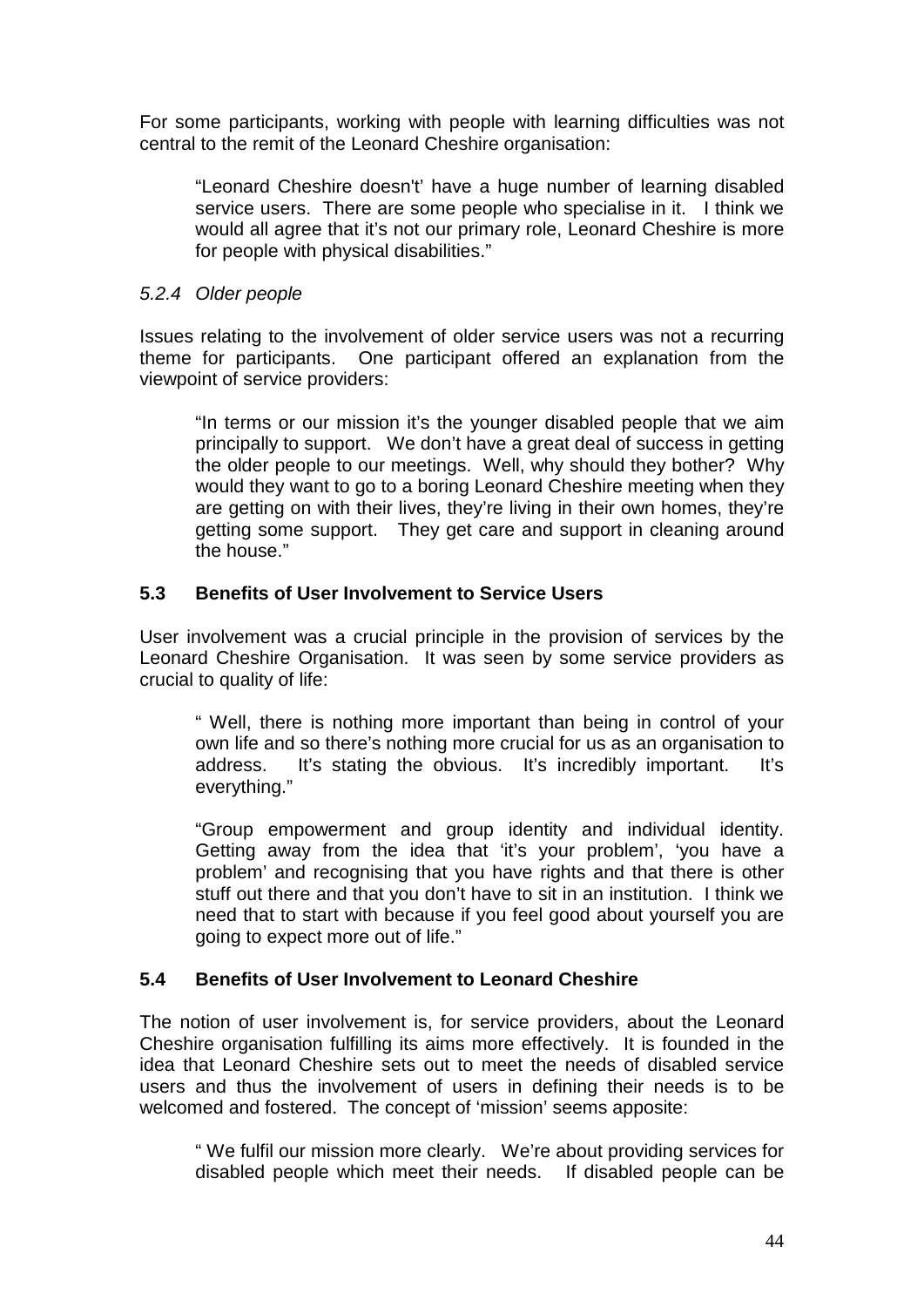empowered they can be clear about what their needs are. It is clearly to our advantage. Sometimes you have to educate people who have been very institutionalised to think in a new way and it feels a bit odd to be forcing people into making more risky decisions in a way which was what we were doing."

"I don't think any organisation can function properly if the people they are there to serve are not part of the organisation at all levels."

# **5.5 Pressures on Leonard Cheshire to Change**

Pressures to develop user involvement, both external to Leonard Cheshire and from within the organisation itself, were quite widely recognised and discussed by participants. The topic generated conflicting opinions from service providers. Some participants suggested that the development of user involvement in Leonard Cheshire had been generated solely within and by the organisation. Others felt that Leonard Cheshire was responding to external pressures, which were seen by some participants as a positive influence but by others as negative and restricting. The opening illustrative quotation focuses on the implications of external pressures:

"The other powerful influence in terms of external pressure is the commissioners and they were very clearly saying that, in terms of future development 'don't build these big services which are away from town centres, they aren't what we want to purchase, they aren't what disabled people in the future want to be living in.' So that was a very powerful influence, and the other one was the changing national regulatory framework which Leonard Cheshire operates within. The pressure is on us in terms of the regulatory inspection."

For some participants, external pressures limited the capacity of the organisation in its mission to meet the needs of disabled people:

"I suppose a general feeling of – legislation is making everybody feel in parts about it. And that raises the profile of people with disabilities but that is not what we as an organisation are doing. We are reacting to outside forces when we should be creating more of it ourselves."

"I don't think they have changed so much in response to service users as to the funders. It's social services suddenly saying 'We don't like residential care we believe in care at home services.' And we've responded to that without necessarily having the expertise to do it properly."

There is some recognition of the pressures from with Leonard Cheshire, though these tend to be traced to particular individuals and particular developments.

"Probably bad publicity and the Disabled People's Forum and the disabled people's movement. I think C, the manager of the Disabled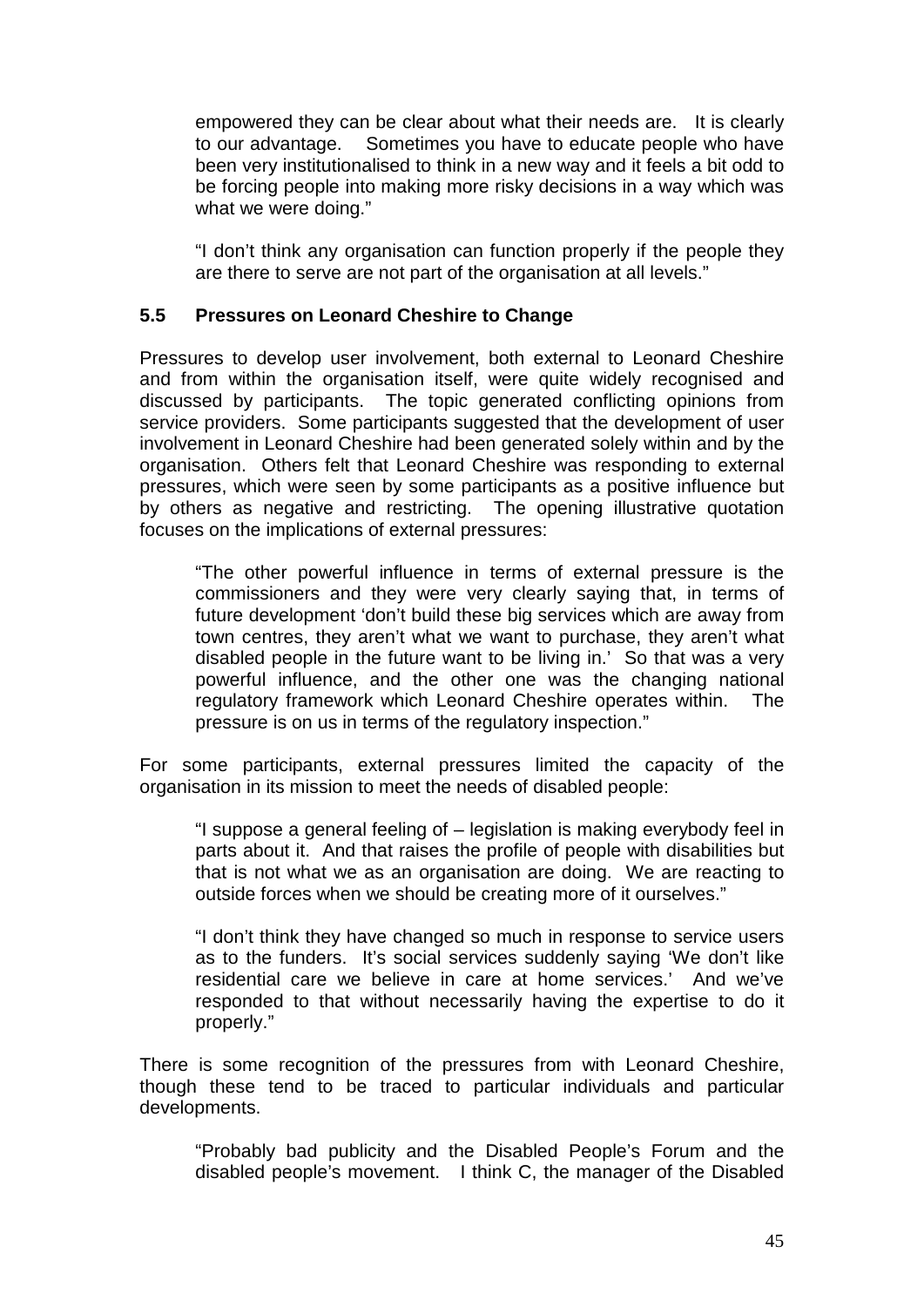People's Forum, is quite a powerful woman and I think she's done amazing things, I could never do what she's done, she started at the very beginning. Now the Forum is much bigger but at the beginning it was her against the organisation."

## **5.6 Extent of User Involvement**

As evident above, 'user involvement' from the viewpoint of service providers is generally conceived in terms of the formal structures of management. In general terms there is a belief that the general intent of 'user involvement' is both central to the Leonard Cheshire mission and is being realised to a significant extent in different ways:

"Yes, there has been a gradual, progressive increase in the involvement of users. There are more and more disabled people in central office, the chairman is disabled, when I first started the chairman was not. One of the strengths of Leonard Cheshire is the process used in monitoring. We have these Care Operational We have these Care Operational Reviews which are on a four year cycle. Homes and care services are assessed quite thoroughly by a panel of visiting people and there has been great progress in ensuring that most of those panels have a disabled person on them. It's been quite a major advance I think. It's not an adversarial process. It's a process by which people can learn."

"All the users have an involvement directly related to their own disability in so far as we have the ISP - the individual care packages that are set up within the homes."

User involvement can be can be seen as the province, in large part, of the Disabled People's Forum:

"I think the organisation tackles it in different ways. We have the Disabled People's Forum which tackles service user involvement from<br>a bottom-up way. They try to get the individuals who receive the They try to get the individuals who receive the service to be involved in challenging decision making, challenging policy making and having an involvement in day-to-day decisions within the homes that affect them. But, perhaps more importantly, to create the confidence in the individuals to, not just challenge decisions and policies in a structured way, but to be more empowered and to take more control in their lives."

This can be reinforced by the belief that, from the service providers' viewpoint, user involvement in Leonard Cheshire is strengthening:

"The regional changes six years ago was not user-led, definitely not. Without a doubt now some services are more user-led than they were six years ago – there is no doubt about that and I'm sure it's the case in every region."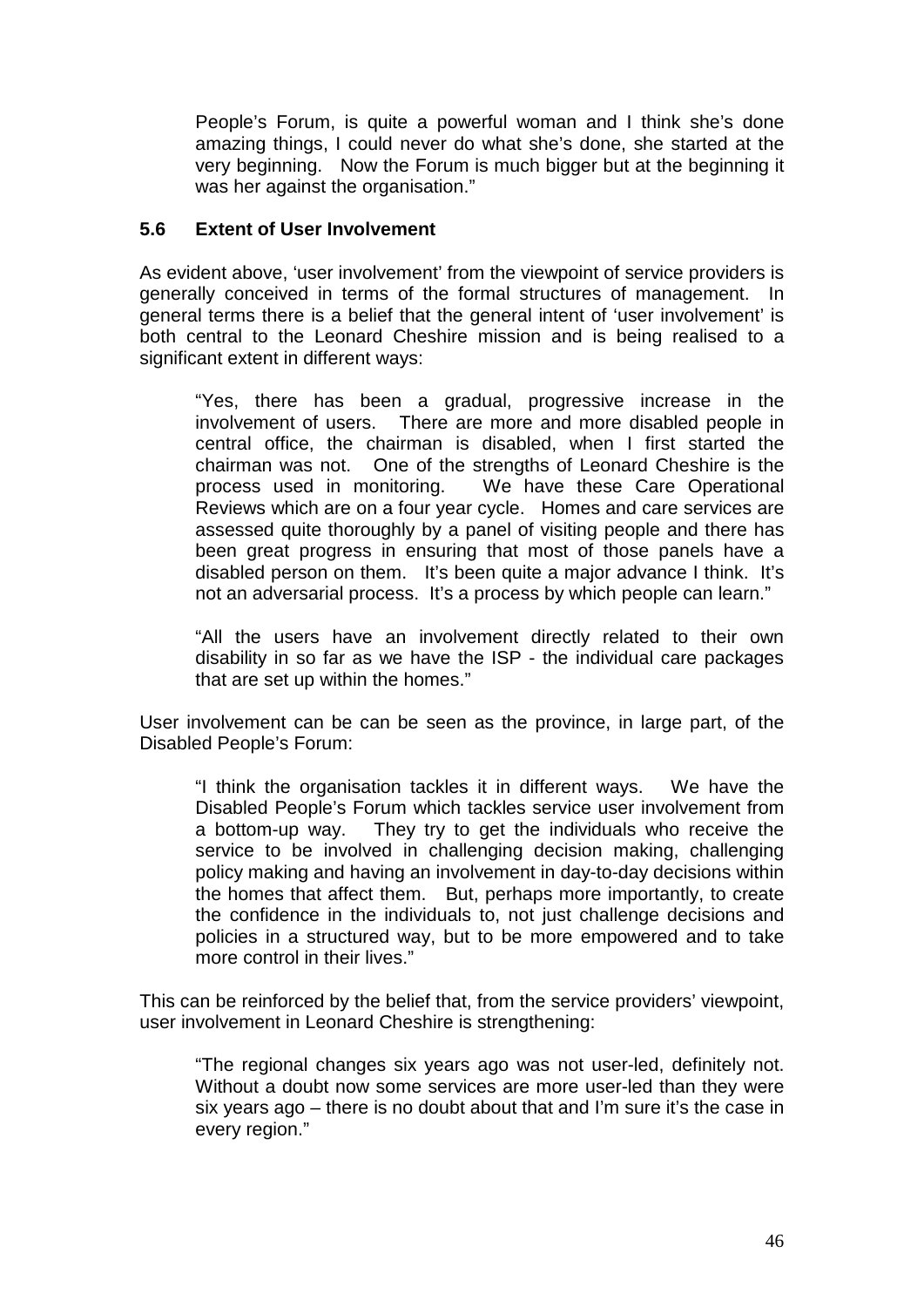The idea that user involvement is variable (between individuals, residential homes, localities) is widely expressed:

"It varies with the individual. I think the more vocal you are the more influence you have. Some people have quite a lot of involvement, say in the Sure Committee, or in the Disabled People's Forum. Some people who are not so empowered, for whatever reason, have less of a say."

"I think it can be tokenistic and again I think it depends on the region. The South West is particularly good I think because it's got a good regional director, other places are not so good, they're not so supportive. They can either go by the book or actually push to get some change."

There is also a recurring viewpoint that expresses the opinion that user involvement is not a driving force within Leonard Cheshire management. The organisation, as a business, is simply responding to external and organisational pressures:

"If all our service users really did have proper choice about where they go we would have to improve our service to offer the very best or we would go out of business. But we know too often in our heart of hearts that the funders will be too idle to move and the service users will get used to whatever it is and everybody will sink into this sludge of institutionalisation. Nobody ever really says I off I'm not putting up with this nonsense."

## **5.7 Pressure to Close Homes**

A recurring topic for service providers was the actual and projected changes towards the closure of large-scale institutions and the provision of smaller homes and supported 'independent living'. As throughout this analysis, the views expressed by participants were varied and often contradictory. For some service providers the changes are positive and will provide a better situation for the development of user involvement:

"There is a big move, especially in the South West, about new provision. They've got to do it by law actually, I think that's what pushed it, which is good. I would like to see more people living in their own homes, or in smaller group homes and getting what they want out of life."

The following two quotations express similar views, but also emphasise the difficulties of developing user involvement within large-scale residential institutions:

"My experience is that you can put however many resources you want into a home with 38 people in it, and however much attention to empowering individuals and trying to have - service user based staffing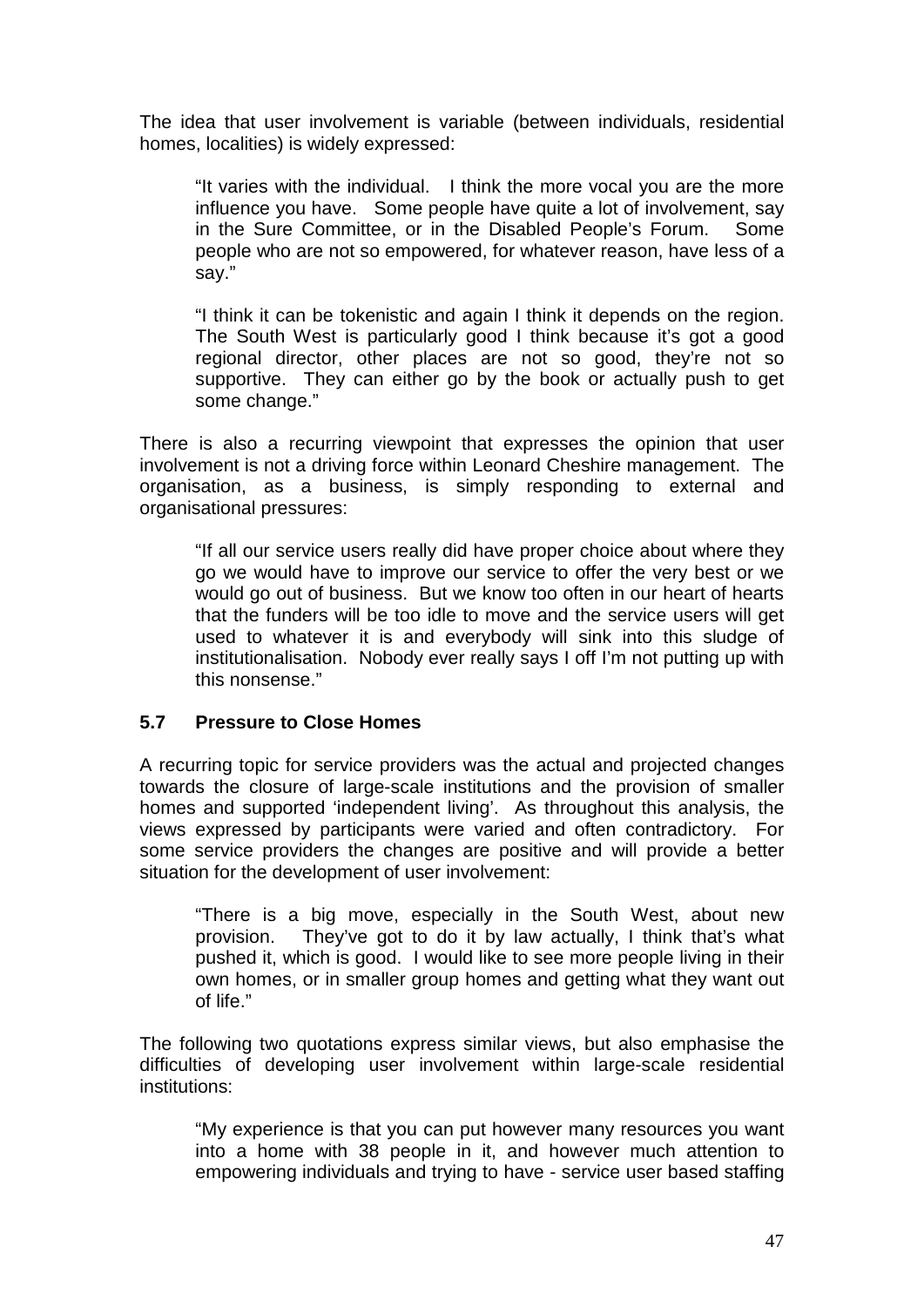and service users based food preparation - it will all fail, I think, it will just fail. It doesn't work so I've failed – that's how I feel. The new homes will have a maximum of ten in a group, and it has to have it's own separate staff group so you would get two of those groups of ten on one site and they would only be for the most profoundly disabled people. Anyone who is able to live in more independent accommodation would do so."

"That's quite a complex idea really because you would expect it to be a user-led change but my perspective is that when you have a large service with 40 people in it you invariably have various institutional practices and you challenge and challenge it and you still get fairly institutional practices. You can get it in a little place but you can't avoid it in a large place, so therefore small is better, I'm quite sure about that. You get much more flexible ways of working. Much more user-led. It's not because the staff are different, or the service users are different, or more empowered necessarily, it's just that things are organised in a different way."

For some participants, the changes themselves have not been user-led and have been imposed on users. It is recognised that service users have not been involved in the decision-making that shaped their lives:

"I think the disabled community in general are very keen, particularly the articulate members, to ensure that disabled people can live as independently as possible, and because of that I think there has been less demand for places in large residential homes. The government policy is to turn large residential homes into smaller ones and that's being done over the next five to ten years. I'm not sure that the disabled community within Leonard Cheshire has had much influence on it. There are many people who had lived in the large homes for many years who find it very threatening, they have needed a lot of counselling and support if they are to leave what is, after all, their home."

"It wasn't initially driven by users but the process of part education, part looking at options, being interviewed by a disabled person ultimately has made it user-led. The philosophical thinking on all of these changes has been led by disabled people – but I don't think it's been led by the existing Leonard Cheshire service users. They have been dragged kicking and screaming."

## **5.8 Committees and Forums**

The following quotations set the scene by describing the present arrangements for service user involvement, from the viewpoint of service providers:

"As you probably know there is a users' committee, SURE, and this is a committee purely of service users which Leonard Cheshire has been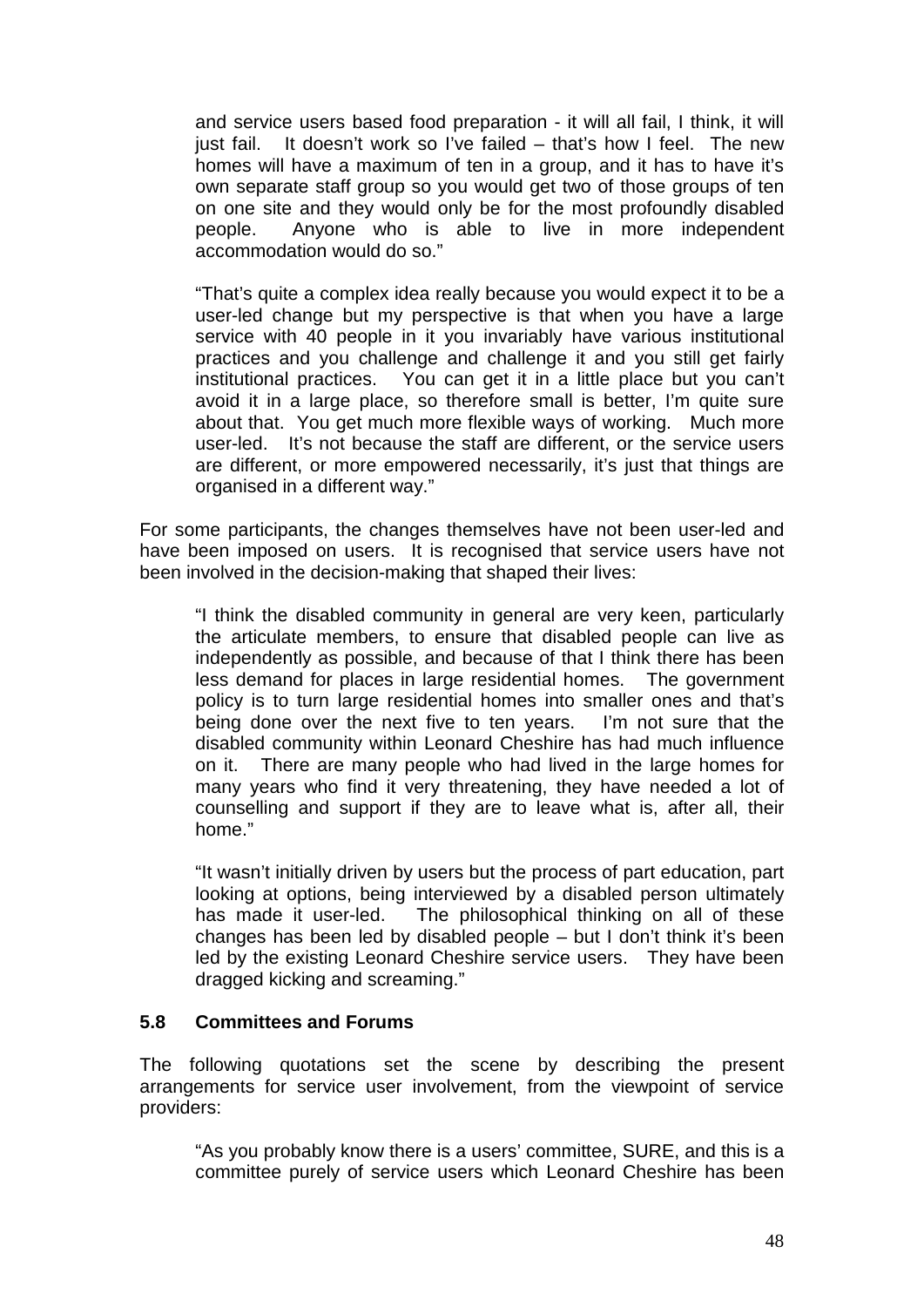integral in enabling that to be set up. This committee meets three times a year and there are local SURE committees all over the country. This is for disabled people to be able to express, to communicate among themselves, their frustrations and concerns and to make sure their voice is heard within Leonard Cheshire. The chairman of SURE is a trustee and there are two or three other quite severely disabled people who are trustees."

"The DPF was set up by Leonard Cheshire and was originally funded<br>by lottery funding. That's a very proactive organisation that That's a very proactive organisation that encourages disabled people, rightly, to seek solutions to problems of access and any problem they may have where they feel disadvantaged compared to able-bodied members of society. It also has a training and a mentoring role. Through this organisation mentors will work with disabled people to try and help them tackle some of the problems and prejudices that they feel they are facing."

There is a widespread opinion amongst the service providers we spoke with that the present arrangements/mechanisms for the formal involvement of service users are not as effective as they could be. A variety of reasons or factors were offered by service providers to explain perceived inefficiencies. Some pointed to what they saw as the motivation of those directly involved:

"Well, SURE themselves are service users and they are elected within the region. To cruelly generalise, they are people who are fairly bored, they live in residential services predominantly, the idea of a trip to London is very positive. I may be completely wrong but that is my view. Rather than getting people who have really clear and important things to say and that can really contribute and really challenge."

Others spoke of the lack of motivation of service users to be involved as committee members:

"What they don't like is the travelling. But I think that we assume that service users are different from anybody else and a lot of people thoroughly dislike travelling for four hours to go to a boring conference. A lot of people absolutely loath committees and would do anything not to be on a committee."

The formality of meetings were thought to cause some service users to be inhibited and afraid:

"Sure Committee has a direct route to the trustees and the Chair of Sure is on the trustees so that is a direct link. But the trustees are quite intimidating. I think it would be helpful if there were two Sure Committee members. It's quite scary being with them. They are all non-disabled apart from the Chair and he is not the best person to represent disabled people."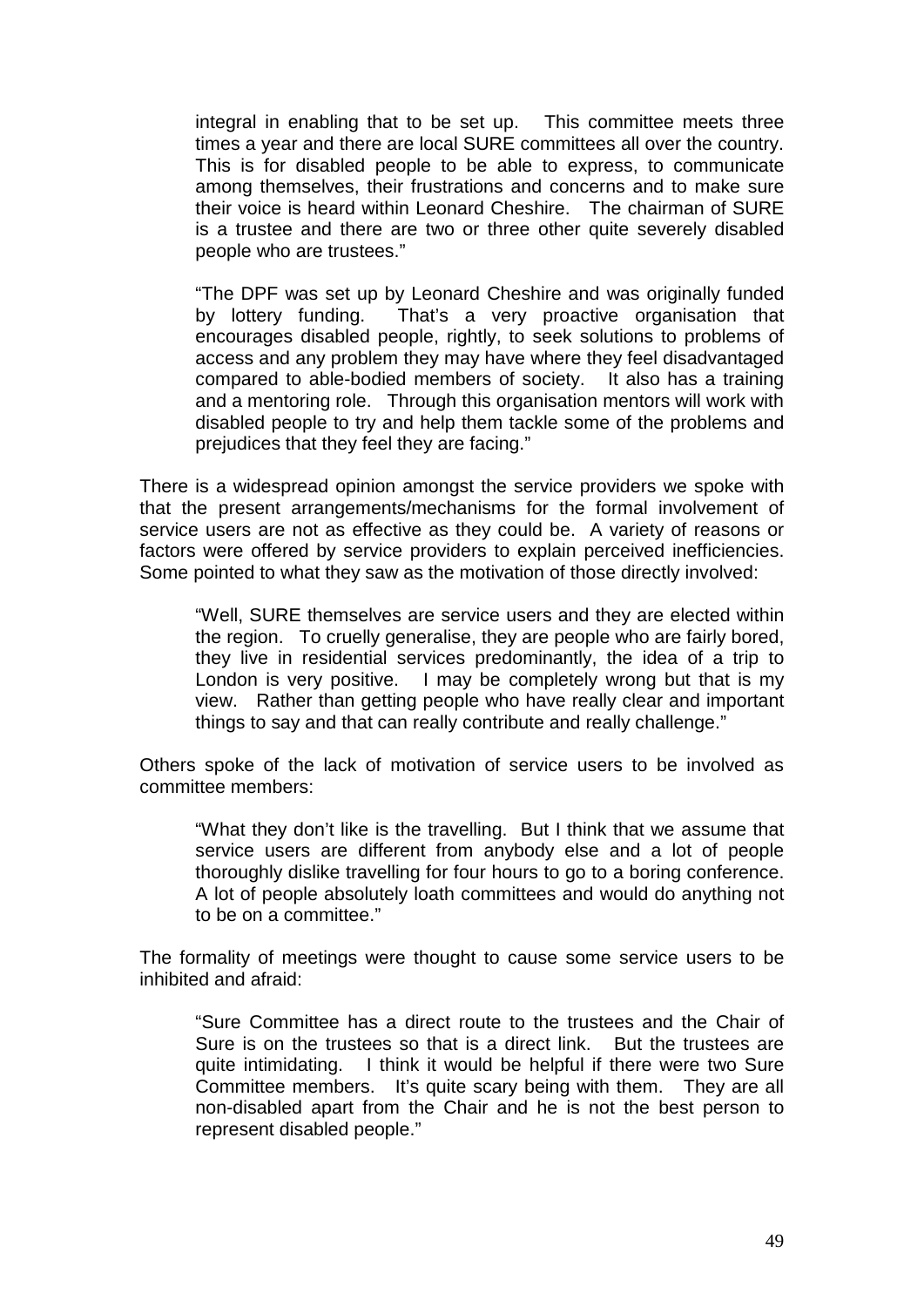Some service providers saw the Disabled People's Forum as an expression of the power relations between service users and service providers and, from the viewpoint of management, an adversarial relationship:

"I think what happens is the DPF sees itself as part Leonard Cheshire and part not Leonard Cheshire looking in and making a judgement. They are paid by Leonard Cheshire and I would say they are 100% part of the organisation. But they act as if they're not, as if they're one step removed. They are all disabled people which is great but there is no sense of loyalty to the organisation from a lot of these employees and that does cause problems. I don't get the sense that the DPF is always very good at working with Leonard Cheshire to make it become a better organisation. I think they ought to think much more about how they can work with the Directory General, with the directors, rather than just shouting from the sidelines and actually losing their power base by being seen as – well not being taken seriously. There are some things they do extremely well. But the directors' board, right at the top, sees the DPF pretty well as a pain."

"We need characters who can constructively work with the service managers, empowering disabled people so that they can challenge sitting there and watching the telly. There are a lot of qualities needed to move things forward in a proper way. They challenge the manager, the manager is horrified, the manager phones me up and says 'What is this DPF?'"

"Every member of staff is required over a period of time to go on disability equality training. All the trainers are disabled so it's done properly. The DPF was the driver in introducing that yet again. There are problems with the DPF as well as it being an organisation which has added a huge amount to Leonard Cheshire. The manager of DPF and I, most of the time, get on very well. She, herself, is a very strong personality, very strident views, what you see is what you get, she hits you with it which I quite like but it doesn't go down well with everybody in Leonard Cheshire. Sometimes she has been very blunt with me about something she doesn't like me doing, and I have to take the rap on that, but that's OK."

Given the perceived limitations of the present system, a number of participants had substantial suggestions for developing user involvement. This first quotation focuses on the DPF:

"I'm not clear what the organisation wants from this but in terms of where I think we should change, I do think there's an opportunity with our current regional committee re-structure to force regions to think much more critically about user empowerment Rather than having regional committees we should have service user forums-type committees which are given real clout and which hold the regional directors to account locally. The Disabled People's Forum is a fantastic opportunity and it's not achieving it, and it needs a bomb put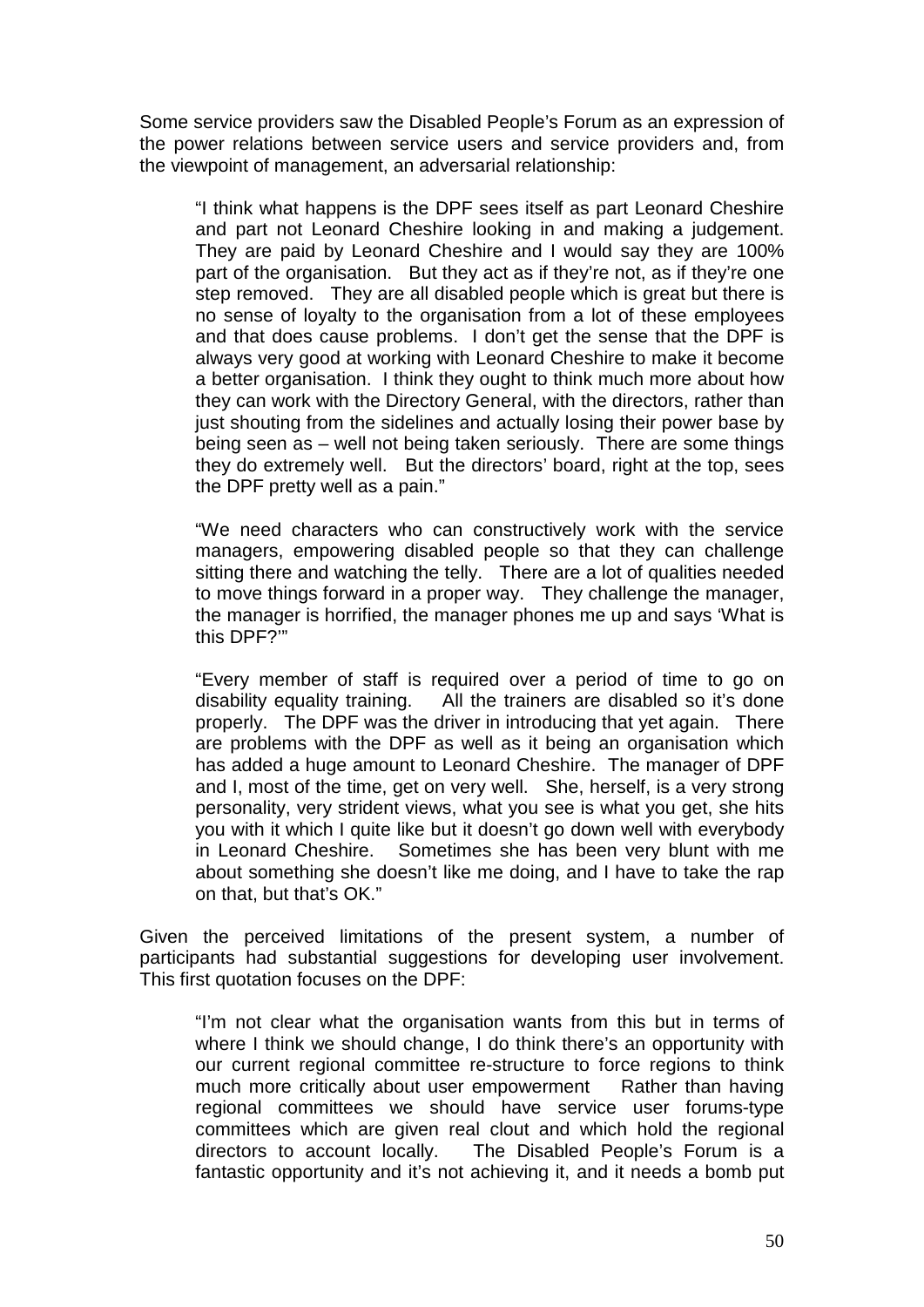under it in my view. It's a real frustration that the Forum could be doing so much more than they are doing "

The control by disabled people as service users was a central theme, as illustrated by the following quotation.

"What should happen is that we should have very many more disabled trustees and, rather than the trustees going to a small group of disabled people and saying 'Here are our policies what do you think?' we should have very carefully selected disabled people who are themselves very empowered and excellent role models for disabled people who are actually trustees. So they're not consulting with somebody, they're in control. I think that is the way the organisation ought to go in order to achieve real empowerment to disabled people."

One critical view of the DPF takes the position what is required to develop service user involvement is more localised, individual support:

"I think that the local help that they have received is beginning to pay dividends and that is the sort of help more individual mentoring and stuff."

The use of IT, rather than committees, was suggested as a means of service users being able to express and share their views about Leonard Cheshire services:

"If we are really concerned that we are offering the right services, and the best service, we should be listening to what customers want. And it is more difficult to listen to 25,000 individual ones at the trustee meeting for instance, so you have to have a representative. So you have to have this enormous system of election - that whole system puts off a lot of people from joining in whose voice would be very valuable. I just think we need to be clever in thinking of other ways of doing it rather than this very old-fashioned committee reports to another committee reports to another committee. I certainly do. How many organisations dealing with disability would expect everyone to get on the train and go somewhere? It's bizarre. It's (the Internet) cheap now. It would mean that service users could talk to service users. It opens up channels of communication that we haven't dreamt of."

Another suggestion was the holding open meetings around the country, rather than at Millbank:

"We don't even move around the country for our trustee meetings. We never go and listen to the service users. Everybody's expected to come to this office for every national meeting. The trustees never have a meeting in Edinburgh so that any service user who wants to can come and have lunch with or whatever so we could have another view other than the rep. We don't think across like that."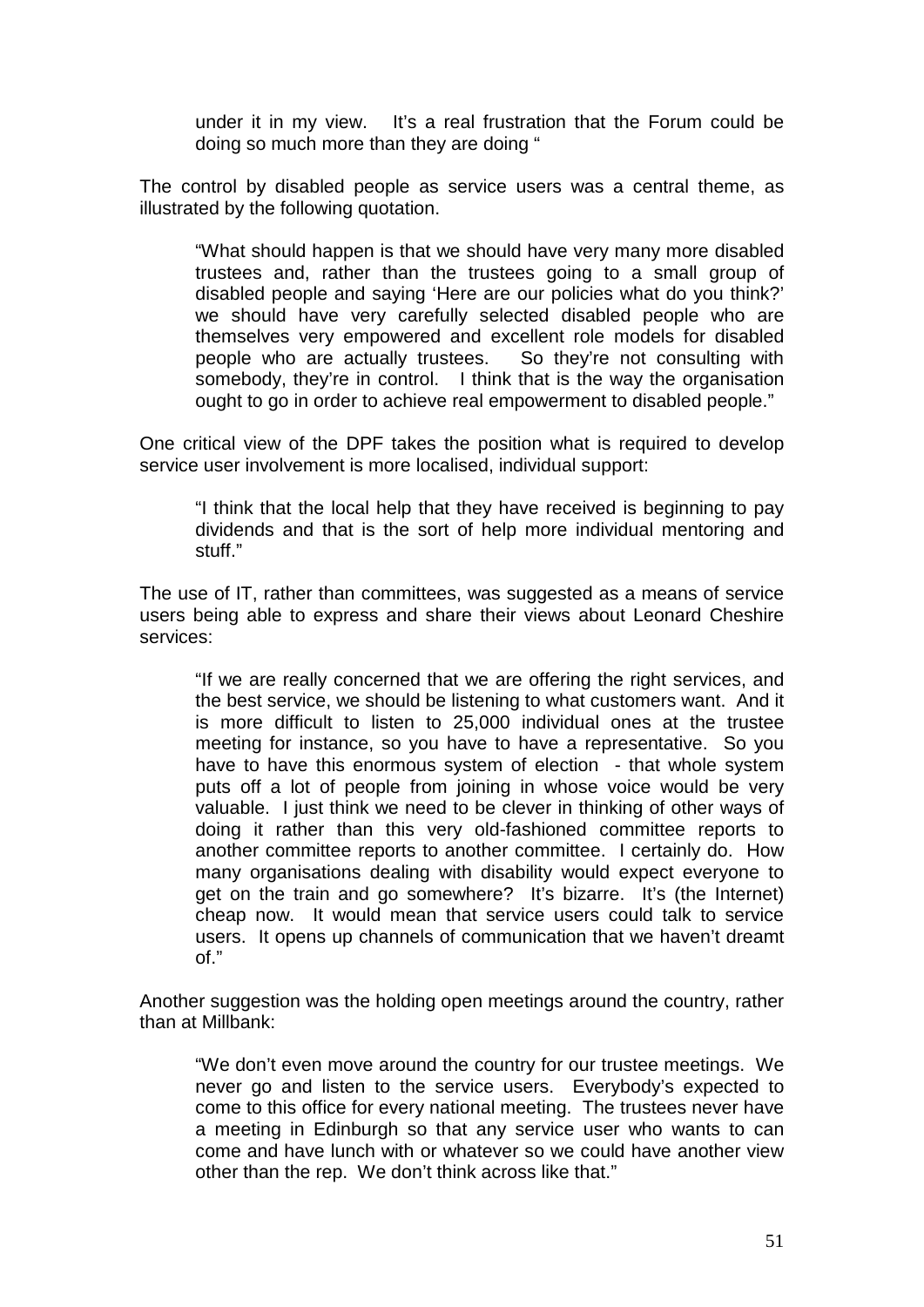Developing the same theme, another service provider was again critical of the reliance on committees in management and suggested a more open and flexible approach:

"We have magazines and we have this and we have that – but it is the good boys and girls who get to come and put their viewpoint across. With the result that I think there was a lot of cynicism about we want to do this differently. I think that was part of the problem we had with the DPF concept in Wales. It was seen as a nice little job for one or two people – and bears no relevance to 'I hate liver on a Monday' in a home in Newport or whatever. It wasn't individualised. We want a customer service. I have complained now for the past 3 years about the amount of time the regional director for Wales spends on the train coming up and down from Neath to Paddington for meetings that start here at 9.30 in the morning. They wouldn't do it the other way round. They wouldn't come to Neath for 9.30 in the morning. So if we find that difficult, how much more for somebody who has got to get up two hours before we do?"

## **5.9 Developing Effective User Involvement**

The notion of developing effective user involvement, for most service providers, was closely associated, sometimes synonymous, with more formal mechanisms, particularly the Disabled People's Forum and committees. This section, then, builds on the previous section that focused specifically on 'Committees and Forums'.

## *5.9.1 Strengths and Limitations*

Despite frequently voiced reservations, there is a body of opinion amongst service providers that user involvement is developing well and the Disabled People's Forum has been an effective driving force:

"Yes, I think that some of the work, particularly the Disabled People's Forum, is doing to empower (and I use that word intentionally, I didn't like it originally but it really has meaning) to empower disabled people so that they feel they have an influence on their own destiny. That's tremendous and the people who run that organisation are very committed and so long as they're able to get access to these people with communication difficulties, I think we can say we're doing pretty well in helping service users to be involved in the charity and in their lives."

"I think the question for me is, if the DPF didn't exist, because it's the principle driver for empowerment, what would be different? And I think it would be a different organisation, I'm sure it would because we have, partly internally and partly externally, sitting on our shoulder, this moral voice. At regional directors' meeting we might be having a discussion about something and somebody will say 'Yes, but what would Clare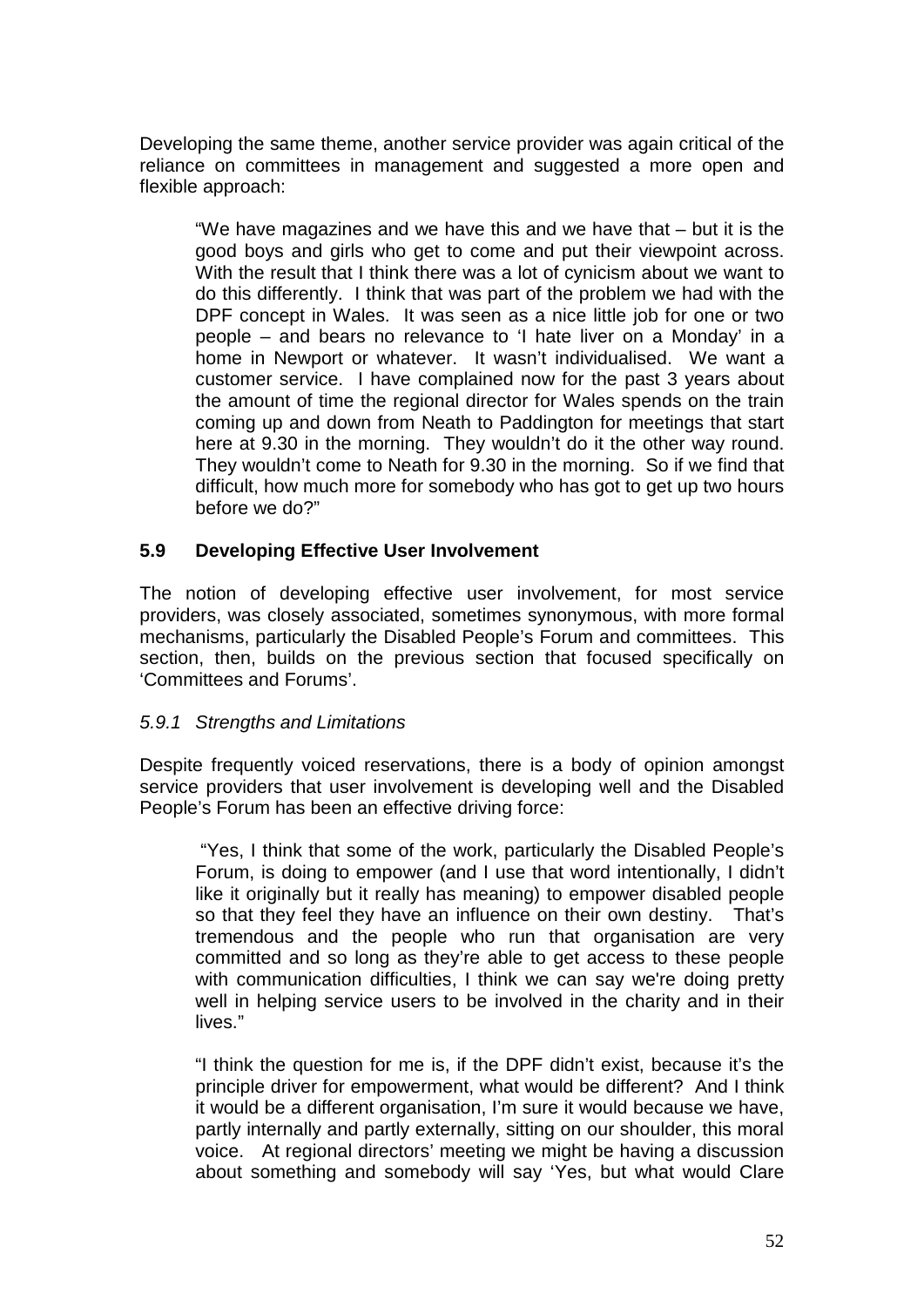say if she was here now?' She's a remarkable person. She's a good find. It's difficult to track incremental change but I think we would have developed in a much slower way."

Some service providers adhere to a more individual, informal view of the effectiveness of user involvement:

"For me it's about giving people a voice, listening and doing what they want so I work with individuals on moving out of the home, I work with people on relationships which is what I've been doing recently. There's a couple who are going to get married but they haven't shared a bed, they were going to have to have separate rooms after being married. But now they are going to move into a bungalow which is a really exciting thing. It's in the grounds of a different home and for them at the moment that's quite a big step."

However, the idea that 'user involvement' in Leonard Cheshire is tokenistic was a frequently and strongly expressed opinion:

"Well there is always a checklist, tick the box, for every meeting that happens, that you've got service user involvement. It then depends very much on the service user concerned to how well briefed they are, how easy they find it to communicate. I think for that reason it can be pretty tokenistic at times. I've seen it happen on local committees. I know some that are pretty tokenistic. Regional committees where we have service users elected to the committee. Some find it very difficult to attend and one has missed three meetings although he has been elected by the process. And again on trustee bodies and when there is an appointments board, everything has to have service user involvement but I worry that it is too much tick in the box."

As is evident in quotations above, there is a widely held view that the level of user involvement is variable, depending on location within the organisation and the approach of the particular manager:

"It depends very much on the service manager. Some service managers like some service users more than others and some service users have a reputation for saying the same old thing 100 times – we heard that last week and the week before and still nobody's taken any notice of it. That means with the whole quality inspectorate, internal assessment of things, really must pick up things. If somebody has been saying for years 'I loath having this on a Monday' or whatever, if we are not picking that up and really challenging it at an early point it makes a mockery of all the systems we have got in place. And it comes back to being a customer and having a choice. But so often there isn't a choice and we know it. "

*5.9.2 Some specific strategies*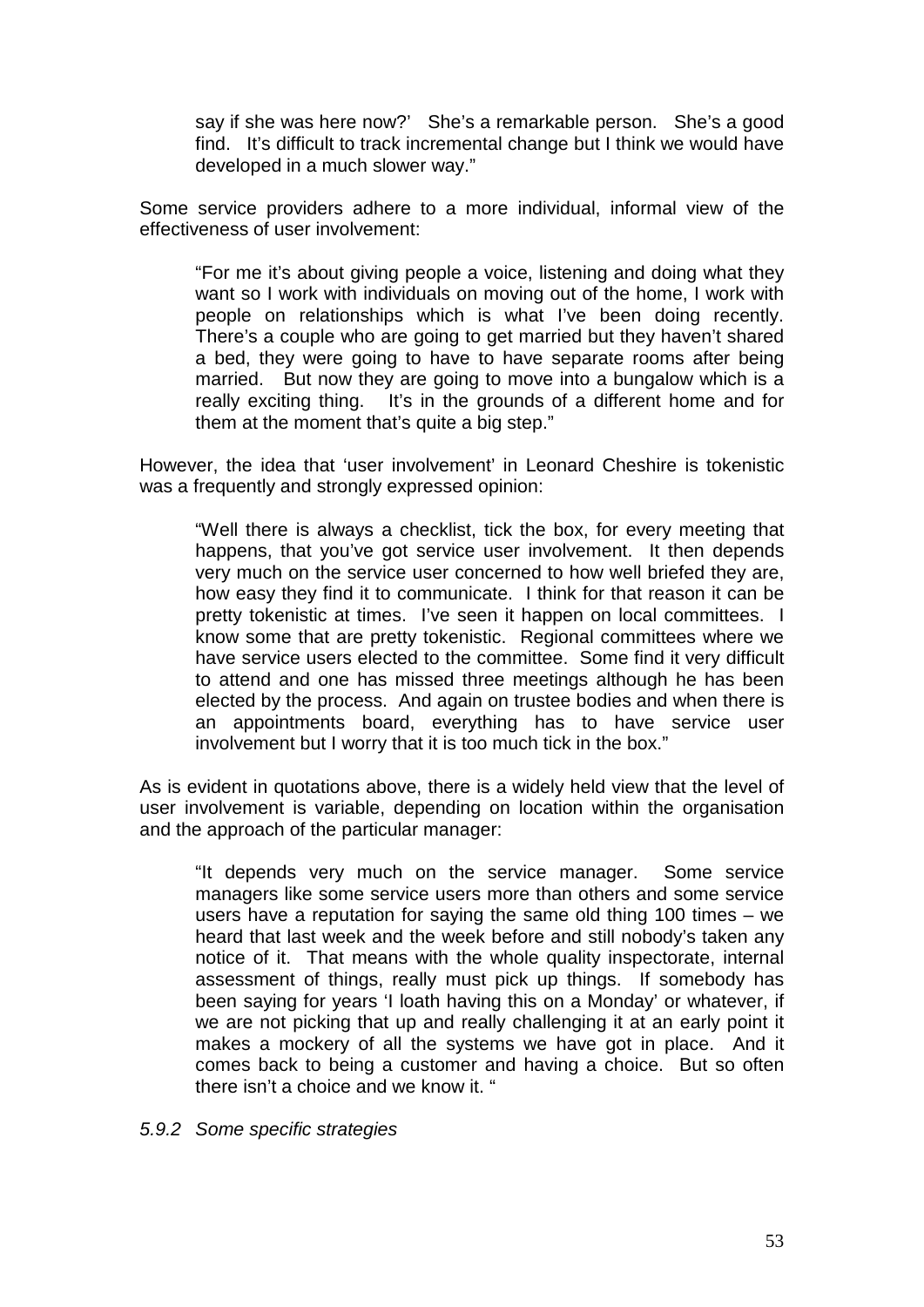Service providers put forward a broad range of specific strategies for developing user involvement. It was difficult to find a common viewpoint. Nevertheless, some strategies for development did recur and many would require fairly major changes within Leonard Cheshire. First, the process of policy making within Leonard Cheshire was widely criticised. The main view is that user involvement is limited to consultation, that is responding to draft policies. Service users should be involved in the writing of policy from conception to completion:

"What Sure Committee was saying is that they want involvement when the policy is actually being written."

A provision that is widely valued within Leonard Cheshire is Mentoring. It is recognised as being flexible and client-centred. There is, however, a shortage of mentors.

"At the moment we have a mentor in each region and there may be 12 different homes and then there is Care at Home, there could be a thousand users or 500. So there isn't enough time for mentors to support everyone. I think ideally you need a mentor in each home and then a mentor for Care at Home. A mentor usually sees somebody straight away but they may not be able to support that person for several months. It depends how urgent it is."

The representativeness of user involvement in Leonard Cheshire management was repeatedly questioned. It was widely felt that this is insufficiently resourced. SURE, for instance, is constituted of 'representative' members from different regions, but is not provided with the time, resources and support to undertake the background work required to fulfil this role:

"It is hard to tell (whether user involvement is effective). Unless the organisation is confident that it is getting a very wide-spread user voice. It really can't say yes to that. It doesn't know."

"The whole idea of the whole organisation getting different viewpoints is a much rarer thing. It happens in response to a problem not as a positive natural thing."

The reliance on committees in management is also questioned. A recurrent suggestion is the use of technology to widen the possibilities of such involvement:

"We assume that ease of travel is part of our lives and not part of any meeting. Yet I've had time and time again people who have been let down by drivers at the last minute, volunteer drivers, and it makes me think we wouldn't accept this and why should service users accept it. Then there's the problems of should be we doing our meetings in the way that we do them, expecting everybody to turn up to a certain point, sometimes it means people travelling for 4 hours. Well it's hard enough travelling for 4 hours if you are able-bodied. It's really difficult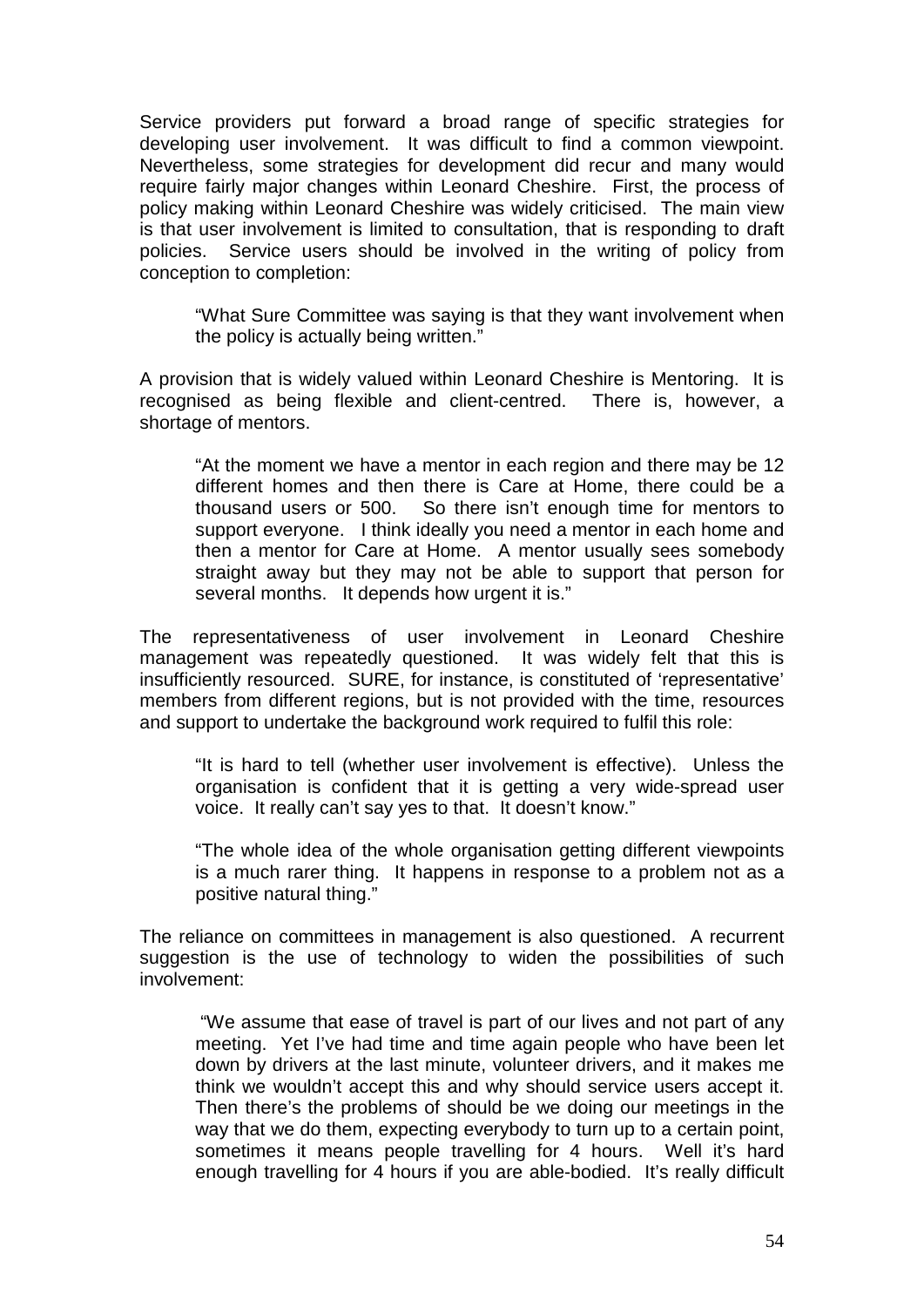to find a volunteer to come with you to do the driving and everything. And it's very stressful and we could make that easier by video conferencing and all sorts of things."

There is seen to be a need too to disseminate information more widely within the organisation, and consideration needs to be given too the accessibility of information:

"The means of dissemination of information within LC are something we know we have got to improve upon. Everything is going on within its particular cell and everyone within other cells knows nothing about it – and everyone outside knows nothing about any of it."

A need to employ more disabled people in management positions was also repeatedly emphasised:

"I think we want more disabled people working at Millbank. Also I think it's about people working at the top not knowing what disabled people want. It's not having enough experience. I'm not saying that all people at the top should be disabled people but there should be more of a balance."

## **5.10 Involvement of Leonard Cheshire Outside the Organisation**

There was a widely expressed opinion that Leonard Cheshire had a wider role to play than providing services for 'customers' and is in a strong position to contribute to campaigns on 'disability issues' with disabled people, beyond the specific concerns of the organisation itself. It was notable that participants made little reference to the possible contribution of disabled people outside Leonard Cheshire to the organisation or the lives of service users.

" Within Leonard Cheshire there is a very powerful policy unit who work with and have an input into the civil service and health and social care policy. That group is led by a disabled person and I'm sure it's very effective in giving their voice to the civil servants who are involved in writing policy. At a high level there is, undoubtedly, an input from Leonard Cheshire, it's one of its strengths. At all levels one would hope that anybody who is disabled would feel that Leonard Cheshire is not just working for its own few in fact we are establishing a new strategy because we recognise that we are very privileged in being the largest charity for disabled people, undoubtedly, and also the largest employer in the voluntary sector."

"There are three things. One is the outside world where LC should be fighting on their side and acting as their ambassador, singing the same song. Being able because they say we are giving a service to X thousand who all think like this. They should be reinforcing the user service voice. Then there is the very local thing that whatever service you get from LC you shouldn't think you have to go to a committee and put right. "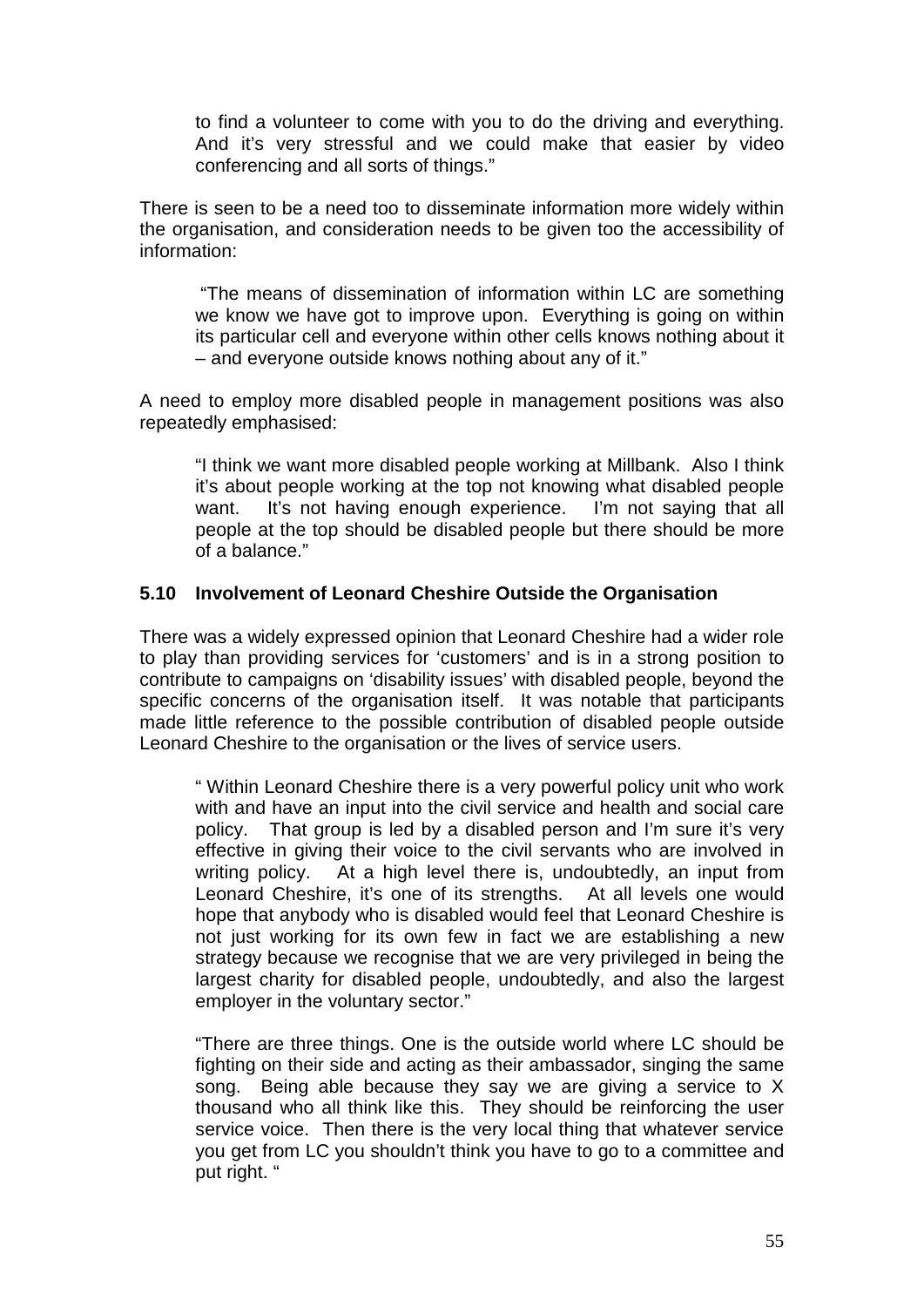One participant spoke at some length about the difficulties experienced of working with organisations of disabled people in the community. The problems and lack of collaboration was regretted, though explained in terms of the stance taken by organisations of disabled people:

"DPF has been one key way in which we've been forced to think but there are two other very important pressures. One of them is from radical disability groups and I knew that to be the case when I first came to Leonard Cheshire. I didn't realise how hated Leonard came to Leonard Cheshire. I didn't realise how hated Leonard Cheshire was by these groups, we were detested by these groups who, when I actually managed to get my foot in the door, were accusing me of locking people up, incarcerating people and throwing away the key, that sort of thing. There was part of me that fully sympathised. I didn't agree with them but I fully sympathised with the position they were coming from and I knew that there was a massive amount of work for us to do in order to change. But I also felt that they didn't want to listen to the information about the realities of being totally, totally dependent and unable to communicate – you can't live on your own in that situation. It was a little more complicated than I felt they accepted. However, they became for me, and increasingly the organisations, a powerful influence over our unacceptability in some of the things we did and the big institutions which we were still running."

# **5.11 Conclusion: Analysing the Views of Service Providers**

This conclusion draws out some of the main over-riding themes from the above analysis of the views and experiences of service providers. The full report contains many direct quotations from the service providers to allow their voices to speak to service user-service providers relations in developing service user involvement. It is also based on the key principle that the development of service user involvement must essentially be founded in changing service users-service providers communication and relations.

As with service users, there was considerable variation in the participants' views and experiences, including differences in understandings of the term 'user involvement'. Indeed it seemed that there was an even greater range of disparate and, sometimes, conflicting positions in the experiences of service providers. Furthermore, in general terms, there are clear differences between the views and experiences of service users and those of service providers.

Nevertheless, there are some clear commonalities in the views of service users that are repeatedly expressed and can be taken as a foundation for the principles and practices in the development of user involvement.

 The dominant view of service user involvement from the viewpoint of service providers is in terms of formal mechanisms and structures, including committees at various levels, service user representation, and service user consultation. This stands in contrast to the dominant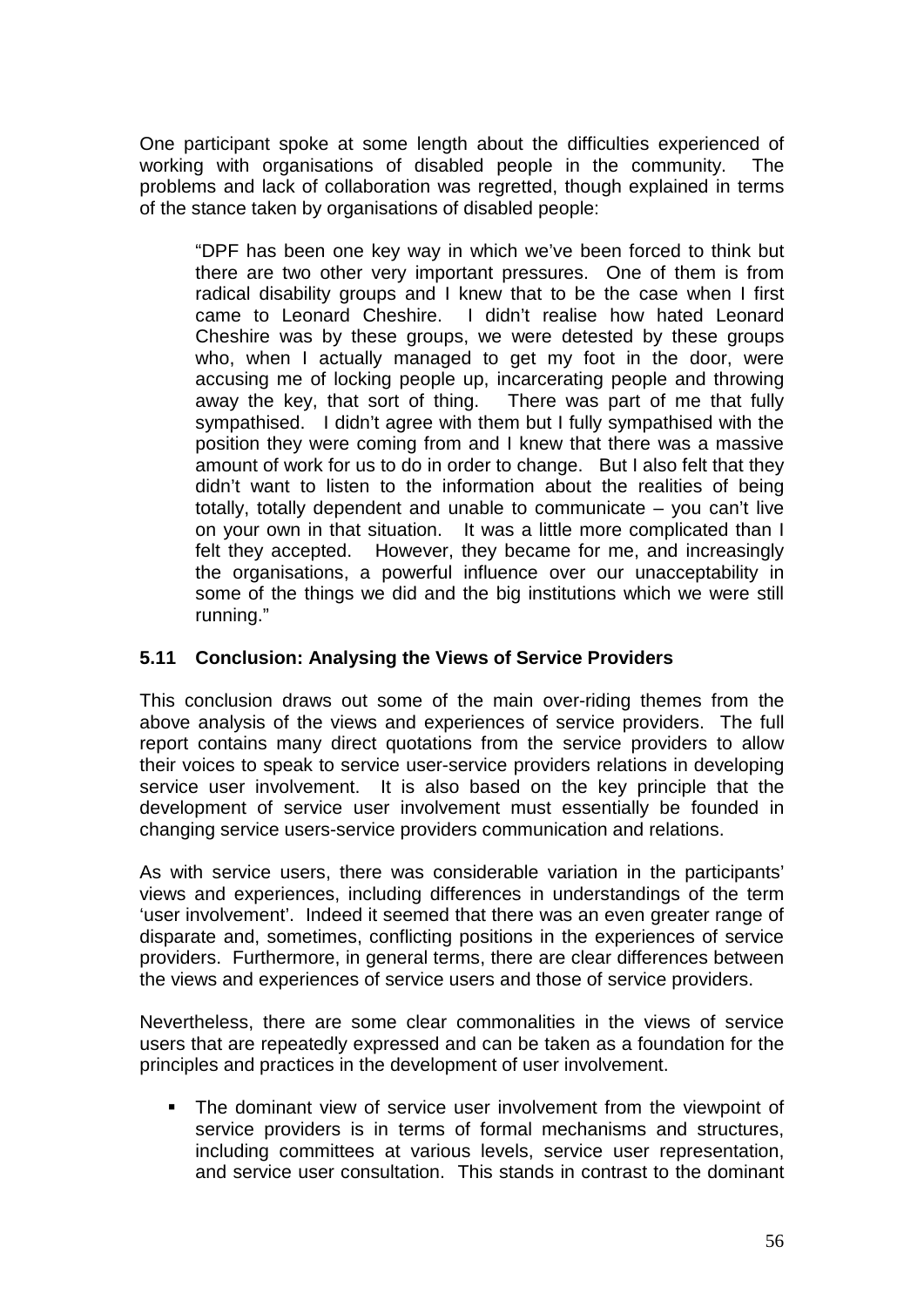view expressed by service users in which involvement is more informal and begins in the day-to-day decision-making in their own lives.

- The formal notion of user involvement (at local, regional and national level) is, however, also seen by many as limited and limiting. Involvement in management though involvement in committees is largely seen by service providers as not truly representative and tokenistic.
- A major set of concerns for service providers revolved around the notion that there is a major potential for 'user involvement' that is not being tapped. These can be conceptualise as the 'hard to reach' groups. For the most part, the barriers to involvement are thought to be associated with the person's functioning and impairment.
- The notion of user involvement is, for service providers, about the Leonard Cheshire organisation fulfilling its aims more effectively. It is founded in the idea that Leonard Cheshire sets out to meet the needs of disabled service users and thus the involvement of users in defining their needs is to be welcomed and fostered.
- A recurring topic for service providers was the actual and projected changes towards the closure of large-scale institutions and the provision of smaller homes and supported 'independent living'. For some service providers the changes are positive and will provide a better situation for the development of user involvement.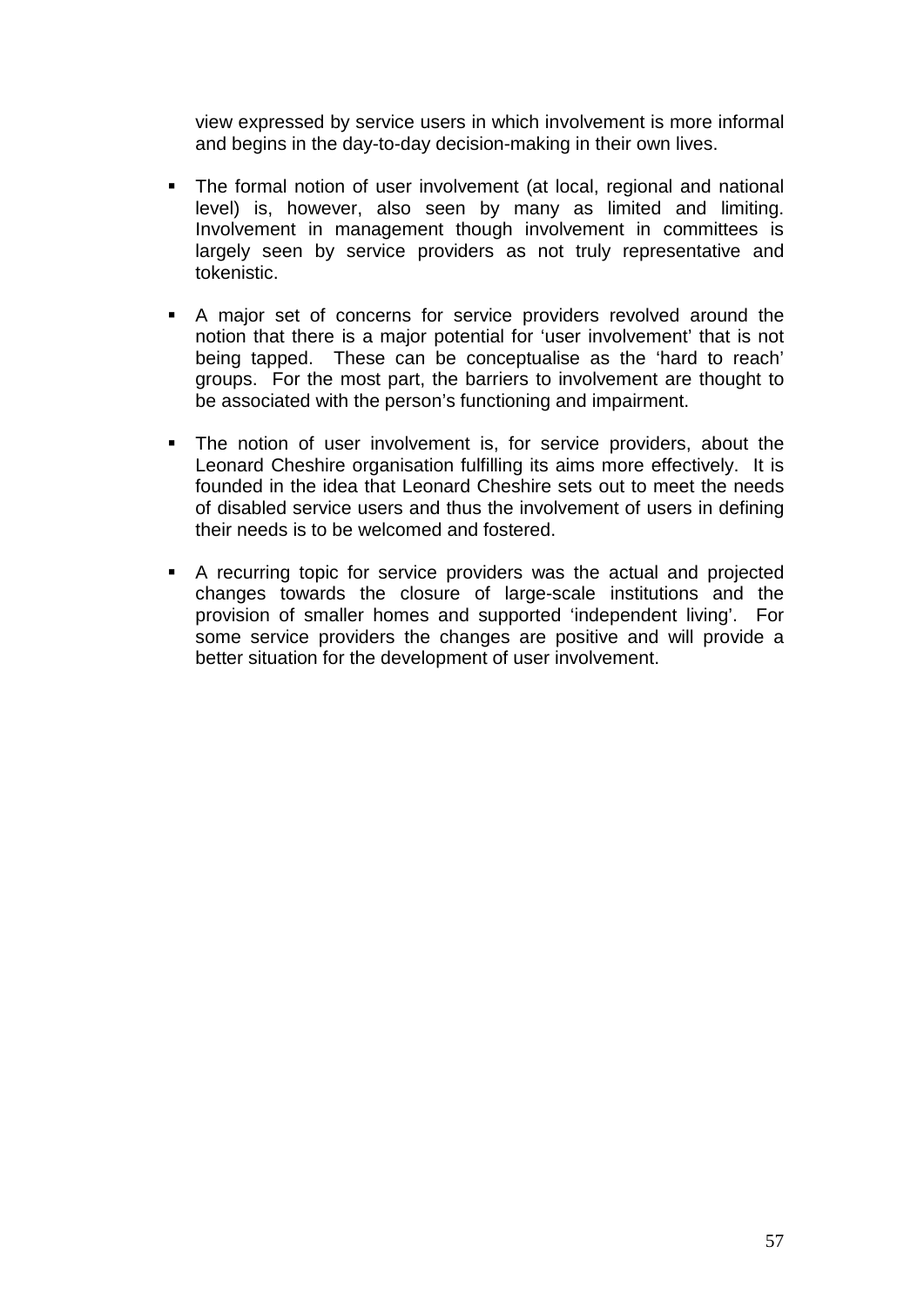# **6. FINDINGS FROM STAGE TWO OF EVALUATION: CASE STUDIES**

## **6.1 Case Study One – Eastern Region**

#### **Introduction**

The purpose of this case study is to examine the working relationship between the Regional Director, SURE and the Disabled People's Forum (DPF) and its affect upon the development of service user involvement in the Eastern Region.

The Eastern Region is possibly the largest region in the Leonard Cheshire organisation. It includes the shires of Cambridge, Nottingham, Lincoln and Derby. The regional office is situated in Lincoln. It has two SURE representatives and, from the DPF, one Facilitator and one Mentor.

Before the appointment of the current Regional Director the region was struggling financially, fees charged for services being unrealistic in today's market economy. The new Director has turned this around dramatically and this has had an impact upon service user involvement in that he is now able to direct money to support initiatives in this area. He subsidises the cost of travel for the SURE representative and allocates money direct to service user committees to use as they wish, but in particular to support service users to access meetings and communicate their views.

The researcher carried out a number of interviews. These were made up as follows: Regional Director SURE Representative DPF Facilitator DPF Mentor Chair of Residents Committee, LC Residential Home (service user) 4 Service Users Service Manager

## **Findings**

*How the DPF and SURE view the current practice in the region and their thoughts on future developments*

The team were asked how they believed the DPF and SURE had made a difference in relation to service user involvement:

'With SURE and the DPF working together, is we are all there when we go into a service. You've got SURE, you've got the Mentor, you've got the Facilitator. After the meeting everyone sits down, relaxed. If there's any problems, if they come to you and say 'I do need some training', I know I can say, 'there's G here, there's H here.' If they want to take an issue further, 'you can come to R.' We are all here so if they have got inquiries we are there for them.'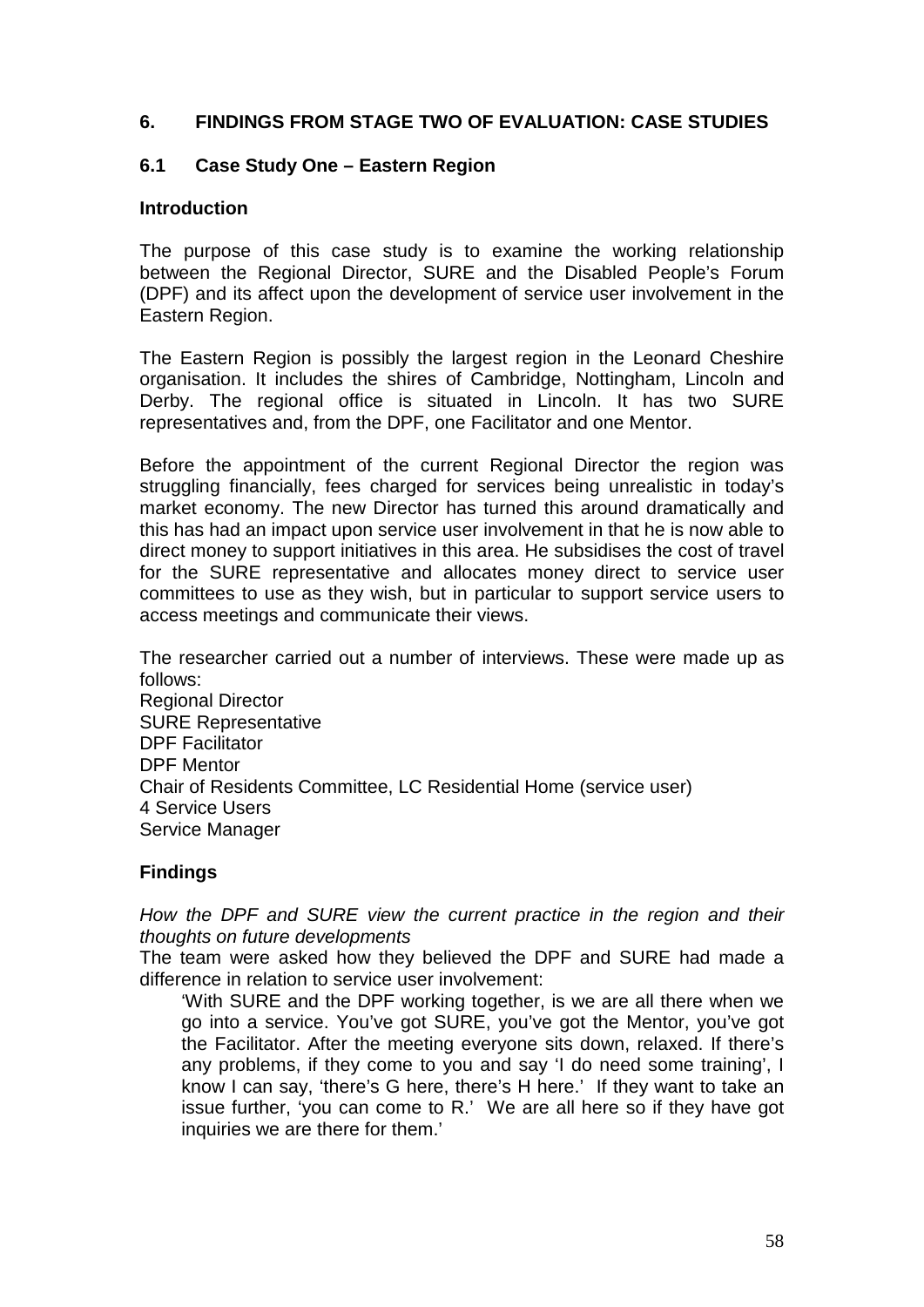'When they see someone empowered they spread the word to someone else. The Forum has really taken off. We suggest what they might want to discuss next time…we show that everyone is working for their best interests. All of us together as well. Like I'll tell R if there's anything in the region that needs to be addressed, she'll tell me and if anyone needs training I'll tell H, and she'll do the same to me…and because we work so closely together … the difference we've seen in our service users.'

The team went on to describe how the team initially got together:

'Collectively we can bounce ideas off each other. The DPF and SURE historically were not very happy bedfellows. When we got together in the beginning – the size of the region - it was a very difficult task if we were all going to go our own way and do our own thing. We got together and collectively decided that as a team not only could we achieve so much more we could also get more service users into what we were doing and what we were trying to do. It's worked extremely well. I'll get a service user saying, 'can I have a word?' and it'll be a role for G to do. We look at the bigger picture and if this replicated in other services she (R) will take it to regional level.'

The researcher asked if the team felt that communication was one of the strengths of the organisation:

'Yes, and sharing information. We don't keep things to ourselves. We don't have gatekeepers of information. We are quite open with each other. When we met up three years ago we sat down together and defined our roles so you know your boundaries. I couldn't go into somebody's boundary and talk about a training issue but because we initially sat down and talked about that I know who I can go to.'

When asked about changes that have come about as a result of input from the team:

'I think there is an awareness that we are there to empower service users and that has come about over a period of time. I could hold a Forum meeting every week but it's not necessarily effective and it has to be quite carefully thought about how you're going to do it and what service users want from a Forum meeting. At one point the danger was that we would lead them  $-$  'you can tell us'  $-$  but we have turned that round to empower them. We'll take on board what they are saying and then say, 'what would you like to do about that?' It 's amazing what they can do about it and what they want to do about it.'

Asked about specific examples:

'Yes, easy read policies. When we go round we make sure everyone has the easy read because if you give a service user with an impairment a huge document … one of our mentor's done a simplified version, compact, what they need to know. It's not about people doing things for you but about real independence. It's about having support when you want it and being able to say what you want from independent living.'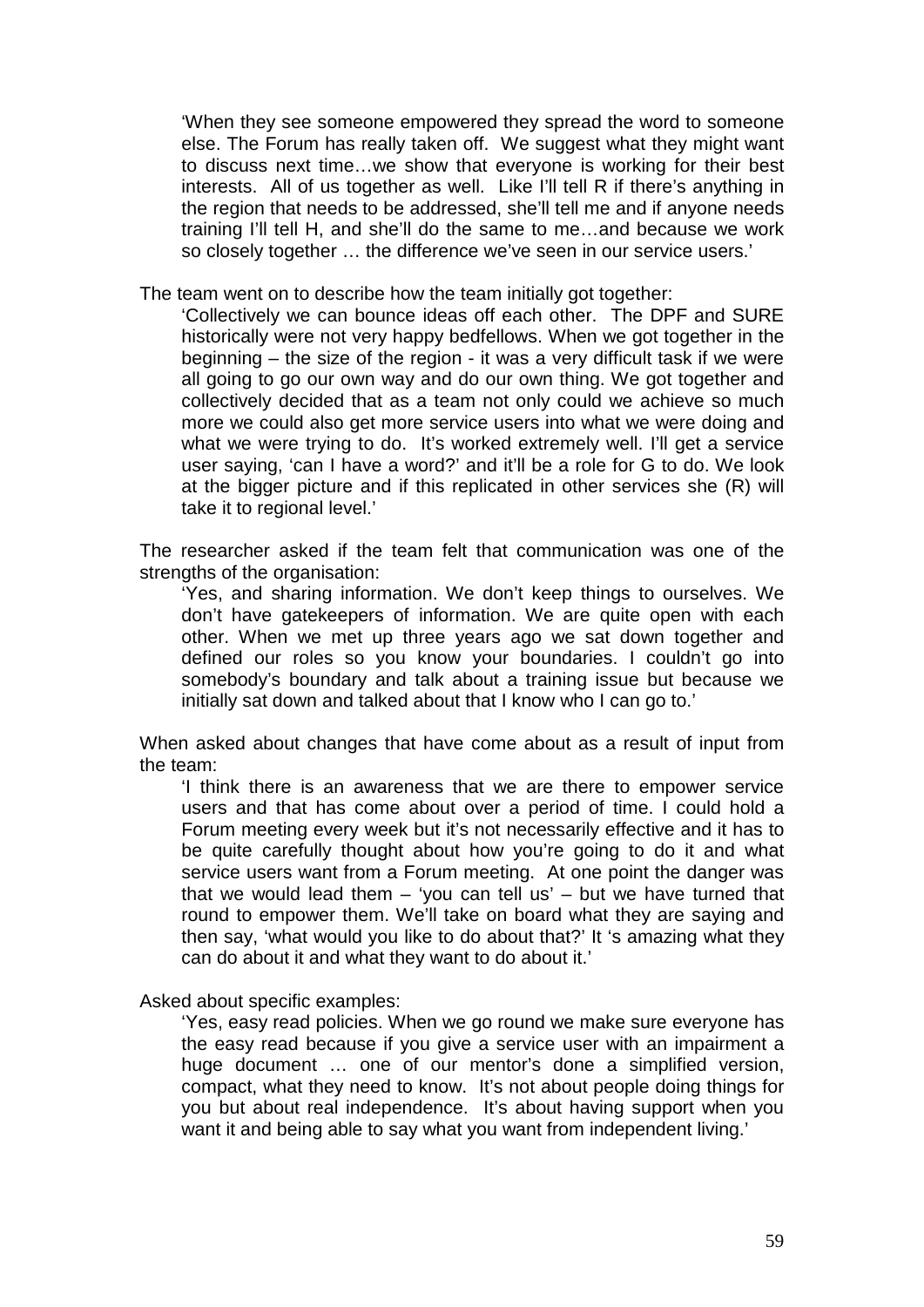'…quite an eye opener for staff what our concept for independent living was. After the conference (Independent Living Conference) you have to put this into place. We've being going around and saying, 'how's your idea of independent living coming on, why can't they have a kitchen area?' Our Regional Director is very keen to take the whole thing of independent living on board. He's very keen to have another conference next year and also incorporating Disability Equality Training.'

The SURE representative talked again about the dissemination of policies: 'Actually the way that policies where given out people didn't actually see the policies. I developed an idea of sending each policy to the regional representative of the residential home and day service but still I gathered that they weren't feeding it back to residents or days centre users so we had to come up with another way. So I went round all the groups, so did the DPF, and said, 'what about having policy groups within the home?' because you know now the homes are splitting into units … and they have a little meeting that they could bring the policies to ... and have a ten minute discussion on a policy and that has been set up in the region and that is really working.'

The researcher was told that the policies are also put on tape so that service users can listen to them again or they can turn off and come back to them later.

The team was asked who they thought they reached:

'Everyone who wants to be reached. We accept that a percentage of people have no interest whatsoever in the DPF and I think it's important that we take that on board. I don't work out the success of my forums on the number of people that are there…I've actually had a full house at one …and we had five yesterday but all five people had got something to say.'

Continuing on to changes that are intended to include more people and give service users more control over meetings:

'That's another way we are changing things with them. They have got quite a few issues there. At one point the residents' committee were selected members of the residents who were invited to sit on the residents committee. So we identified that if you were a resident in the service you were automatically a member of that committee. Whether you went or not was entirely up to you. We are doing quite a lot of work at the moment on getting these set up in preparation for the support groups and everything that is coming. By doing that we are trying to get residents to take control again. So we are trying to say to them, 'look you are allowing them (staff) to take control and you have got to take that back and you have got to start doing it so they know that the meeting is yours and it's going to happen and if you can't come, who is acting up on your behalf?' It's the shifting of the control because at the end of the day the home belongs to the residents.'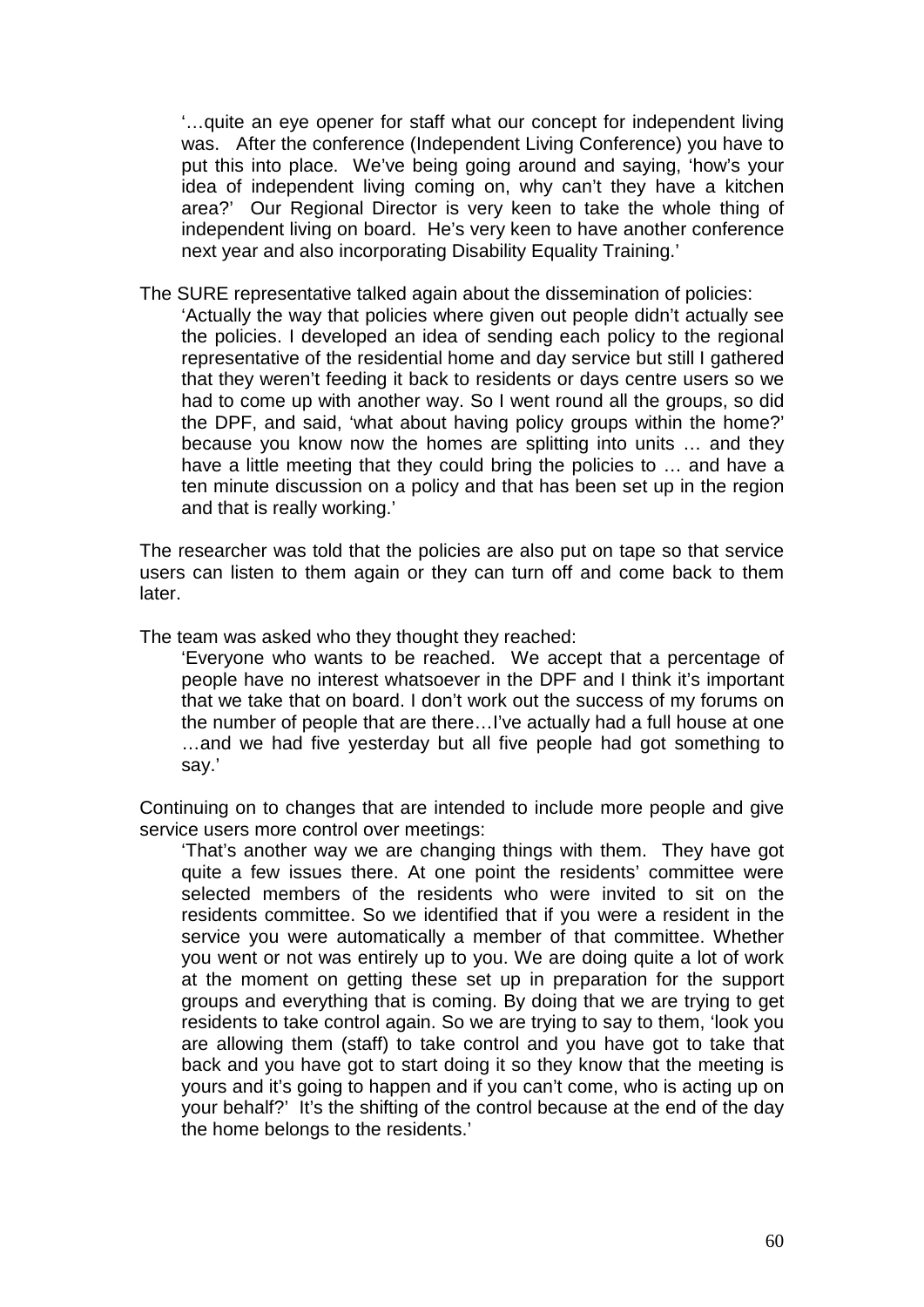The team spoke of one home in particular where this is working really well and where service users are definitely in control:

'Where it does work she (service manager) doesn't go in the morning without ringing up to see if it's ok. They have got her exactly how they want their home run and she's more than happy with it because she's very forward thinking anyway. That's the situation down there. Whatever's happening the service manager will consult with the residents. And that's how it should be.'

The researcher visited this residential home and felt this to be the case and this will be reflected further on in this case study.

The team went on to add that they tried to talk to as many people as possible when visiting services, not only those who are Forum members:

'And I'd like to add that when people come to a meeting, a SURE or whatever, it's not just those people that we are involved with. We also go in and have a cup of coffee with everyone, be it the smoke room, the garden and we talk to service users. That way it's not just how many people come to a forum, it's involving everyone. So if they don't want to come to a meeting they need to know the DPF and SURE are there and approachable.'

Other ways of making contact included leaving messages and cards at individual rooms to encourage contact when needed. Also the team help out with smaller issues, for example: turning the pages of a book; moving a bed; reading a bit, etc, when visiting residents in their own rooms. It is hoped that this will provide a basis to build on:

'We have to start with very small things and build it up.'

When asked about those service users that were difficult to reach, it was those people with communication difficulties and those who have their care provided in the home;

'You can go into a residential home or day centre and ask about coming to forum meetings but you can't go and knock on the door of someone's private home.'

Also:

'How do you get someone, who spends most of his day in bed, out of the house to a meeting…We do have care at home at meetings but they tend to be the more mobile. But that's not to say that the less mobile don't have issues.'

'I'd like them to have the same awareness of the DPF and SURE that we've developed, but how to do it? They do get the newsletters and we do get feedback. People in the community by the very fact that they live in the community have other things going on.'

Asked if they had any ideas as to how that issue could be addressed:

'We are bringing out a newsletter, developing one with our names and contact numbers if they need us but that's the only thing I can suggest.'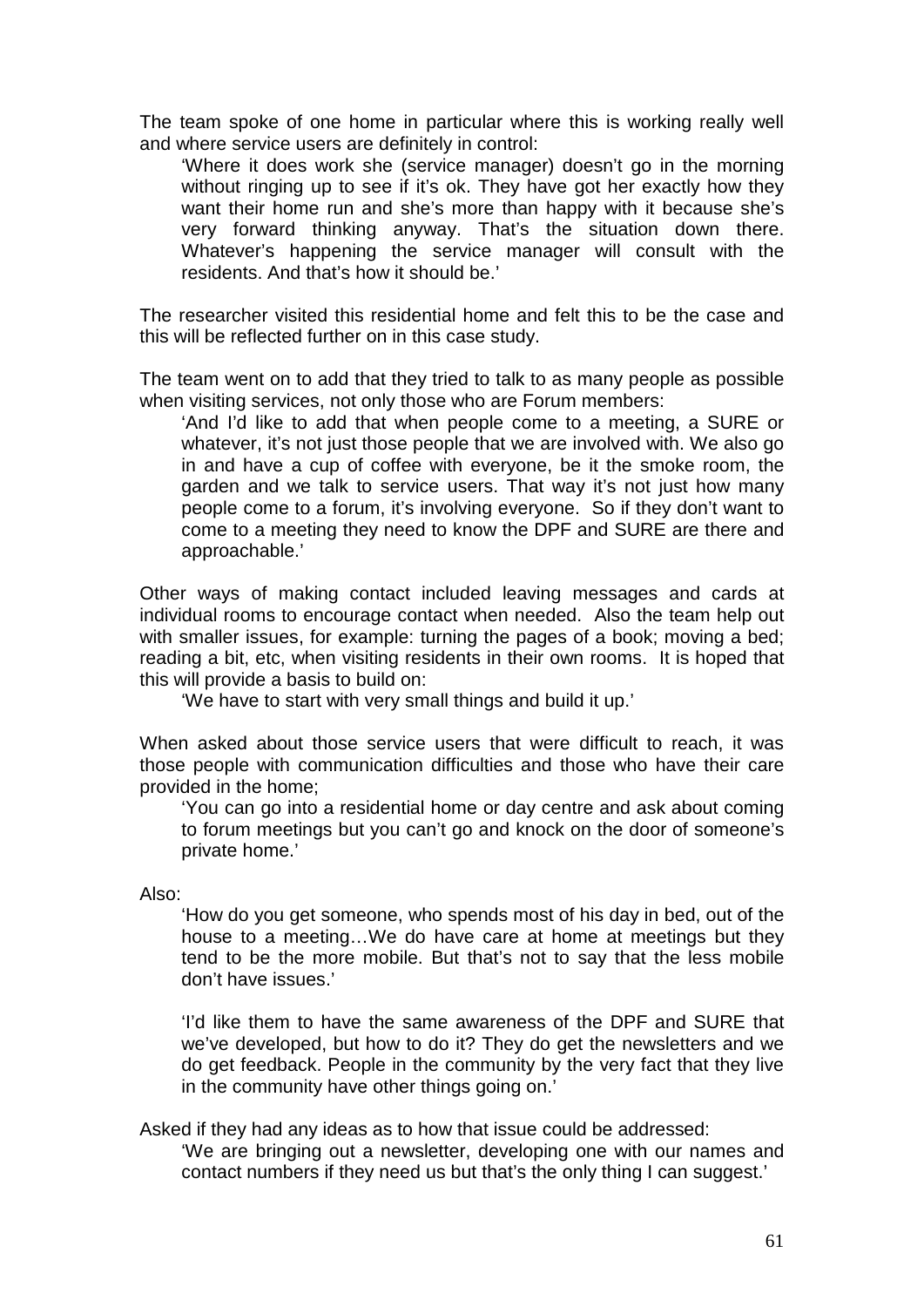*Service User Involvement, the DPF and SURE from the viewpoint of the Regional Director*

The Director talked about the demise of the local committee and the how in the Eastern Region they were developing structures for service users to:

'Take on the organisation from the bottom up'.

Service users were increasingly encouraged to take up positions of chair of local committees and were growing in numbers. When asked if the end of the local committees had been a backward step, he replied:

'I think it has clarified the nature of the volunteer role, very much, and probably for almost every other issue it's been helpful but the real deficit is in terms of where the service users have used that as a vehicle for their formal involvement in the organisation'.

He continued to explain:

'To address that issue in the Eastern region, we're planning to bring in a service user consultation group in each service. We haven't introduced it yet; it will roll out next year. The idea is that every month the manager and the elected member of the service user group will meet in a structured way to view a number of issues. We are also giving each of the service user' groups their own budget, paid for out of voluntary income, to enable them to buy in their own administrative support or to buy in their own advocacy support.'

This was in recognition of the growing numbers of residents with communication difficulties. The Regional Director felt that the idea of using voluntary income for advocacy support, to enable service users to bring their own managers into account, was a very positive move forward. Managers would be monitored over the next few months to make ensure the effective development of this strategy.

On the role of SURE and the DPF the Regional Director saw one important aspect as being one of information:

'They provide us with information and feedback on our services, some of which is very uncomfortable. To me they are an asset.'

He did feel, however, that the roles were spread thinly because of the size of the region and that it was difficult, especially for the mentor, to cover such an area. It was inevitable that a great deal of time was spent travelling. The Regional Director remarked upon the good relationships that the Facilitator has built up with service managers. He valued her role and was frustrated that they only have her on a part-time basis.

When asked about providing funding to the SURE representative the Regional Director explained that because they are a large region and were now financially sound he was able to support her with some travelling expenses. He believed everything he paid out he got back in value. He believes in a strong user governance role and sees the way to achieve this is through SURE.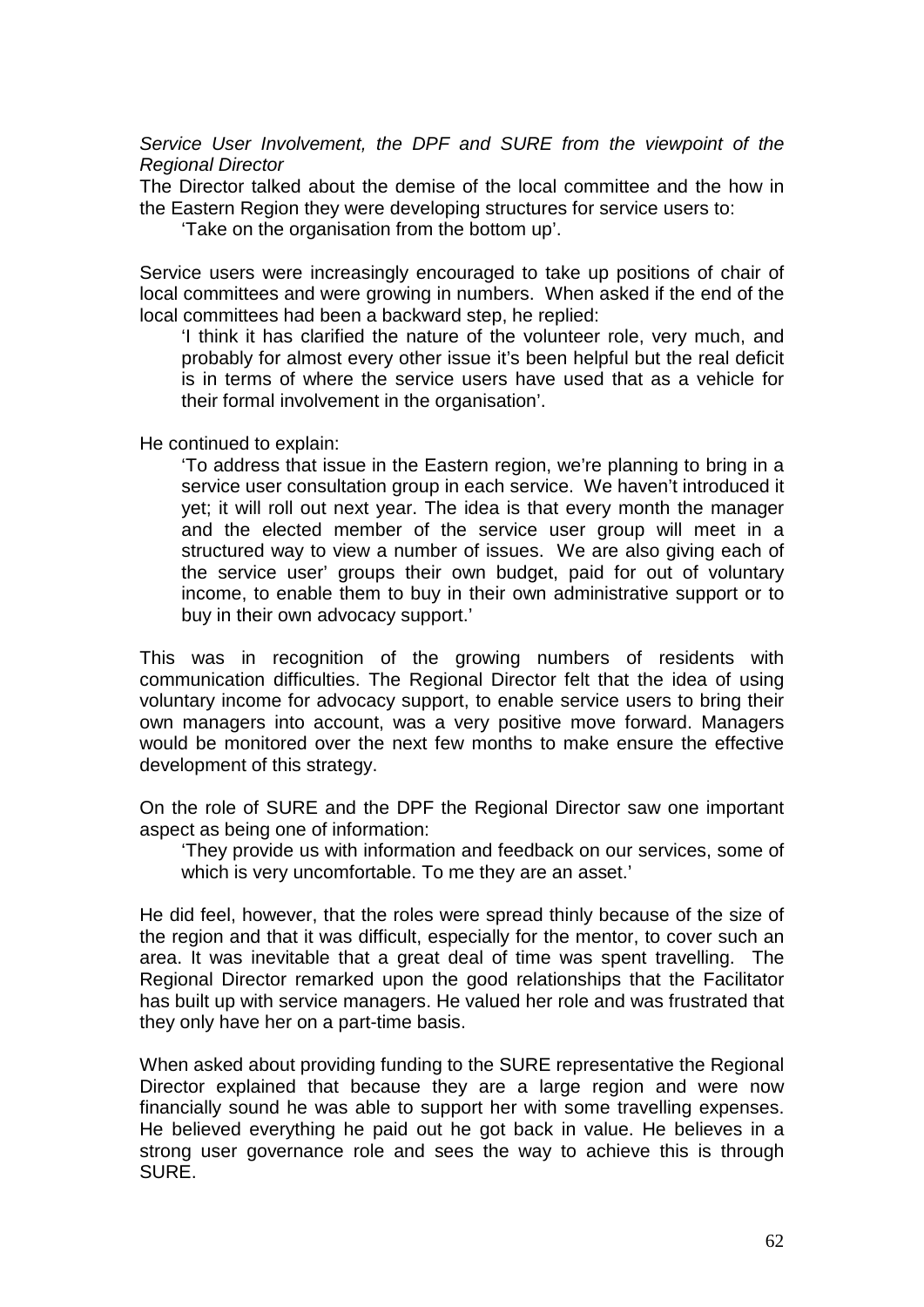The Regional Director talked about a service manager who was appointed eighteen months ago and who has a very healthy relationship with the service users. This was the same service manager, mentioned earlier in this case study, who, it is said of, doesn't go into work without checking with service users first.

'She has the attitude that I would want all my service managers to have, whereby she's prepared to have a line of accountability to service users.'

The Regional Director is also very concerned with quality of staff. He has a target to stop the use of agency staff and managers report to him every Monday with the previous week's figures to be able to track where agency staff has been employed. He has raised the rates of pay for care staff and service managers are directed to fill vacancies as soon as possible with permanent replacements.

*The development of service user involvement since the appointment of a new service manager at a residential home in the region*

The Service Manager stated:

'Certainly when I first came here there was very little involvement. It hadn't been really encouraged that much but we've always had a good resident chairman. What I wanted to do initially was to meet with the chairman and the two reps just to discuss everything that was going on in the M. What we were doing, where we were going and what issues they had in terms of staff, and we've been doing that for two years. But we've just reviewed that now and what we've decided is that the use of that kind of meeting has run its course, and what we need now is a discussion group or a partnership group and that's going to be made up of any of the resident that want to join it, not just the chairman or the reps, and staff from each department. '

This group would deal with any issues and also look at any new policies that arrive. They would then feed back to other residents and staff.

The Manager went on to talk about training:

'We encourage the residents to join in with as much of the training that we provide for staff as they want to and I've actually got one resident as a risk assessor who did the whole risk assessment course alongside staff. She's on the Health and Safety committee.'

'We are trying hard to get the residents involved with moving in processes. If we have a vacancy, maybe we have two or three people on the waiting list, we have a meeting. We go through the assessment papers and look at, you know, who is the right person for the vacancy. It is just in its initial stages at the moment. We had our first meeting for our last vacancy.'

The residents appear to have a strong voice in the selection and appointment of staff:

'They help with short listing of candidates and we have one resident actually on the panel and then we'll have two or three residents on the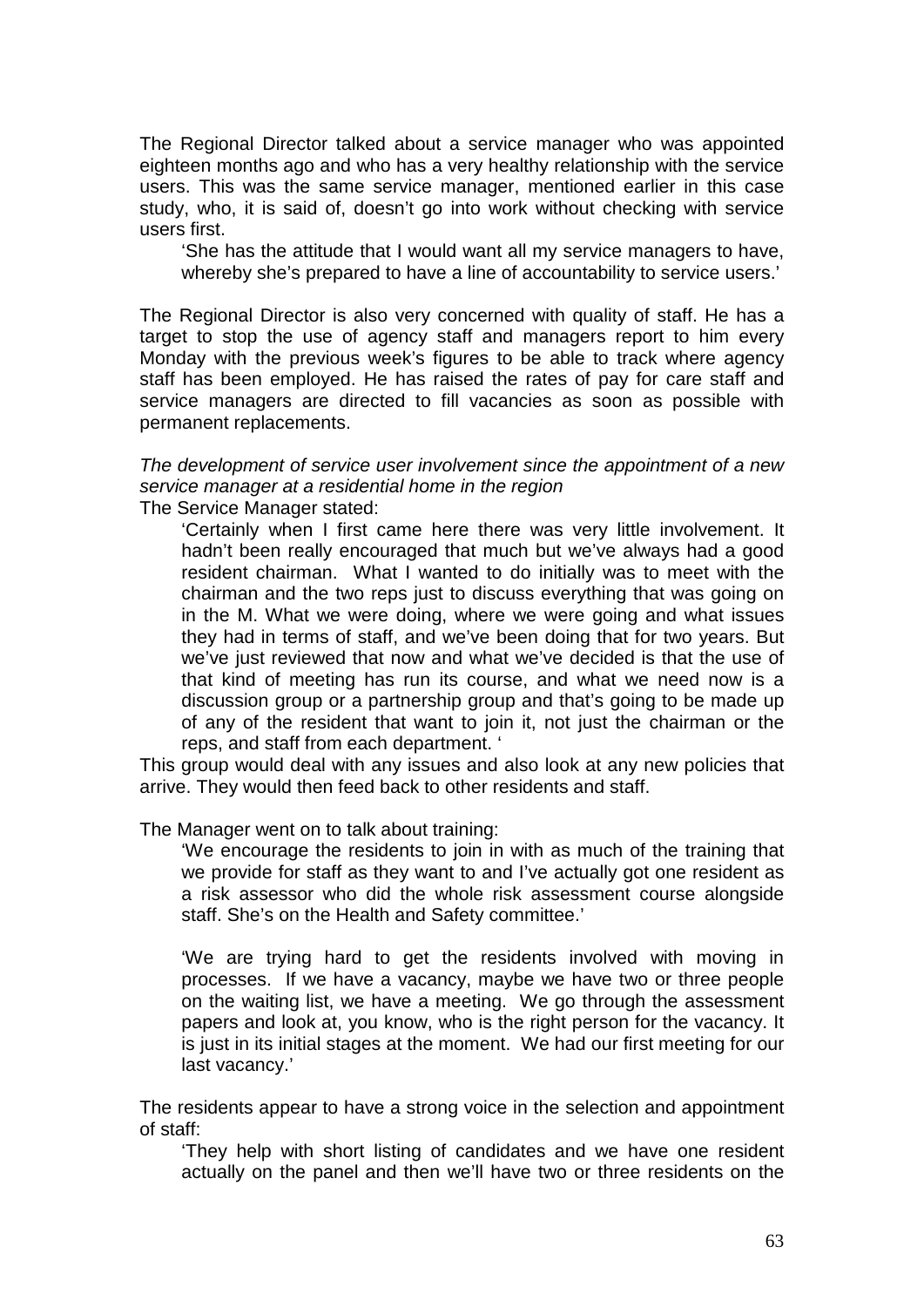informal panel. Every staff member who comes in goes through both. So they have a formal interview, and then a resident is designated to show them around the building. They'll come back and sit and have a cup of coffee with them. The residents will then talk to them, chat with them. The candidate will ask them questions that gives an idea of how they are going to interact with residents. At the end we'll get together then and go through all the candidates and it's then a group decision as to who we actually offer jobs to. This has worked extremely well. At the end of the day it is their home.'

Staff and residents have a diary meeting every week when heads of departments come together with a resident representative to look at what is going on, what is planned and who is visiting, etc. Any immediate issues can also be dealt with at this meeting. Another initiative that has been introduced recently is a team system. Residents and staff are divided into teams with a team leader. Residents then have continuity by having the same staff working for them and the units have their own meetings and deal with their own issues. Any requests from residents are taken back to the relevant departments. This is up and running now that the home is fully staffed. The manager also has an open door policy for residents to speak to her.

One area that the Manager thought had been a cause for concern had been that of the key worker.

'We had a big turn over of staff because at the M we have had to do a lot of work in changing the cultures. So we have had a lot of movement and it's only now that we're getting a stable workforce. We have some very good key workers but not everyone had a good one. They are just now being put into place.'

The Manager also recognised that not all service users wanted to be involved in management issues and that, for some, their main priority was to have the care that they required. Of the involvement of the DPF, she stated:

'I encourage the DPF to come in and I've asked them actually. I was talking to H, because one of our residents is really very keen on doing some work with access following the new legislation. I have asked H to come in and support him and go through the paper work, what kind of things, what we should be looking at in the local community. I've also encourage them to feedback to me because they are another pair of eyes and ears so if there is anything happening out there that I don't know about, that I want to know about, so that we can put it right. So I do see that they have got a good role to play.'

'I have just also encouraged T, who is our residents' chairman, to put himself forward for SURE. T would be ideal. He is very committed to ensuring that the residents that don't have a say, he keeps and eye on them, he makes sure that if he sees any problems, issues, whatever, he will come to me. So he is a very good advocate.'

The home has a buddying system in place to welcome new residents. Two residents have proved to be good mentors for other residents. The Manager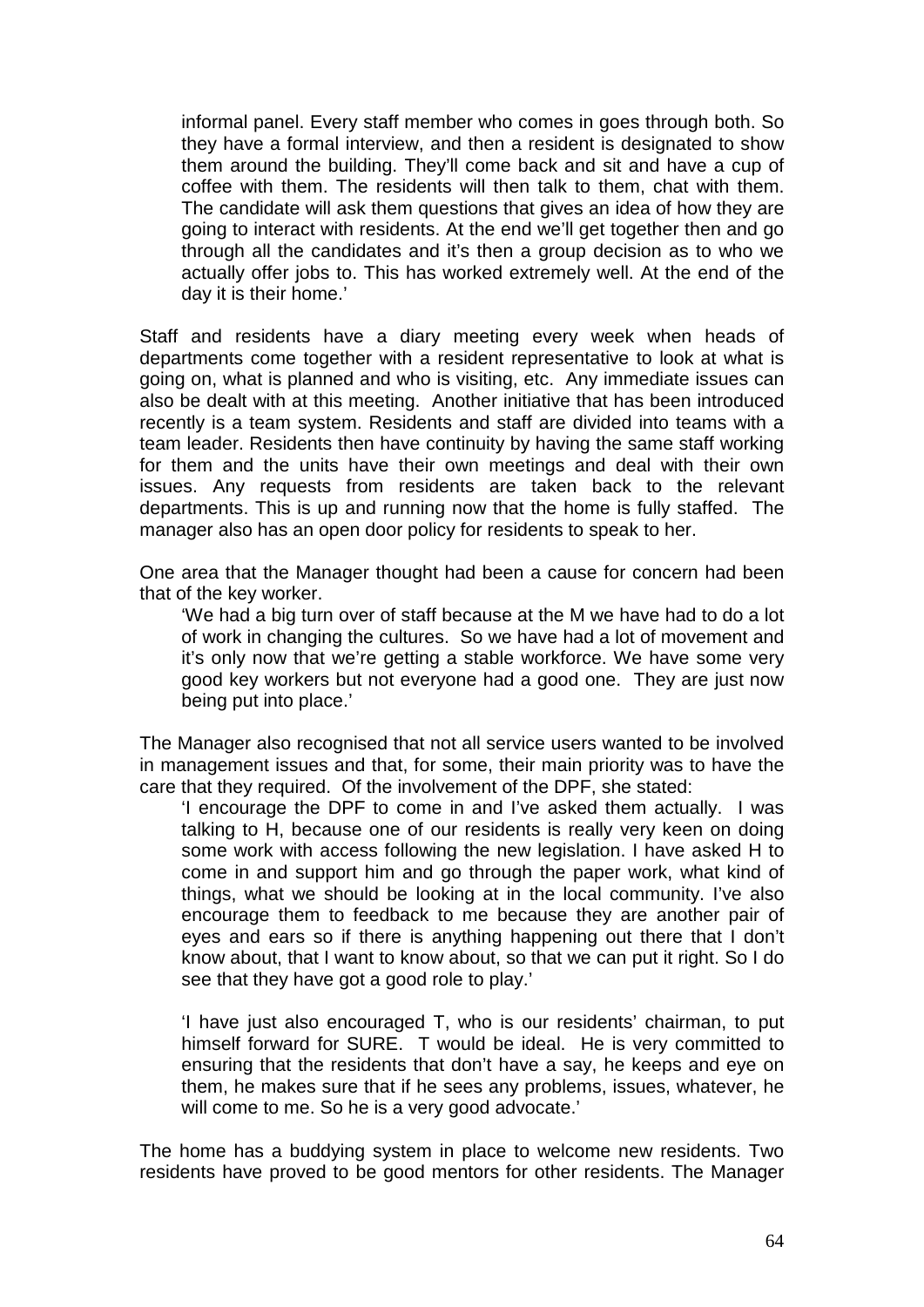stressed that if this in house mentoring was not working than she would turn to the DPF mentor. She has also introduced to residents to a number of trainee counsellors. The residents choose to talk to these trainees if they wish and the Manager believed that some valuable work had been done with a number of residents on a one to one basis. Group work is also offered.

*How the views of the DPF, SURE, Regional Director and Service Manager match up to those of Service Users, with regard to service user involvement* The chair of the residents' committee gave his views:

'L (Service Manager) is particularly keen on service user involvement, and I am too obviously. Basically we have a residents meeting. It's flexible because of when people can be there, whether they need help and this sort of thing. That will be a formal residents meeting with me chairing it. L will always attend the meeting towards the end. She always keeps about a half an hour spare, when we gather together a few main points to bring to her. In between that (the formal meeting) we have myself and a couple of reps, we have regular meetings with L, just us three in the office, when we'll be trying to bring other things, problems that we've heard about the home and that. The aim of that is to feedback to other residents because it's simply not possible to get everyone together all the time. L does the same with staff reps but we (chair and manager) think it will be a lot more useful if we have some kind of partnership meeting where there would be rep and staff reps to try, and not only looking for problems but looking at new ideas because you don't always want to be fielding problems all the time. We are trying things a little bit differently now. We've got teams. After some teething troubles most of the residents seem to like it. They weren't sure that they would. They thought they would not be seeing everyone but now it's settled down everyone is quite positive about it. You have to give these sorts of things a bit of a go. In theory we can have anyone in our meeting, but to say that there are 20 people out there all bursting to sit in a meeting with me, they're not. We can't pretend they are, but the opportunity is there. There will be a hard core of people that will.'

T went on to say that one of the barriers to service user involvement was the health of service users. He spoke of how the Regional Manager, and himself, saw the problem of encouraging more service uses to be more involved often came down to lack of motivation. This was sometimes the result of physical, emotional or mental health issues along with, in some cases, a history of experience of people not listening to them. Another cause for concern was for those people with communication difficulties. The chair saw the RG trying to address this, for example:

'What M is planning to do, is to make some money available for communication at the meetings. In the past we've had staff in scribing for them (they have two deaf residents) but you don't want staff in a private meeting. You let off steam and some of it's off the record. So he will make a budget to have assistants in there. It will be good because the two deaf guys are the more political guys. So that will be useful.'

T talked about SURE: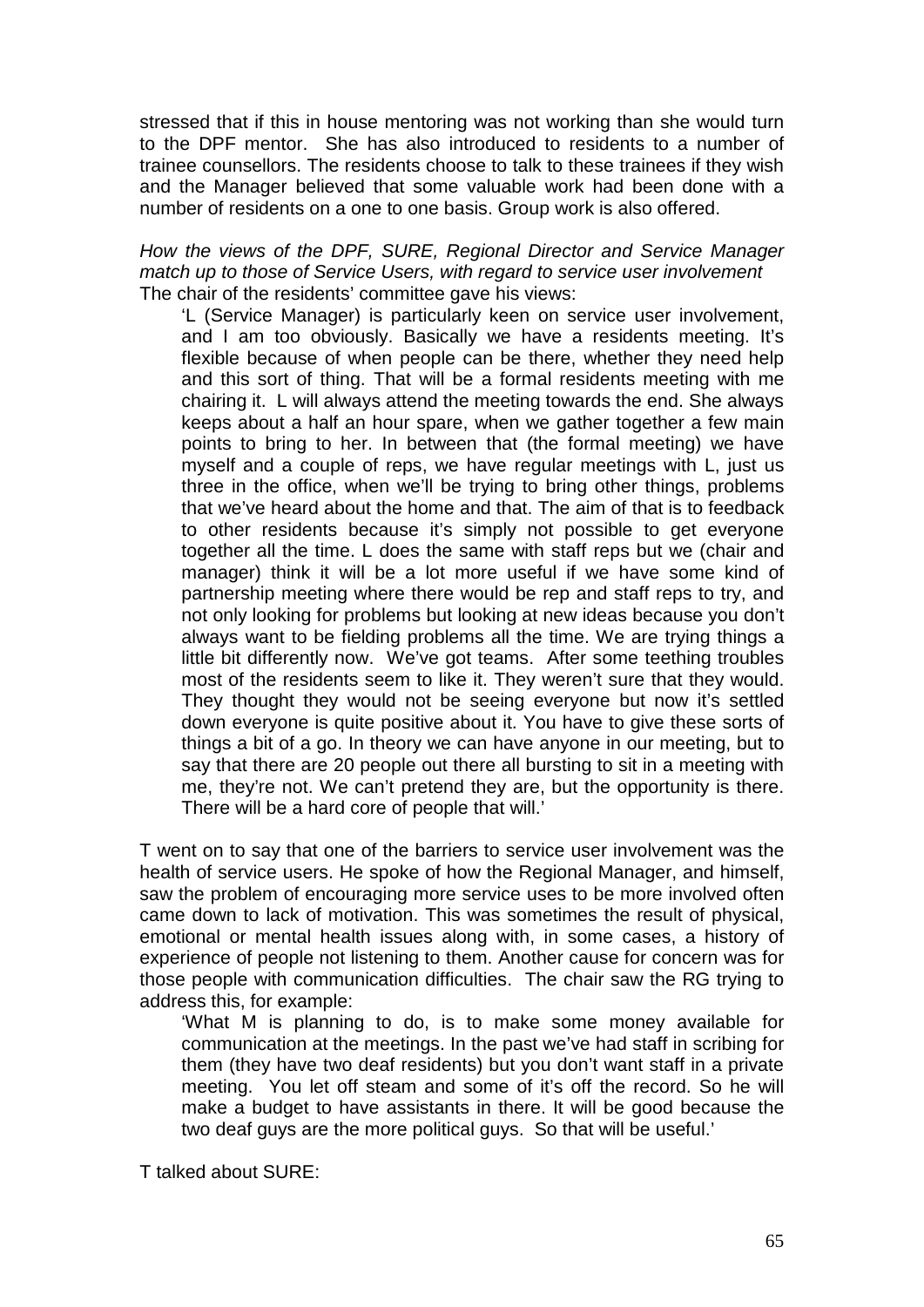'I'm putting up for SURE representative. I've been involved in other committees and different things and of all the things I think SURE can be the one that's most effective. I think the DPF is very good but I see it as more of an educational thing, getting people more aware of the issues. Very interesting. When we first started, people hadn't even thought about they could have a say in something. That's not long ago and I do wonder what non-Leonard Cheshire homes are like because LC, I'm pretty sure, is as good as it gets for user involvement.

About the DPF:

'I went on their training for recruitment. Everybody that's recruited here there'll be a resident on the interview panel and it'll be someone who has done the training for interviews which you need. People suddenly can't pick up and know things. They've got to be helped. The training was good. It was useful. '

T talked more about the role of the SURE rep which he is applying for:

'It's no good me just sitting in here thinking I know what's wrong with LC and I know what I want. You've got to get round the regions somehow, get reps within the homes to email me or something. It can't be just what I want, what I think. But I think SURE is probably the best way to have a say.'

He thought R the SURE rep for the region was a good model for how it should be done.

T went on to talk a bit more about how the service manager supported service users in that home.

'To be honest, no matter what you do if you haven't got a service manager who sees it the same way you see it you're starving because there's no way round it. Now (in this home) the structure's there, the structure is superb and it's just a case of how much we want to put into it. As much as you want to be interested you can be. It does just slightly worry me that LC is actually more go ahead than a lot of the residents.'

T ended by saying:

'At the end of the day there has be a degree of give and take because I'm not in independent living. It's not my front door. I am not the king of my castle but I can be one of the kings.'

## **Conclusion**

The DPF and SURE believe that working together as a team is a more effective way of working and that it gives them a stronger presence within the region. The researcher felt that they were struggling with a time constraint and would benefit from an increase in financial support. This could provide for more human resources (another mentor for example) and an increase in hours of the present team with the possibility of the facilitator becoming full time.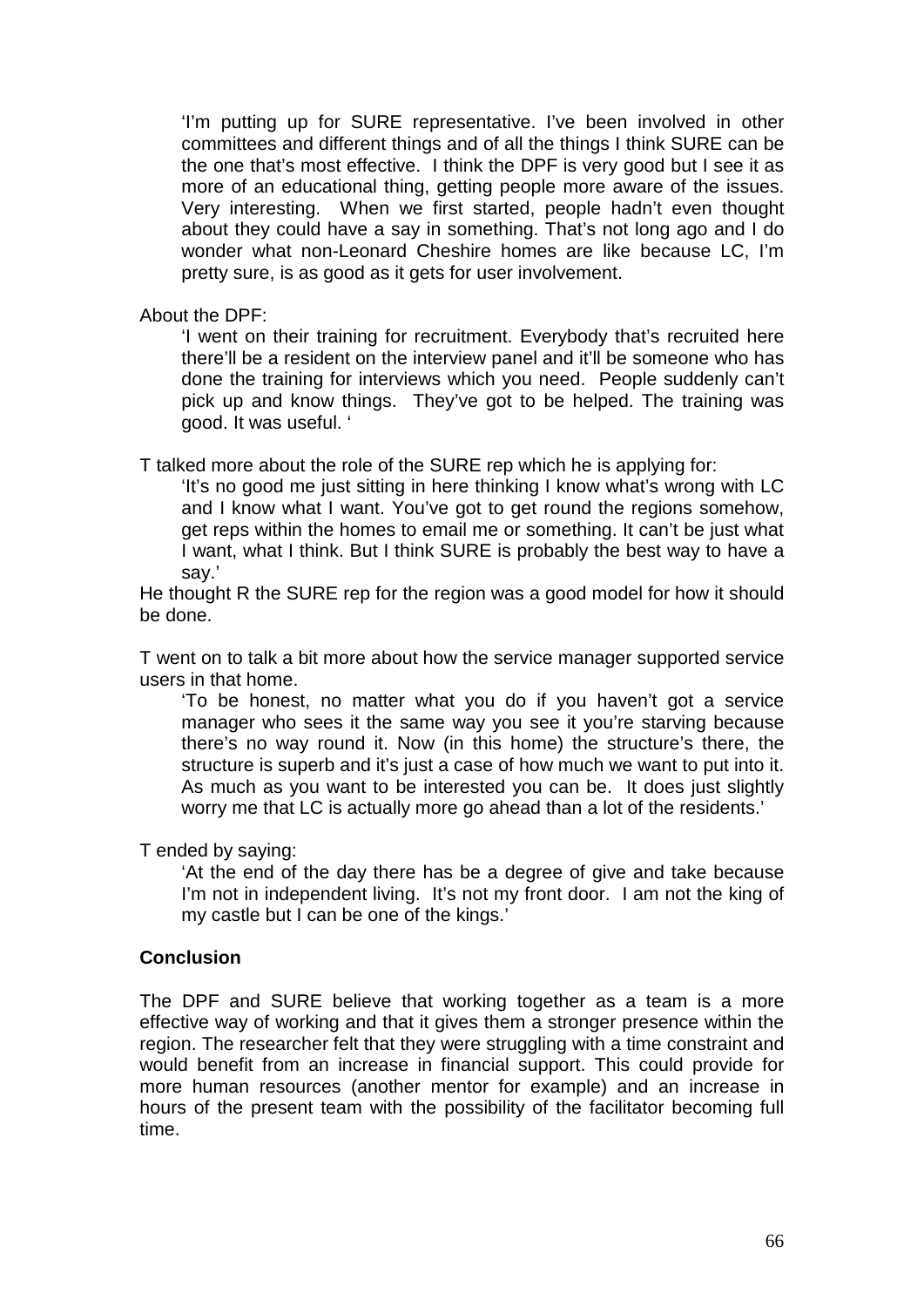The SURE representative, DPF staff, Service manager and Service Users see the Regional Director as being committed to service user involvement and improved services. It would seem that he has turned what was a struggling region, financially, into one of the most viable in the organisation. More importantly he can be seen to be using this financial strength to fund initiatives that will help empower service users. He is assisting with the SURE representative's travel expenses and allocating funds directly to service user group to support those with communication difficulties to have a say.

The Regional Director supports the DPF and would like to see the Facilitator have a full time commitment to the region. He also believes strongly in the role of SURE, and has a vision of it being more involved in the governance of Leonard Cheshire in the future. He is also committed to raising the quality in the standards of care staff employed, believing that paying realistic and competitive wages is an important factor in achieving this. He has a target for dramatically reducing the use of agency staff and replacing its use with a well trained, well paid permanent workforce that is committed to service users having real control of their lives.

The dilemma here is the period of time between staff leaving and permanent staff being recruited. It could be seen as disadvantageous to service users to be short staffed for a period of time. The Director believes, however, that managers would be quicker to recruit permanent staff if the easy option of contacting an agency was discouraged. The service manager of a home, visited by the researcher, totally supported this target and that home, now, has a full permanent workforce.

The researcher spoke to service users to ascertain if they viewed service user involvement in the Eastern Region in the same way as Leonard Cheshire staff saw it. There seemed to be a largely shared view of user involvement. Overall, there seemed to be extensive collaboration between service users, staff and management and a shared vision for a greater shift of power to service users.

## **6.2 Case Study Two – Ponteland Independent Supported Living – Bradbury Court**

## **Introduction**

Originally Bradbury Court existed as a Leonard Cheshire residential home. In 2001, after discussions by an inspector and the newly appointed Regional Director, it was felt that the building lent itself to being developed to provide for Independent Supported Living. All rooms had their own front and back doors (which lead out to the garden) and the rooms were large and had en suite facilities. Financially, the current residential home was not in a strong position. Grants for supported living were available for application so management decided to go ahead and give residents tenancy agreements. By April 2003 all nine residents were tenants in their own homes. Leonard Cheshire felt this to be a major step forward for the service users and from then on services would be provided in a different way.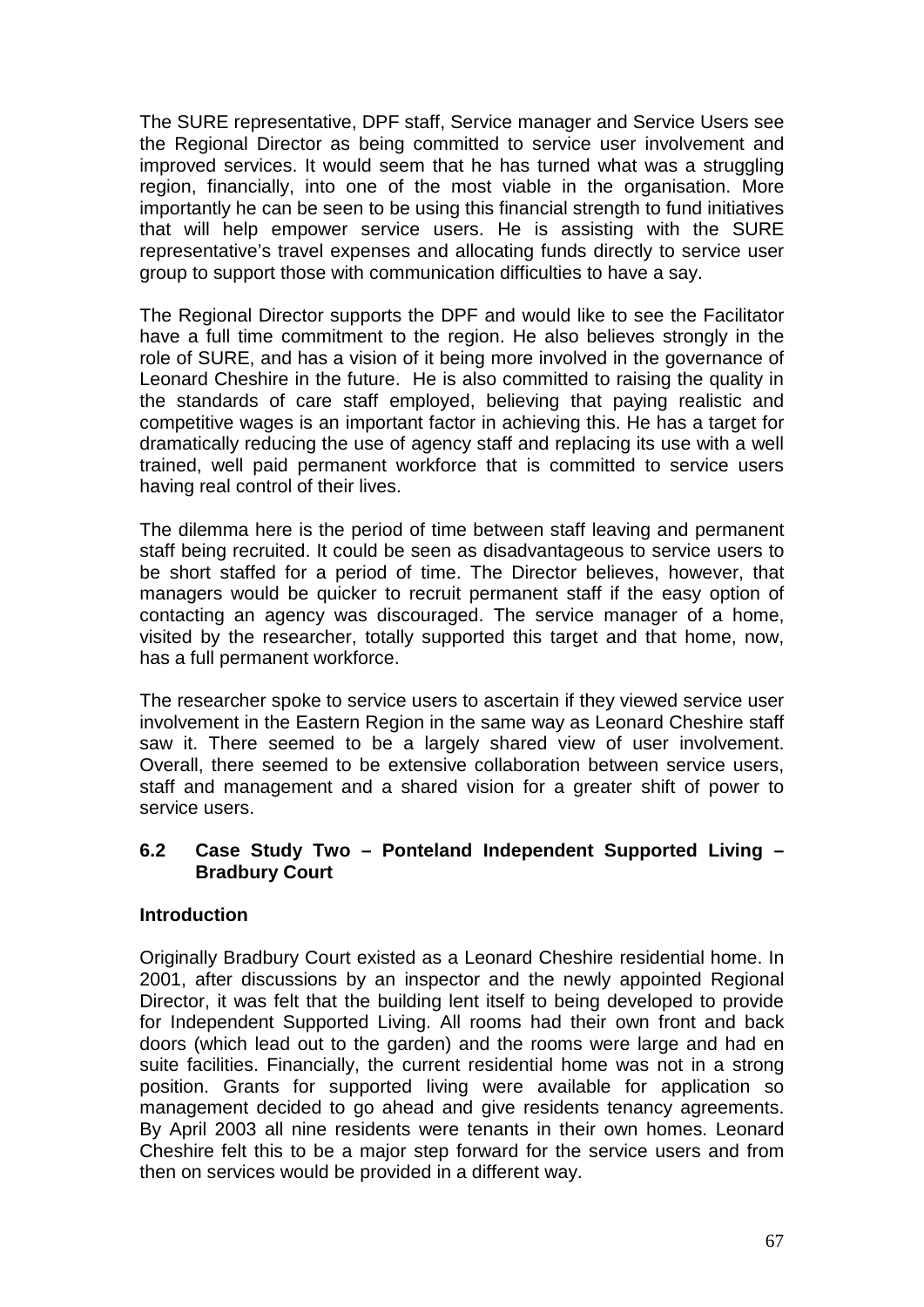Using this new type of provision each person would have his or her individual care needs assessed and a care package provided on an individual basis. There was consultation with service users over a long period of time as it was thought that this would be a daunting experience as some had been residents for many years.

At the moment, the tenants employ Leonard Cheshire to provide their care but this could change if service users became dissatisfied with the service. They have that choice. Health care is provided as delegated nursing by Leonard Cheshire but local health agencies are also involved. All tenants have individual social workers and care managers. Multidisciplinary reviews are held.

The researcher carried out a number of interviews to attempt to get a view of:

- a. How the tenants felt about independent supported living and how they handled the change:
- b. How staff viewed the change in provision;
- c. What was the input from the DPF and how did this support service users?

The extent of service user involvement, both during the period of change and since, was the central focus.

Interviews were made up as follows: Service manager 4 service users 3 members of staff Mentor (DPF) (Discussion) Facilitator (DPF)(Discussion)

# **Findings**

*How service users felt about independent supported living and how they handled change*

A service user was asked how she felt about the changes in living situation:

'There wasn't enough time to take in what the changes were. They didn't give us the down side of it. They just talked about the positive side of it all the time.'

When asked what the down sides were this service user said it was the amount of responsibility that was put upon her:

'We weren't told about how much responsibility would be put on our shoulders, on my own shoulders.'

When asked if things had improved the reply was:

'Oh definitely, tremendous. I have my own washer as you can see. I am in total authority what happens to my washing, how many time a week I use it. I have my own ironing board.'

This service user designed her own kitchen:

'I designed it so I could be more independent'.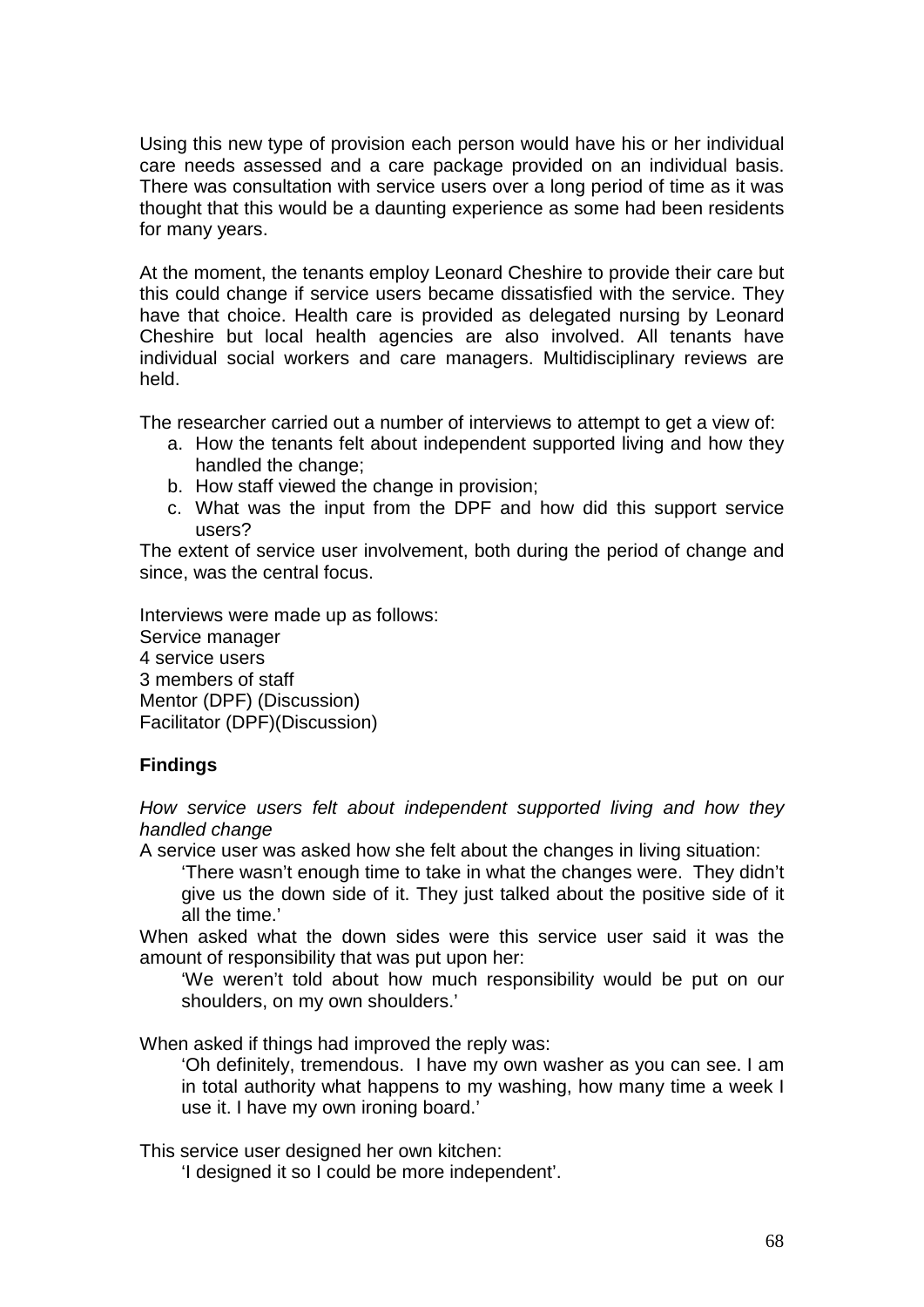She uses local authority Occupational Therapists to help her in the planning and was in the process of changing her bathroom. When asks who pays:

'I apply for grants for it. When I had my kitchen done I had no cost.'

All the service users interviewed believed that they were better off financially since they became tenants. They were in control of their own money and have increased benefits, for example housing benefit, which is reflected in the overall financial package.

'I am responsible for my own money which makes it feel more feel like you are in control of your own life more'

'Now that I live in Independent Living I get to keep all my benefits you see – so I get a lot more money. I can save my money up and go on holiday where before I couldn't afford it. The financial benefit is the main thing.'

'We are much better off financially we can do things in a much more usual way because we actually have a bit more money to spend. Last year I did a course and managed to pay for the taxis fares there and back and I also managed to pay for a holiday with a carer when I went to Italy. If I really want to do something really badly I can afford occasionally to get a taxi to do it whereas before it was much more difficult. So I am leading a much more normal life. I can get involved in the community.'

When asked about benefits other than the physical environment the extra individual support given by Personal Assistants (Pas) was seen as a major difference:

'We have support to go out and do something normal and not go out with a great big group.'

'I feel I have got control of my life. I can plan what I want to do especially if I do it in advance. I thought of having a dinner party, but I wasn't very well for a while but next year I will be able to start doing that. They will help me to cook and they'll help me to plan a dinner party if I plan a little bit in advance. I sort of feel that I'm living in my own home, that my room's treated as my own home and I make my decisions about what I want to do.'

'The staff work as a team and they all know us as individuals. They are treating me as me, as an individual. We living here know we have an advantage that the people understand us better. That's what disabled people want. They want to feel that they are responsible for their life but there's a safety net if things go wrong.'

Although most tenants like to do their own thing, one service user preferred a more structured way of living:

'I prefer when it was structured. There are advantages and disadvantages. It gets a bit lonely in here 'cos you just do your own thing.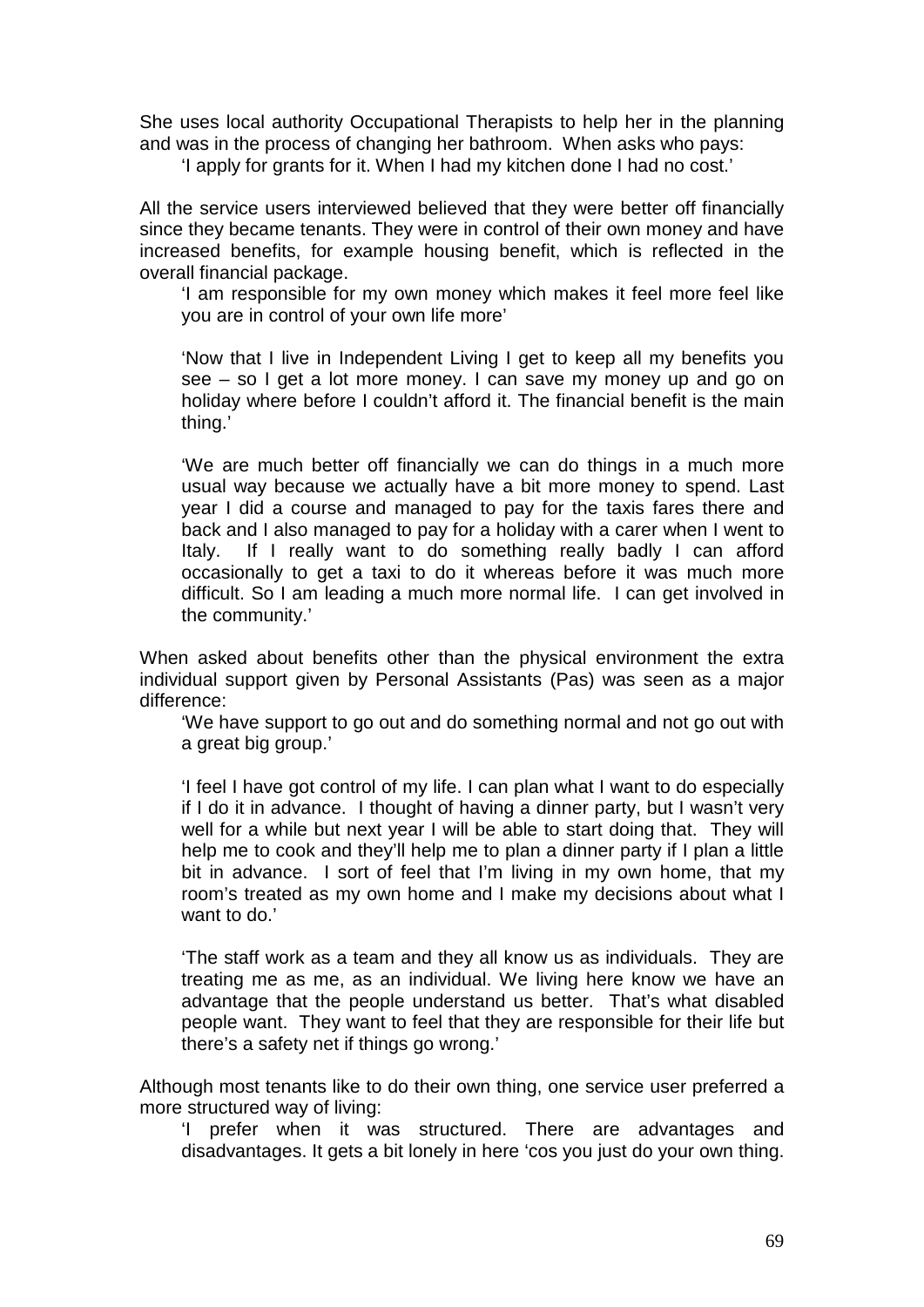When you go out you just go on your own – with a carer. Like in the other LC homes we do activities and go out together and that.'

Although tenants, in the main, prepare their own meals (with support if required) in their own homes, it was decided by them to request LC staff to provide a hot meal at lunch time each day which they buy when required. Service users also found this socially beneficial, giving them an opportunity to meet up with other tenants.

Tenants are involved in the interviewing process for staff appointments.

As to how members of staff see tenants now one service user said:

'We are seen more as independent individuals. The staff have adapted very well to the new situation.'

'It's a good place to live in and they are getting more user involvement and they discuss things with us more and they discuss individual needs more and we know we're looked upon as people not wheelchair people.'

'I think it will get better as time goes on but it's like everything else everybody learns from everybody else but I would say that most people would be happy here.'

Tenants talked about the importance of privacy:

'It's more private. You've got your own front door. It's your own living space.'

*How staff viewed the change in provision*

Staff thought the new provision was working well for service users:

'There have been notable changes. People are tending to do a lot more for themselves'

'They are left a lot more to their own devices but we are here if they need us. I think it works very well.'

'They (tenants) have meetings amongst themselves and if there's a problem it is addressed by the residents themselves and they will take it to the service manager.'

Referring to the PA support allocated to each tenant (about 12 –14 hours per person per week):

'The tenants will have really strong ideas about what they want to do with that quality time.'

'Most of what service users want to do we manage to arrange the support so they can do it.'

'Some people want to go out a lot more than others. In BC there is quite a big age gap between people. The youngest is 28 right through to A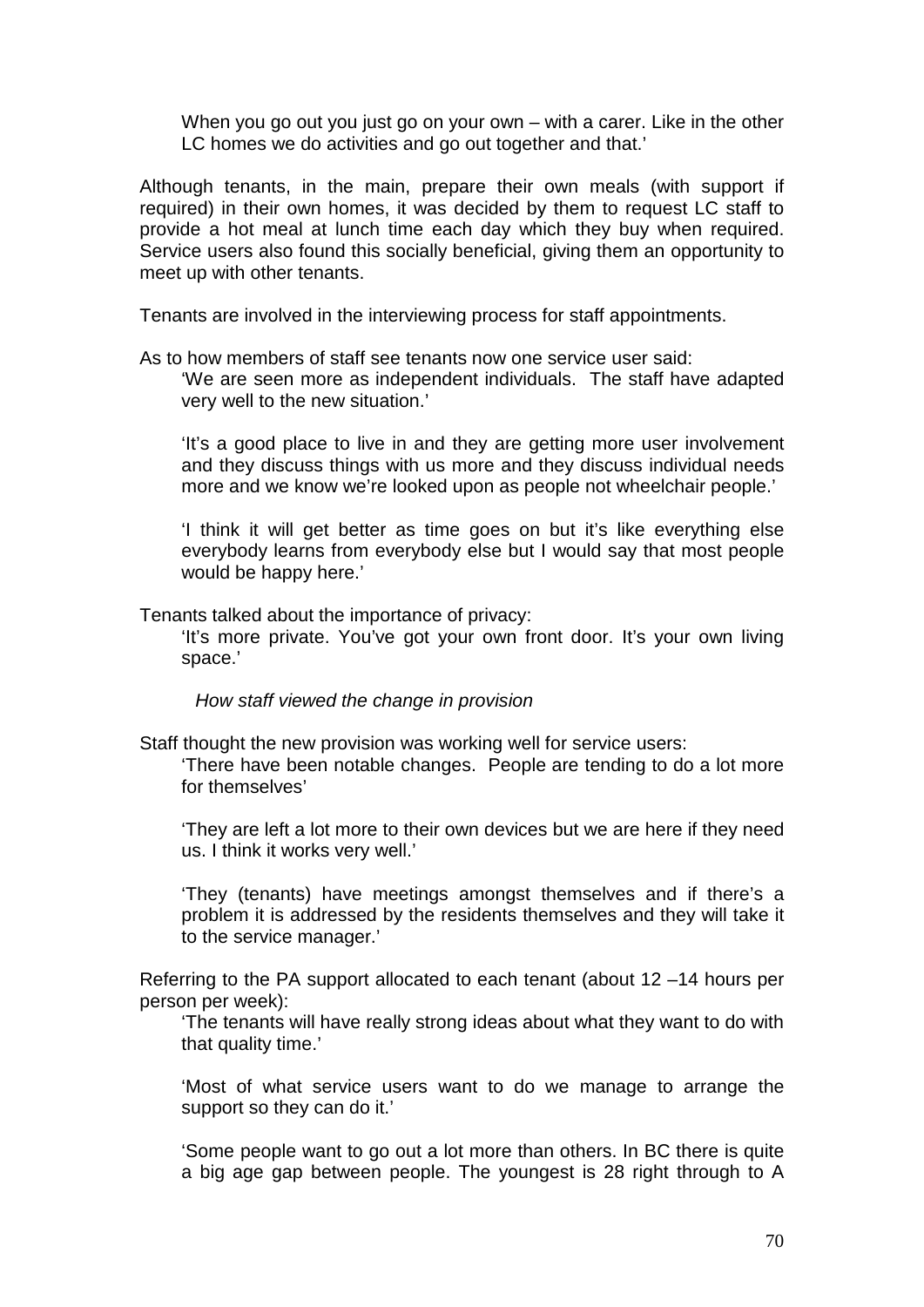who is in his 80's. There's different things for different people. I think we cater for everyone's needs.'

Another member of staff compared LC to other service providers:

'Obviously working within bad practice (referring here to her work in other places through an agency) you can see such a huge difference (at Bradbury Court) where personal and own choice comes into it and that's what it is all about when you're a service user. You should have your own choice and say within the care you are being given and unfortunately within some organisations and places it doesn't happen.'

#### *The DPF and SURE*

When asked about SURE, service users believed it to be important because of changes that happen to services:

'You don't know what the changes are going to be for the future, you know'

One service user thought that SURE could be more positive and there was room for improvement:

'If there are changes to be made tenants should be informed and I don't think they are informed in the way they should be.'

She would like to see more consultation and believed SURE could help with this. This service user believed the DPF protected the rights of disabled people:

'The government want to take away rights: the DPF put forward our rights. I feel more confident that it is there.'

Another service user said;

'It (the DPF) gives you a voice.'

It was felt to be especially important for people still in residential homes and people in Care in the Home.

A service user saw the mentoring service as an important part of the DPF:

'Oh yes that's how I am going to be involved to talking with the homes about how the changes have improved Bradbury Court'.

This service user is going into other homes in the North East that are going through reprovisioning, with the mentor, to talk about her experience of change:

'I am hoping to go to other homes in North East to try and support them in the changes in their own home. Give more of an idea of the benefits. It is quite an involvement.'

The mentor said that she had found some residents to be quite distressed after the reprovisioning programme had been presented to them. Things had moved on and the mentor and tenant were working together to prevent a similar situation happening elsewhere. This service user believed that LC, as an organisation, was empowering disabled people:

'They try to empower disabled persons… Putting new ideas forward for you to think about before you are actually making the decision'

One service user referred to the newly appointed facilitator:

'The new person appointed was once able-bodied but is now disabled and I think that's a very good thing indeed because she knows she is still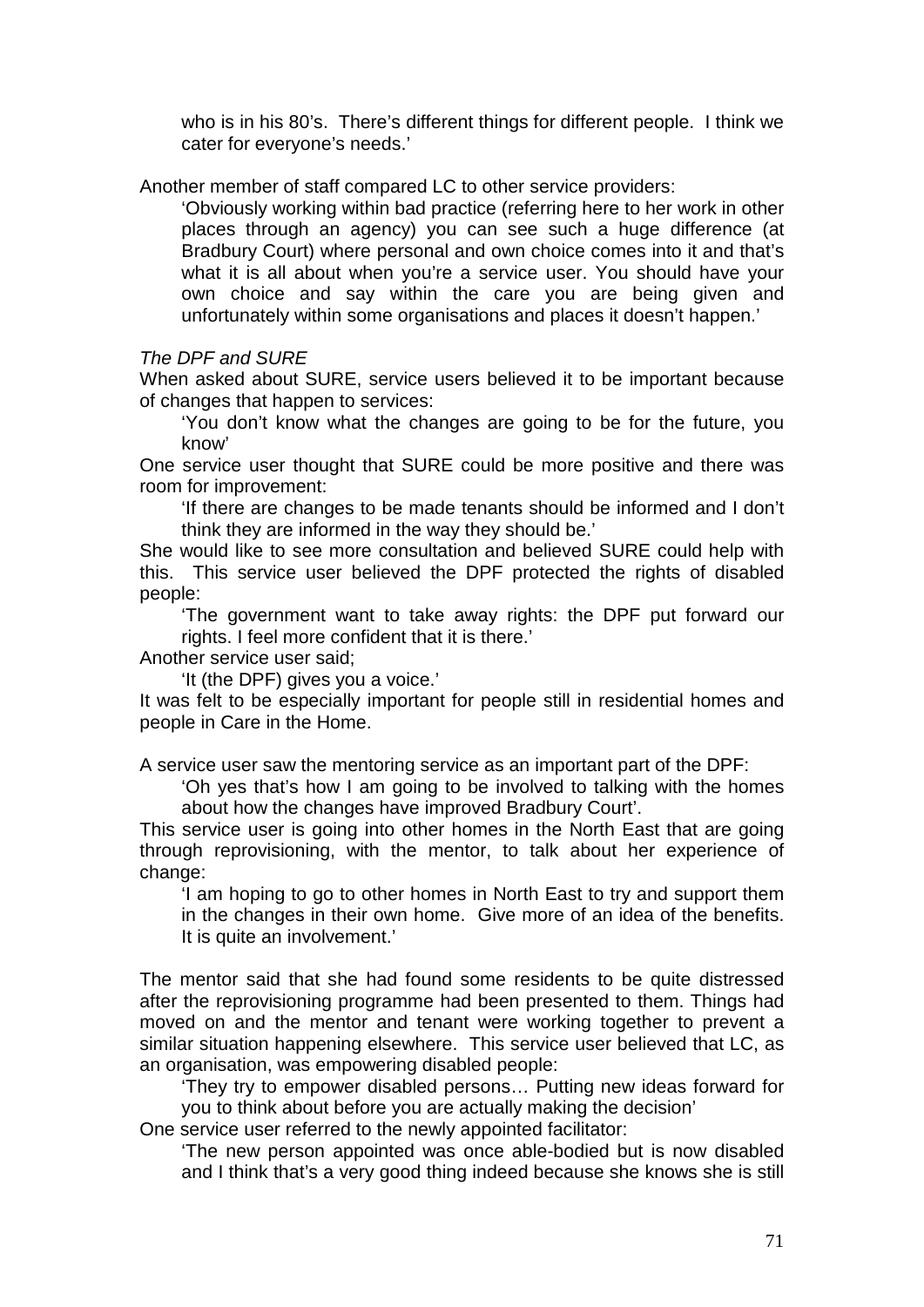the same person she was when she was able-bodied, but she'll see both sides of the fence. I think this is a very progressive thing that's happened.'

Staff also spoke positively about the DPF:

'There's so many changes constantly happening. It's difficult to keep up to date sometimes, so I think it was good that she came around (the facilitator) because it's tough with everything changing all the time, just to know where you stand.'

Training from the DPF was seen to be 'very good on the whole' and although recent Disability Equality Training was evaluated positively one member of staff would have preferred to have learned more about the DDA and the law. Service users are invited to all training along with staff.

## **Conclusion**

Service users saw Independent Supported Living as a very positive change of provision. After an initial period of anxiety, the tenants of Bradbury Court now offer a picture of improved service user involvement and being in control of their own lives. In addition they feel increased financial benefits and their physical environment much improved.

Tenants found the input from the DPF Mentor very supportive and are working with her to support service users from other residential homes who find themselves in a similar situation.

The DPF was seen as an important support system for service users and encouraged confidence to speak out for rights. The appointment of a facilitator who is disabled, and herself a LC service user, was seen as a positive move forward.

A disadvantage of the new tenancy arrangement is the unstructured organisation of activities throughout the day. A younger service user found life quite lonely when 'doing your own thing'.

Staff and tenants had experienced a definite shift of control from provider to service user.

## **6.3 Case Study Three – DPF And The Learning Difficulties Service Edinburgh**

## **Introduction**

The purpose of this case study is to highlight the good practice being carried out by the DPF's training officer in relation to the Learning Difficulties Service in Edinburgh. The researcher joined the trainer in Edinburgh to meet with service users and to take part in a music workshop, which was organised by him.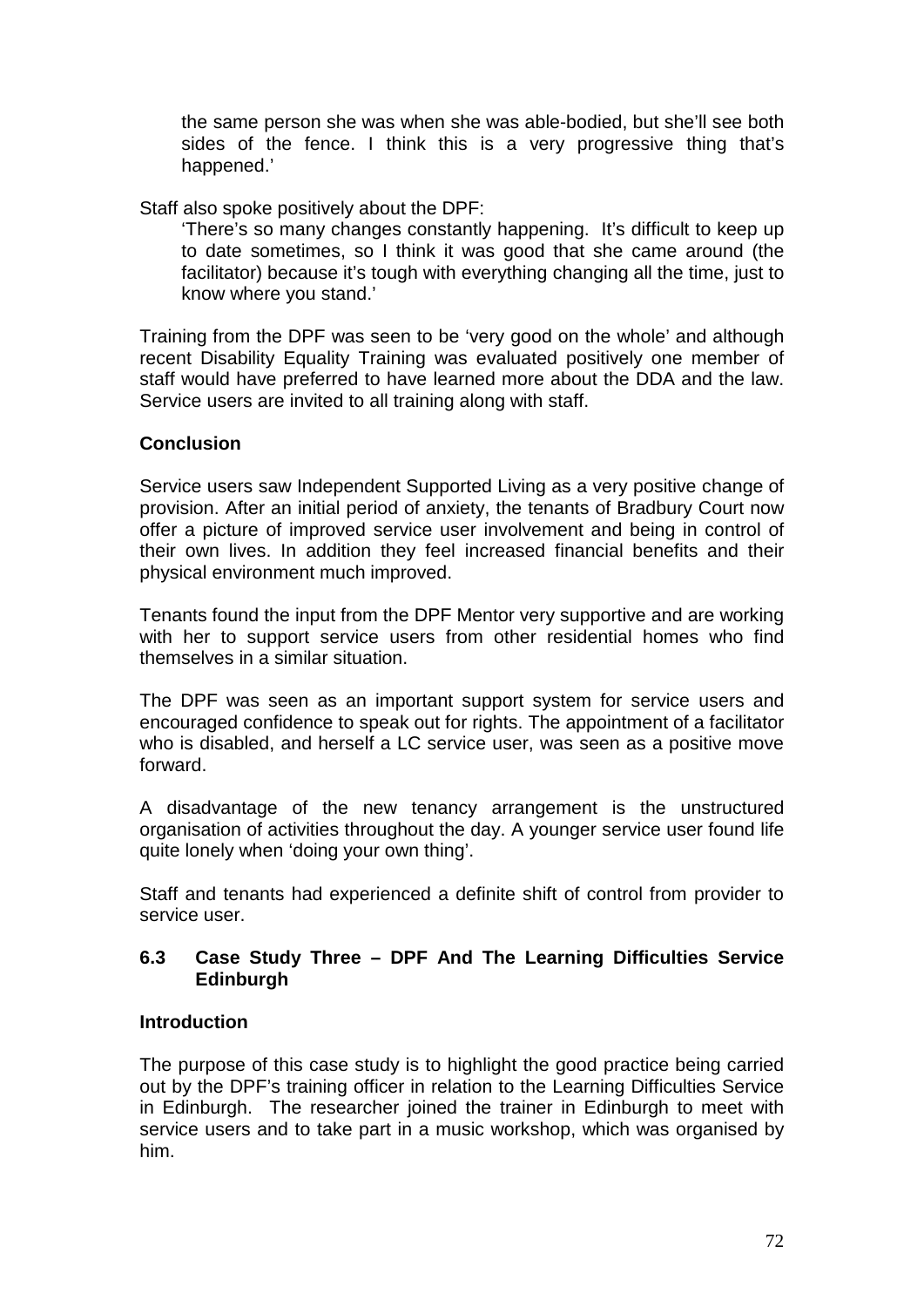The two days were spent as follows:

- 1. Visit to the home of a former LC service user who has moved into his own home and who now buys his care from a different service provider, The Thistle Foundation.
- 2. This man continues to receive support from the DPF i.e. from the Training Officer and the Mentor for Scotland. This support, during transition into independent living, was regarded as essential by the DPF staff involved. The service user is engaged to be married to a LC service user and the mentor has significant input into their plans to live together. All parties thought it was important to address the issues jointly with the former service user's new provider.
- 3. Meal out with two service users from Argyle Street LC residential home. This home is going through reprovisioning to smaller units of two or four residents. The move was in part due to the fact that Argyle Street is situated in a district of adverse social problems and service users were often abused by local residents, especially the children. Historically it was bought cheaply as it was in the red light district of town. Apparently, it was thought that it would not affect the disabled residents, as they would not be going out very often.
- 4. Researcher escorted service users to music workshop where they met up with other LC residents past and present with their PAs.
- 5. Researcher interviewed a service user from a LC independent supported living establishment.
- 6. Researcher took part in workshop that was led by DPF Training Officer with music and activities provided by musicians from London, organised again by the Training Officer.

# **Findings**

# *Visit to Service User's Home*

M lived originally in Argyle Street Residential Home. He recently moved into his own home which he rents from a housing association and has 24 hours support provided by Thistle Foundation. He had been very clear in his request to have a place of his own. He did not like living in Argyle Street as he found the children living in the area very challenging. He found them noisy and they tormented him when he sat outside in his wheelchair.

M wants very much to live with his girlfriend Jackie and wants to get married very soon. When I spoke to his PA, she explained that the difficulty lay in the logistics of finding a large enough house which would accommodate M's 24 hour care team and J's care package which is substantially less. Added to this they have different service providers so the care aspect could be problematic with so many different people involved. The PA said that M was pushing hard to be married within the next six months. She also said that:

'M really does call the shots and makes all the decisions affecting his life'.

The DPF mentor is working hard with M's girlfriend and the staff of her present LC home to overcome the barriers. She is also working with J on relationship issues that keep presenting themselves. The Training Officer is also working with M on the same relationship issues.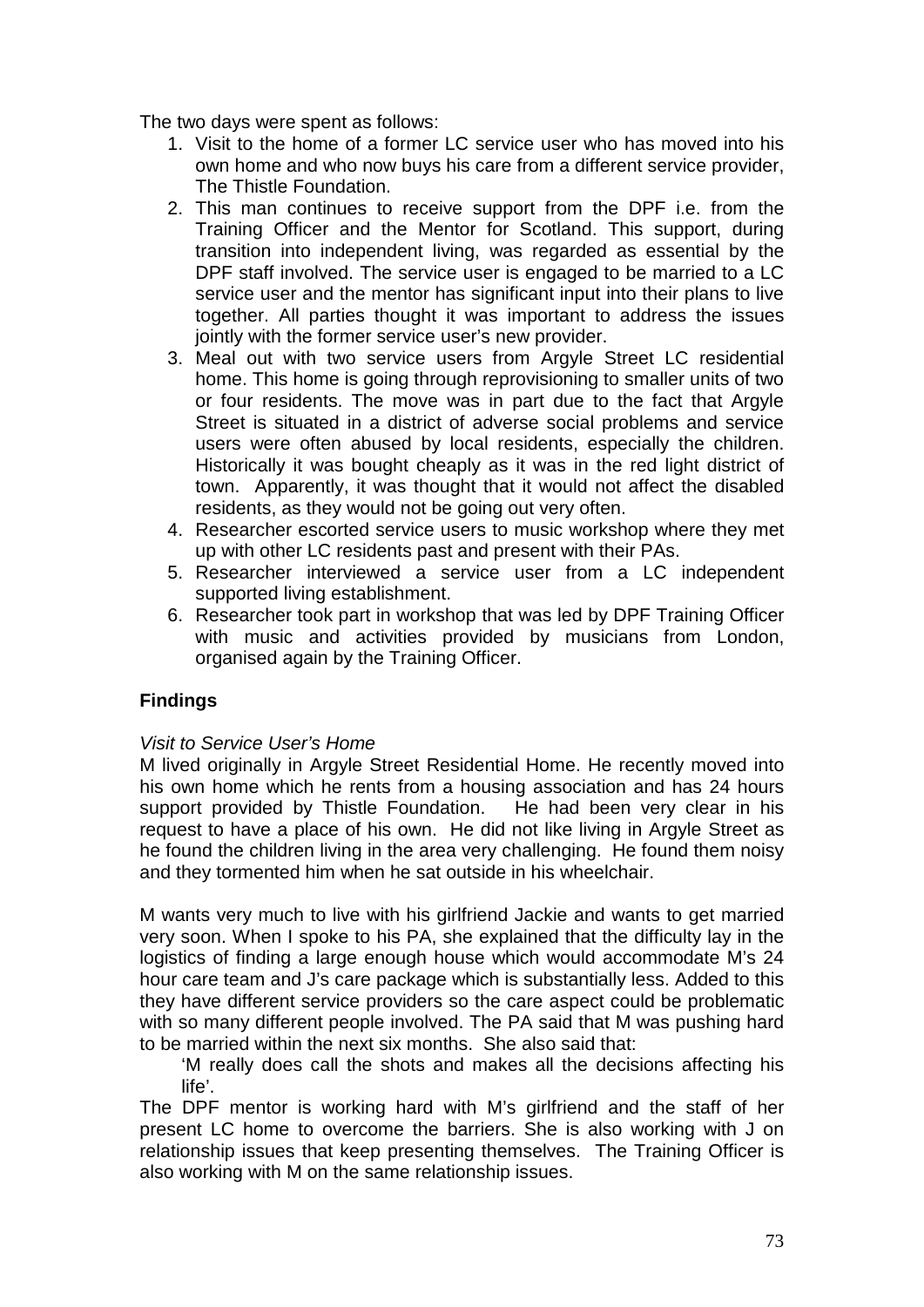While the researcher was at M's the LC Mentor telephoned and it was noticeable that M changed from being quite uncommunicative to being very animated and appeared to have an easy relationship with her in which he could voice his concerns.

One of the biggest problems in M's life is getting out to visit friends, especially J. Transport is very expensive because he lives in a rural area some distance from the city. However, he is soon to have his own van, which his PAs would drive and it can also be driven by M's father when he comes to visit. DPF staff facilitated the acquisition of this van when M lived in Argyle Street.

The Training Officer had arranged for M to join his old friends at the music workshop the following day.

*Meal out with two service users from Argyle Street and DPF Training Officer* This was an informal night out when the service users were able to chat freely about their lives. They both appeared to be happy with the control they have over their own lives. They chose when to get up, where to go and when to use day services. They both look forward to moving to a smaller place (two flats instead of one larger home) and expressed the same concerns as M about the area in which Argyle Street is situated. Both L and R felt that they were being well consulted about the reprovisioning. They had visited possible properties, with their families and had put forward requests for consideration. One such request was for a garden.

They have a residents meeting once a month when they discuss this and other concerns. L said he gets the Forum newsletter on tape because he cannot read. Both he and R were well acquainted with the DPF, mainly through the Training Officer and Mentor.

#### Escorting service users to workshop

There was some concern over who was paying for the transport for service users to attend the workshop. The researcher was able to reassure that it was to be paid for by Training Officer and this seemed to solve the problem. Service users were given the choice to attend and three people accepted the invitation.

*Researcher interviewed service user who has moved to Independent Supported Living (purchasing LC care package)*

J told the researcher how she moved out of a LC residential home into independent supported living:

'I found it very hard. I was looking for somewhere to live for 5 years but I couldn't find one because there were other units I could go to but they said I was too handicapped and one said I was not handicapped enough. So then I got me place at LC and been there ever since.'

Asked about support:

'Yes, I have a support worker. She is called M and she is absolutely fantastic.'

J went on to explain: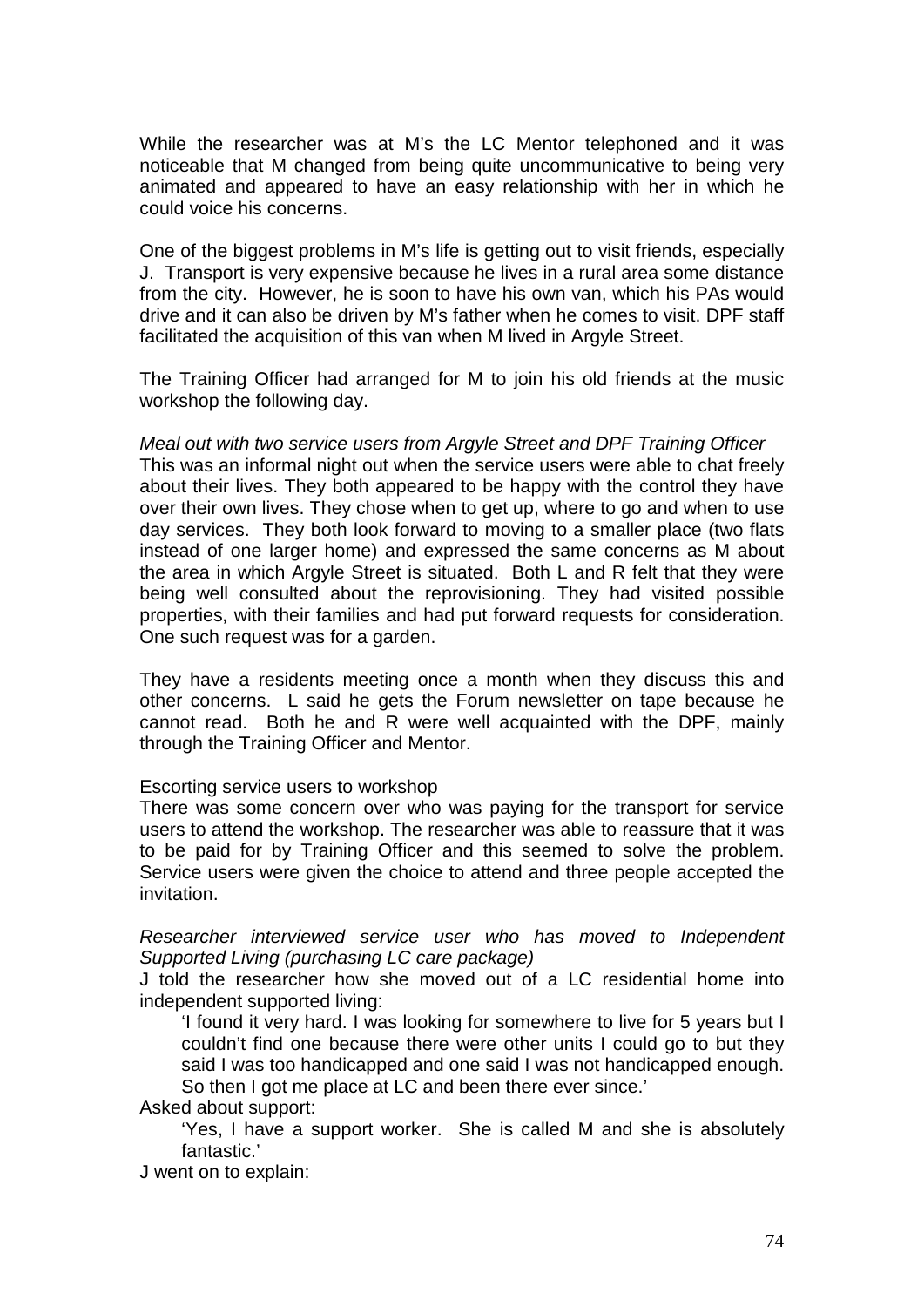'She stays. I am in supported accommodation which means there are support workers already there. I am with seven other people.'

'Yes I have my own house. The support workers are there if we need them.'

When asked if she felt she has control of her own life:

'Oh yes now I do. I have got my independence. It's great because now my mum doesn't have to worry about me and I don't have to worry about her (her mum has diabetes).'

J told the researcher about how a member of LC staff (now retired) helped her to get into Independent Supported Living and when asked about the DPF:

'Yes, I know a heck of a lot about the Forum. D is so good. She's absolutely brilliant.'

J went on to describe one of the times the Mentor had helped her:

'She took me to Leeds to do a course, otherwise I wouldn't have been able to go because I don't drive. I think it was Disability Equality Training. It was really nice to be in a hotel for 3 or 4 days.'

J said she has also had a lot of training by the Training Officer.

#### *The music workshop*

This was well attended by service users from a variety of LC learning difficulties services (and past LC service users) from a wide geographical area. Music was provided by a band of musicians from London who had worked with the Training Officer in the past. They quickly established a very good relationship with those taking part and very soon everyone was participating (including the researcher). The evaluation, at the end of the session by service users, was very positive and a request for further events was expressed.

The Training Officer and band travelled to Aberdeen to provide a similar workshop. The Mentor for Scotland would be involved in this. The events are recorded by the use of a video recorder. Copies of the video are usually sent to services for use by participants after training events.

# **Conclusion**

The researcher felt that the Training Officer had worked hard to support service users in this region to develop skills that could ultimately give them more control over their lives. He aims to raise awareness of opportunities for increasing user involvement both on a daily basis and by more formal means. The Training Officer also hopes to encourage service users to gain confidence in order to speak out and voice their needs. He is supported in this work by the Mentor, Facilitator and management of the DPF.

# **6.4 Case Study Four - Reprovisioning Of Accommodation In The South-West Region**

# **Introduction**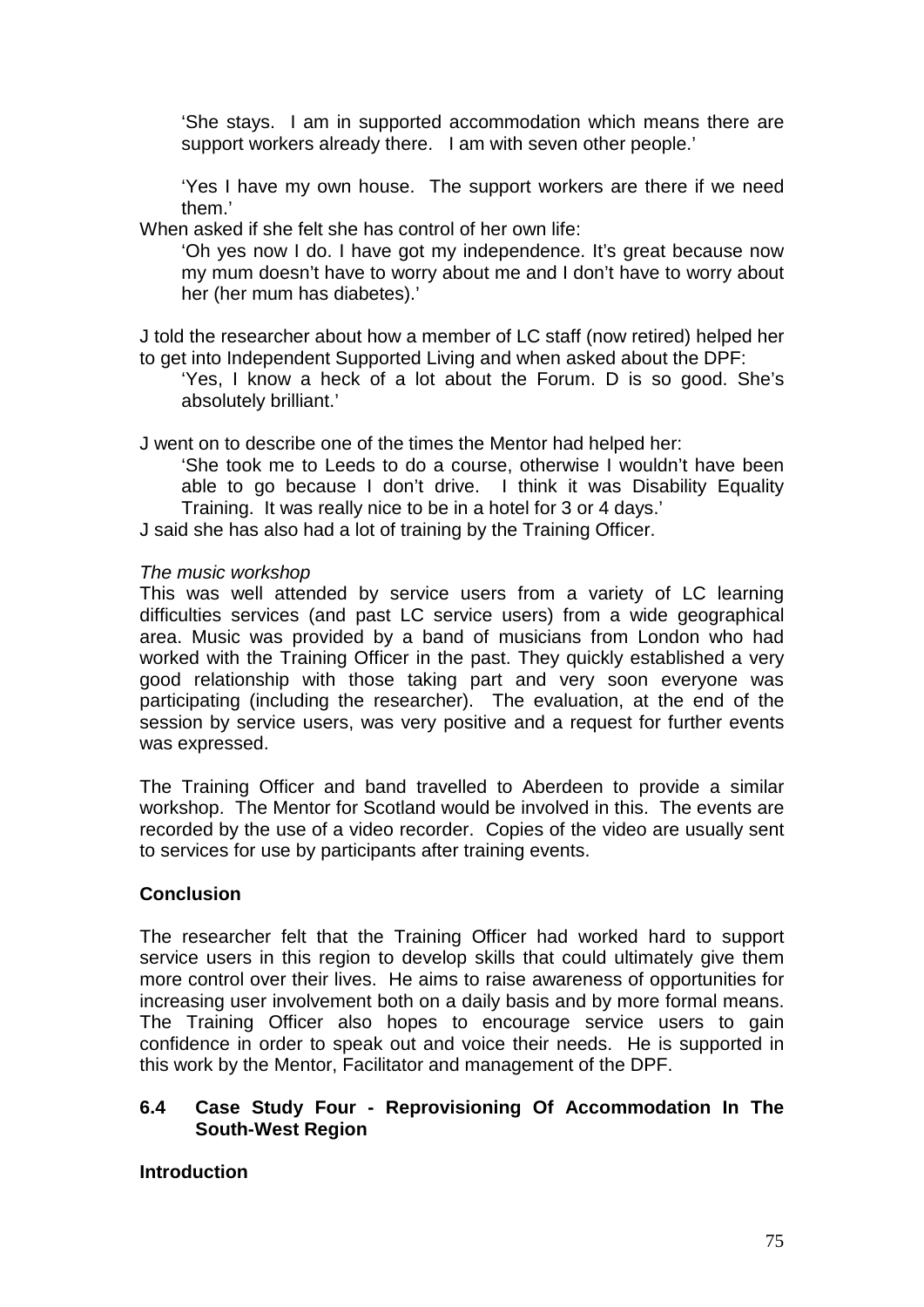This case study will examine the reprovisioning of accommodation project in the South West Region of Leonard Cheshire. The reprovisioning involves three homes in the south West Region – Greathouse, St Michael's and Greenhill. A quarterly monitoring group consisting of the Regional Director and Development Manager, DPF Manager and regional staff and independent disabled consultant and a disabled volunteer and has met for 2 years. Some of these projects is still at the planning stage with some aspects yet to be finalised. For this reason the case study is largely based upon documents although an interview with one of the mentors and facilitator in this area, who is involved in preparing residents to move to new accommodation, is included.

In September 2003 a presentation was given by Clare Evans of the Disabled People's Forum (DPF) and Angie Carmichael (a disabled researcher) to describe the design of a pilot study for reprovisioning of accommodation in the South West Region of Leonard Cheshire. The presentation took place at the Jane Hodge Resort Hotel to the National Development Committee.

The design of the project is based on three principles:

- No assumptions about future options of accommodation.
- To assist residents to identify their individual future life plans independent of vested interests.
- To assist residents to have maximum choice about future options by supporting them in raising their aspirations and learning about a range of opportunities open to them.

An experienced disabled researcher, with links with the DPF and independent of service line management, has interviewed residents more than once about their aspirations for the future and their Individual Service Plans.

Residents have seen a video of living opportunities made by the Regional Director and have taken part in 'user only' meetings arranged by the DPF Facilitator to explore their reactions and understand the opportunities open to them. Residents are also receiving one-to-one support from a mentor to explore independent living options. In-house training on, for example, Disabled People's Rights and Making the Most of Assessment will also be provided. A quarterly monitoring group meeting of those involved in the research takes place to learn from each other, adapt the project and to extract the ideas for other Leonard Cheshire work.

The interviews between the residents and the researcher have now been completed. All residents were offered the opportunity for an individual interview with the researcher. The majority had two interviews spread over a two to three month period. A small number of residents requested three interviews to include a relative or in order to facilitate communication needs. A few residents declined to be interviewed or to take part in the consultation process. The time and place of the interviews were, wherever possible, arranged to respect residents' preferences. A key worker or other person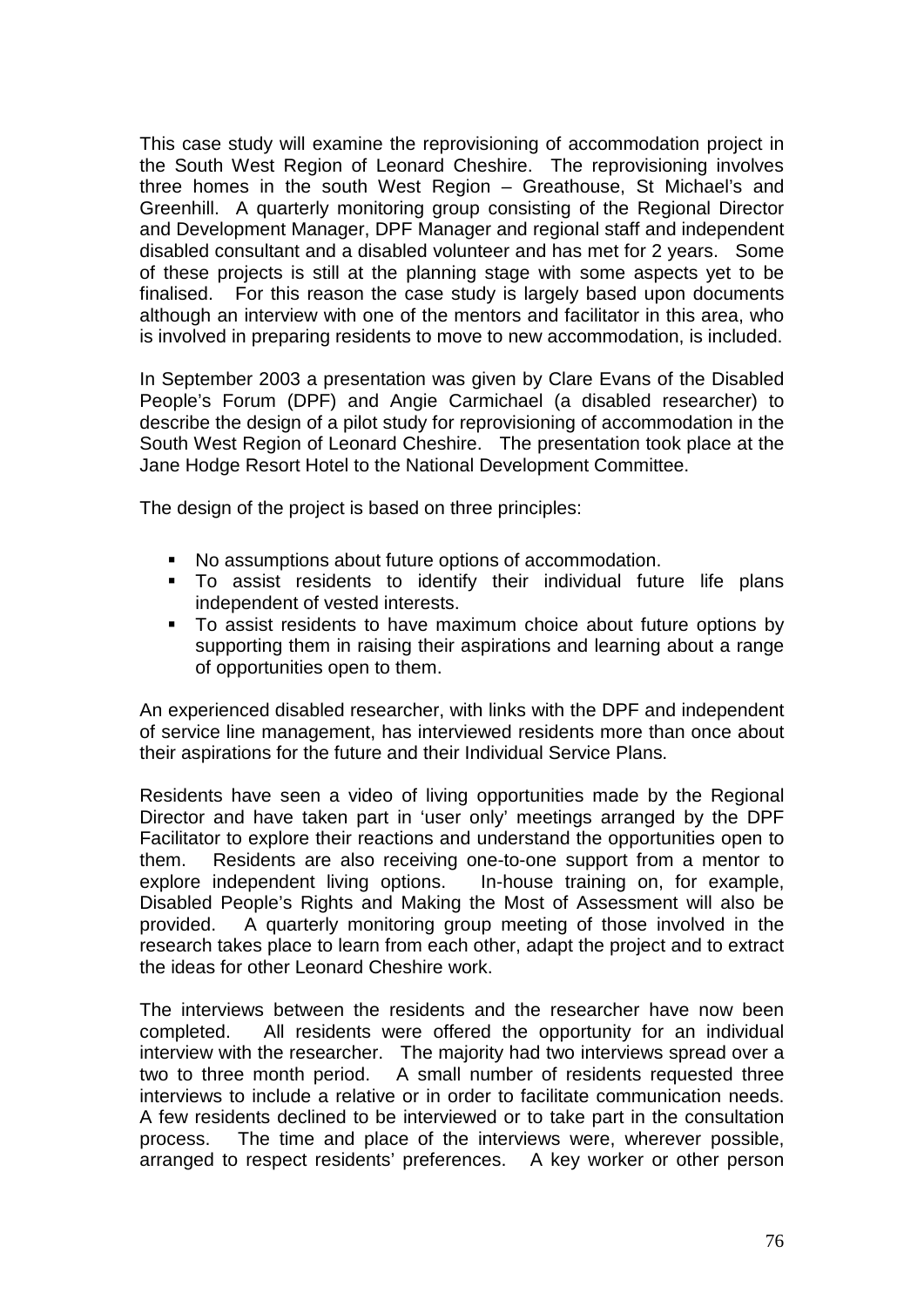assisted with communication and support needs if necessary. Approximately 80 residents were interviewed.

Residents were asked whether they would like to live with 2-3 people, up to 10 people or on their own with 24 hour support. Thirty one residents wanted either to live alone or with two or three other people. Most residents felt that they needed 24 hour support although some did not know. There was a general lack of awareness over Independent Living options and the use of Direct Payments.

# **User-Led Transport Access Partnership Proposal**

A funding proposal has been written the aim of which is to support disabled people to use accessible public transport in North and West Wiltshire, Kennet and Salisbury. The project has the following objectives: to disseminate information in a variety of formats about the opportunities to use accessible public transport; to develop a 'buddy' scheme to support disabled people when using accessible public transport; to develop and deliver a training programme for public transport providers with the support of relevant statutory agencies.

It is recognised that public transport in rural areas is a problem for all people who do not have access to a private vehicle. There is lack of information regarding accessible public transport and people frequently lack confidence because of experiences of discrimination from public transport providers. Lack of accessible public transport is something disabled people always identify as a major barrier in their lives. With the introduction of the Disability Discrimination Act, however, there is more awareness of access issues with regard to public transport.

# **Development Strategies**

A development officer has been appointed for 21 hours a week over a 2 year period. A steering committee consisting of disabled people's organisations and statutory authorities involved with public transport will work with the Leonard Cheshire development officer. Disabled people will, for example, guide the development officer regarding the kinds of information disabled people need about public transport and the different formats that should be used when disseminating the information.

The development officer will be responsible for developing a system of volunteers to assist disabled people who wish to use public transport. He/she will also have responsibility, with disabled people, for designing training on disability equality and access issues to public transport staff and to support disabled people to deliver this training.

Systems will be developed to monitor disabled people's use of public transport throughout this project. General awareness of transport facilities will be measured at the start and the end of the project by means of a questionnaire. The awareness of public transport staff concerning disability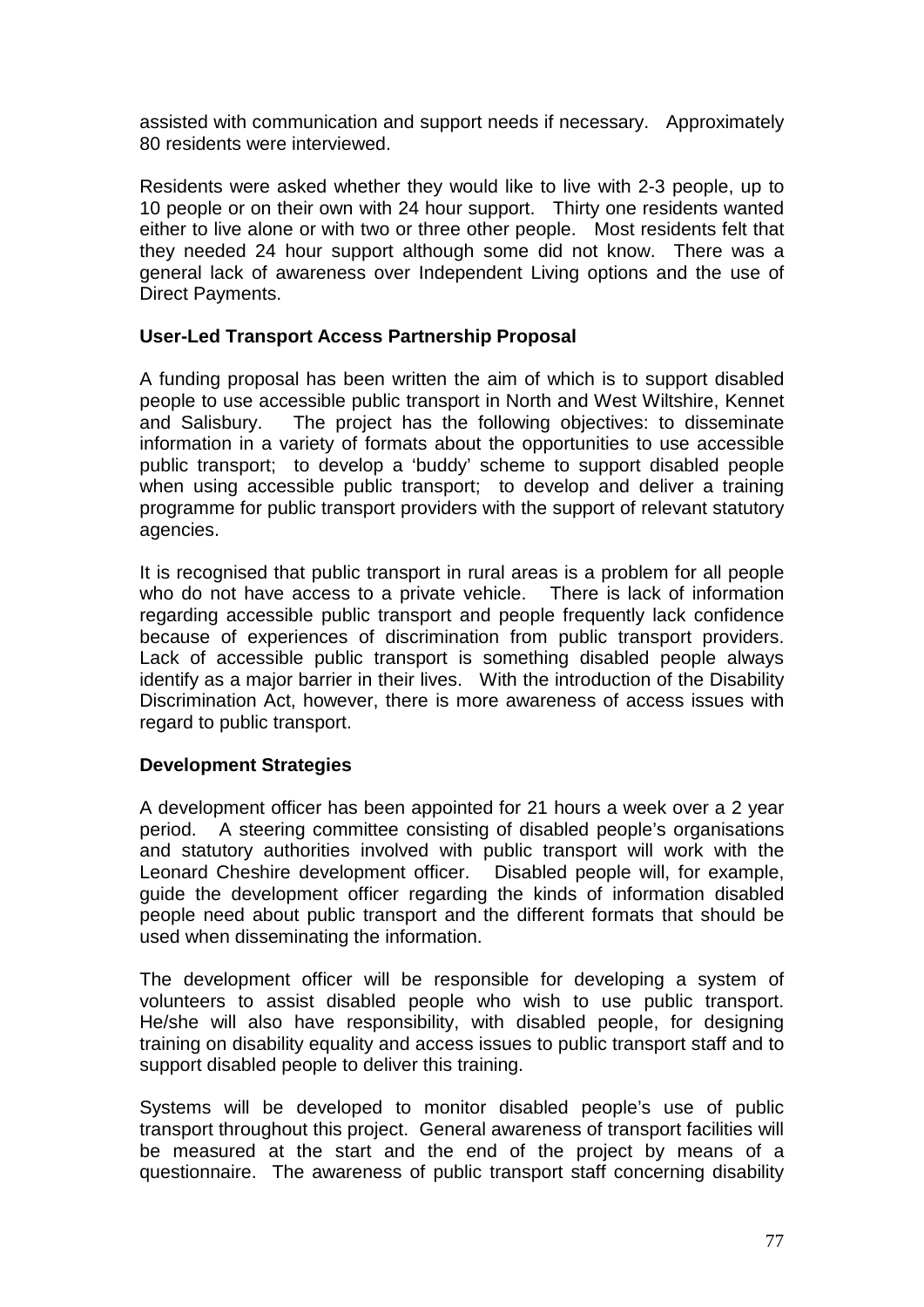and access issues will be measured at the end of the study by asking disabled people about their experiences of these staff when using public transport. Disabled people will be actively involved in designing the outcome measures. The steering committee will meet regularly to consider what is being learned from the project and the information will be disseminated across all areas of the UK. The project will particularly focus on supporting disabled people moving from LC residential care to Independent Living in Warminster.

# **Independent Living/Direct Payment Proposal**

This proposal targets residents who have expressed an interest in Direct Payments and living more independently and has been developed by the DPF Facilitator.The project will last for one year starting in January 2005. The idea is that the residents should form a support group that would meet bimonthly and be supported initially by the forum facilitator. The aim of the group would be for the residents to support each other, exchange information and celebrate their achievements.

# Months 1 - 4

There will be an initial meeting with service managers to identify residents and explain the process. A half-day forum meeting will be provided which will include videos and talks by Direct Payment users. A freelance trainer will provide a day or half-day training session on:

- Social Model and Rights and Entitlements
- What is Independent Living?
- Assertiveness and Confidence Building
- Managing Money.

It is also hoped that visits to supported living accommodation and other alternative types of accommodation will be arranged by the DPF mentor and be ongoing throughout the reprovisioning process.

# Months  $5 - 6$

A two-day residential training course will be held at the *Jane Hodge Resort Hotel* to cover:

- All aspects of direct payments
- Diary of needs
- How to get an assessment
- Action plans

# Months  $7 - 8$

A short experience of using PAs in the community will be arranged to consolidate the learning from the Direct Payments course. This could happen in two ways:

- Using a trained volunteer for small tasks such as shopping.
- Having a 'working holiday' in fully accessible self-catering accommodation with trained PAs.

Months 10 – 12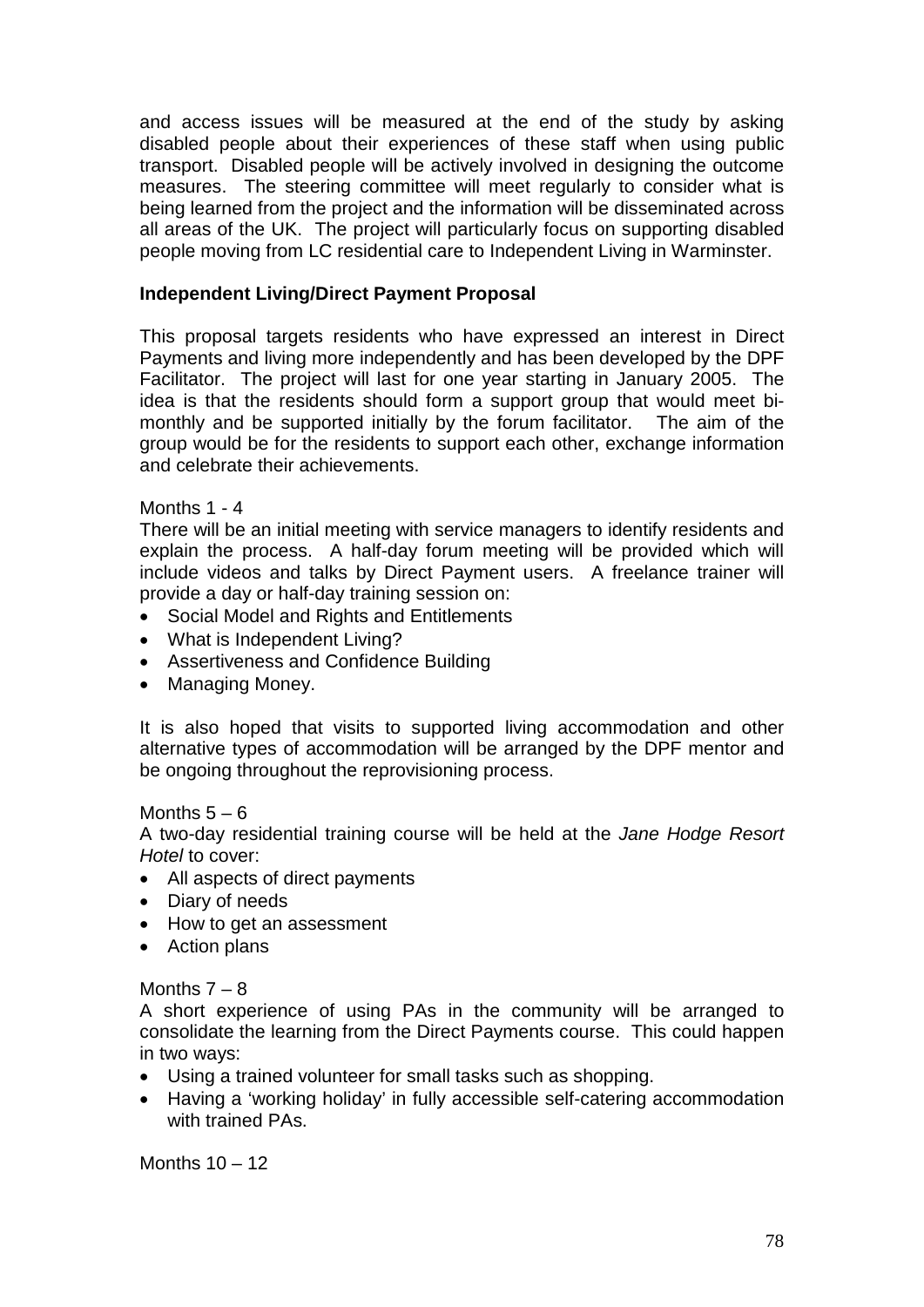- On-going mentoring support
- Links with a social worker
- Workshops with a freelance trainer on, for example, how to access local community activities.

Regular reports will be made to the RSR Monitoring group which has been overseeing the reprovisioning process in the South West Region by meeting regularly over the past two years.

# **Using Virtual Reality in the Adaptation and Construction of Environments for Disabled People**

This is a paper rather than a proposal and is, at present, at the stage of an idea. The idea is to use three-dimensional computerised visualisations as a tool to help include people become involved in the design and alterations of buildings.

# **Video Project**

# *Aim*

The project will actively involve service users in producing a video and other information about the reprovisioning process affecting the three homes to be closed in the South West Region. They will be assisted in making the video by Filton College in Bristol which will also provide necessary training. The video will have a wide audience but be primarily of interest to residents, family members, volunteers and staff of Leonard Cheshire. The DPF Manager and regional staff are supporting the independent disability consultant and volunteer in implementing this.

# *Outcomes*

By making the video a number of outcomes will be achieved for both service users and Leonard Cheshire:

- Accessible information giving positive messages and showing a variety of housing and support opportunities for people who currently live in the three homes.
- Provide an interesting visual record of the reprovisioning process.
- Be a Guide to Good practice a training resource to Leonard Cheshire and other professionals.
- Help to promote confidence and a 'can do' approach to managing change for all involved.
- Service users will be actively involved in all aspects of the project: including making decisions and participating in the design, content and production of the information and video resources.
- People will learn new skills that can be used in other projects or areas, thus furthering self-development and empowerment. This could also provide a useful pool of experienced service users for Leonard Cheshire to 'tap into' in the future.
- Service users will be able to celebrate their new skills and achievements.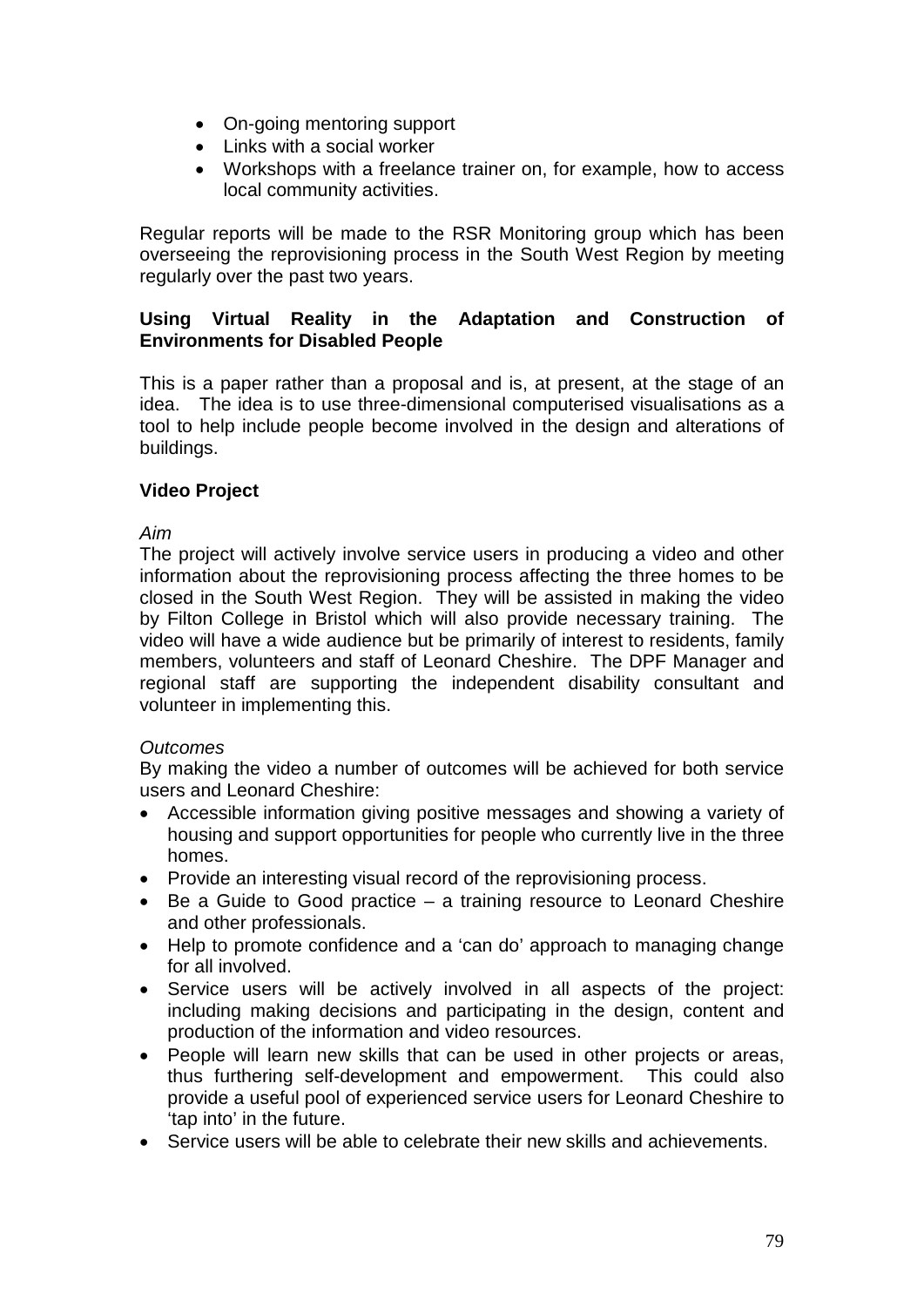# *Timescale*

The timing of this project will be flexible. It is hoped that it will be completed by the summer of 2005. The only site available for reprovising at the time of the evaluation is in Warminster.

# *Media Skills Workshops*

In order to provide residents with the necessary skills to be able to participate effectively with the production and editing of the video a programme of up to five workshops will be offered:

- What's involved in making a video? content and ideas
- Basic camera and sound techniques
- Scriptwriting, storyboarding and production management
- Interviewing skills and talking to the press.
- Editing and making video accessible to all

#### *Related project work*

Residents not directly involved in the video production process itself, may wish to contribute and participate in other ways. This could be through:

- Poetry (exploring feelings or covering the mundane aspects of having the builder in)
- Painting (creative, fun)
- Posters (telling people about the video or launching it)
- Photography (create a diary of pictures)<br>• People's stories (experiential and antho
- People's stories (experiential and anthologies using people's own words, which could be collected into a book for publication, or as part of a training pack)

Two people from each home will join the researcher to form the editors group. The group will meet regularly to advise and make sure that everything is working well.

# **Interview with the mentor**

The mentor explained her role in the reprovisioning process as follows:

"My role is to support people who are facing this big change. Lots of them are excited by the change, they see it as a big challenge, and equally lots are terrified. I tell them what's available and show them any videos that have been made and give them examples of what is possible."

The mentor has spoken to people in groups and individually. She emphasised the importance of giving information and the benefits of being disabled herself:

"Having moved myself quite a few times I know it is scary, it's very scary because you don't know what it will be like until you get there. I think it's important that the mentors are disabled in some way because you've got that understanding and experience that perhaps an able-bodied person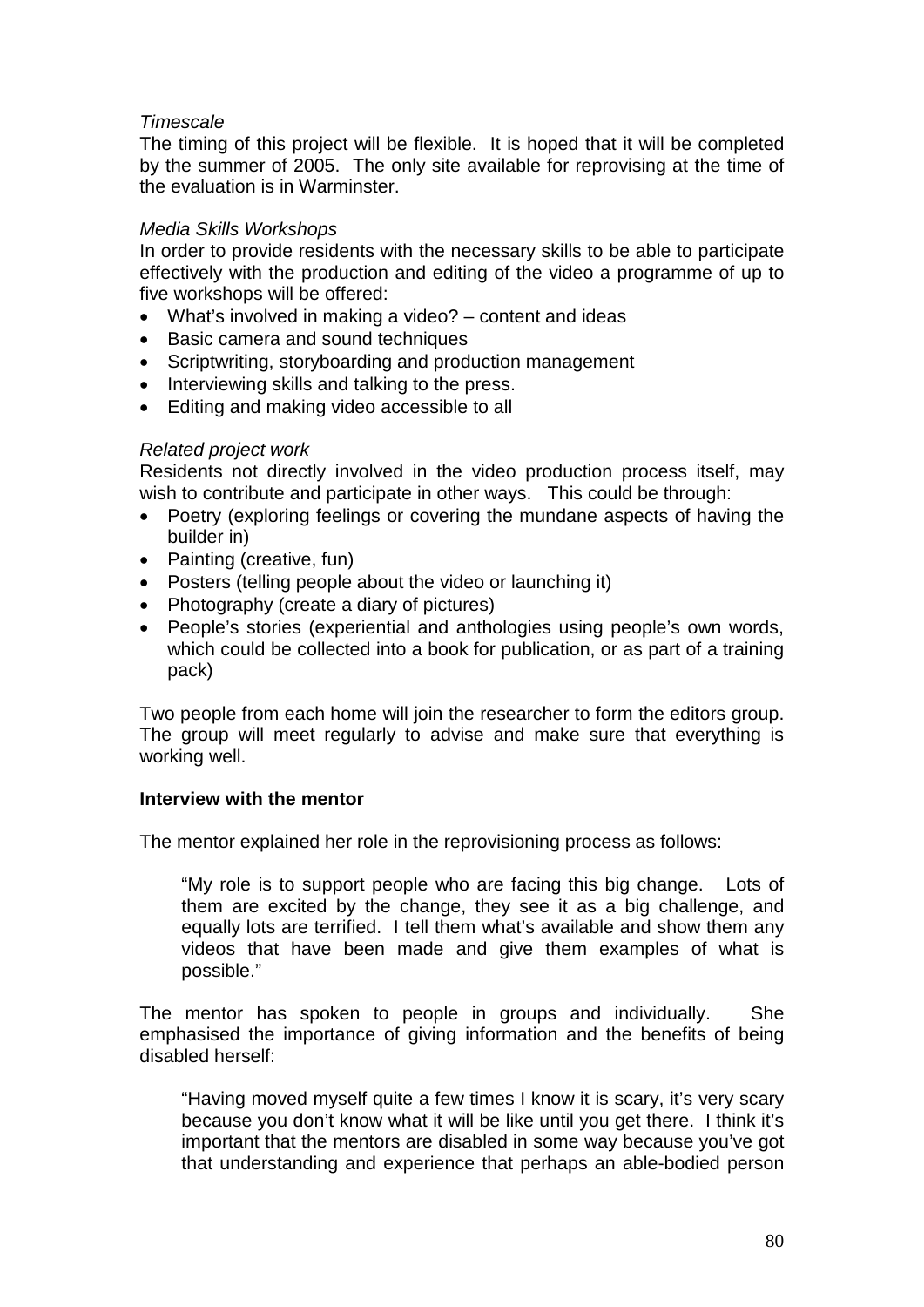wouldn't pick up on. As a mentor you have the information at your finger tips or at least you know where to go."

The mentor emphasised the need for training in daily living skills when people have lived in institutions for many years. She stressed that, as the reprovisioning programme is likely to take some years, there is time to prepare people slowly and carefully. The only site for reprovisioning so far is a block of old people's flats in Warminster that are being adapted for semiindependent living which, it is hoped, will be ready by the end of 2005:

"I think there will have to be a lot more training, inviting people to learn more, and lots of reassurance that it's not going to happen tomorrow. It's important that people start making plans now but there is plenty of time. We can't really say what the time scale is."

The need for staff training was also recognised:

"I think it's very difficult for the staff and it has been suggested that they should have more training to reassure them. Those that have been working in residential care for many years are not aware of the modern ideas about independent living and what is possible. It would be quite helpful if the training was shared. I think it will happen."

The mentor stressed the individuality of every person and the different types of accommodation they require. Some people may move to other residential provision – one person had already moved to another Leonard Cheshire Home – some may prefer semi-independent living, such as that which will be provided at Warminster, and others will want full independent living with a Direct Payment. It is likely too that some types of accommodation may serve as a 'half-way house' on the way to full independence.

# **Conclusion**

This case study puts particular emphasis on a multiple-strategy approach led by the DPF working with the Regional Director to user involvement in development of Leonard Cheshire provision. User involvement in reprovisioning in the South-West region is being carefully and systematically planned and involves a number of innovative projects, including video-making and a varied projects and workshops programme.

It is also clear that reprovisioning presents dilemmas in relation to user involvement:

- **Reprovisioning only applies to some Leonard Cheshire service users.** While resources are committed towards changes in services that could enhance the involvement of those directly involved, the involvement of people remaining in residential care is more problematic.
- Service user choice is problematic during a period of service development. Reprovisioning seems to be a move towards greater user involvement, but user involvement in the process and decision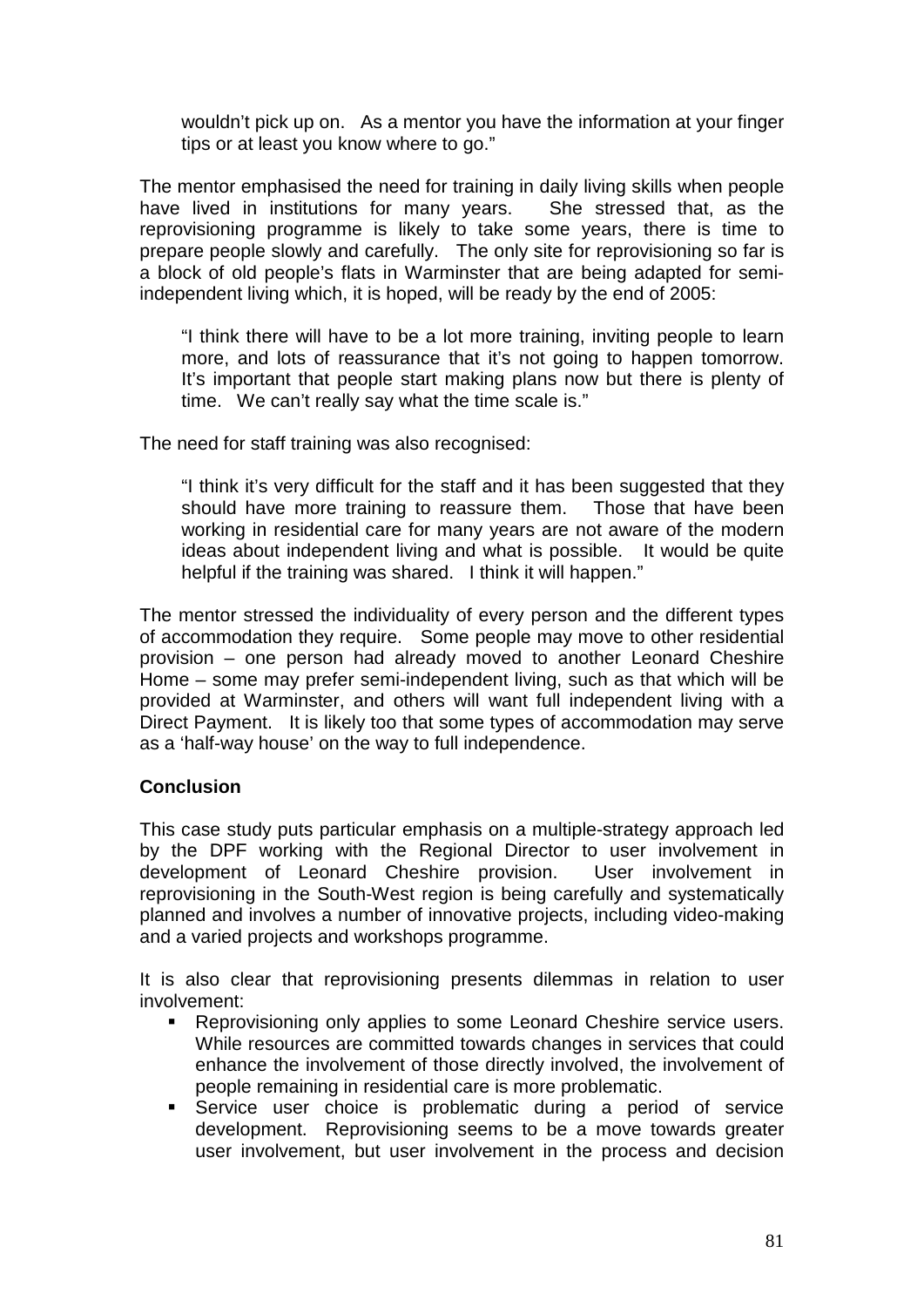making in reprovisioning challenges the management of Leonard Cheshire.

The support provided by a mentor and facilitator who are themselves disabled, emerges as a key element in what can be a complex and difficult process of change.

# **6.5 Case Study Five - Training**

# **Introduction**

This case study will examine two training courses run by the Disabled People's Forum (DPF) for the users of Leonard Cheshire. One is an established course on Direct Payment and the other is a new course to train service users as 'buddies'. Both of these courses were delivered by Both of these courses were delivered by disabled freelance trainers contracted to the DPF.

Training service users and staff is a major role of the DPF. Some of the training is undertaken by the DPF staff themselves but freelance trainers are also employed. All the trainers are disabled people. A wide range of training opportunities are provided by the DPF and those directed at service users all concern user involvement. Below is a list of some of the training opportunities offered:

User empowerment Committee skills Recruitment and selection of staff Direct payments Training the trainers Confidence building

Courses are also devised according to identified needs and requests from services users and staff.

Training courses are run on a national, regional and local level and are either day or residential. All expenses are met from the DPF budget. This includes paying for personal assistants from a local agency who are prepared to work late at night.

Both courses took place at The Jane Hodge Resort Hotel near Cowbridge which is run by the charity John Groome. It provided a comfortable and accessible venue with good food and quiet, spacious, accessible accommodation. In informal discussion with the participants some were very appreciative of the accessibility the hotel offered and compared it with other hotels which claimed to be accessible but where difficulties had been encountered. Other participants, however, found the hotel had a somewhat institutional atmosphere and would have preferred the courses to have taken place in a mainstream venue.

# **Training to be a 'Buddy'**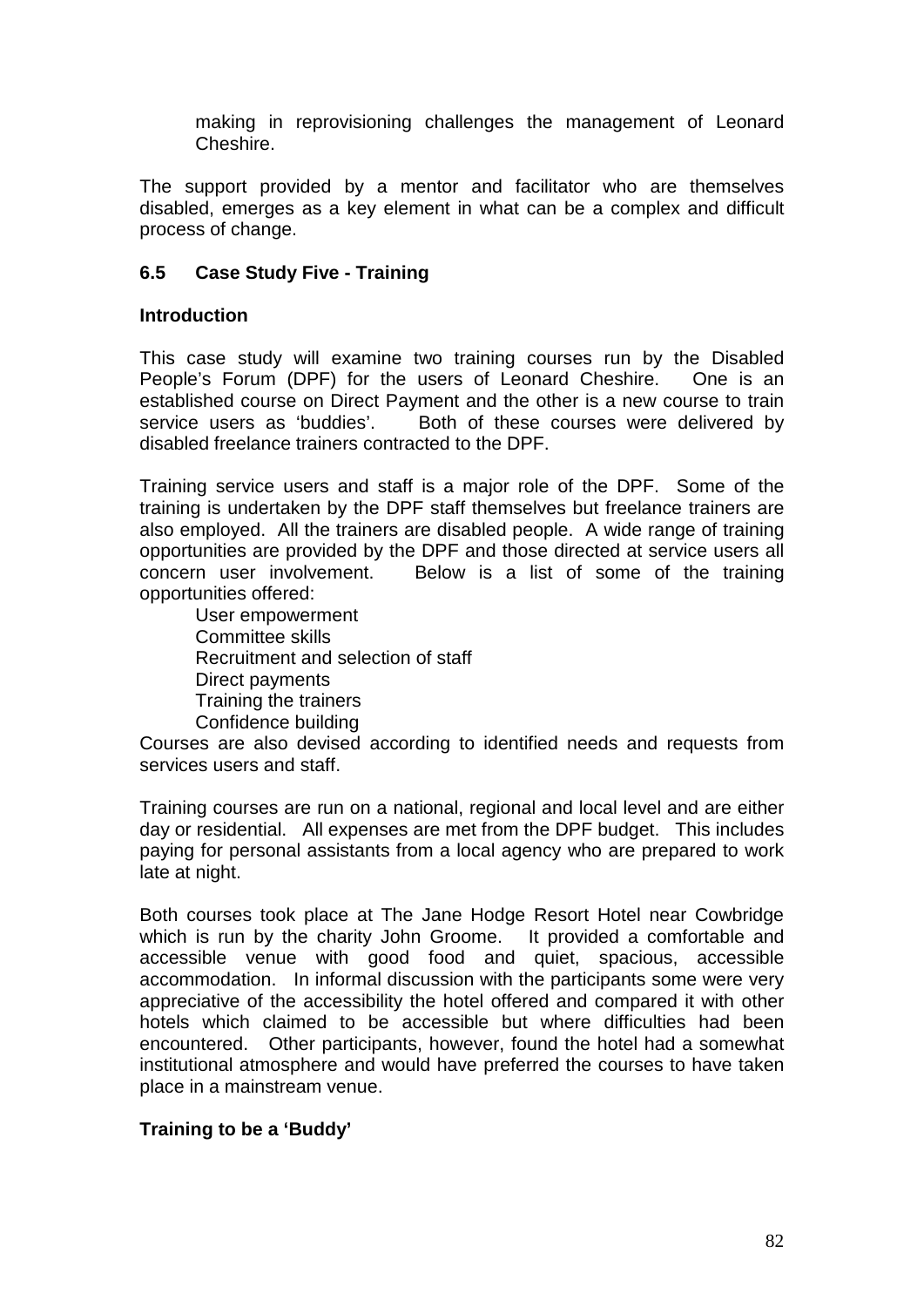This was a national residential course which took place over three days from the 8th to the 10th of November 2004. It was the first course of its type run by the DPF. The information for this case study was gathered by means of observation of the entire course, an informal interview with the trainer and informal discussions with the participants over meals and coffee breaks.

# *The participants*

Ten participants (four men and six women) attended the course which was an ideal number for group interaction. They used various Leonard Cheshire services including Care-at-Home, residential homes, and employment.

It soon became apparent that most of the ten participants knew each other well and, in various ways, had met the researchers on this project. The participants were clearly very active in user involvement activities within Leonard Cheshire. Some people were involved in SURE, one was a Disability Equality Trainer and others were involved in Care and Operational Reviews. The trainer explained that this was something of a disappointment as the need for a course on becoming a buddy was identified by service users who were not already active in user involvement. Despite this interest, however, they did not apply when the course was advertised. The trainer also commented that she had never run a course with so many empowered disabled people on it and that she had not been required to make any adaptations for people with learning difficulties, or communication impairments. This-three day course clearly gave the participants a very good opportunity to come together, exchange experiences and ideas and extend their networks.

# **The course**

The course was run by a skilled and experienced trainer. It was largely interactive and involved a great deal of participant involvement. Minimal but useful theory was included and 'homework' was supplied to give people a focus for their evening discussions. Useful handouts were also supplied and a board for Post It notes was provided where people could attach their own questions for future discussion.

A major task of the course was to explain the role of a 'buddy'. This was defined, not as a friend or befriender, but as a supporter with a focused and defined role over a short period of time. Initially service users will be referred to buddies by mentors when they are sufficiently empowered to focus on specific goals. An example was given of a service user who might wish to go on holiday abroad. The role of the buddy would be to work with that person to achieve that particular goal. Buddies will, therefore, work closely with mentors around goals that have previously been identified by mentors and service users working together.

Other sessions focused on the skills that a buddy needs, the ways in which human beings learn and develop, building trusting relationships, developing social networks, ending relationships, focusing on personal strengths and weaknesses, creative thinking, listening skills and assertiveness skills. A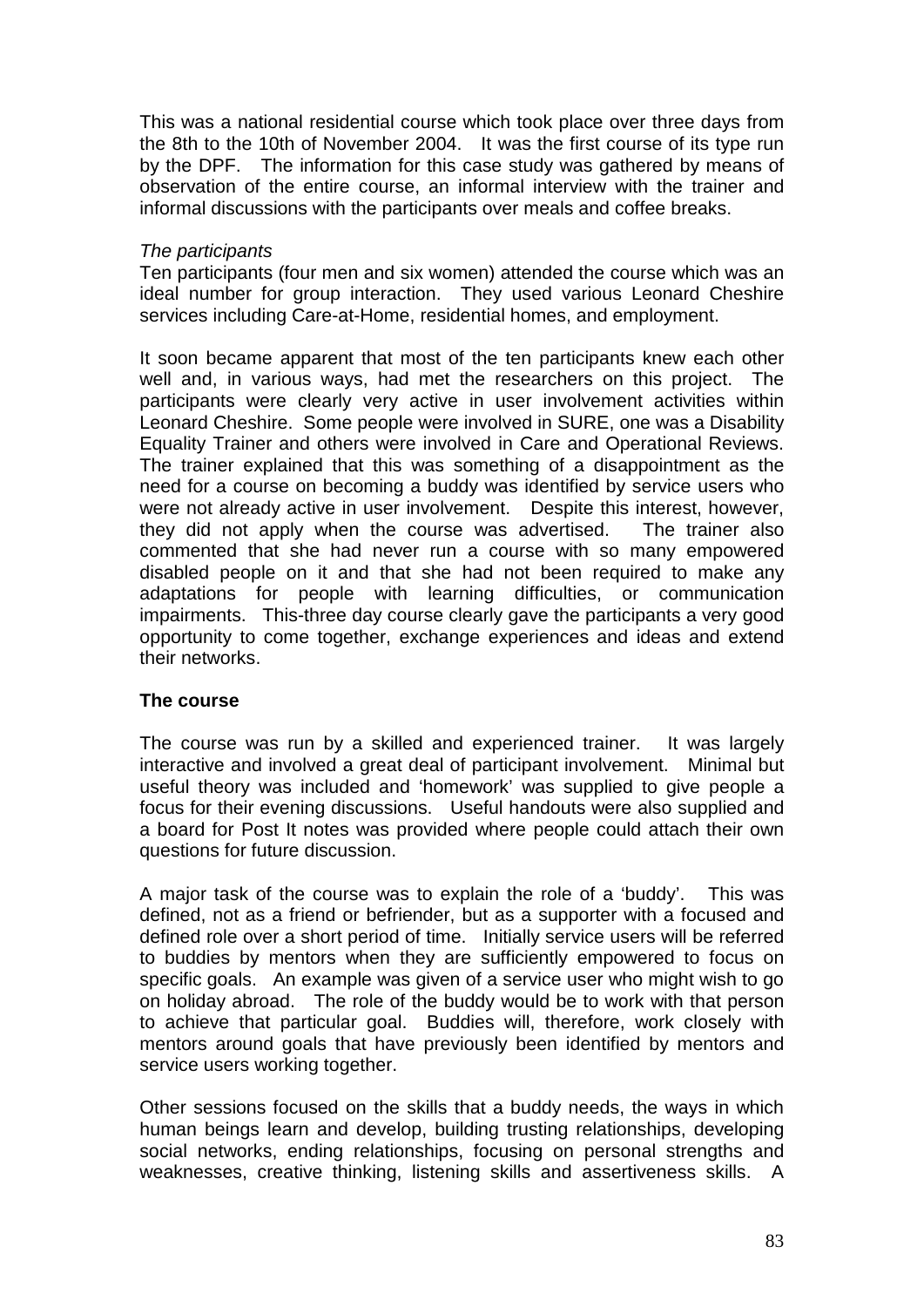Leonard Cheshire mentor and a Regional Volunteer Co-ordinator also came to the course to give sessions. The mentor talked of her own experiences in that role and how she saw the role of buddy developing. She put forward the idea that buddies might 'shadow' mentors for a time in order to learn their role. The Volunteer Co-ordinator spoke about the practicalities of becoming a volunteer within Leonard Cheshire. The buddy will work under the direction of the mentor but will also be supported by the Volunteer Co-ordinator in the region, as they will be classed as volunteers within Leonard Cheshire. Funding for buddies**'** travel and care costs will need to come from voluntary income that is limited and at the discretion of the Regional Director.

The buddies will be treated as other volunteers within Leonard Cheshire and will need advanced police checks and be required to attend other courses including the Protection of Vulnerable Adults course, Disability Equality Training and training regarding disability and the law. A formal application form with the names of two referees will be required and there will be a full induction process. Each person with be given a volunteers' pack, a full job description and relevant leaflets from the DPF.

# **Conclusion**

This course is the first of its type to be run by the DPF and arose because of a need identified by service users. Although the course did not attract service users who were not already involved in user involvement activities, it is hoped that, as the role of the buddy becomes more established, more service users will gradually take part. The trainer was of the opinion that the management of Leonard Cheshire wants to see service users involved in user involvement activities other than committee work.

It was clear from the discussion between the Volunteer Co-ordinator, the trainer, the mentor and the participants that the precise way in which the mentor and the volunteer co-ordinator will work together with the buddy had not been completely established. It was emphasised that this is a pilot study and that mechanisms of collaboration are likely to evolve. There was some concern among participants about the way their expenses would be paid, for example, travel and telephone expenses. They were generally reassured although the limited nature of the funding was emphasised as well as the fact that it might vary from region to region.

The role of the buddy and the way that it could be differentiated from that of the mentor was quite difficult to grasp but eventually became clear. It was emphasised, however, that the role the buddy and the mechanisms surrounding the role are likely to evolve. People other than mentors may, for example, in time be permitted to refer service users to buddies. The major concern of the mentors was not to hold on to power but that buddies should not be overwhelmed by numerous referrals.

Although the participants were all keen to become buddies some acknowledged that the work was skilled and that in a different context they would be paid. The trainer explained that a great deal of thought had gone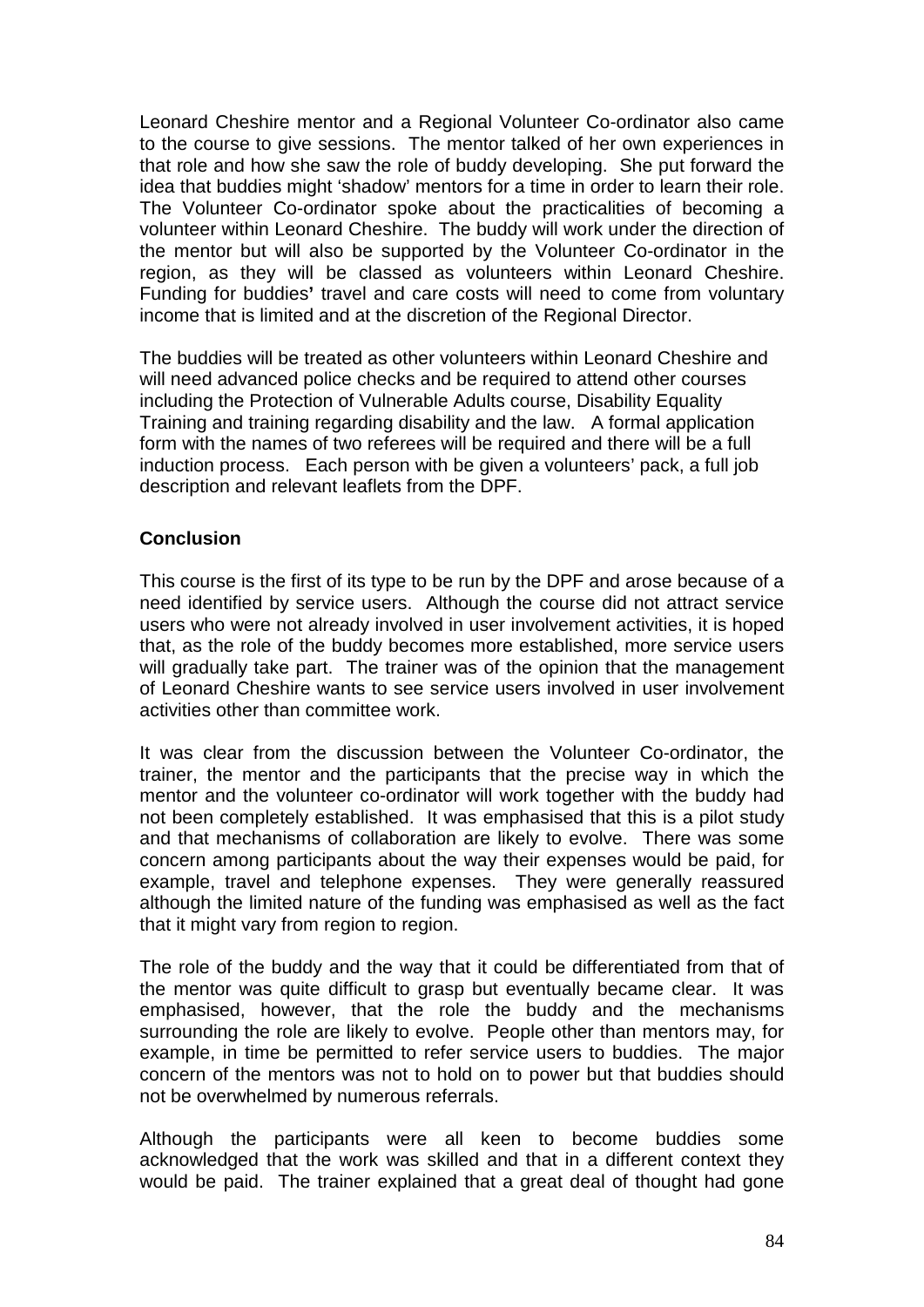into the term 'buddy' and that she would have preferred 'voluntary mentor' but there was a fear that this could lead to a perception that the paid mentors were not needed when this was not the case.

The course appeared to be a positive experience for the participants and the idea behind it seems sound in terms of user involvement principles. Disabled users will be working to assist other disabled users and receiving training, support and guidance from disabled people. This could become a powerful means of user involvement if other disabled people became involved. Adequate resources will, however, need to be provided especially if people with communication needs and learning difficulties are included as buddies.

The voluntary nature of the buddy role could become problematic especially if expenses are not adequately covered or the workload becomes heavy or demanding. Working closely with and in a similar role to other disabled Working closely with and in a similar role to other disabled people who are paid may also create tensions. It is recognised, however, that many people prefer to volunteer rather than be paid and that paid work may complicate financial benefits.

# **Direct Payment Training**

This was a national residential course which took place over three days from the **2**9th of November to the 1st of December 2004. The information for this case study was gathered by means of observation of the entire course, and informal discussions with the participants over meals and coffee breaks.

# *The participants*

Eighteen participants (ten men and eight women) attended the course. They used various Leonard Cheshire services including Care-at-Home, residential homes and the Employability scheme. Several mentors also attended the course in order to improve their knowledge of direct payments when working with service users. The participants were very mixed with some knowing a considerable amount about Direct Payments with others having far less knowledge. A sizeable minority of the participants had a speech or language impairment and two used 'electronic voices'.

The number of participants was, perhaps, rather too large as it took longer for many participants to get their views and ideas across. However, the trainers were thoughtful and skilful in allowing everyone to talk and the people with 'electronic voices' participated well sometimes bringing up controversial topics such as the role of personal assistants in enabling sexual relationships. This three day course clearly gave the participants a very good opportunity to come together, exchange experiences and ideas and extend their networks.

# **The course**

The course was run by 2 skilled and experienced freelance trainers and a mentor. It was largely interactive and involved a great deal of participant involvement. Care was taken to emphasise that Direct Payment, and the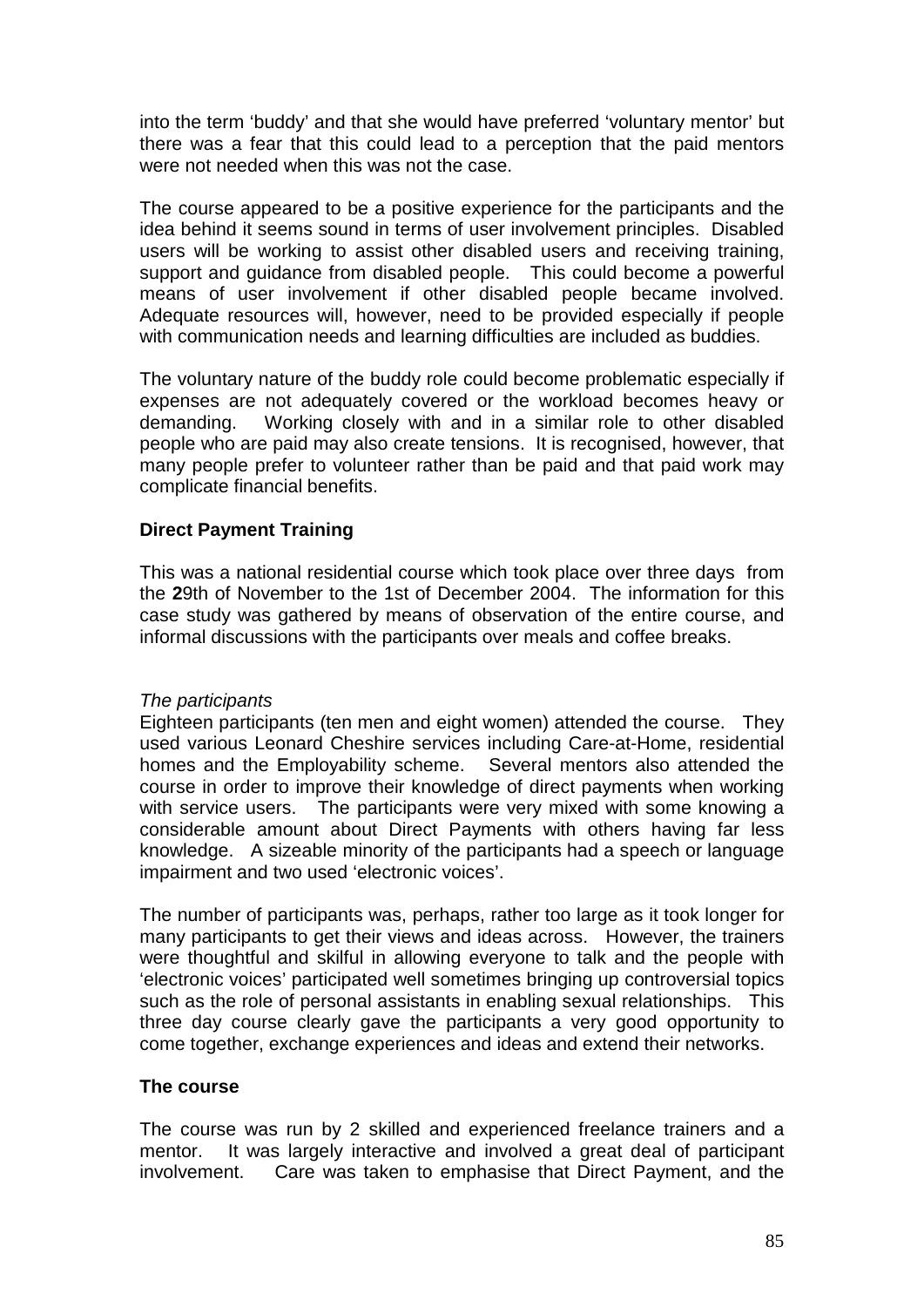whole concept of Independent Living, had come from disabled people themselves - indeed from Leonard Cheshire residents. A board for Post It notes was provided where people could attach questions for future discussion and a useful pack of materials was given to each participant. The materials were not accessible to everyone but the trainers assured them that this would be attended to after the course.

The course consisted of various small group activities for instance exploring the difference between a 'personal assistant' and a 'carer' and answering the question 'What is Independent Living?' assessment process and participants had practice in writing a 'diary of needs' to present to social workers when being assessed for a Direct Payment. They also practised writing advertisements and job descriptions for personal assistants Legal and administrative issues, such as Health and Safety law, insurance and pay roll services, were also discussed and a quiz was included to consolidate the learning The role of CILs and the help they can give, and various relevant pieces of legislation, such as the Disability Discrimination Act, the Direct Payment Act and the Human Rights Act, were emphasised throughout.

Two useful and informative videos were played during the course. One, entitled Direct Payments – Living Life to the Full by Direct Payment Scotland showed a range of life style possibilities for disabled people who had received Direct Payments. The other entitled Direct Payment: A Beginner's Guide by the National Centre for Independent Living covered all aspects of employing personal assistants. Both videos gave the stimulus for a great deal of discussion.

# **Conclusion**

In informal discussions with the participants most had enjoyed the course and had gained from it. There was, however, considerable scepticism, often based on personal experience, about whether the level of finance offered following assessment would allow for anything more than assistance with basic necessities. Some people also expressed the view that the course was too long and tiring – it was noticeable that some people missed some of the sessions.

The most striking aspect of this course (and indeed the course on 'buddies') was that it was run by disabled people for disabled people. Both trainers were disabled and both used Direct Payments themselves. The videos and all the course materials gave complete voice to disabled people rather than professional health and social care workers. This was very powerful and gave both courses an authenticity that is rarely encountered.

# **6.6 Conclusion: Analysing Case Studies**

Information for the case studies was gathered with the express purpose of documenting 'good practice', or changing practice, within Leonard Cheshire. An independent evaluation can, and should, provide examples of perceived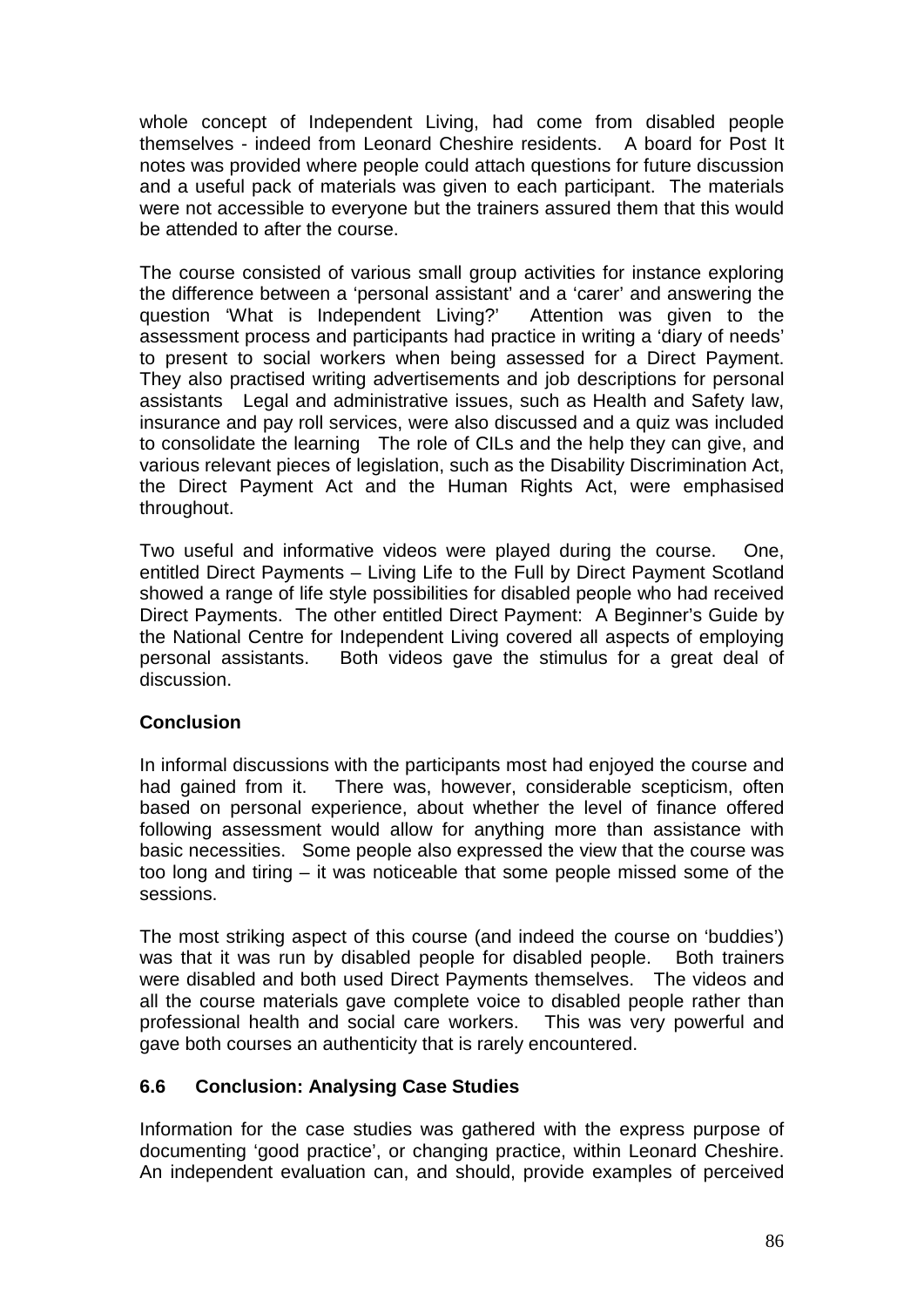good practice as well as perceived problems. Both provide a basis for reviewing practice, the provision and management of services, and in this case the development of service user involvement. It is evident from the case studies, particularly in the context of the findings from stage one of the evaluation, that Leonard Cheshire is a diverse, complex organisation. In line with social care in the national context, Leonard Cheshire is changing though this is disparate across the various levels and parts of the whole organisation. In such circumstances the dissemination of information about the processes of change and possibilities for good practice is of paramount importance.

# CASE STUDY OF A REGION

The DPF and SURE believe that working together as a team is a more effective way of working and that it gives them a stronger presence within a region. The evaluation suggested that they were struggling with a time constraint and would benefit from an increase in financial support.

In this region the SURE representative, DPF staff, Service manager and Service Users see the Regional Director as being committed to service user involvement and improved services. It would seem that he has turned what was a struggling region, financially, into one of the most viable in the organisation. More importantly he can be seen to be using this financial strength to fund initiatives that will help empower service users.

The Regional Director is committed to raising the quality in the standards of care staff employed, believing that paying realistic and competitive wages is an important factor in achieving this. He has a target for dramatically reducing the use of agency staff and replacing its use with a well trained, well paid permanent workforce that is committed to service users having real control of their lives.

Service users and providers seemed to have a largely shared view of user involvement. Overall, there seemed to be extensive collaboration between service users, staff and management and a shared vision for a greater shift of power to service users.

# INDEPENDENT SUPPORTED LIVING

Service users saw Independent Supported Living as a very positive change of provision. After an initial period of anxiety, the tenants now offer a picture of improved service user involvement and being in control of their own lives. In addition they feel increased financial benefits and their physical environment much improved.

Tenants found the input from the DPF Mentor very supportive and are working with her to support service users from other residential homes who find themselves in a similar situation.

The DPF was seen as an important support system for service users and encouraged confidence to speak out for rights. The appointment of a facilitator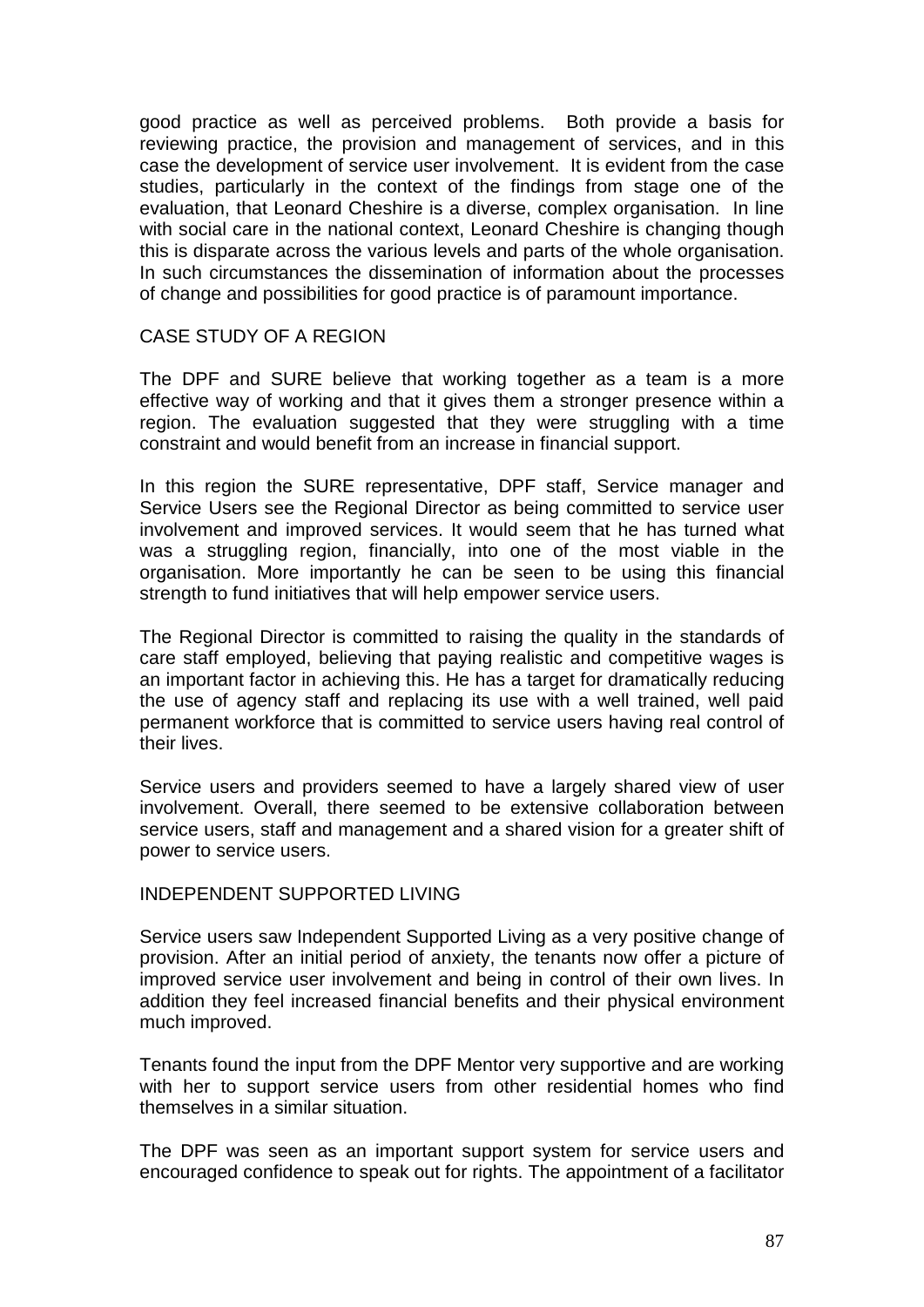who is disabled, and herself a LC service user, was seen as a positive move forward.

A disadvantage of the new tenancy arrangement is the unstructured organisation of activities throughout the day. A younger service user found life quite lonely when 'doing your own thing'.

#### DPF AND LEARNING DIFFICULTIES SERVICE

The Training Officer had worked hard to support service users in the region to develop skills that could ultimately give them more control over their lives. He aims to raise awareness of opportunities for increasing user involvement both on a daily basis and by more formal means. The Training Officer also hopes to encourage service users to gain confidence in order to speak out and voice their needs. He is supported in this work by the Mentor, Facilitator and management of the DPF.

#### REPROVISIONING OF ACCOMODATION

This case study puts particular emphasis on a multiple-strategy approach to user involvement in development of Leonard Cheshire provision. User involvement in reprovisioning in the region is being carefully and systematically planned and involves a number of innovative projects, including video-making and a varied projects and workshops programme.

Reprovisioning only applies to some Leonard Cheshire service users. While resources are committed towards changes in services that could enhance the involvement of those directly involved, the involvement of people remaining in residential care is more problematic.

Service user choice is problematic during a period of service development. Reprovisioning seems to be a move towards greater user involvement, but user involvement in the process and decision making in reprovisioning challenges the management of Leonard Cheshire.

The support provided by the DPF staff who are themselves disabled, emerges as a key element in what can be a complex and difficult process of change.

#### TRAINING FOR SERVICE USERS

The evaluation covered training to be a 'buddy' and training in Direct Payments. The courses appeared to be a positive experience for the participants and the idea behind them seems sound in terms of user involvement principles.

In informal discussions with the participants most had enjoyed the course and had gained from it. There was, however, considerable scepticism, often based on personal experience, about whether the level of finance offered following assessment would allow for anything more than assistance with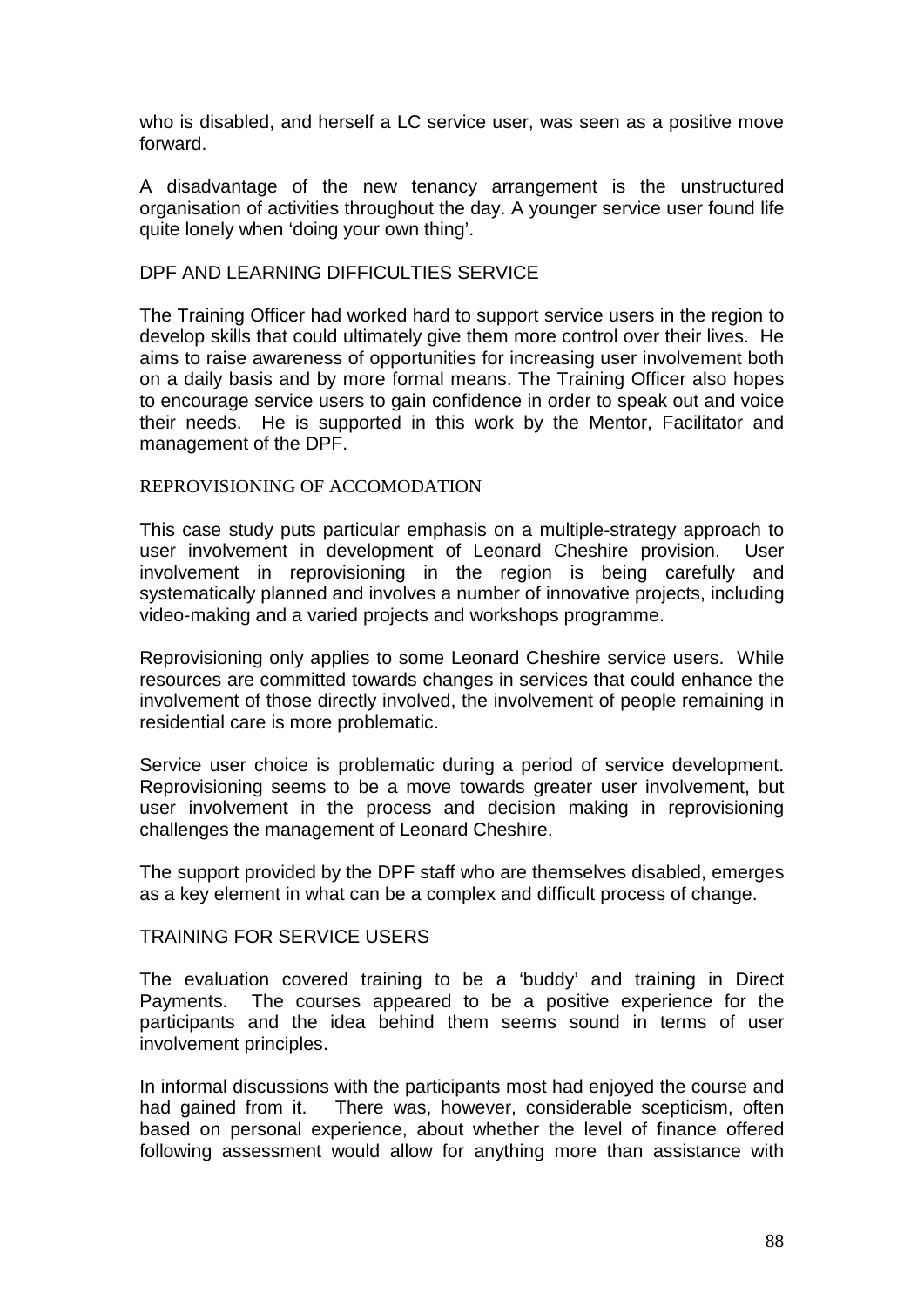basic necessities. Some people also expressed the view that the course was too long and tiring.

The most striking aspect of the courses was that they were run by disabled people for disabled people. Both trainers were disabled and both used Direct Payments themselves, for instance. The videos and all the course materials gave complete voice to disabled people rather than professional health and social care workers.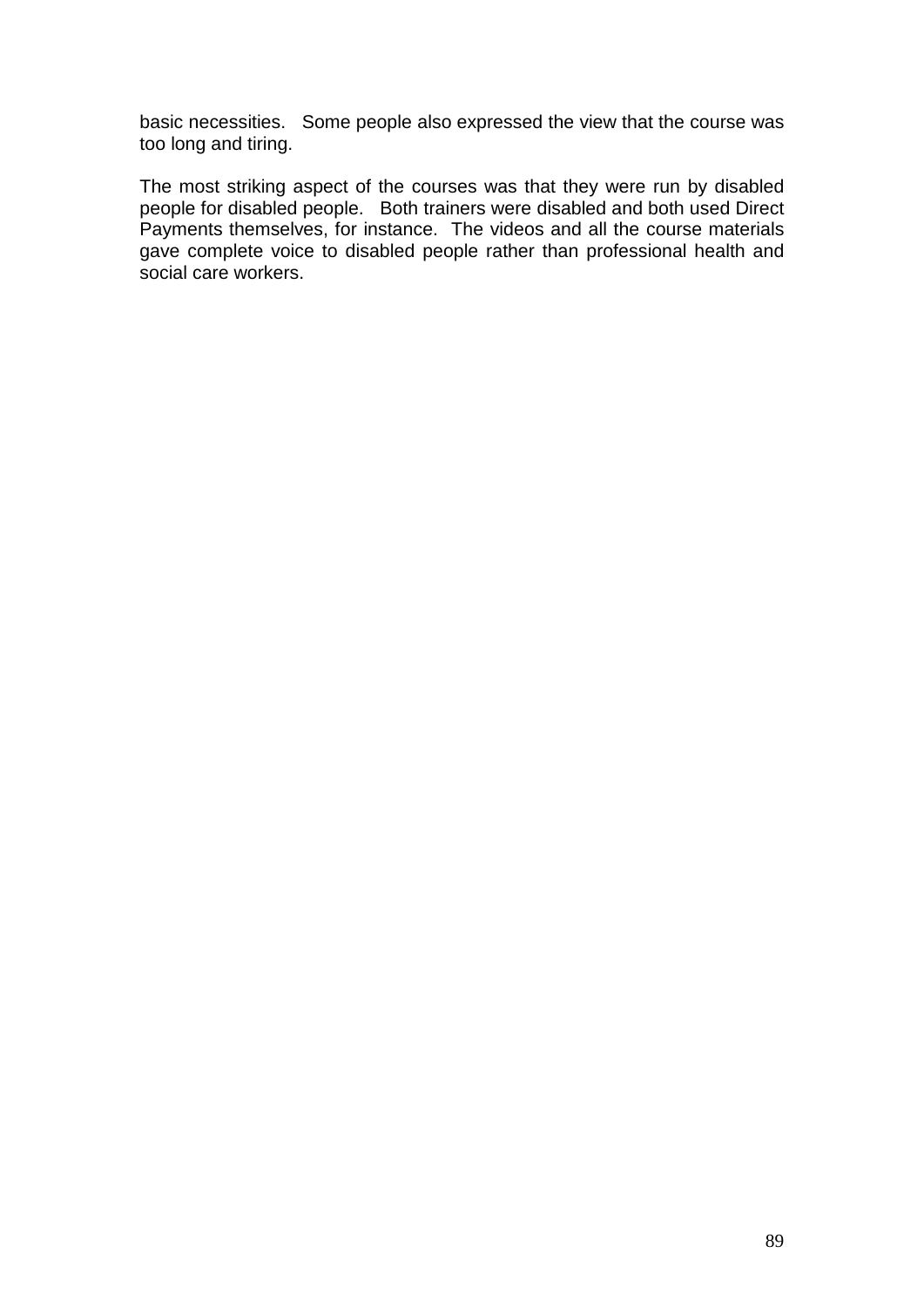# **7. DEVELOPING USER INVOLVEMENT IN LEONARD CHESHIRE**

# **7.1 A Model for Developing User Involvement**

The Steering Group for the evaluation discussed the possible implications of the evaluation of service user involvement. The Group put together the basis of a model for developing user involvement, principles for developing user involvement, and options for developing user involvement in practice. The framework developed by the Group is elaborated in this section.

The following are key elements of the model – see FIGURE ONE:

- The development of user involvement in Leonard Cheshire reflects the way social care is moving nationally. The findings of the evaluation need to be interpreted within this wider context.
- The changing wider national context also underlines the crucial importance of the development of service user involvement in Leonard Cheshire. This includes the changing expectations of disabled people and the changing demands of prospective clients.
- If recognises, too, that the development of user involvement holds benefits for the organisation as a whole.
- User involvement can provide the building blocks for changes at all levels throughout the organisation.
- The development of user involvement needs to recognise and build on existing good practice and the work that has already been carried out within Leonard Cheshire.

# **7.2 Principles for Developing User Involvement**

The following principles are derived from the evaluation as a whole. They provide both the foundations for development and a framework for monitoring change following the independent evaluation.

- There is a clear and absolute requirement that the effective development of user involvement must be generated by and controlled by service users themselves.
- The Leonard Cheshire organisation, through structures and processes, can and does limit user involvement. Equally the organisation as a whole can and does facilitate user involvement. The development of user involvement needs to be seen as embedded in all decision making within Leonard Cheshire, including financial and management decision making at all level (local, regional and national).
- User involvement is embedded in service users lives. It is part of defining the quality of life for service users. Quality of life is determined within the say that people have over their lives, from the day-to-day decisions over basic needs (sleep, eating, toilet etc) to the control over their own finances and control over the support they receive.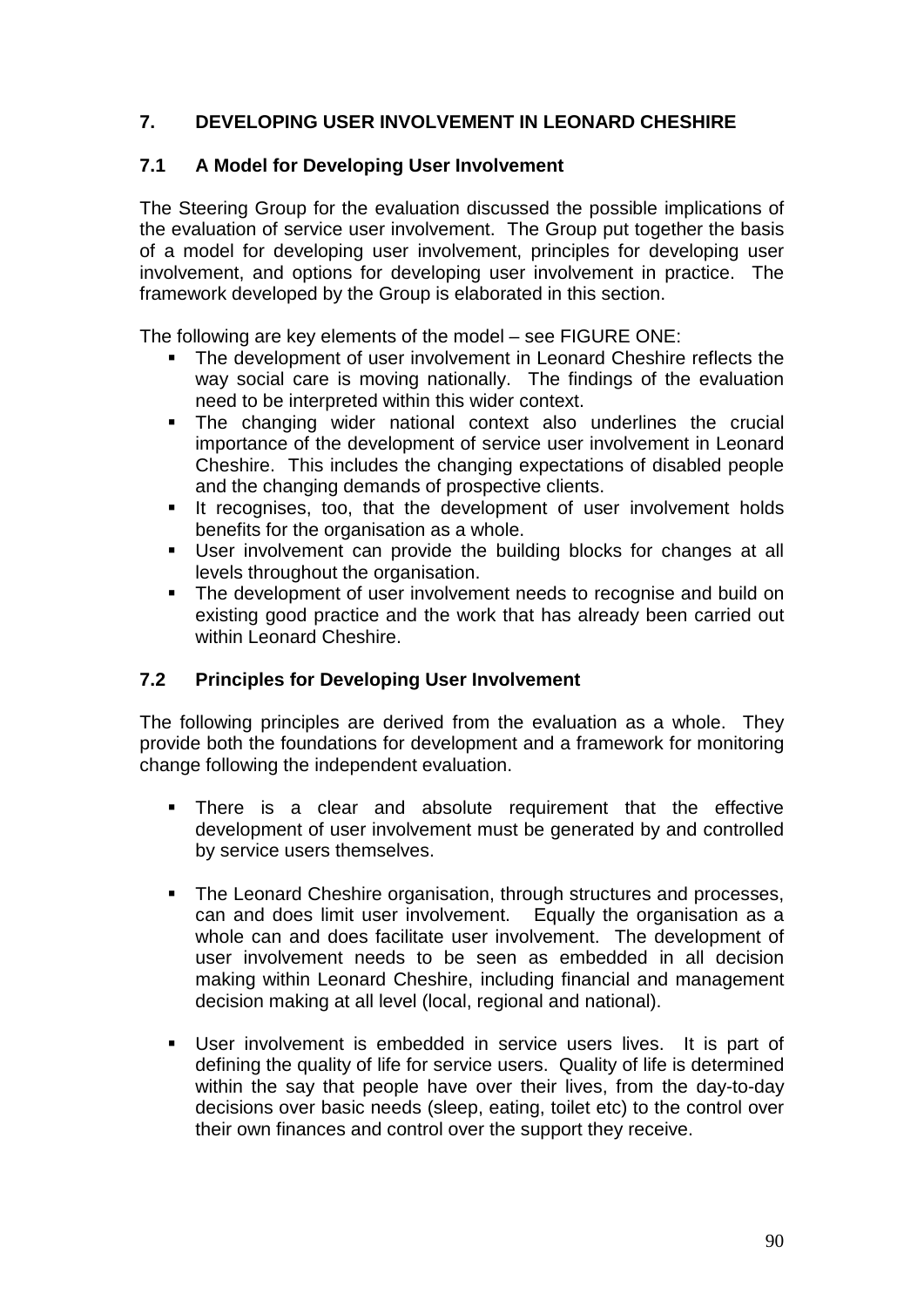# **FIGURE ONE MODEL FOR SERVICE USER INVOLVEMENT IN LEONARD CHESHIRE: 'FITS SO WELL INTO THE FUTURE**

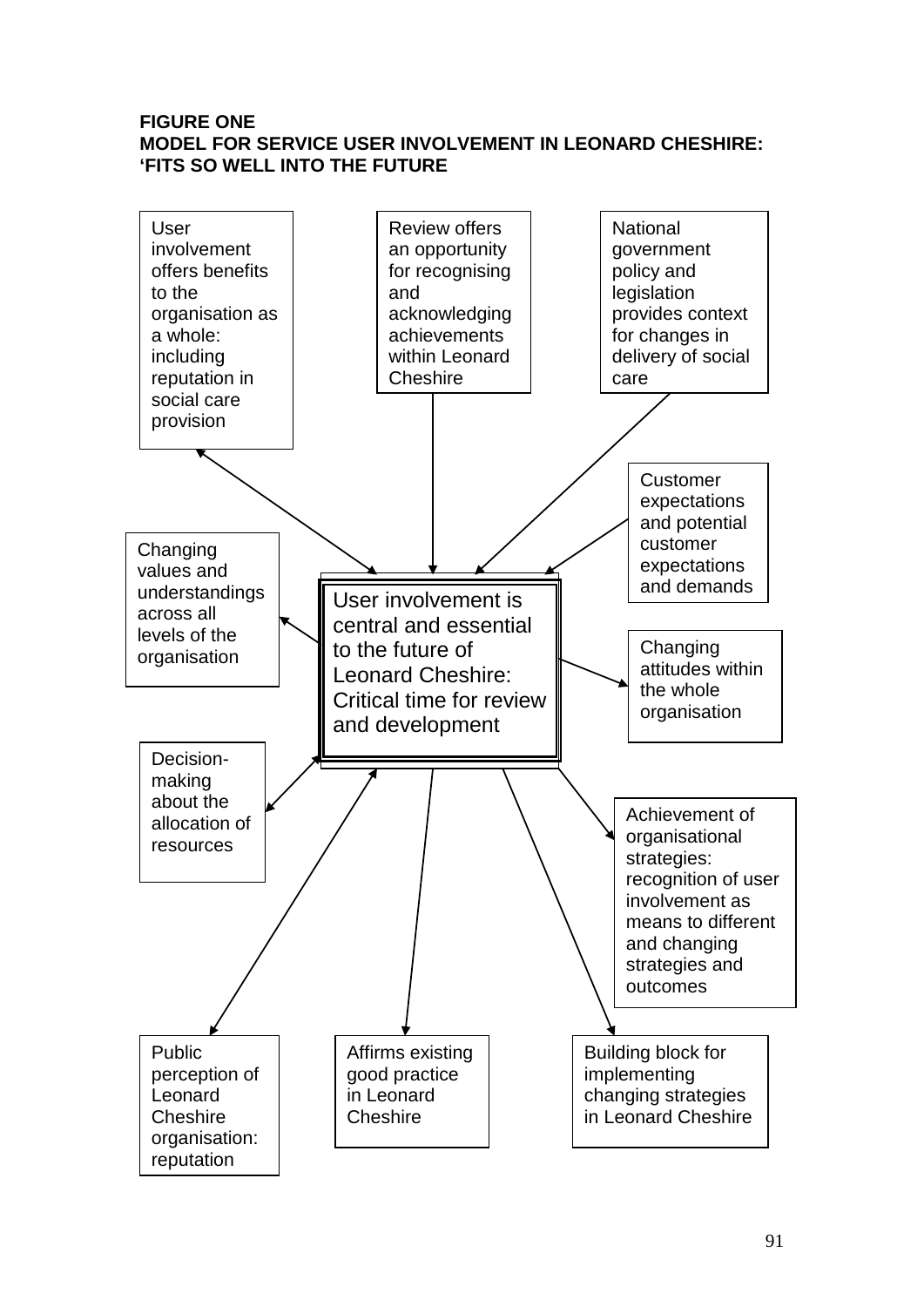- **There is no existing model of user involvement, that has been** developed outside the organisation, that can or should be adopted within Leonard Cheshire. Any attempt to do so is more likely to be retrograde than enhance user involvement.
- There is no body of concern that can be seen as 'user involvement' that is separate or isolated from all decision making structures and processes within Leonard Cheshire - finance, management and so on.
- User involvement in policy making is crucial. A number of possibilities arise from this evaluation. First, service users should be involved in the writing of policy, rather than being simply consulted about drafts of policy statements. Second, the least restrictive possible policies and practices arising from legislation need to be implemented. Third, in adopting the least restrictive response policy making should, as far as possible, be made at a local level, with full user involvement.
- Approaches to user involvement also need to be open, flexible and individual (or client-centred). The provision of mentoring is greatly valued, in this respect, and this needs to be more widely available.
- Effective communication is fundamental to user involvement. This includes increased support, communication workers and use of communication equipment at an individual level. It also includes a creative and flexible approach to group meetings, including video conferencing, to open opportunities.

# **7.3 Options for Developing User Involvement in Practice**

The evaluation, working with the Steering Group, were asked by Leonard Cheshire management to provide a list of possible options for developing service user involvement. These will be the starting point for the development of an overall strategy within Leonard Cheshire.

- Existing mechanisms, particularly the Disabled People's Forum and SURE should be to be strengthened. Though the work of the DPF is widely recognised as crucial to user involvement in Leonard Cheshire, a number of issues were raised in the evaluation, particularly concerning ambiguities in the position and role of DPF staff. A useful strategy have been developed by the DPF involving a change in name, to 'User Support Team', together with an associated developing of the role of the team.
- SURE members need to be provided with resources to support their work in representing service users' views. SURE members need to be provided with the necessary resources required to effectively represent the constituent membership. Furthermore, full consideration needs to be given to the different types of support required in facilitating SURE members to develop their role.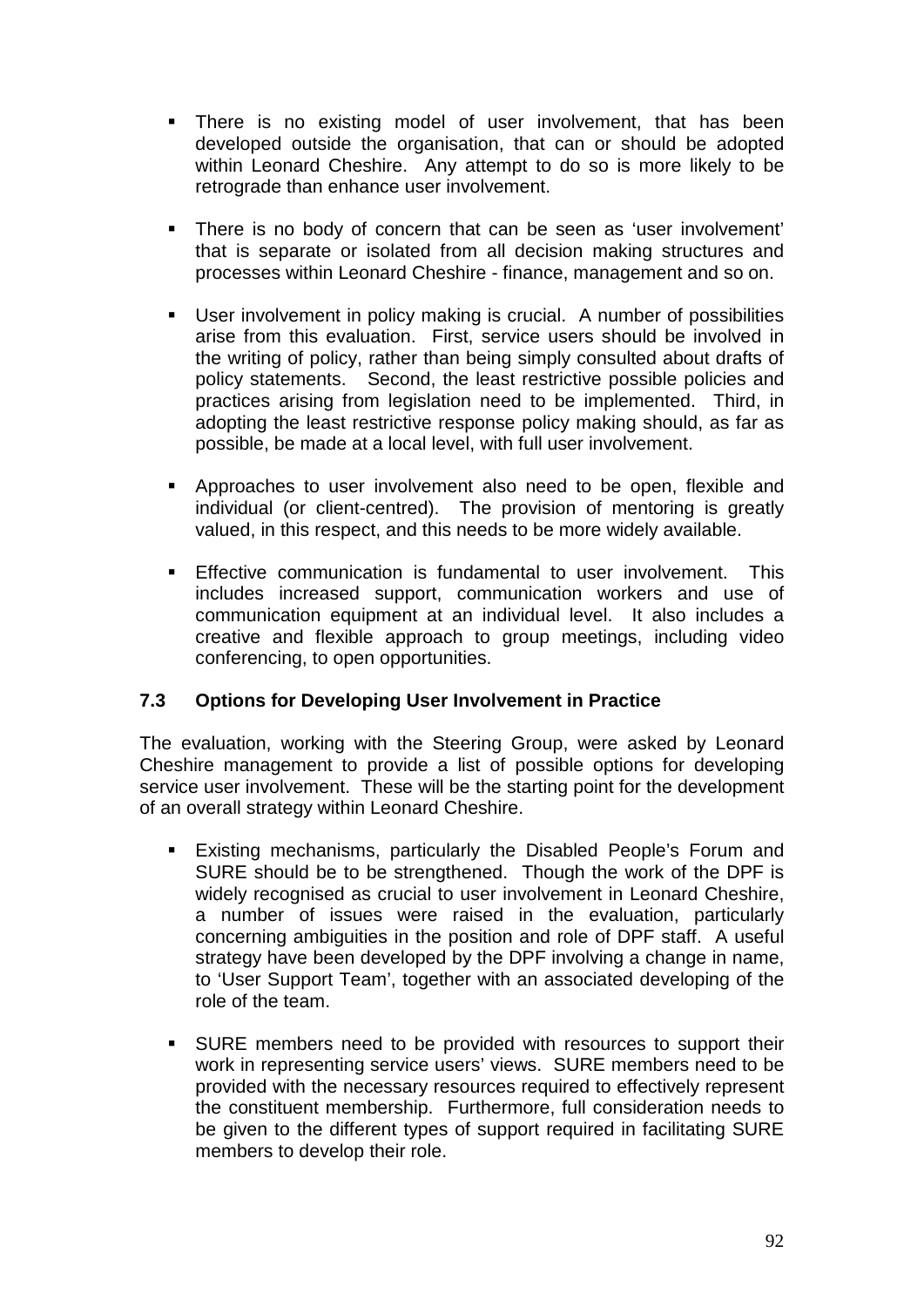- The case studies, presented within the full report of the evaluation, need to be developed into evidence for good practice (evidence based practice). Consideration needs to be given to the dissemination of good practice within Leonard Cheshire. The aim is to enable those who implement strategy to use this research to reach out to those at the front line. This would be facilitated by a commitment from Regional Directors to lead by example of sharing good practice and innovation.
- **In general terms, the organisation should make a commitment to** delivering support services which reflect the "learning" from this independent evaluation about user "choice and control" to acknowledge perceived barriers to service user involvement and perceived good practice. In particular, this requires the provision of support, controlled by service users, to maximise their control over dayto-day decision-making.
- The development of service user involvement requires a partnership between service users and service providers at regional and local levels. This requires the re-enforcement of the partnership approach to working in the regions, and locally, between regional director, DPF staff, SURE reps, other service users and the staff association.
- **Plans for the active development of service user involvement are** required to generate targets, in relation to service user involvement, in operating objectives for each region/service. The extent to which targets are achieved should be regularly monitored, through a partnership approach facilitating the involvement of service users themselves.
- The development of user involvement needs to be viewed in terms of developing relations between Leonard Cheshire and the wider national context, to promote this approach to the regulators, and to further develop professional relationships with the social care sector, including the DH at Westminster and ADSS.
- The DPF staff team should be seen as a centre of excellence / resource both internally and externally. This includes the provision of resources for DPF to extend their expertise, particularly in the provision of training for staff.
- A review is required of the effectiveness of current Disability Equality Training in changing the understandings of staff of disability and disabled people.
- In terms of management and governance, effective lines of communication between SURE and Central Directors and Trustees are required. A review of the ability / opportunity for service users to impact on the trustee body / Governance of LC should form part of review of the trustee body.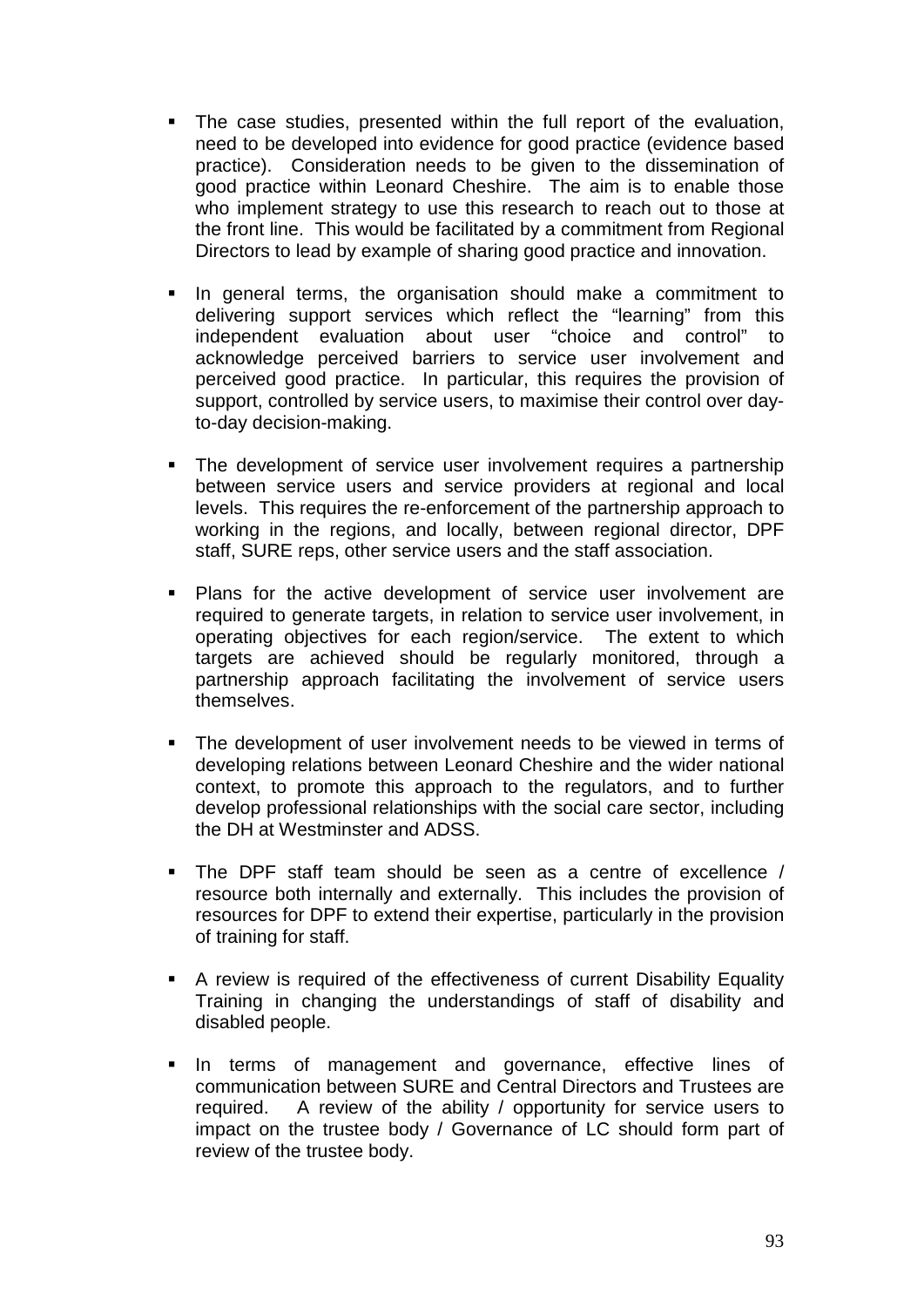# **8. CONCLUSION**

# **8.1 Reflections: Returning to the Stated Aims**

This conclusion provides a brief summary of the effectiveness of this evaluation in realising the agreed objectives for the project. Taking each objective, the summary attempts to pin-point achievements in promoting user involvement.

*To explore the effectiveness of current strategies in promoting Leonard Cheshire's commitment to user involvement, including the Disabled People's Forum and SURE, from the viewpoints of the different stakeholders within the organisation.*

- Clear and extensive evidence indicates a dominant view that the DPF and SURE have enhanced service user involvement.
- The evaluation has also pin-pointed dominant barriers to the effectiveness of current strategies.
- The evaluation directs the development of user involvement towards building on and strengthening current strategies.
- Though the evaluation has been extensive in exploring the viewpoints of different stakeholders, it has only been able to do so within the original remit and resources for the evaluations. Further research is required to build on the framework for development of user involvement established within the evaluation.

# *To examine the possible barriers to the promotion of user involvement within Leonard Cheshire.*

- The evaluation has provided a wide and diverse picture of barriers to the promotion of user involvement. Two broad themes emerged as predominant.
- First, the hierarchical power relations and management structures within Leonard Cheshire set a historical context that limit and determine 'user involvement'. The ramifications from different standpoints of stakeholders have been expressed throughout the evaluation.
- **The barriers to informal user involvement have also been expressed** through the evaluation. It has provided detailed evidence of the various factors in the provision of care (staff shortages, lack of transport, staff attitudes etc) within Leonard Cheshire that limit opportunities and the necessary support for service user involvement in controlling the decision-making that shapes their day-to-day lives.

*To consider options and make recommendations for future developments in user involvement in Leonard Cheshire.*

• This evaluation speaks to the commitment within Leonard Cheshire to develop, and develop through, service user involvement.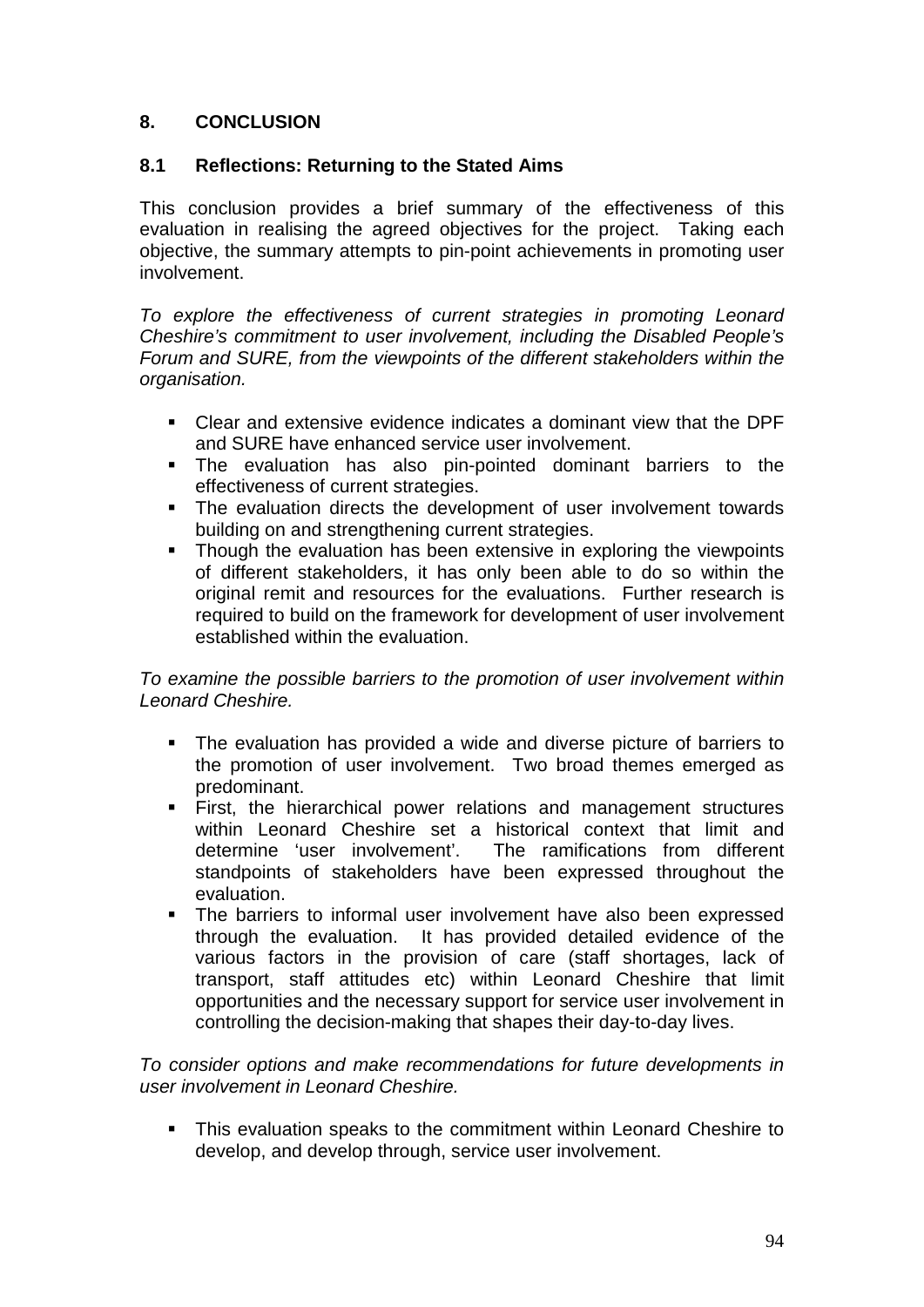- The evaluation has documented and promoted good practice in service user involvement.
- The effectiveness of the evaluation can only be realised through the response of Leonard Cheshire in developing user involvement through the model, principles and options for practice that have been generated through the process of evaluation.

# **8.2 Leonard Cheshire response to the Independent Evaluation: Ways Forward**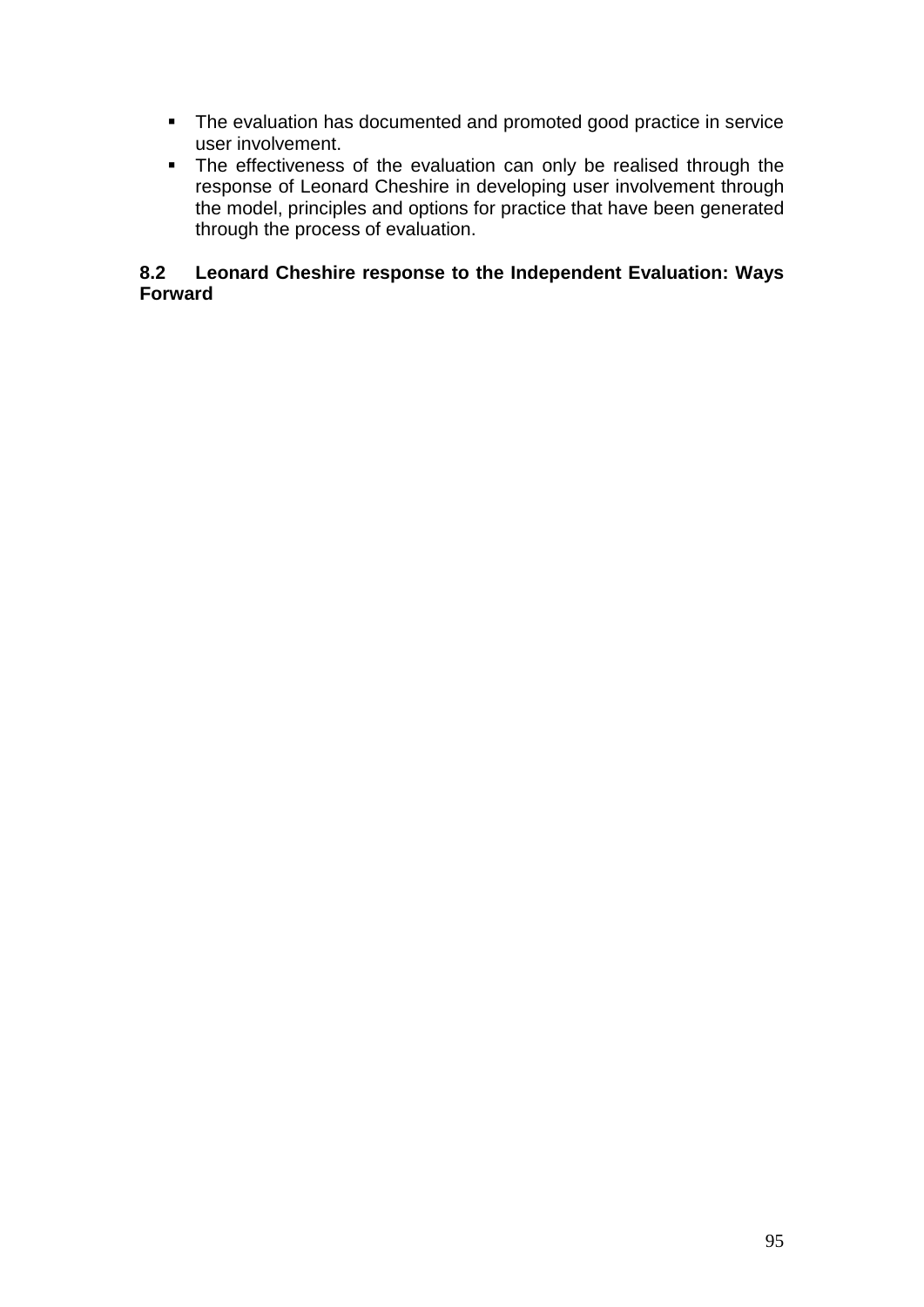# **BIBLIOGRAPHY**

Abberley P. (1992) Counting Us Out: a discussion of the OPCS disability surveys. *Disability, Handicap and Society*. 7. 2. 139-155.

Atkin C., French S. and Vernon A. (2004) Health Care for People from Ethnic Minority Groups. In French S. and Sim J. (ed.) *Physiotherapy: a psychosocial approach.*(3rd ed.) Oxford. Butterworth-Heinemann.

Atkinson D. (1997) *An Auto/biographical Approach to Learning Disability Research*. Aldershot. Ashgate.

Atkinson D., McCarthy M., Walmsley J. et al (2001) *Good Times, Bad Times: women with learning difficulties telling their stories*. Kidderminster. British Institute of Learning Disabilities.

Banton M. and Singh G. (2004) Race, Disability and Oppression. In Swain J., French S., Barnes C. and Thomas C. (eds.) *Disabling Barriers – Enabling Environments* (2<sup>nd</sup> ed.). London. Sage.

Barnes C. and Mercer G. (eds.) (1997) *Doing Disability Research*. Leeds. The Disability Press.

Barnes C. and Mercer G. (2003) *Disability*. Cambridge. Polity Press.

Barnes C. (2004) Reflections on Doing Emancipatory Disability Research. In Swain J., French S., Barnes C. and Thomas C. (eds.) *Disabling Barriers – Enabling Environments* (2<sup>nd</sup> ed.). London. Sage.

Barton L. (2004) The Disability Movement: some observations. In Swain J., French S., Barnes C. and Thomas C. (eds.) *Disabling Barriers – Enabling Environments* (2<sup>nd</sup> ed.). London. Sage.

Beresford P. and Campbell J. (1994) Disabled People, Service Users, User Involvement and Representation. *Disability and Society*, 9, 3, 315-325.

Beresford P., Croft S., Evans C. and Harding T. (2000) Quality in Personal Social Services: the developing role of user involvement in the UK. In Davies C., Finlay L. and Bullman A. (eds.) *Changing Practice in Health and Social Care*. London. Sage.

Beresford P. and Croft S. (2000) User Involvement. In Davies M. (ed.) *The Blackwell Encyclopaedia of Social Work*. Oxford. Blackwell.

Bewley C. and Glendinning C. (1994) *Involving Disabled People in Community Care Planning*. York. Joseph Rowntree Foundation.

Braye S. (2000) Participation and Involvement in Social Care: an overview. In Kemshall H. and Littlechild R. (eds.) *User Involvement and Participation in Social Care*. London. Jessica Kingsley.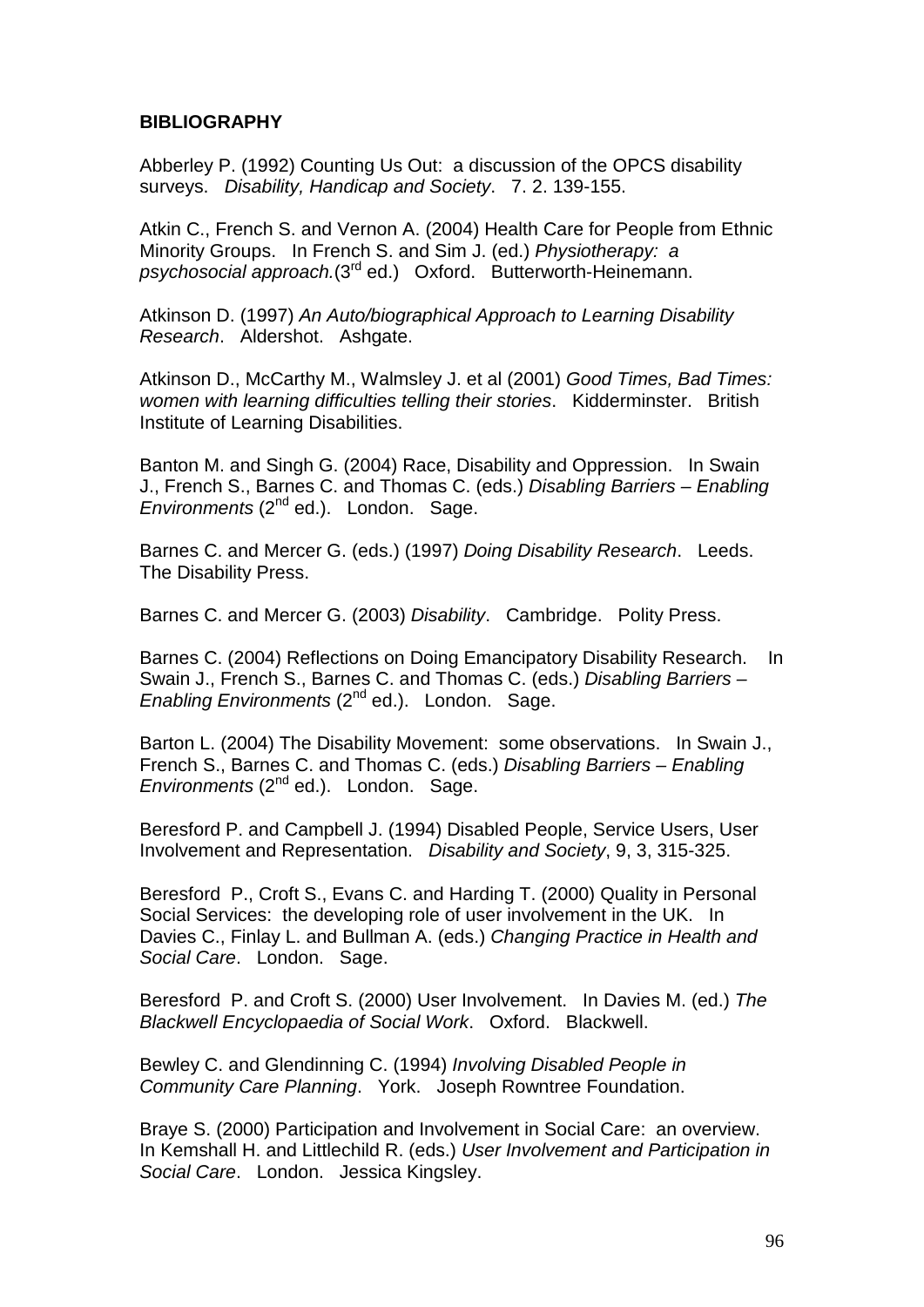Brown H. (2000) Challenges from Service Users. In Brechin A., Brown H. and Ely M.A. (eds.) *Critical Practice in Health and Social Care*. London. Sage.

Butt J., Bignall T. and Stone E. (2000) *Directing Support: report from a workshop on direct payment and Black and minority ethnic disabled people.* York. Joseph Rowntree Foundation.

Campbell J. and Oliver M. (1996) *Disability Policies: understanding our past, changing our future*. London. Routledge.

Caplan H. (2004) Genetics, Disability and Bioethics. In Swain J., French S., Barnes C. and Thomas C. (eds.) *Disabling Barriers – Enabling Environments*  $(2^{nd}$  ed.). London. Sage.

Carmichael A. (2004) The Social Model, The Emancipatory Paradigm and User Involvement. In Barnes C. and Mercer G. (eds.) *Implementing the Social Model of Disability: theory and research*. Leeds. The Disability Press.

Carr S. (2004) *Has Service User Involvement Made a Difference to Social Care Services?* London. Social Institute for Excellence.

Croft and Beresford (1993) *Citizen Involvement: a practical guide for change.*  London*.* Macmillan.

Croft S. and Beresford P. (2002) Service Users' Perspectives. In Davies M. (ed.) *Companion to Social Work* (2nd ed.) Oxford. Blackwell.

Davis K. (2004) The Crafting of Good Clients. In Swain J., French S., Barnes C. and Thomas C. (eds.) *Disabling Barriers – Enabling Environments* (2nd ed.). London. Sage.

Dawson C. (2000) *Independent Successes: implementing direct payments*. York. Joseph Rowntree Foundation.

Drake R.F. (1996) *Understanding Disability Policies*. Basingstoke. Macmillan.

Evans C. (1995) Disability Discrimination and Local Authority Social Services 2: Users' Perspectives. In Zarb G. (ed.) *Removing Disabling Barriers*. London. Policy Studies Institute.

Evans C. (1996) From Those Who Know: the role of service users. In Hanvey C. and Philpot T. (eds.). *Sweet Charity: the role and workings of voluntary organisations*. London. Routledge.

Evans C. (1999) Gaining Our voice: the development patterns of good practice in user involvement. *Managing Community Care*. 7, 2, 7-13.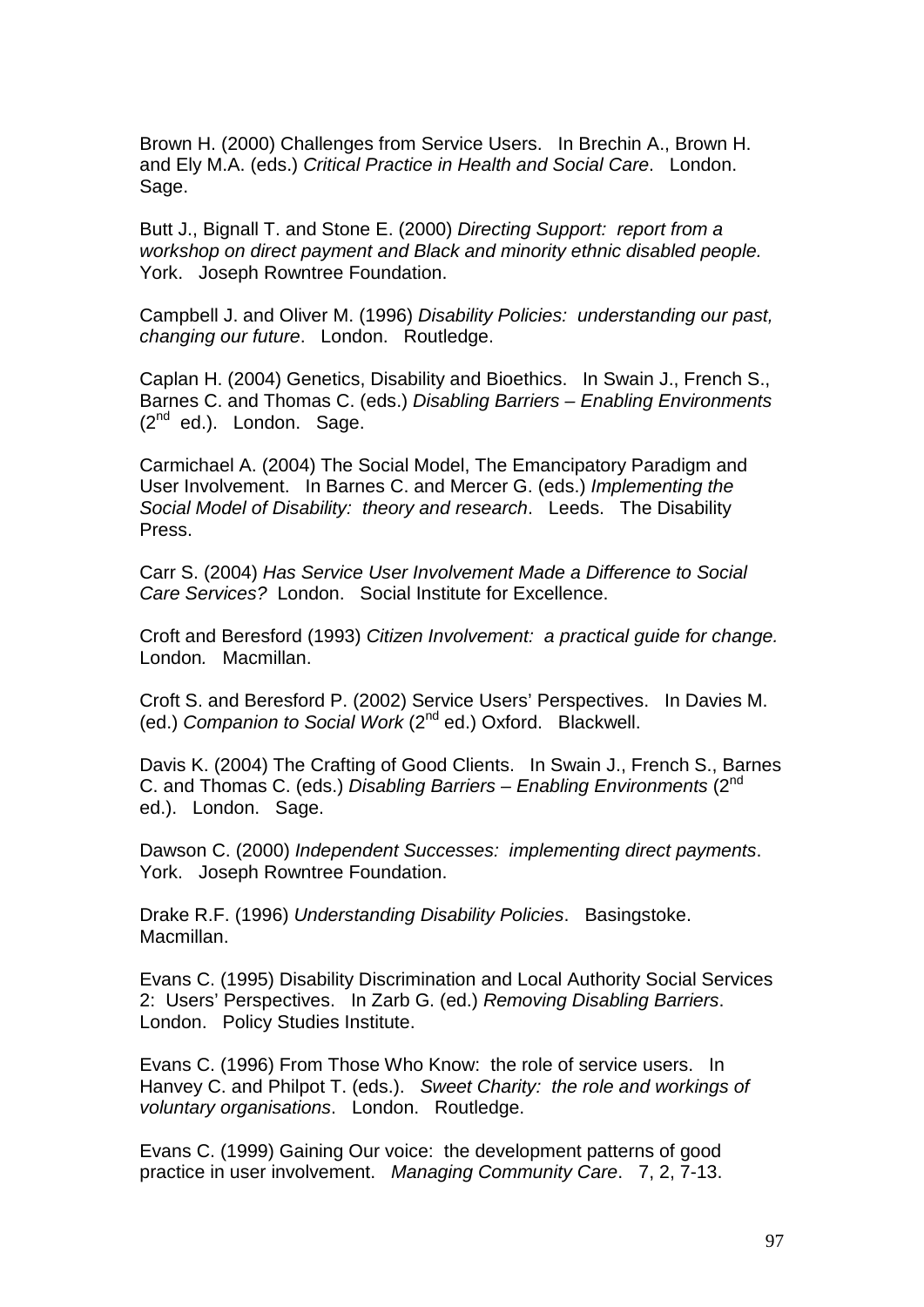Evans C., Carmichael A. and members of the Direct Payment Best Value Project Group of Wiltshire and Swindon Users' Network (2002) *Users' Best Value: a guide to user involvement good practice in Best Value Reviews*. York. Joseph Rowntree Foundation.

Evans C. (1996) Service Users Acting as Agents of Change. In Bywaters P. and McLeod E.. *Working for Equality in Health*. London. Routledge.

Evans C. and Evans R. (2004)What Users Have To Say About their Own Organisations: a local user-controlled study. *Journal of Integrated Care.* 12, 3, 38-46.

Finkelstein V. (2004) Modernising Services? In Swain J., French S., Barnes C. and Thomas C. (eds.) *Disabling Barriers – Enabling Environments* (2nd ed.). London. Sage.

French S. and Swain J. (2001) The Relationship Between Disabled People and Health and Welfare Professionals. In Albrecht G., Seelman K.D. and Bury M. (eds.). *Handbook of Disability Studies*. London. Sage.

French S. and Swain J. (2004) Whose Tragedy? towards a personal nontragedy view of disability. In Swain J., French S., Barnes C. and Thomas C. (eds.) *Disabling Barriers – Enabling Environments* (2<sup>nd</sup> ed.). London. Sage.

Furgusson R., Hughes G. and Neal S. (2004) Welfare: from security to responsibility? In Hughes G. and Furgusson R. (eds.) Ordering Lives: family, work and welfare  $(2^{nd}.ed.)$ . London. Routledge.

Gibbs D. and Priestley M. (1996) The Social Model and User Involvement. In Walker B. (ed.) *Disability Rights: a symposium of the European regions*. Headley. Hampshire. Hampshire Coalition of Disabled People.

Goble C. (2004) Dependence, Independence and Normality. In Swain J., French S., Barnes C. and Thomas C. (eds.) *Disabling Barriers – Enabling Environments* (2nd ed.). London. Sage.

Godfrey M. and Gallaghan G. (2000) *Exploring Unmet Need: the chance of a user centred response*. York. Joseph Rowntree Foundation.

Goodley D. (2000) *Self-Advocacy in the Lives of People with Learning Difficulties*. Buckingham. Open University Press.

Goss S. and Miller C. (1995) *From Margin to mainstream: Developing Userand Carer-Centred Community Care*. York. Joseph Rowntree Foundation.

Hasler F. (2004a) Direct Payments. In Swain J., French S., Barnes C. and Thomas C. (eds.) *Disabling Barriers – Enabling Environments* (2nd ed.). London. Sage.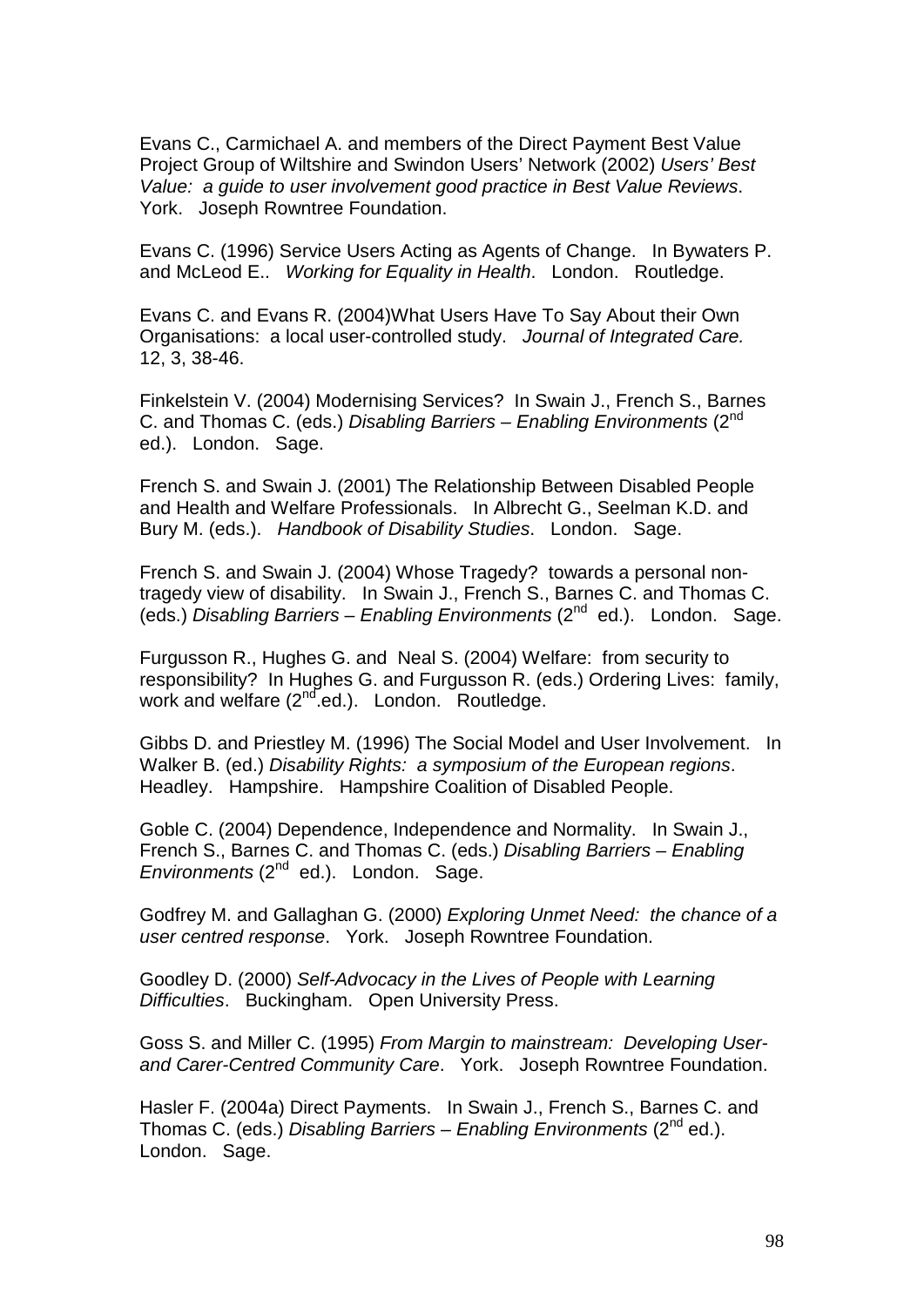Holman A. and Bewley C. (1999) *Funding Freedom 2000: people with learning difficulties using direct payments*. London. Values into Action.

Hughes G. and Lewis G. (1996) *Unsettling Welfare: the reconstruction of social policy*. London. Routledge.

Kerr A and Shakespeare T.(2002) *Genetic Politics: from eugenics to genome*. Cheltenham. New Clarion Press.

Mercer G. (2004) User-Led Organisations: facilitation independent living. In Swain J., French S., Barnes C. and Thomas C. (eds.) *Disabling Barriers – Enabling Environments* (2<sup>nd</sup> ed.). London. Sage.

Moore M., Beazley S., Maelzer J. (1998) *Researching Disability Issues*. Buckingham. Open University Press.

Oliver (1996) *Understanding Disability: from theory to practice*. Basingstoke. Macmillan.

Oliver M. (1999) Final Accounts and the Parasite People. In Corker M. and French S. (eds.) *Disability Discourse*. Buckingham. Open University Press.

Ovretveit J. (1997) How Patient Power and Client Participation Affects Relations Between Professions. In Ovretveit J., Mathias P. and Thompson T. (eds.) *Interprofessional Working for Health and Social Care*. Basingstoke. Palgrave.

Parr S., Bing S., Gilpin S. and Ireland C. (1997) *Talking About Aphasia*. Buckingham. Open University Press.

Parr S., Duchan J. and Pound C. (eds.) (2004) *Aphasia Inside Out: reflections on communication disability*. Buckingham. Open University Press.

Pound C. and Hewitt A. (2004) Communication Barriers: building access and identity. In Swain J., French S., Barnes C. and Thomas C. (eds.) *Disabling Barriers – Enabling Environments* (2nd ed.). London. Sage.

Priestley M. (1995) Dropping 'E's': the missing link in quality assurance for disabled people. *Critical Social Policy*, 7, 19, 11)

Priestley M. (1999) *Disability Politics and Community Care*. London. Jessica Kingsley.

Robson P., Begum N. and Locke M. (2003) *Developing User Involvement*. Bristol. Policy Press.

Ryan T. and Holman A. (1998) *Able and Willing: supporting people with learning difficulties to use direct payments*. London. Values into Action.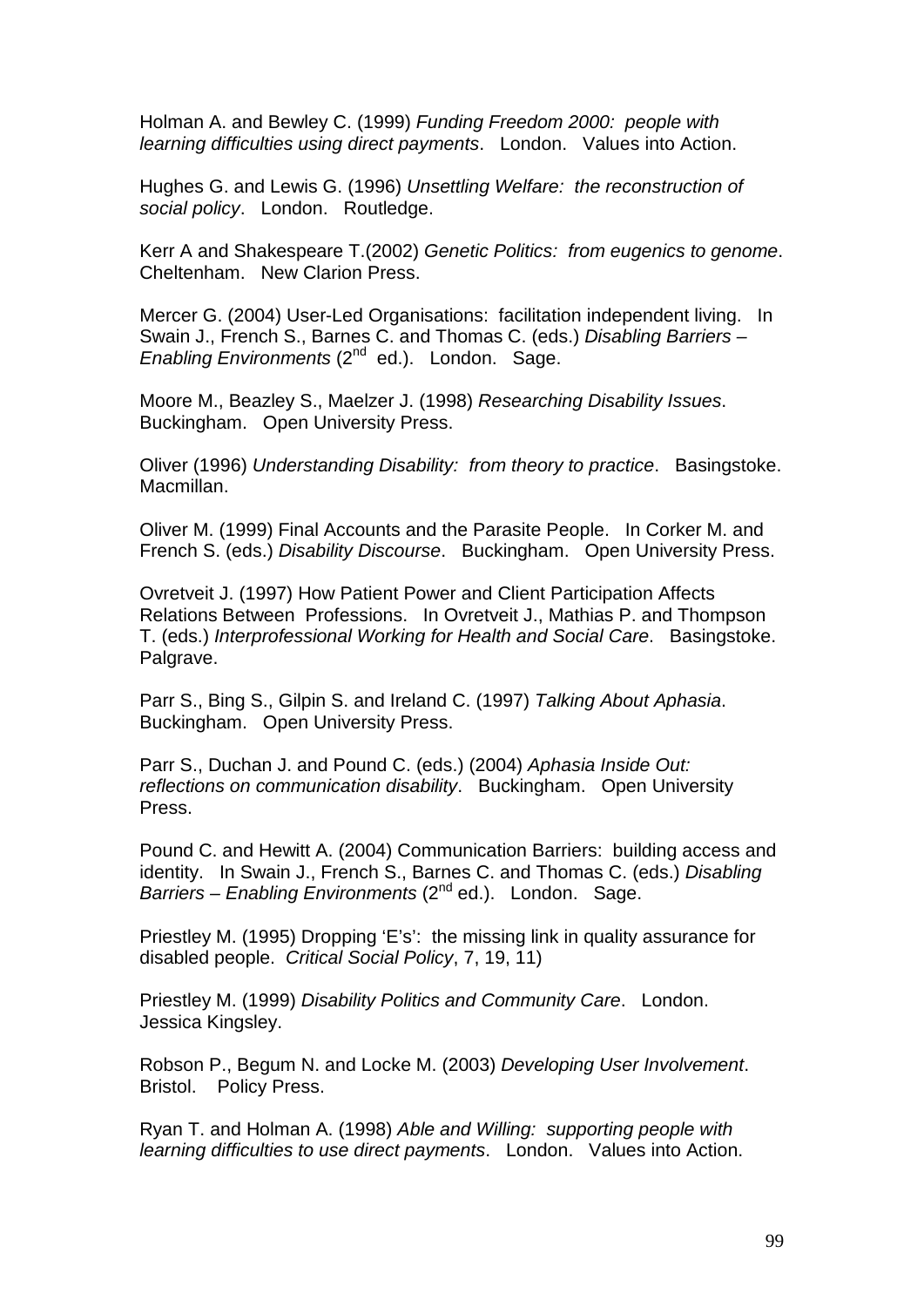Shakespeare T. (2000) *Help: imagining welfare*. Birmingham. Venture Press.

Swain J. and French S (1998) Normality and Disabling Care. In Brechin A., Katz J., Walmsley J. and Peace S. (eds.) *Care Matters: concepts, practice and research*. London. Sage.

Swain J., French S. and Cameron C. (2003) *Controversial Issues in a Disabling Society.* Buckingham. Open University Press.

Swain J. (2004) Researching Together: a participatory approach. In French S. and Sim J. (eds.) *Physiotherapy: a psychosocial approach.* (3<sup>rd</sup> ed.) Oxford. Butterworth-Heinemann.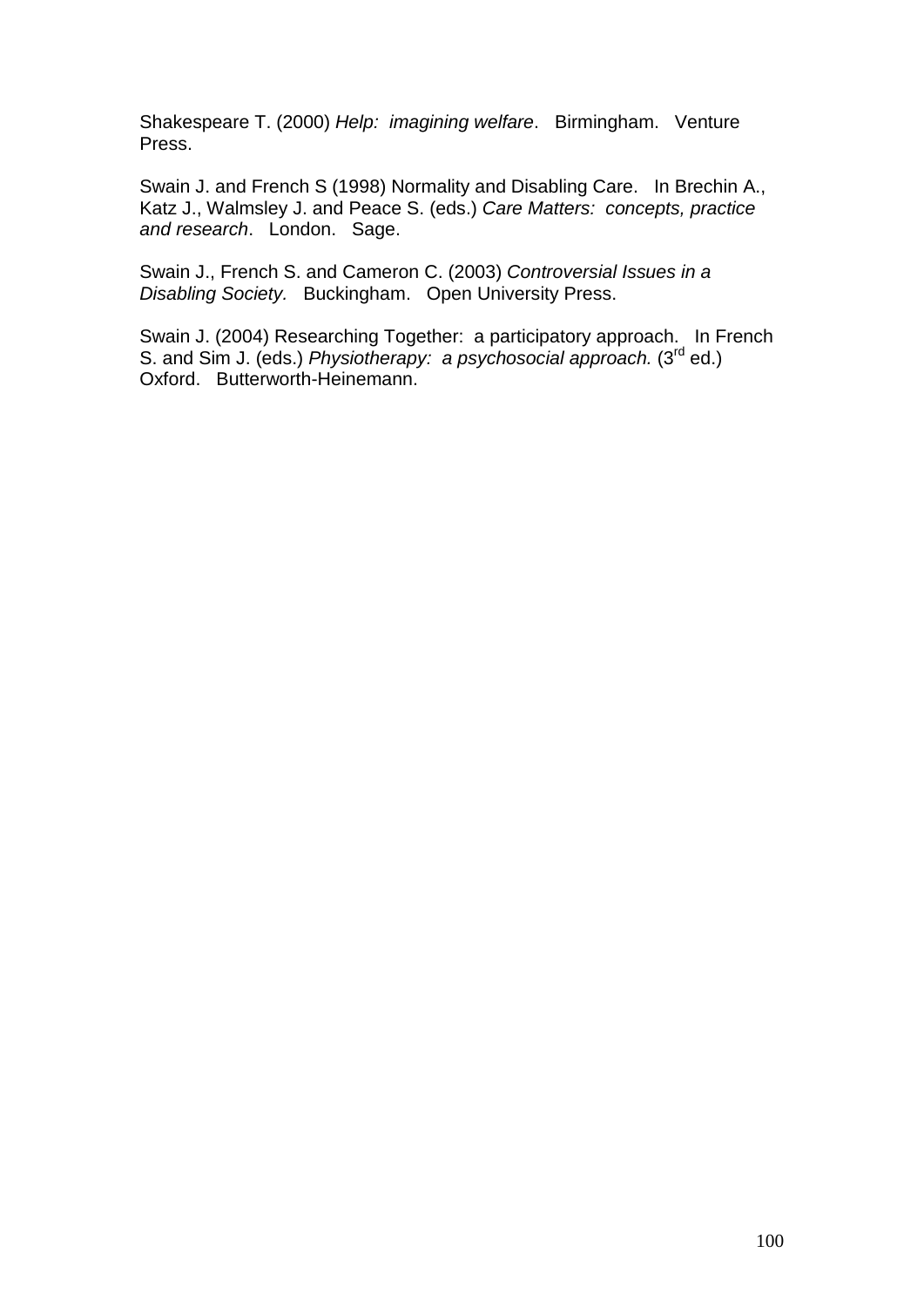# **DEVELOPING USER INVOLVEMENT IN LEONARD CHESHIRE: AN INDEPENDENT EVALUATION INFORMATION SHEET FOR SERVICE USERS**

You are invited to help in the evaluation of the involvement of service users in Leonard Cheshire. Please read the following information sheet and ask for any more information you may need. We will be pleased to answer any questions you may have.

# **Purposes of the evaluation**

We aim to conduct a review of and support the development of service user involvement at all levels and within all areas of Leonard Cheshire activity.

To do this we shall

- 6. explore the effectiveness of current strategies in promoting Leonard Cheshire's commitment to user involvement, including the Disabled People's Forum and SURE, from the viewpoints of the different participants within the organisation;
- 7. examine the possible barriers to the promotion of user involvement within Leonard Cheshire;
- 8. consider options and make recommendations for future developments in user involvement in Leonard Cheshire.

# **What the evaluation involves for participants**

You will be interviewed about your views and experiences of user involvement. Interviews will last about 40 minutes. With your permission they will be tape-recorded.

# **Do I have to do this?**

You do not have to take part if you do not want to.

# **Topics we are interested in**

The general topics we hope to talk with you about are: what user involvement means in Leonard Cheshire and how it is organised; what the problems are in developing user involvement and how they can be overcome; and what it offers for users and for Leonard Cheshire.

# **Feedback to participants**

All participants will receive a summary of the final report of the evaluation.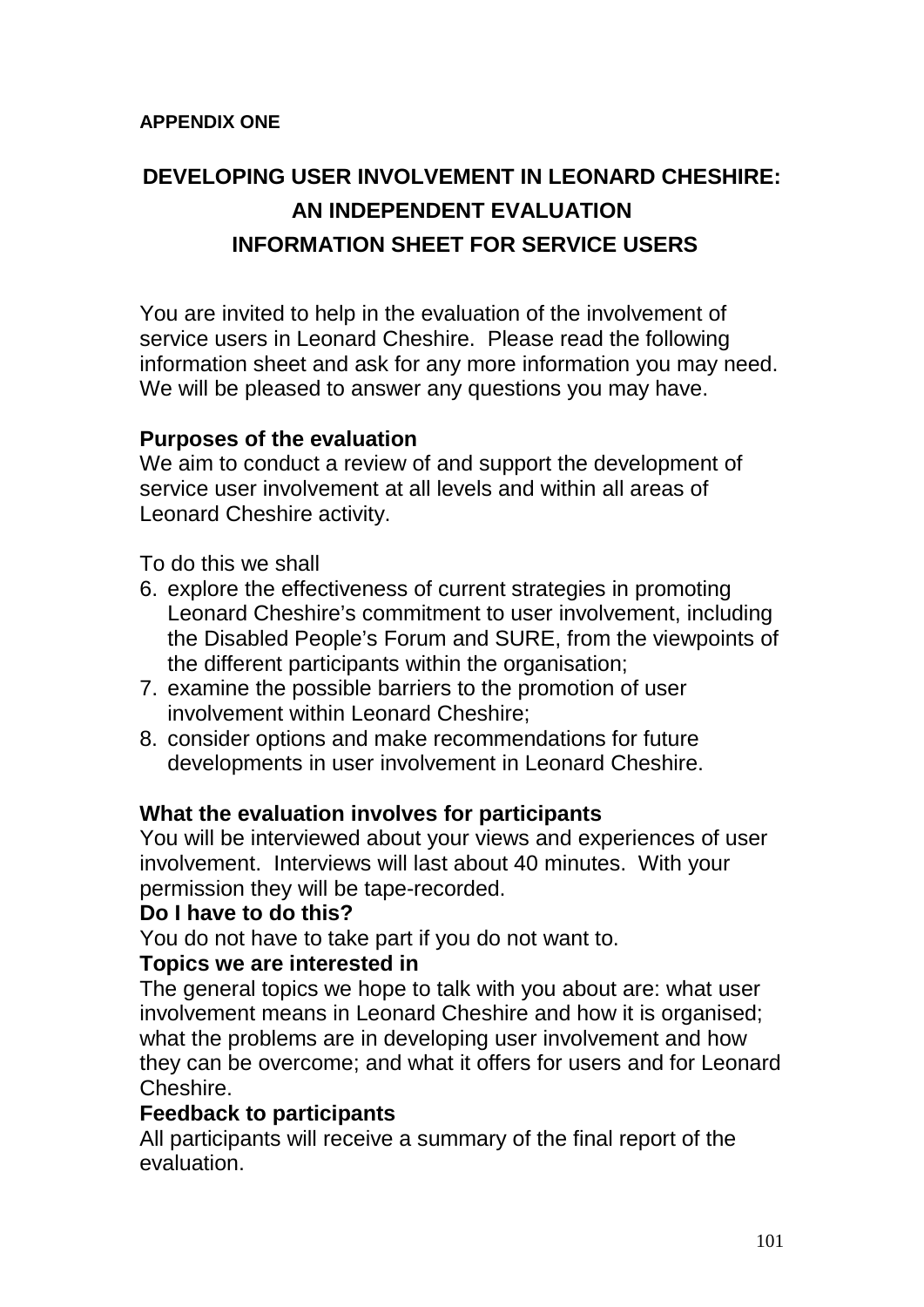# **Guarantees for participants**

This evaluation is confidential. Participants will not be identified in any reports (verbal or written) or publications from the evaluation. Tape recordings and transcripts will be securely stored and will be destroyed one year after the completion of the evaluation project. You can withdraw from the evaluation at any stage, without question. You can also withdraw your consent for the use of any information you have given in the evaluation report.

# **For further information**

John Swain, Northumbria University, Faculty of Health, Community and Education Studies, Coach Lane Campus, Coach Lane, Newcastle upon Tyne NE7 7XA Telephone:(0191) 215 6002; Fax: (0191) 215 6193; Telephone Direct Line: (0191) 215 6191 Email: [john.swain@unn.ac.uk](mailto:john.swain@unn.ac.uk)  Carole Thirlaway: Carolethirlaway@hotmail.com Sally French: [Sally.french2@btopenworld.com](mailto:Sally.french2@btopenworld.com)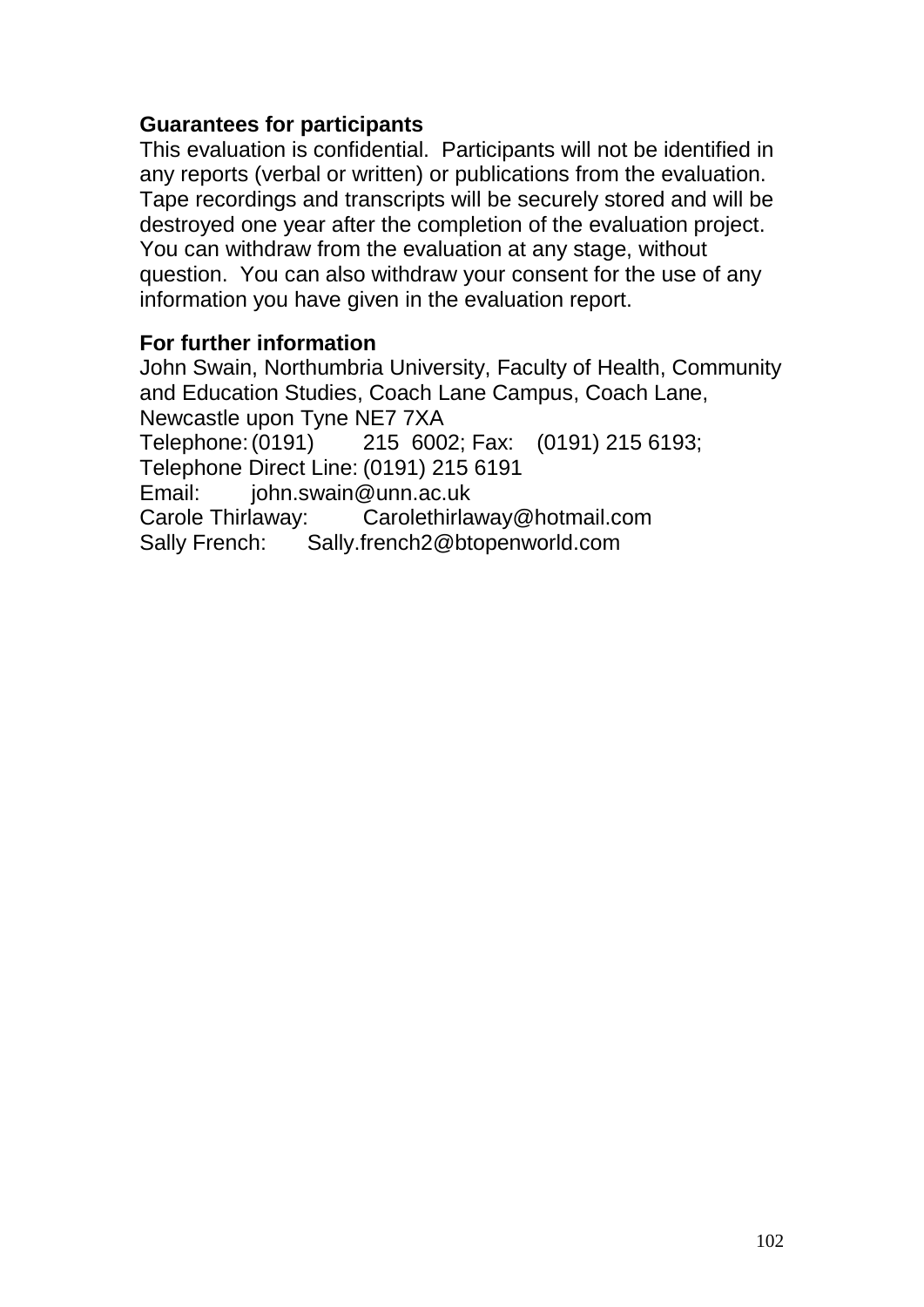

# **DEVELOPING USER INVOLVEMENT IN LEONARD CHESHIRE: AN INDEPENDENT EVALUATION CONSENT FORM**

**Name of the evaluators***:* Professor John Swain; Carole Thirlaway; Sally French

I have read the information sheet on the evaluation of user involvement in Leonard Cheshire and agree to participate in a tape-recorded interview.

I understand that the information I provide will be subject to confidentiality and anonymity, that is my name will not be used in any reports or documents and the information I give will be used solely to evaluate the development user involvement in Leonard Cheshire.

I have been told that I can withdraw my agreement at any stage, without giving a reason, and that this would not affect my use of Leonard Cheshire services.

*NAME:-{ Print}..............................................................................*

*{Signed}..............................................................................*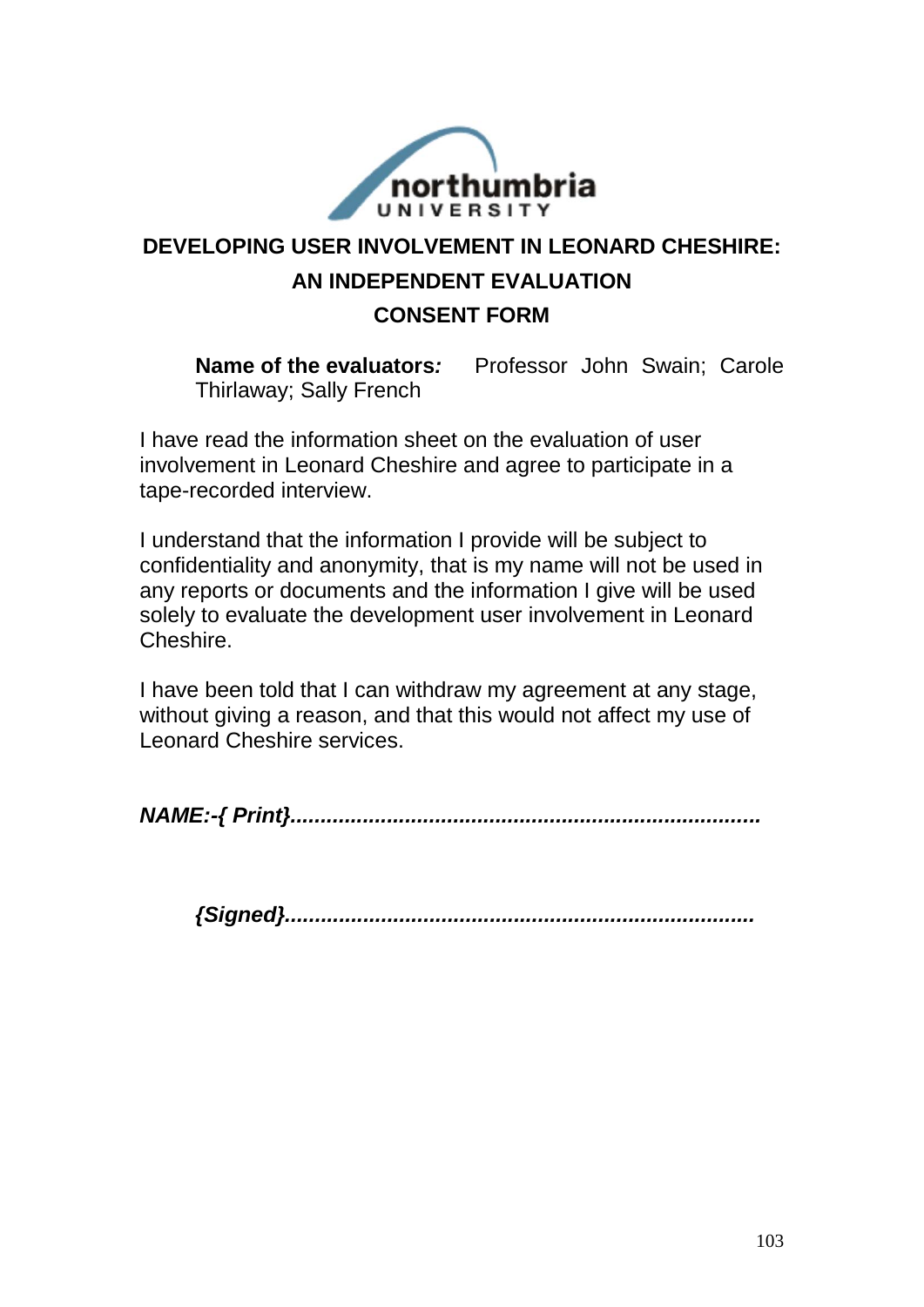# **APPENDIX TWO**

# **DEVELOPING USER INVOLVEMENT IN LEONARD CHESHIRE**

# **TOPICS AND QUESTIONS FOR FOCUS GROUPS AND INTERVIEWS WITH SERVICE USERS AND PROVIDERS**

**This is meant to be a comprehensive list, at this stage, of possible topics and questions that will need to be used flexibly depending on the particular participants and the context. The list will also need to be added to as different issues emerge.**

TOPIC ONE: STRUCTURE AND ORGANISATION OF USER INVOLVEMENT

#### **Specific prompt questions:**

- How would you define 'user involvement' in relation to Leonard Cheshire?
- What types of involvement do users have in Leonard Cheshire at present?
	- $\triangleright$  In governance (including national, regional, local committee user reps)
	- $\triangleright$  In policy making
	- $\triangleright$  In service delivery (including staff and volunteer recruitment and training)
	- $\triangleright$  In evaluation (including care and operation reviews and annual individual service plan reviews)
	- External to Leonard Cheshire
- How effective are current user involvement activities, procedures and policies? Do service providers do what it says they do in the policy documents? Please give examples.
- What would encourage more service users to be involved in decision-making and service delivery?

# **TOPIC TWO: PROCESSES OF USER INVOLVEMENT**

#### **Specific prompt questions:**

- Which service users are being reached and which are hard to reach in terms of involvement in decision-making and service delivery (for instance people with learning difficulties, people with profound and multiple impairments, people with hearing or visual impairments)? What are the barriers to involvement and how can these be rectified?
- In what ways have service users themselves promoted service user involvement in Leonard Cheshire? Please give examples.